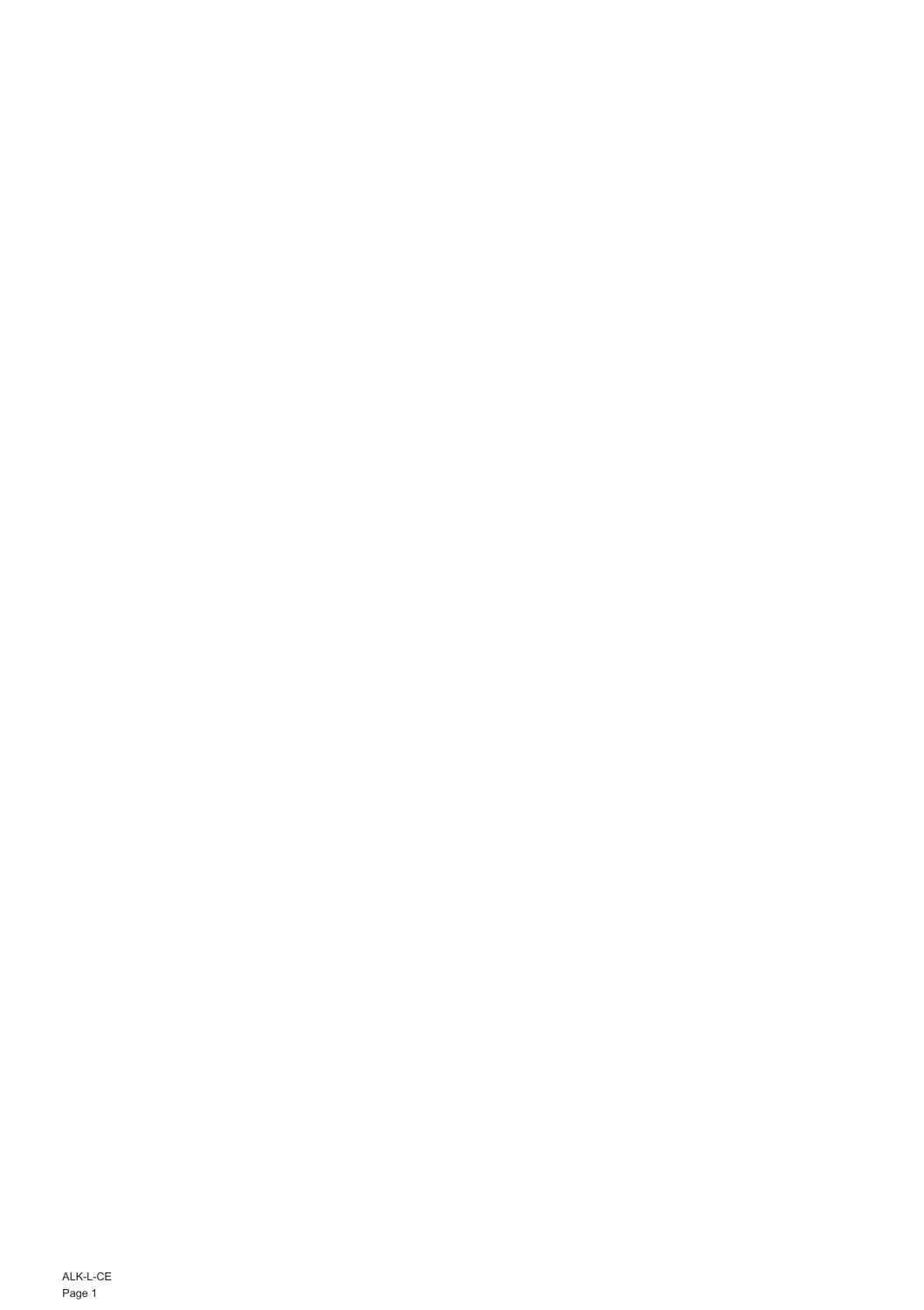# <span id="page-2-0"></span>**Novocastra™ Liquid Mouse Monoclonal Antibody p80 (Anaplastic Lymphoma Kinase) Product Code: NCL-L-ALK**

# **Intended Use**

#### *For in vitro diagnostic use.*

NCL-L-ALK is intended for the qualitative identification by light microscopy of human p80 protein in paraffin sections. The clinical interpretation of any staining or its absence should be complemented by morphological studies using proper controls and should be evaluated within the context of the patient's clinical history and other diagnostic tests by a qualified pathologist.

#### **Principle of Procedure**

Immunohistochemical (IHC) staining techniques allow for the visualization of antigens via the sequential application of a specific antibody to the antigen (primary antibody), a secondary antibody to the primary antibody and an enzyme complex with a chromogenic substrate with interposed washing steps. The enzymatic activation of the chromogen results in a visible reaction product at the antigen site. The specimen may then be counterstained and coverslipped. Results are interpreted using a light microscope and aid in the differential diagnosis of pathophysiological processes, which may or may not be associated with a particular antigen.

#### **Clone**

5A4

#### **Immunogen**

Prokaryotic recombinant protein corresponding to a region which spans the tyrosine kinase catalytic domain and part of the C-terminus of the NPM-ALK transcript (419-520αα).

#### **Specificity**

Human ALK protein and C-terminal ALK fusion proteins containing the immunized target sequence.

#### **Reagent Composition**

NCL-L-ALK is a liquid tissue culture supernatant containing sodium azide as a preservative.

# **Ig Class**

IgG1

# **Total Protein Concentration Total Protein**

Refer to vial label for lot specific total protein concentration.

#### **Antibody Concentration**

Greater than or equal to 32 mg/L as determined by ELISA. Refer to vial label for lot specific Ig concentration.

#### **Recommendations On Use**

Immunohistochemistry on paraffin sections.

**Heat Induced Epitope Retrieval (HIER):** Please follow the instructions for use in Novocastra Epitope Retrieval Solution pH 6. **Suggested dilution:** 1:200 for 30 minutes at 25 °C. This is provided as a guide and users should determine their own optimal working dilutions.

**Visualization:** Please follow the instructions for use in the Novolink™ Polymer Detection Systems. For further product information or support, contact your local distributor or regional office of Leica Biosystems, or alternatively, visit the Leica Biosystems Web site, www.LeicaBiosystems.com

The performance of this antibody should be validated when utilized with other manual staining systems or automated platforms.

#### **Storage and Stability**

Store at 2–8 °C. Do not freeze. Return to 2–8 °C immediately after use. Do not use after expiration date indicated on the vial label. Storage conditions other than those specified above must be verified by the user.

#### **Specimen Preparation**

The recommended fixative is 10% neutral-buffered formalin for paraffin-embedded tissue sections.

#### **Warnings and Precautions**

This reagent has been prepared from the supernatant of cell culture. As it is a biological product, reasonable care should be taken when handling it.

This reagent contains sodium azide. A Material Safety Data Sheet is available upon request or available from www.LeicaBiosystems.com

Consult federal, state or local regulations for disposal of any potentially toxic components.

Specimens, before and after fixation, and all materials exposed to them, should be handled as if capable of transmitting infection and disposed of with proper precautions.1 Never pipette reagents by mouth and avoid contacting the skin and mucous membranes with reagents and specimens. If reagents or specimens come in contact with sensitive areas, wash with copious amounts of water. Seek medical advice.

Minimize microbial contamination of reagents or an increase in non-specific staining may occur.

Incubation times or temperatures, other than those specified, may give erroneous results. Any such changes must be validated by the user.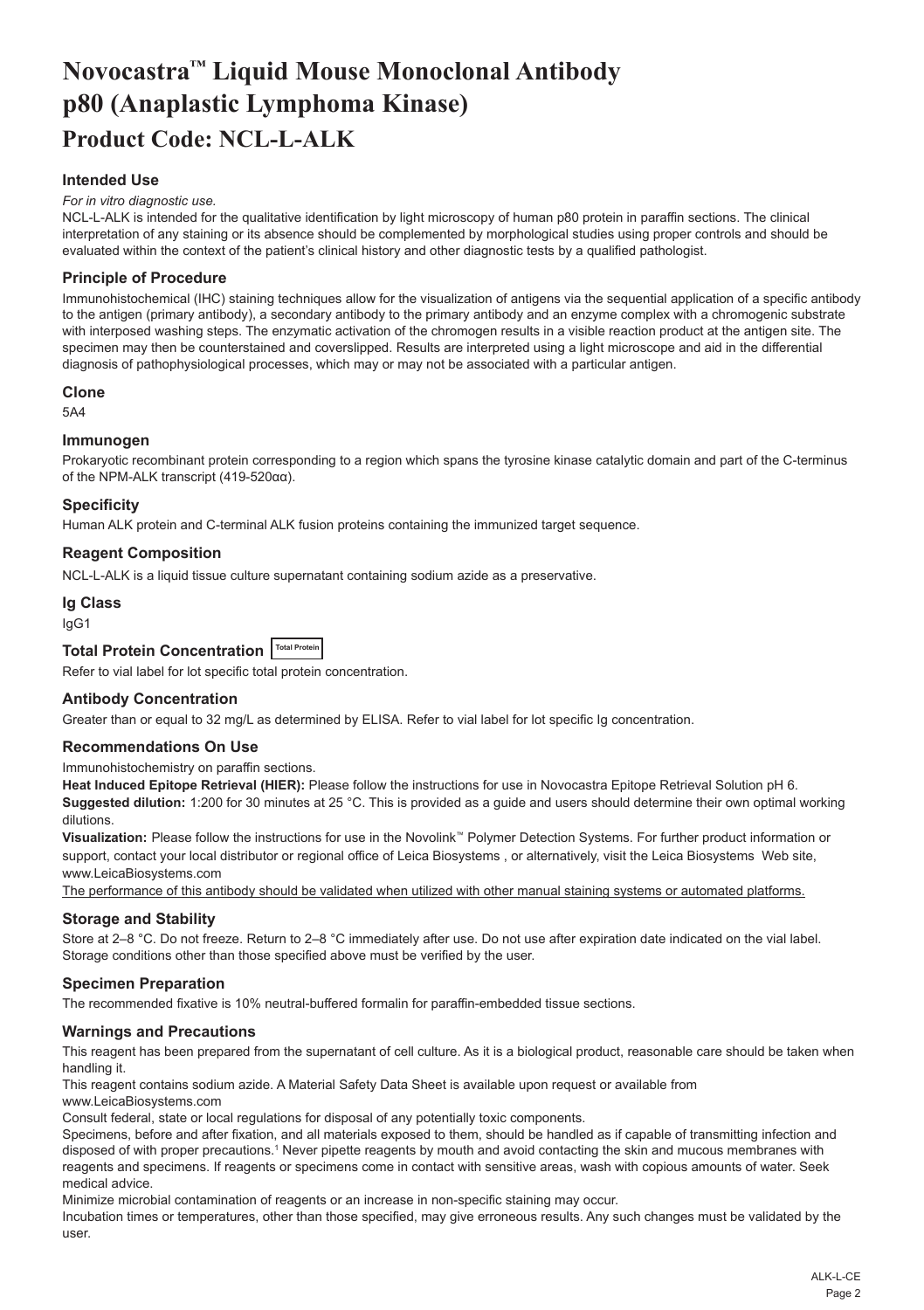# **Quality Control**

Differences in tissue processing and technical procedures in the user's laboratory may produce significant variability in results, necessitating regular performance of in-house controls in addition to the following procedures.

Controls should be fresh autopsy/biopsy/surgical specimens, formalin-fixed, processed and paraffin wax-embedded as soon as possible in the same manner as the patient sample(s).

# **Positive Tissue Control**

Used to indicate correctly prepared tissues and proper staining techniques.

One positive tissue control should be included for each set of test conditions in each staining run.

A tissue with weak positive staining is more suitable than a tissue with strong positive staining for optimal quality control and to detect minor levels of reagent degradation.<sup>2</sup>

Recommended positive control tissue is a proportion of anaplastic large cell lymphomas

If the positive tissue control fails to demonstrate positive staining, results with the test specimens should be considered invalid.

#### **Negative Tissue Control**

Should be examined after the positive tissue control to verify the specificity of the labeling of the target antigen by the primary antibody. Recommended negative control tissue is muscle.

Alternatively, the variety of different cell types present in most tissue sections frequently offers negative control sites, but this should be verified by the user.

Non-specific staining, if present, usually has a diffuse appearance. Sporadic staining of connective tissue may also be observed in sections from excessively formalin-fixed tissues. Use intact cells for interpretation of staining results. Necrotic or degenerated cells often stain non-specifically.<sup>3</sup> False-positive results may be seen due to non-immunological binding of proteins or substrate reaction products. They may also be caused by endogenous enzymes such as pseudoperoxidase (erythrocytes), endogenous peroxidase

(cytochrome C), or endogenous biotin (eg. liver, breast, brain, kidney) depending on the type of immunostain used. To differentiate endogenous enzyme activity or non-specific binding of enzymes from specific immunoreactivity, additional patient tissues may be stained exclusively with substrate chromogen or enzyme complexes (avidin-biotin, streptavidin, labeled polymer) and substrate-chromogen, respectively. If specific staining occurs in the negative tissue control, results with the patient specimens should be considered invalid.

# **Negative Reagent Control**

Use a non-specific negative reagent control in place of the primary antibody with a section of each patient specimen to evaluate non-specific staining and allow better interpretation of specific staining at the antigen site.

#### **Patient Tissue**

Examine patient specimens stained with NCL-L-ALK last. Positive staining intensity should be assessed within the context of any non-specific background staining of the negative reagent control. As with any immunohistochemical test, a negative result means that the antigen was not detected, not that the antigen was absent in the cells/tissue assayed. If necessary, use a panel of antibodies to identify false-negative reactions.

# **Results Expected**

# Normal Tissues

Clone 5A4 produced no staining in a variety of normal tissues evaluated. (Total number of normal cases evaluated = 44).

#### Abnormal Tissues

Clone 5A4 gave cytoplasmic and/or nuclear staining in 4/108 diffuse large cell B-cell lymphomas and 4/7 T-cell anaplastic large cell lymphomas. No staining was observed in chronic lymphocytic lymphomas (0/12), follicular lymphomas (0/11), Hodgkin's disease (0/11), mantle cell lymphomas (0/7), angioimmunoblastic T-cell lymphomas (0/4), T/NK cell lymphomas (0/3), marginal zone lymphoma (0/1), T-cell lymphoma (0/1), peripheral T-cell lymphoma (0/1), B-cell acute lymphoblastic lymphoma (0/1) primitive B/T cell acute lymphoblastic lymphoma (0/1), thyroid tumors (0/4), lung tumors (0/4), liver tumors (0/4), ovarian tumors (0/4), brain tumors (0/2), esophageal tumors (0/2), breast tumors (0/2), stomach tumors (0/2), soft tissue tumors (0/2), tumors of the tongue (0/2), metastatic tumors of unknown origin (0/2), kidney tumors (0/2), cervical tumors (0/2), testicular tumors (0/2), tumors of the colon (0/2), tumors of the rectum (0/2), skin tumors (0/2), a tumor of the larynx (0/1) and a tumor of the thymus (0/1). (Total number of abnormal cases evaluated = 212).

#### **NCL-L-ALK is recommended to aid in the evaluation of the expression of ALK and ALK fusion proteins in neoplastic tissues.**

#### **General Limitations**

Immunohistochemistry is a multistep diagnostic process that consists of specialized training in the selection of the appropriate reagents; tissue selection, fixation, and processing; preparation of the IHC slide; and interpretation of the staining results.

Tissue staining is dependent on the handling and processing of the tissue prior to staining. Improper fixation, freezing, thawing, washing, drying, heating, sectioning or contamination with other tissues or fluids may produce artifacts, antibody trapping, or false negative results. Inconsistent results may be due to variations in fixation and embedding methods, or to inherent irregularities within the tissue.<sup>4</sup> Excessive or incomplete counterstaining may compromise proper interpretation of results.

The clinical interpretation of any staining or its absence should be complemented by morphological studies using proper controls and should be evaluated within the context of the patient's clinical history and other diagnostic tests by a qualified pathologist.

Antibodies from Leica Biosystems Newcastle Ltd are for use, as indicated, on either frozen or paraffin-embedded sections with specific fixation requirements. Unexpected antigen expression may occur, especially in neoplasms. The clinical interpretation of any stained tissue section must include morphological analysis and the evaluation of appropriate controls.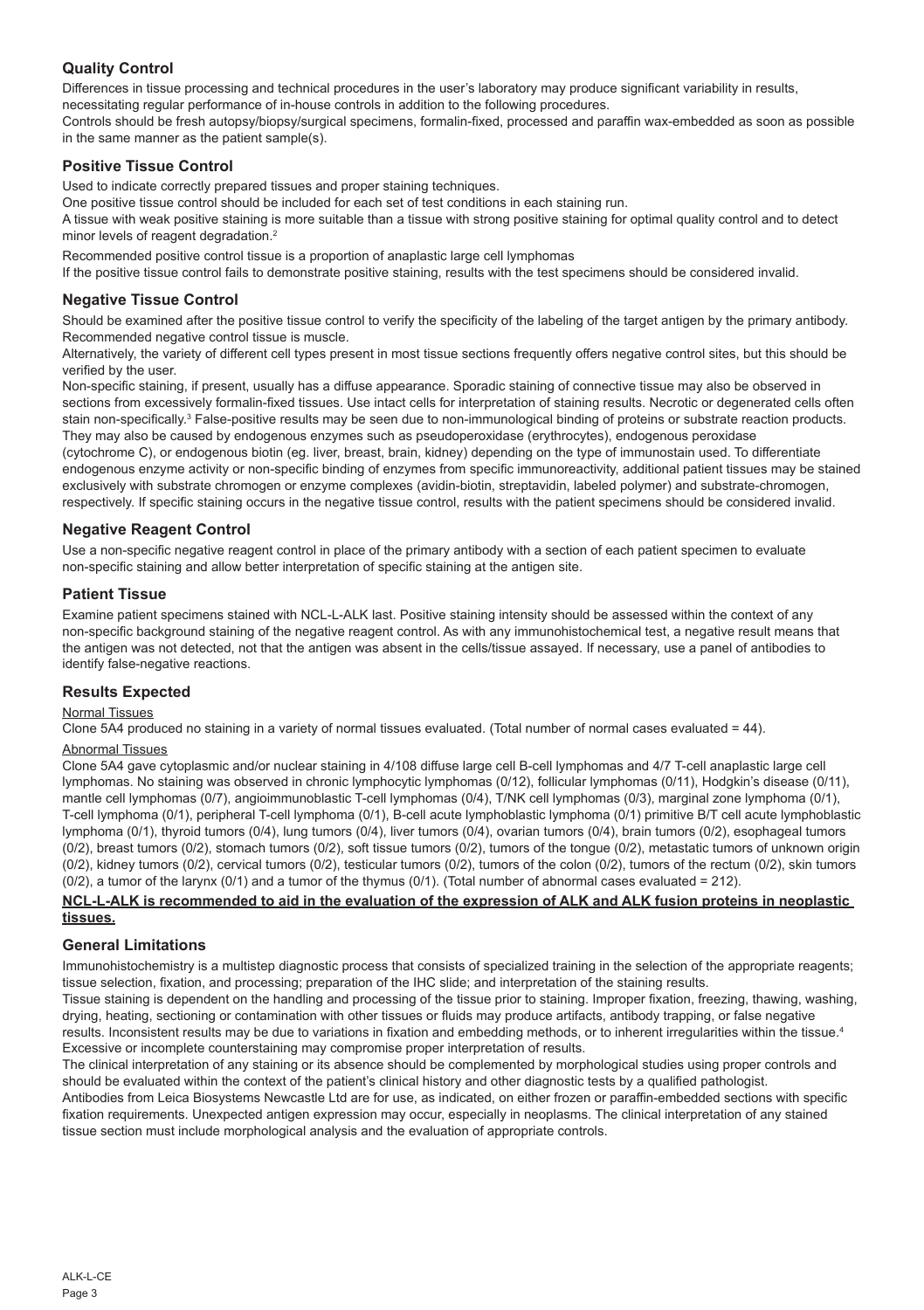# **Bibliography - General**

- 1. National Committee for Clinical Laboratory Standards (NCCLS). Protection of laboratory workers from infectious diseases transmitted by blood and tissue; proposed guideline. Villanova, P.A. 1991; 7(9). Order code M29-P.
- 2. Battifora H. Diagnostic uses of antibodies to keratins: a review and immunohistochemical comparison of seven monoclonal and three polyclonal antibodies. Progress in Surgical Pathology. 6:1–15. eds. Fenoglio-Preiser C, Wolff CM, Rilke F. Field & Wood, Inc., Philadelphia.
- 3. Nadji M, Morales AR. Immunoperoxidase, part I: the techniques and pitfalls. Laboratory Medicine. 1983; 14:767.
- 4. Omata M, Liew CT, Ashcavai M, Peters RL. Nonimmunologic binding of horseradish peroxidase to hepatitis B surface antigen: a possible source of error in immunohistochemistry. American Journal of Clinical Pathology. 1980; 73:626.
- 5. Liu A, Sugisaki Y, Hosone M, et al. CD30+ TIA-1+ ALK+ anaplastic large cell lymphoma: studies of three cases by flow cytometry analysis, immunohistochemistry and electron microscopy. Acta Histochemica et Cytochemica. 2004; 37(1):21-30.
- 6. Li X-Q, Hisaoka M, Shi D-R, et al. Expression of anaplastic lymphoma kinase in soft tissue tumors: an Immunohistochemical and molecular study of 249 cases. Human Pathology. 2004; 35:711-721.

# **Amendments to Previous Issue**

Reagent Composition, Total Protein Concentration, Recommendations On Use, Warnings and Precautions, Results Expected.

# **Date of Issue**

11 June 2019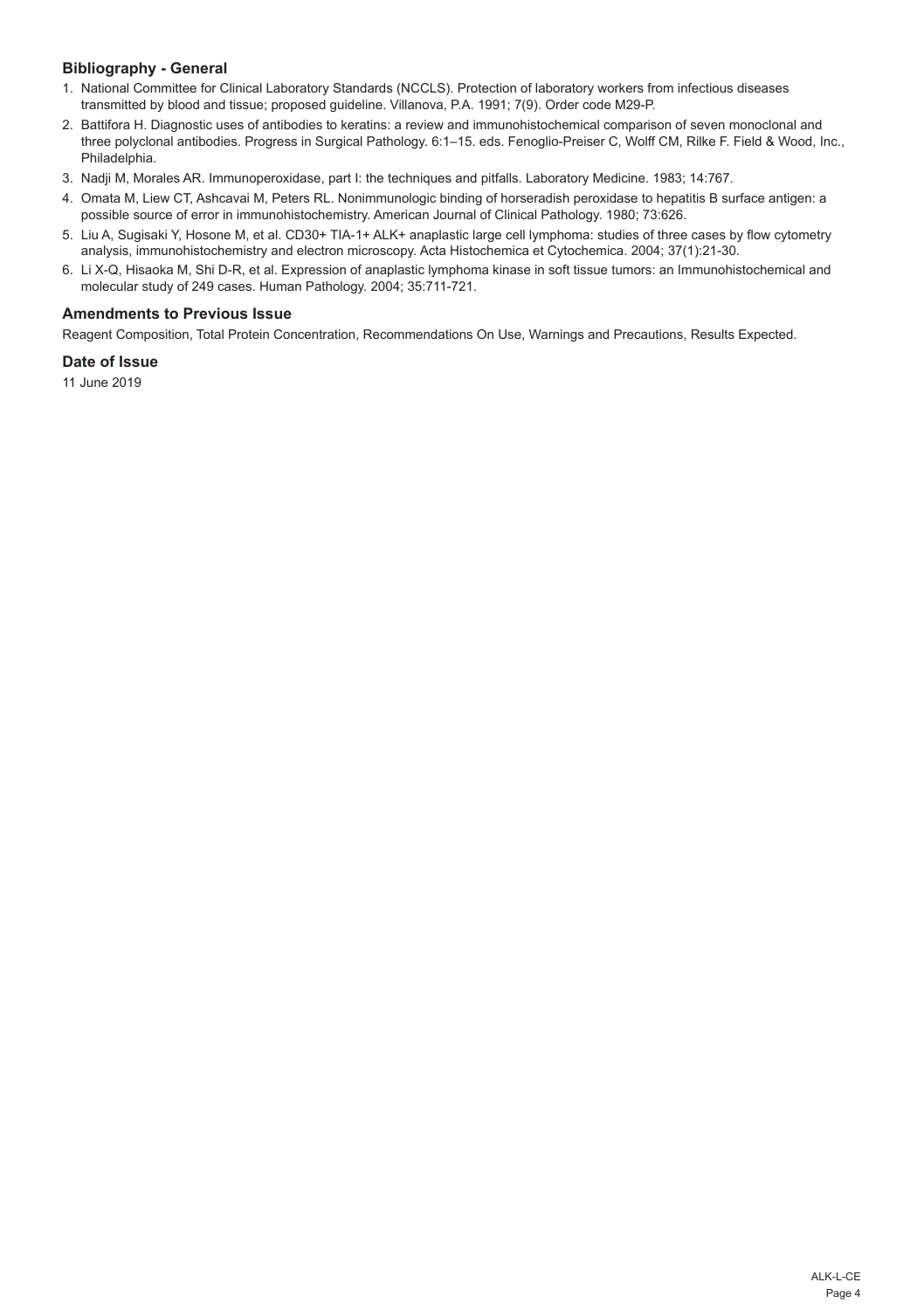# <span id="page-5-0"></span>**Novocastra™ Anticorps Monoclonal Liquide de Souris p80 (Anaplastic Lymphoma Kinase) Référence du Produit: NCL-L-ALK**

# **Utilisation Prévue**

# *Diagnostic in vitro*.

NCL-L-ALK est prévu pour l'identification qualitative par microscopie photonique de la protéine humaine p80 dans les sections de paraffine. L'interprétation clinique de tout marquage, ou absence de marquage, doit être complétée par des études morphologiques utilisant des contrôles appropriés et doit être évaluée par un pathologiste qualifié à la lumière des antécédents cliniques du patient et d'autres analyses diagnostiques.

# **Principe de la Procédure**

Les techniques de marquage immunohistochimique (IHC) permettent la visualisation des antigènes via l'application séquentielle d'un anticorps spécifique sur un antigène (anticorps primaire), d'un anticorps secondaire sur l'anticorps primaire et d'un complexe enzymatique comportant un substrat chromogène, avec des étapes de lavage intercalées. L'activation enzymatique du chromogène se traduit par la présence d'un produit de réaction visible au niveau du site de l'antigène. Le spécimen peut ensuite faire l'objet d'une coloration de contraste et être placé sous une lamelle. Les résultats sont interprétés à l'aide d'un microscope optique et participent au diagnostic différentiel des processus physiopathologiques, susceptibles, ou non, d'être associés à un antigène particulier.

#### **Clone**

5A4

#### **Immunogène**

Protéines recombinantes procaryote correspondant à une région qui couvre le domaine catalytique de tyrosine-kinase et une partie du carboxyl-terminus du transcrit NPM-ALK (419-520αα).

#### **Spécificité**

La protéine humaine ALK et les protéines de fusion ALK et C-terminal contiennent la séquence cible immunisée.

#### **Composition du Réactif**

Le NCL-L-ALK est un surnageant de culture tissulaire liquide contenant une solution d'azide de sodium comme conservateur.

#### **Classe d'Ig**

IgG1

# **Concentration Totale en Protéines Total Protein**

La concentration totale en protéines, spécifique du lot, figure sur l'étiquette du flacon.

#### **Concentration en Anticorps**

Supérieure ou égale à 32 mg/L, déterminée par la méthode ELISA. La concentration totale en Ig, spécifique du lot, figure sur l'étiquette du flacon.

#### **Recommandations d'utilisation**

Immunohistochimie sur coupes en paraffine.

**Restauration d'épitope induite par la chaleur (HIER):** Veuillez respecter le mode d'emploi de Novocastra Epitope Retrieval Solution pH 6.

**Dilution préconisée:** 1:200 durant 30 minutes à 25 °C. Ceci n'est donné qu'à titre indicatif et les utilisateurs doivent déterminer leurs propres dilutions de travail optimales.

**Visualisation:** Veuillez respecter le mode d'emploi des Novolink™ Polymer Detection Systems. Pour plus d'informations sur le produit ou pour toute assistance, contactez votre représentant local ou le bureau régional de Leica Biosystems , ou sinon rendez vous sur le site www.LeicaBiosystems.com de Leica Biosystems .

Les performances de cet anticorps devront être validées lorsqu'il est utilisé avec d'autres systèmes de coloration manuels ou platesformes automatisées.

#### **Conservation et Stabilité**

Conserver à 2–8 °C. Ne pas congeler. Remettre immédiatement à 2–8 °C après utilisation. Ne pas utiliser après la date de péremption indiquée sur l'étiquette du récipient. Les conditions de conservation autres que celles qui sont spécifiées ci-dessus doivent faire l'objet d'une vérification par l'utilisateur.

#### **Préparation des Spécimens**

Le fixateur recommandé est le formol à 10%, tamponné, neutre, pour coupes tissulaires incluses en paraffine.

#### **Mises en Garde et Précautions**

Ce réactif a été préparé à partir du surnageant d'une culture cellulaire. Du fait de sa nature de produit biologique, sa manipulation doit faire l'objet du plus grand soin.

Ce réactif contient de l'azide de sodium. Une Fiche de données de sécurité est disponible sur demande ou sur le site www.LeicaBiosystems.com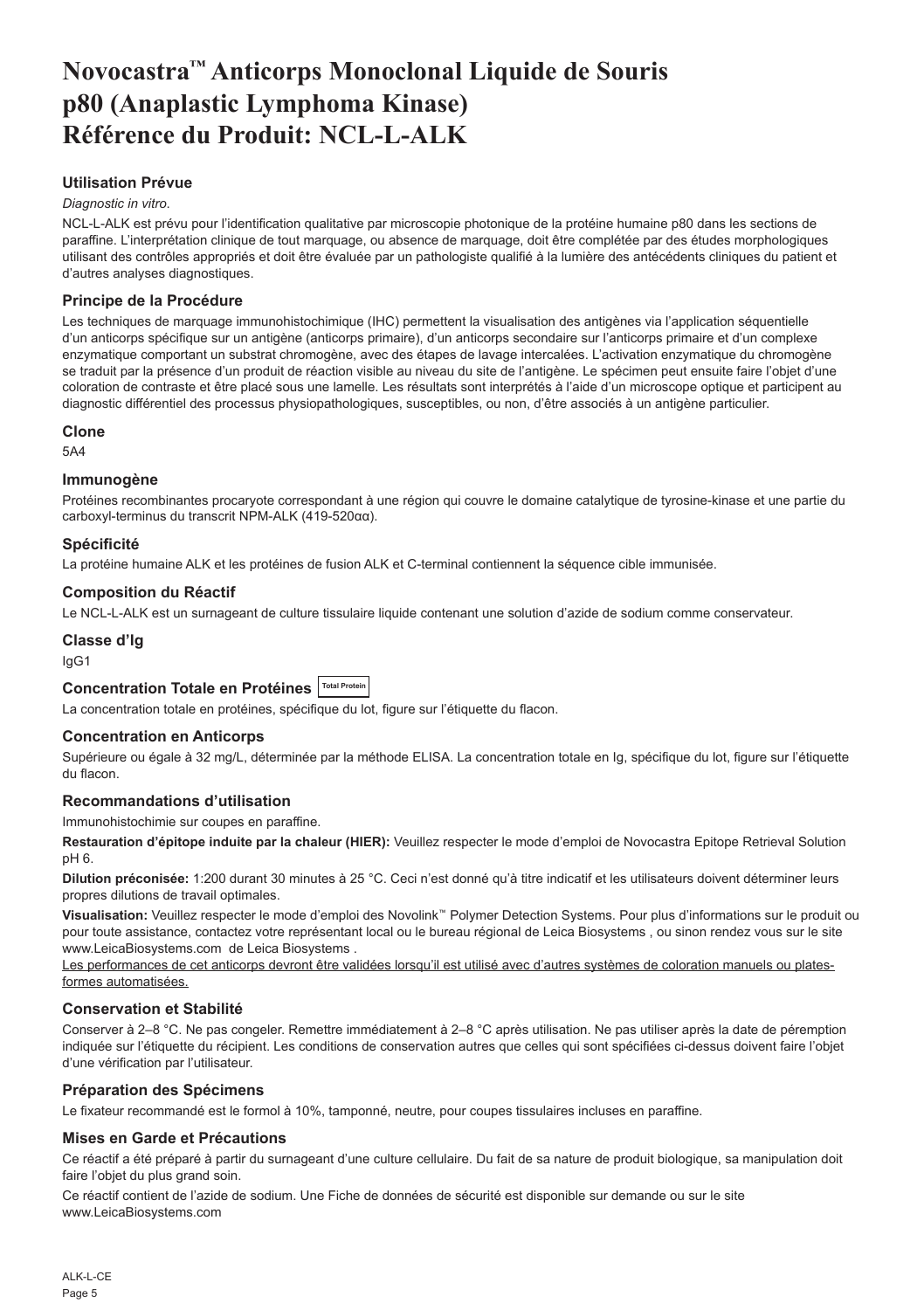Consulter les réglementations nationales, régionales ou locales en vigueur relatives à l'élimination de tous les éléments potentiellement toxiques.

Les spécimens, avant et après fixation, ainsi que toutes les matières ayant été en contact avec eux, doivent être manipulés comme s'ils étaient susceptibles de transmettre une infection et être éliminés en respectant les précautions appropriées<sup>1</sup>. Ne jamais pipeter les réactifs avec la bouche et éviter tout contact des réactifs et des spécimens avec la peau et les membranes muqueuses. Rincer avec de grandes quantités d'eau en cas de contact des réactifs ou des spécimens avec des zones sensibles. Consulter un médecin.

Minimiser la contamination microbienne des réactifs sinon un accroissement du marquage non spécifique est susceptible de se produire. Des durées et des températures d'incubation différentes de celles qui ont été spécifiées sont susceptibles de conduire à des résultats erronés. Toutes les modifications doivent être validées par l'utilisateur.

# **Contrôle de Qualité**

Des différences de traitement des tissus et de procédures techniques du laboratoire de l'utilisateur sont susceptibles de conduire à une variabilité significative des résultats, ce qui rend nécessaire la mise en œuvre de contrôles en interne en plus des procédures suivantes. Les contrôles doivent être des spécimens frais provenant d'autopsies, de biopsies ou d'interventions chirurgicales, fixés au formol, traités et inclus en cire de paraffine dès que possible, de la même façon que le(s) échantillon(s) de patient.

#### **Tissu de Contrôle Positif**

Il est utilisé pour indiquer que les tissus ont été préparés correctement et que les techniques de marquage étaient appropriées.

Un contrôle tissulaire positif doit être inclus dans toute opération de marquage pour chaque ensemble de conditions d'analyse.

Un tissu présentant un marquage faiblement positif est plus adapté à un contrôle de qualité optimal qu'un tissu présentant un marquage fortement positif et il permet de détecter de moindres niveaux de dégradation du réactif.<sup>2</sup>

Le contrôle tissulaire positif recommandé est une proportion de lymphomes anaplasiques à grandes cellules.

Si le tissu de contrôle positif ne présente pas de marquage positif, les résultats des spécimens analysés doivent être considérés comme invalides.

#### **Tissu de Contrôle Négatif**

Il doit être examiné après le tissu de contrôle positif afin de vérifier la spécificité du marquage de l'antigène cible par l'anticorps primaire.

Les fibres musculaires constituent le tissu de contrôle négatif recommandé.

Sinon, la diversité des types cellulaires présents dans la plupart des tissus permet de disposer fréquemment de sites de contrôle négatif, mais ils doivent être vérifiés par l'utilisateur.

S'il est présent, le marquage non spécifique prend habituellement une apparence diffuse. Un marquage sporadique du tissu conjonctif peut également être observé sur des coupes de tissus qui ont été fixées par un excès de formol. Utiliser des cellules intactes pour l'interprétation des résultats du marquage. Les cellules nécrotiques ou dégénérées sont souvent marquées de façon non spécifique.<sup>3</sup> Des résultats faussement positifs peuvent être observés en raison d'une liaison non immunologique à des protéines ou à des produits de réaction du substrat. Ils peuvent également être provoqués par des enzymes endogènes comme la pseudoperoxydase (érythrocytes), la peroxydase endogène (cytochrome C), ou la biotine endogène (foie, sein, cerveau, rein, par exemple) selon le type d'immunomarquage utilisé. Pour différencier l'activité des enzymes endogènes ou la liaison non spécifique d'enzymes de l'immunoréactivité spécifique, des tissus supplémentaires du patient peuvent être marqués exclusivement avec le substrat chromogène ou par des complexes enzymatiques (avidine-biotine, streptavidine, polymère marqué) et le substrat chromogène respectivement. Si un marquage spécifique se produit dans le tissu de contrôle négatif, les résultats des spécimens du patient doivent être considérés comme invalides.

#### **Réactif de Contrôle Négatif**

Utiliser un réactif de contrôle négatif non spécifique à la place de l'anticorps primaire avec une coupe de chaque spécimen du patient afin d'évaluer le marquage non spécifique et de permettre une meilleure interprétation du marquage spécifique au niveau du site antigénique.

#### **Tissu du Patient**

Examiner les échantillons du patient marqués au NCL-L-ALK en dernier lieu. L'intensité du marquage positif doit être évaluée à la lumière du bruit de fond du marquage non spécifique du réactif de contrôle négatif. Comme pour toutes les analyses immunohistochimiques, un résultat négatif signifie que l'antigène n'a pas été détecté mais ne signifie pas qu'il est absent des cellules/ tissus testés. Si nécessaire, employer un panel d'anticorps pour identifier les réactions faussement négatives.

## **Résultats Attendus**

#### Tissus normaux

Le clone 5A4 ne produisit aucune coloration sur une variété de tissus normaux évalués. (Nombre total de cas normaux évalués = 44).

# Tissus anormaux

Le clone 5A4 offre une coloration cytoplasmique et/ou nucléaire dans les lymphomes diffus à grandes cellules B 4/108 et les lymphomes anaplasiques à grandes cellules cellule T 4/7. Aucune coloration ne fut observée dans les lymphomes lymphoïdes chroniques (0/12), lymphome folliculaire (0/11), la maladie de Hodgkin (0/11), lymphome du manteau (0/7), lymphomes T angioimmunoblastiques (0/4), lymphomes de la cellule T/NK (0/3), lymphomes de zone marginale(0/1), lymphomes de la cellule T (0/1), lymphome périphérique à cellules T (0/1), lymphome lymphoblastique à cellules B (0/1) lymphome lymphoblastique aigü de la cellule primitive B/T (0/1), tumeurs de la thyroïde (0/4), tumeurs pulmonaires (0/4), tumeurs du foie (0/4), tumeurs ovariennes (0/4), tumeurs cérébrales (0/2), tumeurs de l'œsophage (0/2), tumeurs du sein (0/2), tumeurs de l'estomac (0/2), tumeurs chez les tissus mous (0/2), tumeurs de la langue (0/2), tumeurs métastatiques d'origine inconnue (0/2), tumeurs aux reins (0/2), tumeurs du col de l'utérus (0/2), tumeurs testiculaires (0/2), tumeurs du côlon (0/2), tumeurs du rectum (0/2), tumeurs de la peau (0/2), une tumeur du larynx (0/1) et une tumeur du thymus (0/1). (Nombre total de cas anormaux évalués = 212).

#### **NCL-L-ALK est recommandé afin d'aider à l'évaluation de l'expression de la fusion des protéines ALK et ALK dans les tissus néoplasiques.**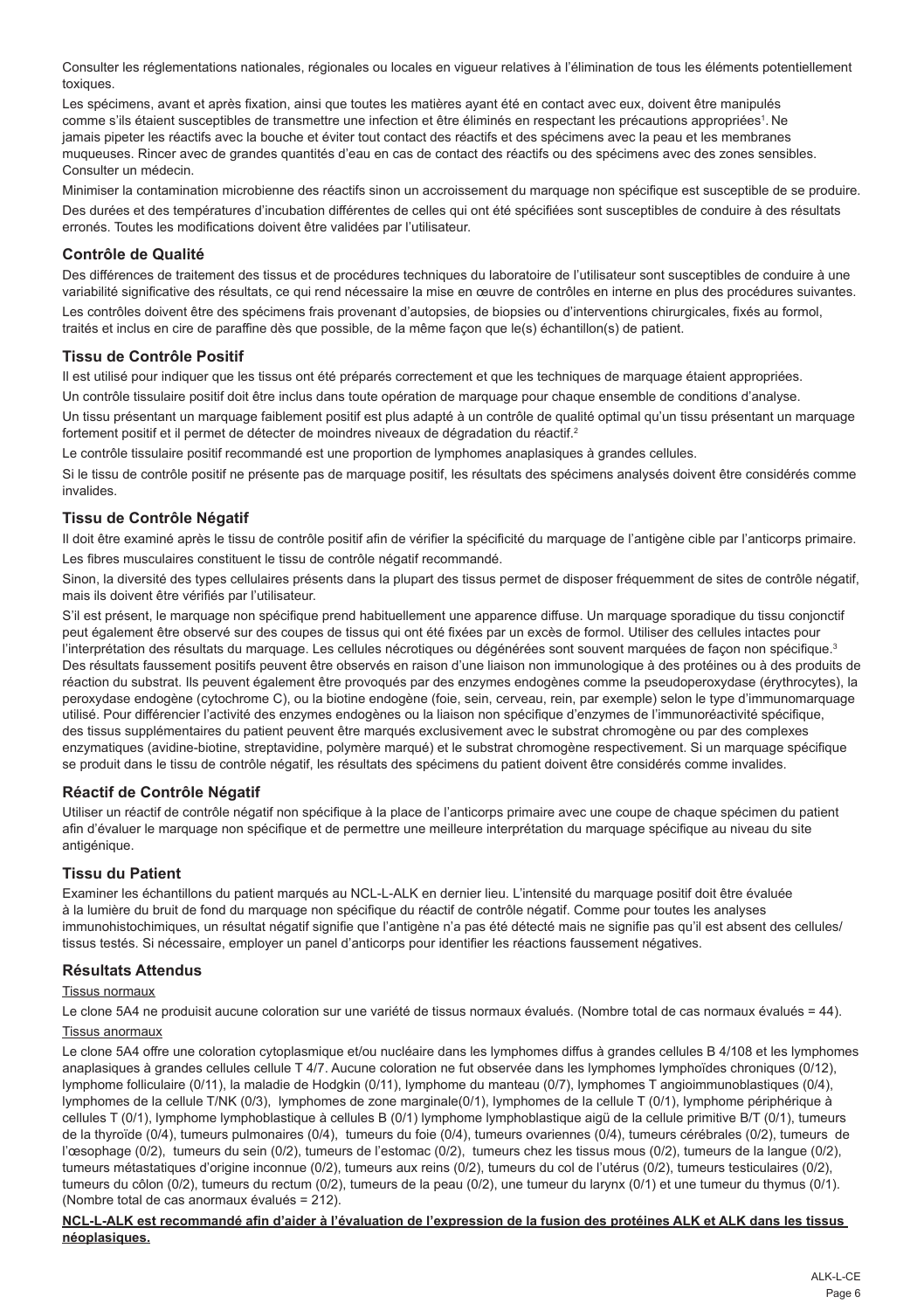# **Limites Générales**

L'immunohistochimie est un processus diagnostique constitué de plusieurs étapes qui nécessite une formation spécialisée relative au choix des réactifs appropriés ; au choix, à la fixation et au traitement des tissus ; à la préparation des lames IHC ; et à l'interprétation des résultats du marquage.

Le marquage des tissus dépend de leur manipulation et de leur traitement avant le marquage. Une fixation, une congélation, une décongélation, un lavage, un séchage, un chauffage, une coupe, incorrects ou une contamination par d'autres tissus ou d'autres liquides sont susceptibles de conduire à la production d'artefacts, au piégeage de l'anticorps ou à des résultats faussement négatifs. Des variations dans les méthodes de fixation et d'inclusion, ainsi que des irrégularités propres au tissu, peuvent conduire à des résultats incohérents.<sup>4</sup>

Une coloration de contraste excessive ou incomplète peut gêner l'interprétation correcte des résultats.

L'interprétation clinique de tout marquage, ou absence de marquage, doit être complétée par des études morphologiques utilisant des contrôles appropriés et doit être évaluée par un pathologiste qualifié à la lumière des antécédents cliniques du patient et d'autres analyses diagnostiques.

Les anticorps de Leica Biosystems Newcastle Ltd sont destinés, selon les besoins, à être utilisés sur des coupes incluses en paraffine ou des coupes congelées, et conformément à des exigences particulières en matière de fixation. Une expression antigénique inattendue est susceptible de se produire, en particulier au niveau des néoplasmes. L'interprétation clinique de toute coupe tissulaire marquée doit comporter une analyse morphologique et l'évaluation des contrôles appropriés.

#### **Bibliographie Générale**

- 1. National Committee for Clinical Laboratory Standards (NCCLS). Protection of laboratory workers from infectious diseases transmitted by blood and tissue; proposed guideline. Villanova, P.A. 1991; 7(9). Order code M29-P.
- 2. Battifora H. Diagnostic uses of antibodies to keratins: a review and immunohistochemical comparison of seven monoclonal and three polyclonal antibodies. Progress in Surgical Pathology. 6:1–15. eds. Fenoglio-Preiser C, Wolff CM, Rilke F. Field & Wood, Inc., Philadelphia.
- 3. Nadji M, Morales AR. Immunoperoxidase, part I: the techniques and pitfalls. Laboratory Medicine. 1983; 14:767.
- 4. Omata M, Liew CT, Ashcavai M, Peters RL. Nonimmunologic binding of horseradish peroxidase to hepatitis B surface antigen: a possible source of error in immunohistochemistry. American Journal of Clinical Pathology. 1980; 73:626.
- 5. Liu A, Sugisaki Y, Hosone M, et al. CD30+ TIA-1+ ALK+ anaplastic large cell lymphoma: studies of three cases by flow cytometry analysis, immunohistochemistry and electron microscopy. Acta Histochemica et Cytochemica. 2004; 37(1):21-30.
- 6. Li X-Q, Hisaoka M, Shi D-R, et al. Expression of anaplastic lymphoma kinase in soft tissue tumors: an Immunohistochemical and molecular study of 249 cases. Human Pathology. 2004; 35:711-721.

#### **Amendements Apportés à la Version Précédente**

Composition du Réactif, Concentration Totale en Protéines, Recommandations d'utilisation, Mises en Garde et Précautions, Résultats **Attendue** 

#### **Date de Publication**

11 juin 2019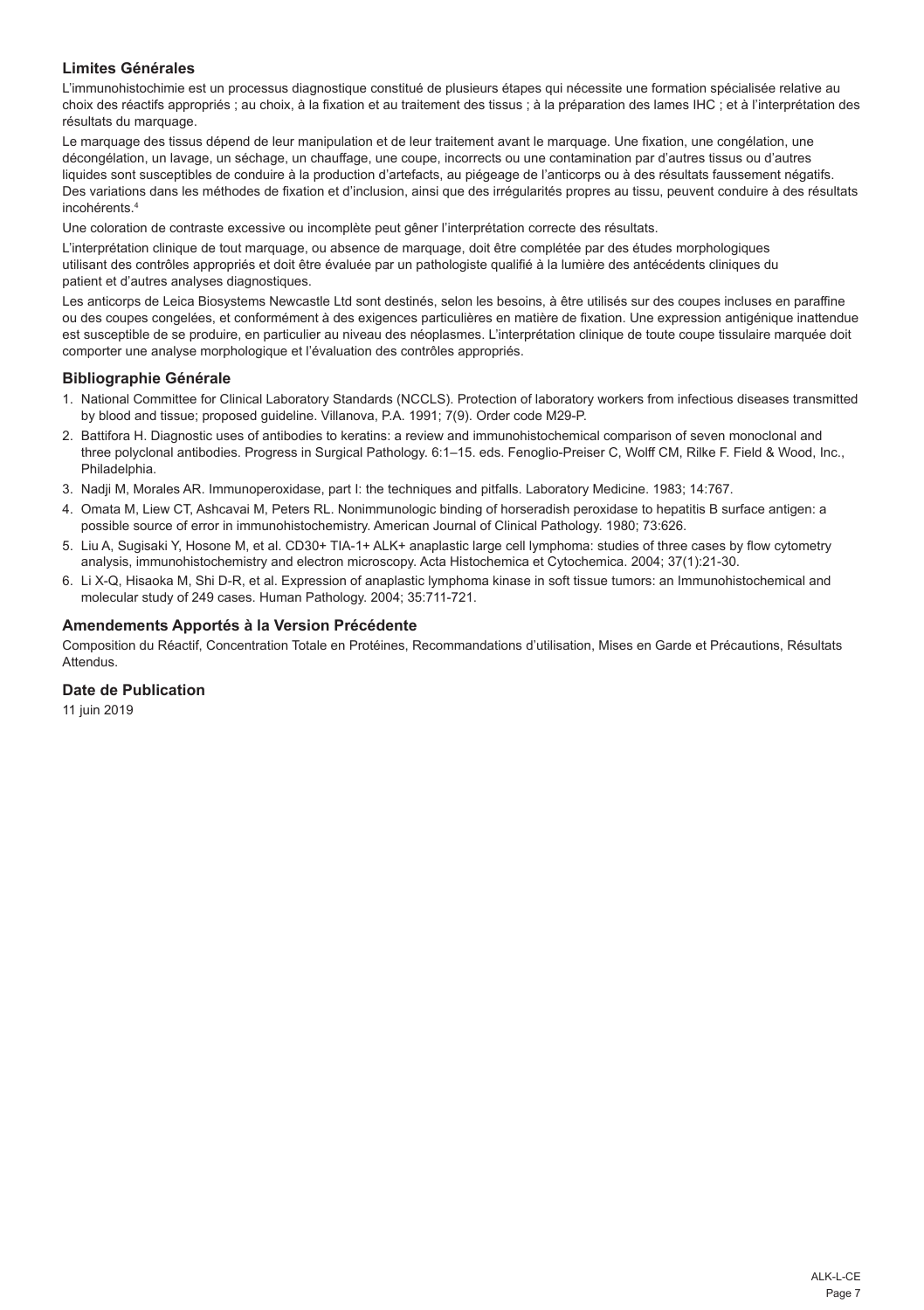# <span id="page-8-0"></span>**Novocastra™ Anticorpo Monoclonale Murino Liquido p80 (Anaplastic Lymphoma Kinase) Codice Del Prodotto: NCL-L-ALK**

# **Uso Previsto**

*Per uso diagnostico in vitro*.

NCL-L-ALK è progettato per l'identificazione qualitativa in microscopia ottica della proteina p80 umana su sezioni di tessuto incluse in paraffina. L'interpretazione clinica di ogni colorazione o della sua assenza va integrata da studi morfologici che utilizzino i controlli appropriati e deve essere valutata da un patologo qualificato, nel contesto della storia clinica del paziente e delle altre metodiche diagnostiche adoperate.

### **Principio Della Procedura**

Le tecniche di colorazione immunoistochimica (IHC) consentono la visualizzazione degli antigeni mediante l'applicazione sequenziale di un anticorpo specifico per l'antigene (anticorpo primario), di un anticorpo secondario che lega l'anticorpo primario e di un complesso enzimatico con un substrato cromogeno; l'applicazione dei tre reagenti è intervallata da fasi di lavaggio. L'attivazione enzimatica del cromogeno produce una reazione visibile in corrispondenza del sito antigenico. Il campione biologico può, quindi, essere controcolorato e montato. I risultati vengono interpretati mediante un microscopio ottico e sono utili nella diagnosi differenziale di processi fisiopatologici, che possono essere più o meno associati ad un particolare antigene.

#### **Clone**

5A4

#### **Immunogeno**

Proteina ricombinante procariotica corrispondente ad una regione che comprende il dominio catalitico ad attività tirosin-chinasica e parte dell'estremità C-terminale del trascritto NPM-ALK (419-520αα).

#### **Specificità**

La proteina ALK umana e l'estremità C-terminale delle proteine di fusione ALK contengono la sequenza target di immunizzazione.

#### **Composizione Del Reagente**

NCL-L-ALK è un supernatante liquido di coltura tissutale, contenente di sodio azide come conservante.

#### **Classe Ig**

IgG1

# **Concentrazione Proteica Totale Total Protein**

Consultare l'etichetta del flacone per la concentrazione proteica totale specifica del lotto.

#### **Concentrazione Anticorpale**

Superiore o uguale a 32 mg/L, come determinato mediante test ELISA. Consultare l'etichetta del flacone per la concentrazione di Ig specifica del lotto.

# **Raccomandazioni Per L'uso**

Immunoistochimica su sezioni incluse in paraffina.

**Smascheramento termoindotto dell'epitopo (HIER):** Si raccomanda di seguire le istruzioni per l'uso di Novocastra Epitope Retrieval Solution pH 6.

**Diluizione raccomandata:** 1:200 per 30 minuti a 25 °C. Queste raccomandazioni costituiscono delle semplici linee guida; spetta al singolo utente stabilire le diluizioni di lavoro ottimali.

**Visualizzazione:** Si raccomanda di seguire le istruzioni per l'uso dei Novolink™ Polymer Detection Systems. Per ulteriori informazioni sui prodotti o assistenza, contattare il distributore di zona o la sede regionale di Leica Biosystems , oppure visitare il sito internet di Leica Biosystems , www.LeicaBiosystems.com

La resa di questo anticorpo deve essere validata quando viene utilizzato con altri metodi di colorazione manuale o piattaforme automatizzate.

#### **Conservazione E Stabilità**

Conservare a 2–8 °C. Non congelare. Immediatamente dopo l'uso, raffreddare di nuovo a 2–8 °C. Non usare dopo la data di scadenza, indicata sull'etichetta del flacone. Condizioni di conservazione diverse da quelle sopra specificate vanno verificate dall'utente.

#### **Preparazione Del Campione Biologico**

Il fissativo raccomandato è la formalina tamponata neutra al 10% per sezioni tissutali incluse in paraffina.

#### **Avvertenze E Precauzioni**

Questo reagente è stato preparato dal supernatante di coltura cellulare. Trattandosi di un prodotto biologico, va maneggiato con cautela.

Questo reagente contiene sodio azide. Una scheda di sicurezza del prodotto (MSDS) è disponibile su richiesta o dal sito www.LeicaBiosystems.com

Fare riferimento alla normativa federale, statale o locale per lo smaltimento dei componenti potenzialmente tossici.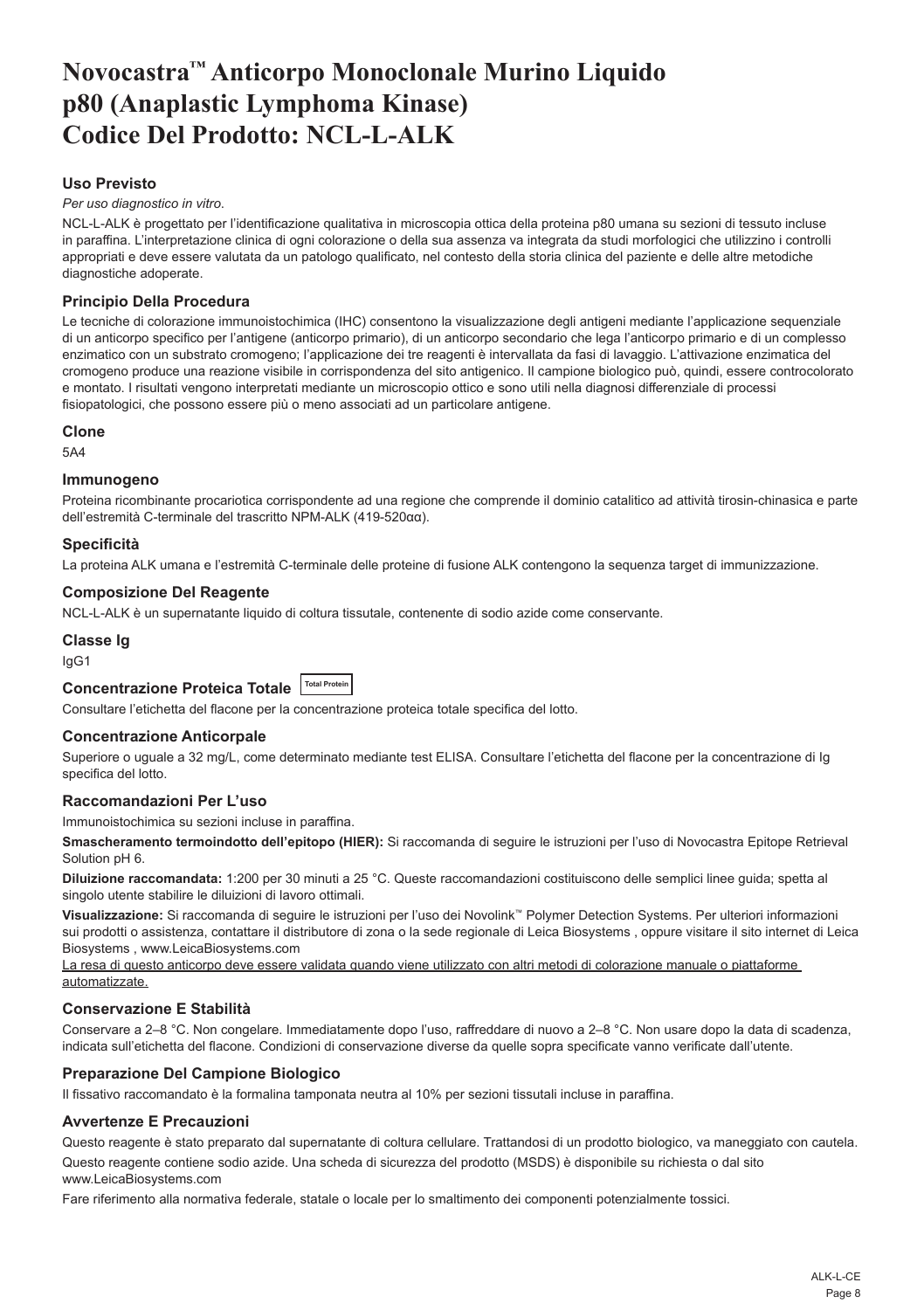Prima e dopo la fissazione, i campioni biologici e tutti i materiali ad essi esposti vanno trattati come potenzialmente infettanti e smaltiti con le appropriate precauzioni.<sup>1</sup> Non pipettare i reagenti con la bocca ed evitare il contatto dei reagenti e dei campioni biologici con la pelle e con le mucose. Se i reagenti o i campioni biologici vengono a contatto con zone sensibili, sciacquare abbondantemente le parti interessate. Consultare il medico.

Ridurre al minimo la contaminazione microbica dei reagenti, allo scopo di evitare un aumento di colorazione aspecifica. Tempi o temperature d'incubazione diversi da quelli specificati possono condurre a risultati non veritieri. Tali variazioni devono essere convalidate dall'utente.

# **Controllo Qualità**

Differenze nella processazione del tessuto e nelle tecniche in uso presso il laboratorio dell'utente possono produrre una discrepanza significativa nei risultati, rendendo necessaria la regolare esecuzione di controlli interni, in aggiunta alle procedure descritte di seguito.

I controlli devono essere costituiti da campioni biologici freschi autoptici/bioptici/chirurgici e devono essere il più rapidamente possibile fissati in formalina, processati ed inclusi in paraffina, allo stesso modo dei campioni biologici ottenuti dal paziente.

# **Controllo Positivo Del Tessuto**

È usato per indicare tessuti correttamente preparati e tecniche di colorazione appropriate.

Per ogni gruppo di condizioni del test e ogni volta che viene eseguita la colorazione, deve essere incluso un controllo positivo del tessuto.

Un tessuto a debole colorazione positiva è più adatto di uno a colorazione positiva intensa per un ottimale controllo qualità e per mettere in evidenza anche minimi livelli di degradazione del reagente.<sup>2</sup>

Il tessuto di controllo positivo raccomandato è costituito da una frazione di linfomi anaplastici a grandi cellule.

Se il controllo positivo del tessuto non dimostra colorazione positiva, i risultati con i campioni biologici del test vanno considerati non validi.

# **Controllo Negativo Del Tessuto**

Va esaminato dopo il controllo positivo, per verificare la specificità nei confronti dell'antigene bersaglio da parte dell'anticorpo primario. Il tessuto di controllo negativo raccomandato è il muscolo.

In alternativa, la varietà dei tipi cellulari presenti nella maggior parte delle sezioni tissutali offre spesso siti di controllo negativo, ma questo va verificato dall'utente.

La colorazione aspecifica, se presente, assume di solito aspetto diffuso. La colorazione sporadica del tessuto connettivo può anche manifestarsi in seguito ad iperfissazione di sezioni di tessuto in formalina. Per l'interpretazione dei risultati della colorazione, usare cellule intatte. Le cellule necrotiche o degenerate si colorano spesso in maniera aspecifica<sup>3</sup>. Si possono osservare risultati falsamente positivi, dovuti a legame non immunologico delle proteine o a prodotti di reazione del substrato. Tali falsi positivi possono essere anche causati da enzimi endogeni quali la pseudoperossidasi (eritrociti), la perossidasi endogena (citocromo C) o la biotina endogena (es. fegato, mammella, cervello, rene), a seconda del tipo di immunocolorazione usato. Per differenziare l'attività enzimatica endogena o il legame enzimatico aspecifico dall'immunoreattività specifica, possono essere colorati ulteriori tessuti del paziente esclusivamente con substrato cromogeno o con complessi enzimatici (avidina-biotina, streptavidina, polimero marcato) e substrato cromogeno. Se nel controllo negativo del tessuto compare una colorazione specifica, i risultati sui campioni biologici ottenuti dal paziente devono essere considerati non validi.

# **Controllo Negativo Del Reagente**

Usare un controllo negativo aspecifico del reagente in luogo dell'anticorpo primario, con una sezione di ogni campione biologico del paziente, per valutare la colorazione aspecifica e per consentire una migliore interpretazione della colorazione specifica in corrispondenza del sito antigenico.

# **Tessuto Del Paziente**

Successivamente, esaminare i campioni biologici del paziente colorati con NCL-L-ALK. L'intensità della colorazione positiva va analizzata nel contesto di qualsiasi colorazione aspecifica di fondo del controllo negativo del reagente. Come per tutti gli altri test immunoistochimici, un risultato negativo significa che l'antigene non è stato determinato, ma non necessariamente che fosse assente dalle cellule o dal tessuto esaminato. Se necessario, usare un pannello di anticorpi per identificare reazioni falsamente negative.

# **Risultati Attesi**

#### Tessuti normali

Il clone 5A4 non ha prodotto alcuna colorazione nei diversi tessuti normali esaminati. (Numero totale di casi normali esaminati = 44).

#### Abnorme dei tessuti

Con il clone 5A4 è stata osservata colorazione citoplasmatica e/o nucleare in 4/108 linfomi diffusi a grandi cellule B e in 4/7 linfomi anaplastici a grandi cellule T. Non è stata osservata alcuna colorazione in linfomi linfocitici cronici (0/12), linfomi follicolari (0/11), linfoma di Hodgkin (0/11), linfomi mantellari (0/7), linfomi angioimmunoblastici a cellule T (0/4), linfomi a cellule T/NK (0/3), linfoma della zona marginale (0/1), linfoma a cellule T (0/1), linfoma periferico a cellule T (0/1), linfoma linfoblastico acuto a cellule B (0/1) linfoma linfoblastico acuto primitivo a cellule B/T (0/1), tumori della tiroide (0/4), tumori polmonari (0/4), tumori epatici (0/4), tumori ovarici (0/4), tumori cerebrali (0/2), tumori esofagei (0/2), tumori mammari (0/2), tumori gastrici (0/2), tumori dei tessuti molli (0/2), tumori della lingua (0/2), tumori metastatici di origine ignota (0/2), tumori renali (0/2), tumori della cervice (0/2), tumori del testicolo (0/2), tumori del colon (0/2), tumori del retto (0/2), tumori della pelle (0/2), un tumore della laringe (0/1) e un tumore del timo (0/1). (Numero totale di casi anormali esaminati = 212).

**Si raccomanda l'utilizzo di NCL-L-ALK per valutare l'espressione di ALK e dei suoi prodotti di fusione in tessuti neoplastici.**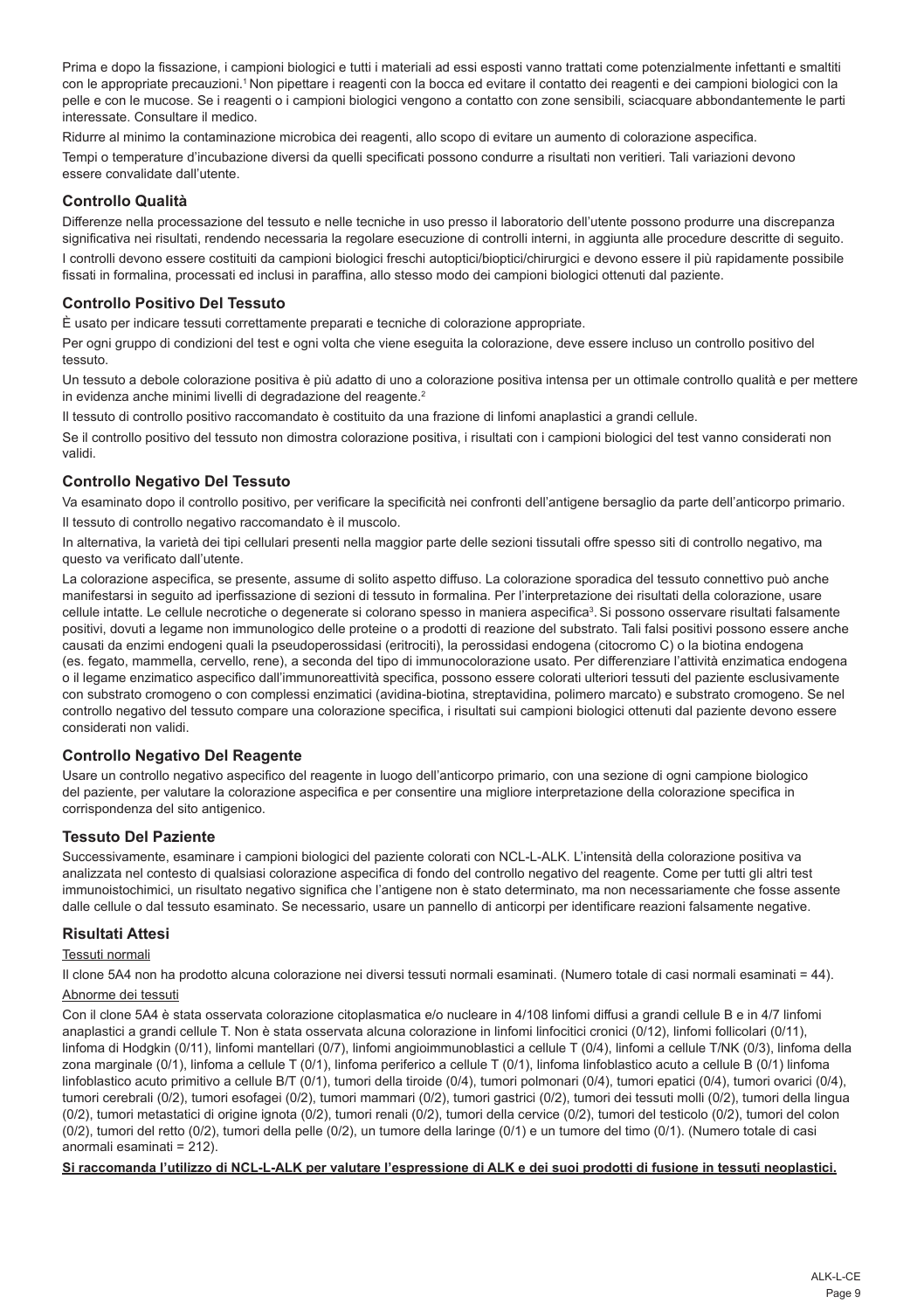# **Limitazioni Generali**

L'immunoistochimica è un procedimento diagnostico a più passi (multistep) che richiede un'esperienza specifica nella selezione dei reagenti appropriati, nella selezione, fissazione e processazione dei tessuti, nella preparazione di vetrini IHC e nell'interpretazione dei risultati della colorazione.

La colorazione del tessuto dipende dalle modalità di manipolazione e di processazione del tessuto stesso, adottate prima della colorazione. La fissazione, il congelamento, lo scongelamento, il lavaggio, l'asciugatura, il riscaldamento o la sezione condotti in modo non corretto, o la contaminazione con altri tessuti o liquidi, possono produrre artefatti, intrappolamento (trapping) anticorpale o risultati falsi negativi. Risultati incompatibili possono essere dovuti a modifiche dei metodi di fissazione e di inclusione o ad irregolarità intrinseche al tessuto.<sup>4</sup>

Una controcolorazione eccessiva o incompleta può compromettere la corretta interpretazione dei risultati.

L'interpretazione clinica di ogni colorazione o della sua assenza va integrata da studi morfologici che utilizzino i controlli appropriati e deve essere valutata da un patologo qualificato, nel contesto della storia clinica del paziente e delle altre metodiche diagnostiche adoperate.

Gli anticorpi di Leica Biosystems Newcastle Ltd. sono destinati all'uso, quando indicato, su sezioni congelate o incluse in paraffina, con specifici requisiti di fissazione. Un'espressione antigenica inattesa può manifestarsi in particolare nelle neoplasie. L'interpretazione clinica di ogni sezione tissutale colorata deve includere l'analisi morfologica e la valutazione dei controlli appropriati.

#### **Riferimenti Bibliografici Di Base**

- 1. National Committee for Clinical Laboratory Standards (NCCLS). Protection of laboratory workers from infectious diseases transmitted by blood and tissue; proposed guideline. Villanova, P.A. 1991; 7(9). Order code M29-P.
- 2. Battifora H. Diagnostic uses of antibodies to keratins: a review and immunohistochemical comparison of seven monoclonal and three polyclonal antibodies. Progress in Surgical Pathology. 6:1–15. eds. Fenoglio-Preiser C, Wolff CM, Rilke F. Field & Wood, Inc., Philadelphia.
- 3. Nadji M, Morales AR. Immunoperoxidase, part I: the techniques and pitfalls. Laboratory Medicine. 1983; 14:767.
- 4. Omata M, Liew CT, Ashcavai M, Peters RL. Nonimmunologic binding of horseradish peroxidase to hepatitis B surface antigen: a possible source of error in immunohistochemistry. American Journal of Clinical Pathology. 1980; 73:626.
- 5. Liu A, Sugisaki Y, Hosone M, et al. CD30+ TIA-1+ ALK+ anaplastic large cell lymphoma: studies of three cases by flow cytometry analysis, immunohistochemistry and electron microscopy. Acta Histochemica et Cytochemica. 2004; 37(1):21-30.
- 6. Li X-Q, Hisaoka M, Shi D-R, et al. Expression of anaplastic lymphoma kinase in soft tissue tumors: an Immunohistochemical and molecular study of 249 cases. Human Pathology. 2004; 35:711-721.

# **Modifiche Alla Pubblicazione Precedente**

Composizione del reagente, Concentrazione proteica totale, Raccomandazioni per l'uso, Avvertenze e precauzioni, Risultati attesi.

# **Data Di Pubblicazione**

11 giugno 2019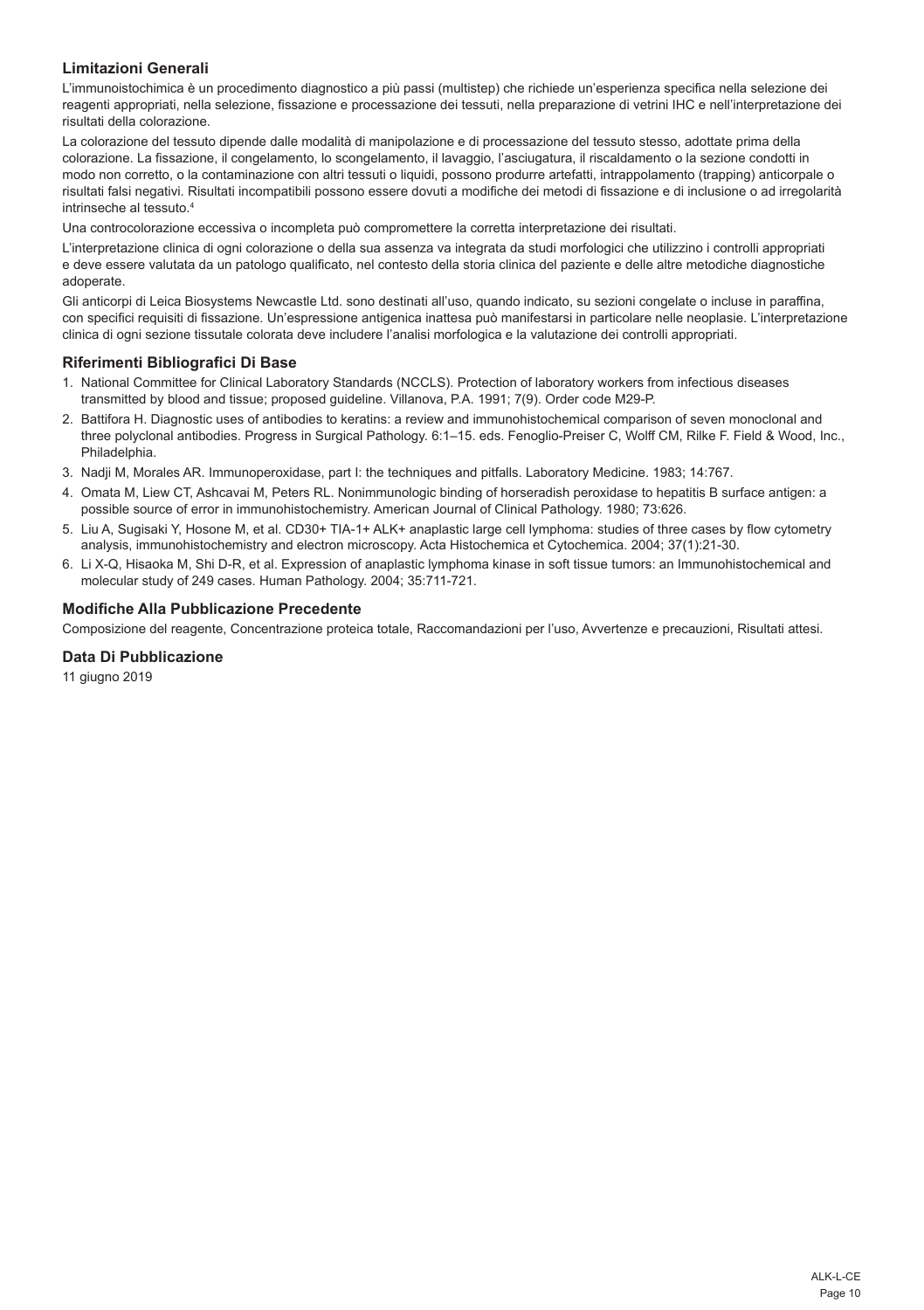# <span id="page-11-0"></span>**Novocastra™ Flüssiger Monoklonaler Maus-Antikörper p80 (Anaplastic Lymphoma Kinase) Produkt-Nr.: NCL-L-ALK**

#### **Verwendungszweck**

#### *Für in-vitro-Diagnostik*.

NCL-L-ALK ist zur qualitativen lichtmikroskopischen Bestimmung von humanem p80-Protein in Paraffinschnitten vorgesehen. Die klinische Bewertung einer vorliegenden bzw. fehlenden Färbung sollte durch morphologische Studien mit entsprechenden Kontrollen ergänzt und im Kontext der Krankengeschichte des Patienten und anderer diagnostischer Tests von einem qualifizierten Pathologen vorgenommen werden.

#### **Verfahrensgrundlage**

Immunhistochemische (IHC) Färbetechniken gestatten die optische Darstellung von Antigenen mittels sequentieller Anwendung eines spezifischen Antikörpers zum Antigen (primärer Antikörper), eines sekundären Antikörpers zum primären Antikörper und eines Enzymkomplexes mit einem chromogenen Substrat, jeweils getrennt durch dazwischen liegende Waschschritte. Die enzymatische Aktivierung des Chromogens führt zu einem sichtbaren Reaktionsprodukt am Ort des Antigens. Die Probe kann dann gegengefärbt und mit einem Deckglas versehen werden. Die Ergebnisse werden mithilfe eines Lichtmikroskops interpretiert und unterstützen die Differentialdiagnose pathophysiologischer Prozesse, die mit einem bestimmten Antigen assoziiert sein könnten.

#### **Klon**

5A4

#### **Immunogen**

Prokaryotisches rekombinantes Protein, das einer Region entspricht, die die katalytische Domäne der Tyrosinkinase und einen Teil des C-Terminus des NPM-ALK-Transkripts umspannt (419-520 Aminosäuren).

#### **Spezifität**

Humanes ALK-Protein und C-terminale ALK-Fusionsproteine, die die immunisierte Zielsequenz enthalten.

#### **Reagenzzusammensetzung**

NCL-L-ALK ist ein flüssiger Gewebekulturüberstand, der Natriumazid als Konservierungsmittel enthält.

#### **Ig-Klasse**

IgG1

**Gesamtproteinkonzentration Total Protein**

Siehe Angaben auf dem Produktetikett bezüglich der chargenspezifischen Gesamtproteinkonzentration.

#### **Antikörperkonzentration**

Größer als oder gleich 32 mg/L laut ELISA-Bestimmung. Hinsichtlich der chargenspezifischen Ig-Konzentration siehe Angaben auf dem Produktetikett.

#### **Gebrauchsempfehlungen**

Immunhistochemie in Paraffinschnitten

**Hitzeinduzierte Epitopdemaskierung (HIER):** Bitte Gebrauchsanweisung für Novocastra Epitope Retrieval Solution pH 6 befolgen.

**Empfohlene Verdünnung:** 1:200 über einen Zeitraum von 30 Minuten bei 25 °C. Dies ist nur eine Empfehlung, und die Benutzer sollten ihre eigenen optimalen Arbeitsverdünnungen bestimmen.

**Visualisierung:** Bitte Gebrauchsanweisung für Novolink™ Polymer Detection Systems befolgen. Wenn Sie weitere Produktinformationen oder Unterstützung wünschen, setzen Sie sich bitte mit ihrem Händler vor Ort oder mit der Zweigniederlassung von Leica Biosystems in Verbindung beziehungsweise besuchen Sie die Internetseite von Leica Biosystems , www.LeicaBiosystems.com Die Leistungsfähigkeit dieses Antikörpers sollte bestätigt werden, wenn er mit anderen manuellen Färbesystemen oder automatisierten

Plattformen eingesetzt wird.

# **Lagerung und Stabilität**

Bei 2–8 °C lagern. Nicht einfrieren. Nach Gebrauch sofort wieder bei 2–8 °C lagern. Nach Ablauf des Verfallsdatums (auf dem Behälteretikett) darf das Produkt nicht mehr verwendet werden. Lagerbedingungen, die von den oben genannten Bedingungen abweichen, müssen vom Benutzer verifiziert werden.

#### **Probenvorbereitung**

Für paraffineingebettete Gewebeschnitte ist das empfohlene Fixativ 10% neutral gepuffertes Formalin.

#### **Warnhinweise und Sicherheitsmaßnahmen**

Dieses Reagenz wurde aus Zellkulturüberstand zubereitet. Das Reagenz ist ein biologisches Produkt und sollte mit entsprechender Vorsicht gehandhabt werden.

Dieses Reagenz enthält Natriumazid. Ein Materialsicherheits-Datenblatt ist auf Anfrage von www.LeicaBiosystems.com erhältlich.

Die entsprechenden nationalen und lokalen Bestimmungen und Vorschriften zur Entsorgung potentiell giftiger Komponenten sind einzuhalten.

Vor und nach der Fixierung sind die Proben sowie alle Materialien, die mit ihnen in Kontakt gekommen sind, als potentiell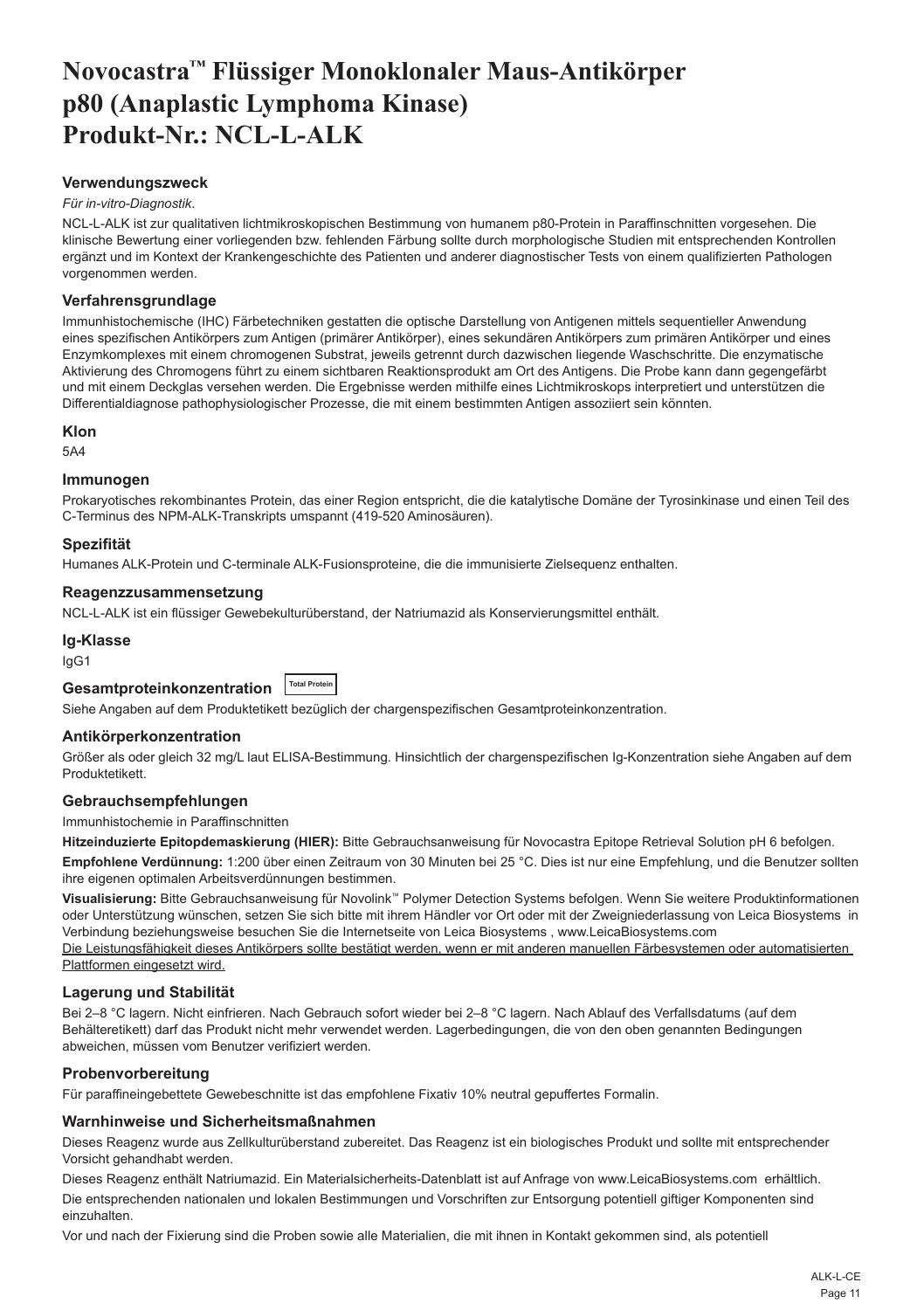infektiös zu behandeln und daher mit entsprechender Vorsicht zu entsorgen.<sup>1</sup> Reagenzien dürfen niemals mit dem Mund pipettiert werden, und jeglicher Kontakt der Reagenzien und Proben mit Haut und Schleimhäuten ist zu vermeiden. Falls Reagenzien oder Proben mit empfindlichen Bereichen in Kontakt gekommen sind, müssen diese mit reichlich Wasser gespült werden. Ärztlichen Rat einholen. Die mikrobielle Verunreinigung von Reagenzien ist zu minimieren, da ansonsten eine erhöhte unspezifische Färbung auftreten kann. Falls die spezifizierten Inkubationszeiten oder –temperaturen nicht eingehalten werden, kann es zu fehlerhaften Ergebnissen kommen. Jegliche Abweichungen von den angegebenen Werten müssen vom Benutzer verifiziert werden.

#### **Qualitätskontrolle**

Unterschiede bei der Gewebebearbeitung und den technischen Verfahren im Labor des Benutzers können zu signifikanten Schwankungen bei den Ergebnissen führen. Daher ist es wichtig, zusätzlich zu den folgenden Verfahren regelmäßige laborinterne Kontrollen durchzuführen.

Die Kontrollen sollten mit frischen Autopsie-/Biopsie-/chirurgischen Proben vorgenommen werden, die so bald wie möglich und auf dieselbe Weise wie die Patientenprobe(n) in Formalin fixiert, behandelt und in Paraffin eingebettet worden sind.

#### **Positive Gewebekontrolle**

Zeigt korrekt vorbereitete Gewebe und korrekte Färbetechniken an.

In jedem Färbelauf sollte für jeden Satz Testbedingungen eine positive Gewebekontrolle durchgeführt werden.

Gewebe mit schwach positiver Färbung ist für die optimale Qualitätskontrolle und den Nachweis kleiner Minderungen in der Reagenzleistung besser geeignet als ein Gewebe mit stark positiver Färbung.<sup>2</sup>

Für die positive Gewebekontrolle wird ein Teil anaplastischer großzelliger Lymphome empfohlen.

Falls das positive Kontrollgewebe keine positive Färbung nachweisen kann, sollten die mit den Testproben erzielten Ergebnisse als ungültig betrachtet werden.

### **Negative Gewebekontrolle**

Die negative Gewebekontrolle sollte nach der positiven Gewebekontrolle erfolgen, um die Spezifität der Zielantigenmarkierung durch den primären Antikörper zu verifizieren.

Für die negative Gewebekontrolle werden Muskelfasern empfohlen.

Alternativ bietet die Vielfalt unterschiedlicher Zelltypen, die in den meisten Gewebeschnitten vorliegen, häufig Stellen für eine negative Kontrolle. Jedoch sollte dies vom Benutzer verifiziert werden.

Liegt eine unspezifische Färbung vor, hat diese gewöhnlich ein diffuses Erscheinungsbild. Eine sporadische Färbung des Bindegewebes kann ebenfalls in Schnitten von übermäßig formalinfixierten Geweben beobachtet werden. Zur Bewertung der Färbeergebnisse intakte Zellen verwenden. Nekrotische oder degenerierte Zellen werden oft unspezifisch gefärbt.<sup>3</sup> Falsch-positive Ergebnisse können aufgrund einer nichtimmunologischen Bindung von Proteinen oder Substratreaktionsprodukten beobachtet werden. In Abhängigkeit von der Art der verwendeten Immunfärbung können solche Ergebnisse auch durch endogene Enzyme wie Pseudoperoxidase (Erythrozyten), endogene Peroxidase (Zytochrom C) oder endogenes Biotin (beispielsweise Leber, Mamma, Gehirn, Niere) hervorgerufen werden. Um eine endogene Enzymaktivität bzw. eine unspezifische Enzymbindung von einer spezifischen Immunreaktivität zu unterscheiden, können zusätzliche Patientengewebe ausschließlich mit Substratchromogen bzw. mit Enzymkomplexen (Avidin-Biotin, Streptavidin, markiertes Polymer) plus Substratchromogen gefärbt werden. Falls im negativen Kontrollgewebe eine spezifische Färbung auftritt, sollten die Ergebnisse mit den Patientenproben als ungültig betrachtet werden.

# **Negative Reagenzkontrolle**

Zur Beurteilung einer unspezifischen Färbung und zur besseren Bewertung einer spezifischen Färbung an der Antigenstelle ist mit einem Schnitt jedes Patientenpräparates anstelle des primären Antikörpers eine unspezifische negative Reagenzkontrolle zu verwenden.

#### **Patientengewebe**

Die mit NCL-L-ALK gefärbten Patientenproben müssen zuletzt untersucht werden. Eine positive Färbeintensität ist im Kontext einer unspezifischen Hintergrundfärbung der negativen Reagenzkontrolle zu bewerten. Wie bei jedem immunhistochemischen Test bedeutet ein negatives Ergebnis, dass das Antigen nicht nachgewiesen wurde. Ein negatives Ergebnis bedeutet jedoch nicht notwendigerweise, dass das Antigen in den getesteten Zellen / im getesteten Gewebe nicht vorlag. Bei Bedarf sollte zur Identifizierung falsch-negativer Reaktionen eine Gruppe von Antikörpern verwendet werden.

#### **Erwartete Ergebnisse**

#### Normale Gewebe

Klon 5A4 wies bei einer Reihe untersuchter normaler Gewebe keine Färbung auf. (Anzahl der insgesamt untersuchten Normalgewebeproben = 44).

#### Anomale Gewebe

Klon 5A4 zeigte eine Färbung im Zytoplasma und/oder Nukleus von 4/108 diffus großzelligen B-Zell-Lymphomen und 4/7 anaplastischen großzelligen T-Zell-Lymphomen. Beim chronischen lymphozytischen Lymphom (0/12), follikulären Lymphom (0/11), Morbus Hodgkin (0/11), Mantelzell-Lymphom (0/7), angioimmunoblastischen T-Zell-Lymphom (0/4), NK/T-Zell-Lymphom (0/3), Marginalzonen-Lymphom (0/1), T-Zell-Lymphom (0/1), peripheren T-Zell-Lymphom (0/1), Vorläufer-B-lymphoblastischen Lymphom (0/1) Vorläufer-B/Tlymphoblastischen Lymphom (0/1), Tumoren von Schilddrüse (0/4), Lunge (0/4), Leber (0/4), Eierstöcken (0/4), Gehirn (0/2), Ösophagus (0/2), Brust (0/2), Magen (0/2), Weichteiltumoren (0/2), Tumoren der Zunge (0/2), metastatischen Tumoren unbekannten Ursprungs (0/2), Tumoren von Niere (0/2), Zervix (0/2), Testikeln (0/2), Colon (0/2), Rektum (0/2), Haut (0/2) und je einem Tumor des Larynx (0/1) und des Thymus (0/1) wurde keine Färbung nachgewiesen. (Anzahl der insgesamt untersuchten Proben von anomalem Gewebe = 212).

#### **NCL-L-ALK wird zur Unterstützung der Evaluierung der Expression von ALK- und ALK-Fusionsproteinen in neoplastischem Gewebe empfohlen.**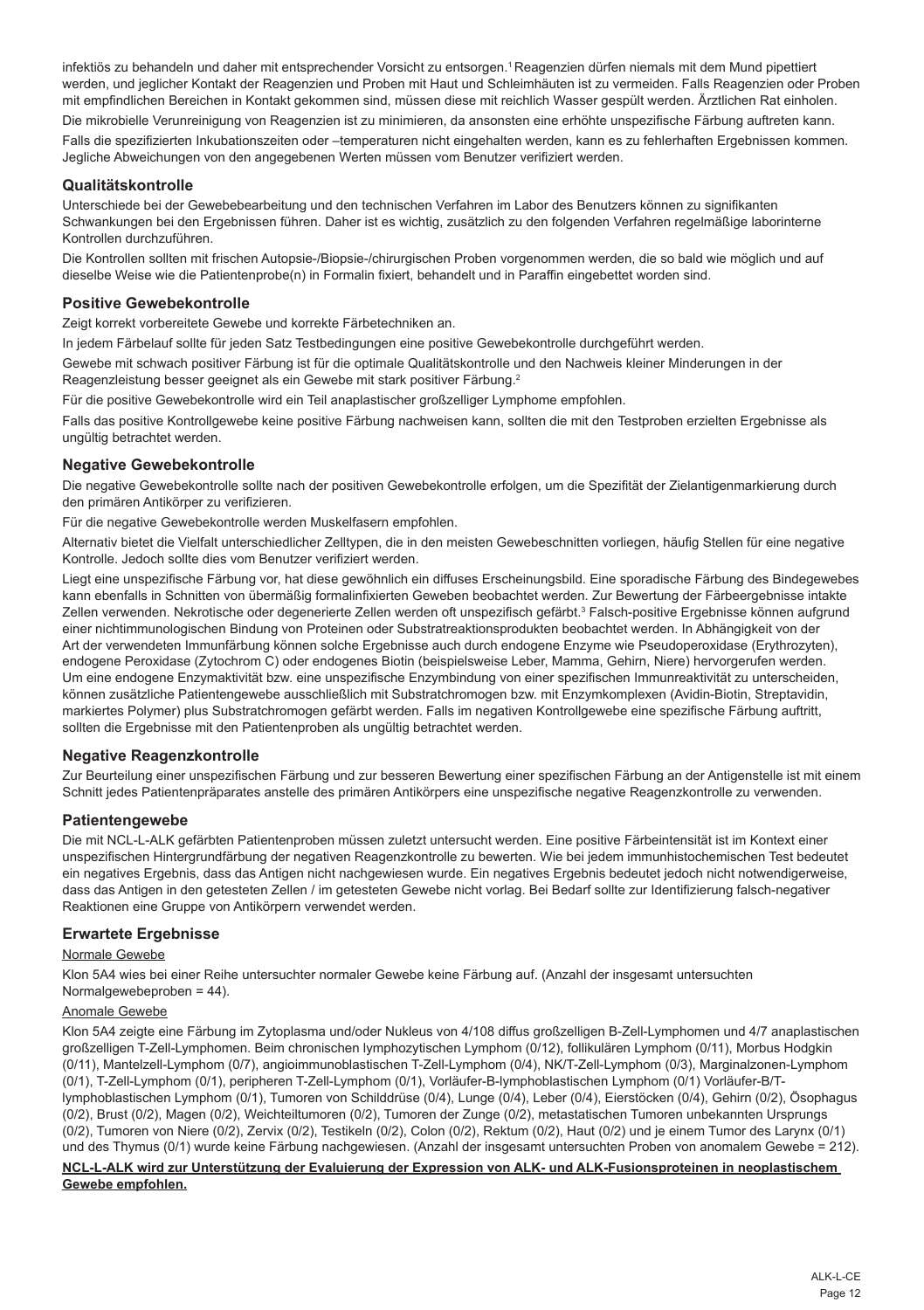# **Allgemeine Beschränkungen**

Die Immunhistochemie ist ein mehrstufiger diagnostischer Prozess, der eine spezialisierte Ausbildung auf den folgenden Gebieten erfordert: Auswahl der entsprechenden Reagenzien; Gewebeauswahl, -fixierung und -verarbeitung; Vorbereitung des IHC-Objektträgers sowie Bewertung der Färbeergebnisse.

Die Gewebefärbung hängt von der Handhabung und Verarbeitung des Gewebes vor dem Färben ab. Unsachgemäßes Fixieren, Einfrieren, Auftauen, Waschen, Trocknen, Erwärmen, Schneiden oder eine Kontamination mit anderen Geweben oder Flüssigkeiten kann zu Artefakten, Antikörper-Trapping oder falsch-negativen Ergebnissen führen. Abweichende Ergebnisse können aufgrund von Unterschieden bei der Fixierung und Einbettung oder intrinsischen Unregelmäßigkeiten im Gewebe selbst entstehen.<sup>4</sup>

Eine exzessive oder unvollständige Gegenfärbung kann die korrekte Bewertung von Ergebnissen gefährden.

Die klinische Bewertung einer vorliegenden bzw. fehlenden Färbung sollte durch morphologische Studien mit entsprechenden Kontrollen ergänzt und im Kontext der Krankengeschichte des Patienten und anderer diagnostischer Tests von einem qualifizierten Pathologen vorgenommen werden.

Antikörper von Leica Biosystems Newcastle Ltd sind wo angezeigt für die Verwendung entweder auf gefrorenen oder in Paraffin eingebetteten Schnitten mit spezifischen Fixierungsanforderungen bestimmt. Es kann insbesondere bei Neoplasmen zu einer unerwarteten Antigenexpression kommen. Die klinische Bewertung eines gefärbten Gewebeschnitts muss eine morphologische Analyse und die Auswertung der entsprechenden Kontrollen einschließen.

#### **Literatur - Allgemein**

- 1. National Committee for Clinical Laboratory Standards (NCCLS). Protection of laboratory workers from infectious diseases transmitted by blood and tissue; proposed guideline. Villanova, P.A. 1991;7(9). Order code M29-P.
- 2. Battifora H. Diagnostic uses of antibodies to keratins: a review and immunohistochemical comparison of seven monoclonal and three polyclonal antibodies. Progress in Surgical Pathology. 6:1–15. eds. Fenoglio-Preiser C, Wolff CM, Rilke F. Field & Wood, Inc., Philadelphia.
- 3. Nadji M, Morales AR. Immunoperoxidase, part I: the techniques and pitfalls. Laboratory Medicine. 1983; 14:767.
- 4. Omata M, Liew CT, Ashcavai M, Peters RL. Nonimmunologic binding of horseradish peroxidase to hepatitis B surface antigen: a possible source of error in immunohistochemistry. American Journal of Clinical Pathology. 1980; 73:626.
- 5. Liu A, Sugisaki Y, Hosone M, et al. CD30+ TIA-1+ ALK+ anaplastic large cell lymphoma: studies of three cases by flow cytometry analysis, immunohistochemistry and electron microscopy. Acta Histochemica et Cytochemica. 2004; 37(1):21-30.
- 6. Li X-Q, Hisaoka M, Shi D-R, et al. Expression of anaplastic lymphoma kinase in soft tissue tumors: an Immunohistochemical and molecular study of 249 cases. Human Pathology. 2004; 35:711-721.

#### **Änderungen zur vorhergehenden Ausgabe**

Reagent Composition, Total Protein Concentration, Recommendations On Use, Warnings and Precautions, Results Expected.

#### **Ausgabedatum**

11 Juni 2019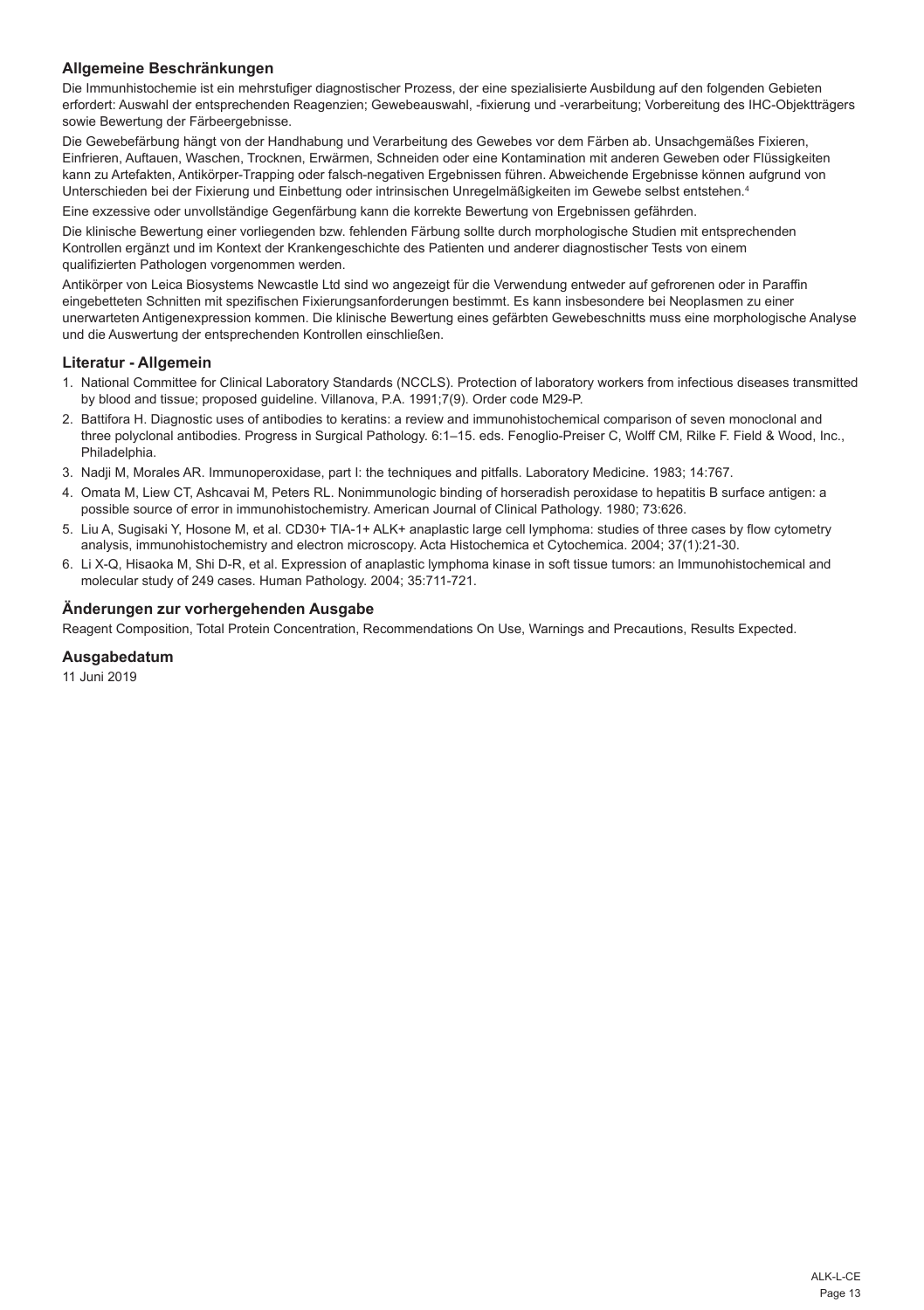# <span id="page-14-0"></span>**Novocastra™ Anticuerpos Monoclonal Líquidos de Ratón p80 (Anaplastic Lymphoma Kinase) Código De Producto: NCL-L-ALK**

# **Indicaciones De Uso**

#### *Para uso diagnóstico in vitro*.

NCL-L-ALK está indicado par la caracterización cualitativa por microscopía óptica de la proteína p80 humana en secciones de parafina. La interpretación clínica de cualquier tinción o de su ausencia debe complementarse con estudios morfológicos, con el uso de los controles adecuados, y un anatomopatólogo cualificado debe evaluarla en el contexto del historial clínico del paciente y de otras pruebas diagnósticas.

#### **Principio Del Procedimiento**

Las técnicas de tinción inmunohistocitoquímica (IHQ) permiten la visualización de antígenos mediante la aplicación secuencial de un anticuerpo específico dirigido contra el antígeno (anticuerpo primario), un anticuerpo secundario dirigido contra el anticuerpo primario y un complejo enzimático con un sustrato cromogénico, con pasos de lavado intercalados. La activación enzimática del cromógeno produce una reacción visible en el lugar en que se encuentra el antígeno. Luego se puede contrateñir la muestra y cubrirla con un cubreobjeto. Los resultados se interpretan utilizando un microscopio óptico y son de ayuda en el diagnóstico diferencial de los procesos fisiopatológicos, que pueden estar o no vinculados a un determinado antígeno.

#### **Clon**

5A4

#### **Inmunógeno**

Proteína recombinante procariótica correspondiente a una región que abarca el dominio catalítico de la tirosina cinasa y parte del extremo C-terminal de la transcripción de NPM-ALK (419-520αα).

#### **Especificidad**

Proteína ALK humana y proteínas de fusión ALK en C-terminal que contienen la secuencia diana inmunizada.

#### **Composición Del Reactivo**

NCL-L-ALK es un sobrenadante de cultivo tisular líquido que contiene azida sódica como conservante.

#### **Clase de Ig**

IgG1

# **Concentración Total De Proteína Total Protein**

Consulte la etiqueta del vial para ver la concentración total de proteína específica del lote.

#### **Concentración De Anticuerpo**

Igual o superior a 32 mg/L según se ha determinado mediante ELISA. Consulte en la etiqueta del vial la concentración de Ig específica del lote.

#### **Recomendaciones De Uso**

Inmunohistocitoquímica con secciones de parafina.

**Recuperación del epítopo inducido por calor (HIER):** Por favor, siga las instrucciones de uso de Novocastra Epitope Retrieval Solution pH 6.

**Dilución sugerida:** 1:200 durante 30 minutos a 25 °C. Esta es tan solo una pauta y cada usuario debe determinar sus propias diluciones de trabajo óptimas.

**Visualización:** Por favor, siga las instrucciones de uso de Novolink™ Polymer Detection Systems. Para obtener más información sobre el producto o para recibir soporte, póngase en contacto con su distribuidor local o con la oficina regional de Leica Biosystems , o bien visite el sitio web de Leica Biosystems , www.LeicaBiosystems.com

El rendimiento de este anticuerpo se debe validar cuando se utiliza con otros sistemas manuales de tinción o plataformas automatizadas.

#### **Almacenamiento Y Estabilidad**

Almacénelo a una temperatura de 2–8 °C. No lo congele. Devuélvalo a 2–8 °C inmediatamente después de su uso. No lo utilice después de la fecha de caducidad indicada en la etiqueta del vial. Cualesquiera condiciones de almacenamiento que no sean las arriba especificadas deben ser verificadas por el usuario.

#### **Preparación De Las Muestras**

El fijador recomendado para secciones de tejido incluidos en parafina es formol tamponado neutro al 10%.

### **Advertencias Y Precauciones**

Este reactivo se ha preparado a partir del sobrenadante de un cultivo celular. Como se trata de un producto de origen biológico, debe manipularse con precaución.

Este reactivo contiene azida sódica. Está disponible una Hoja de información sobre la seguridad del material, previa petición, o en www.LeicaBiosystems.com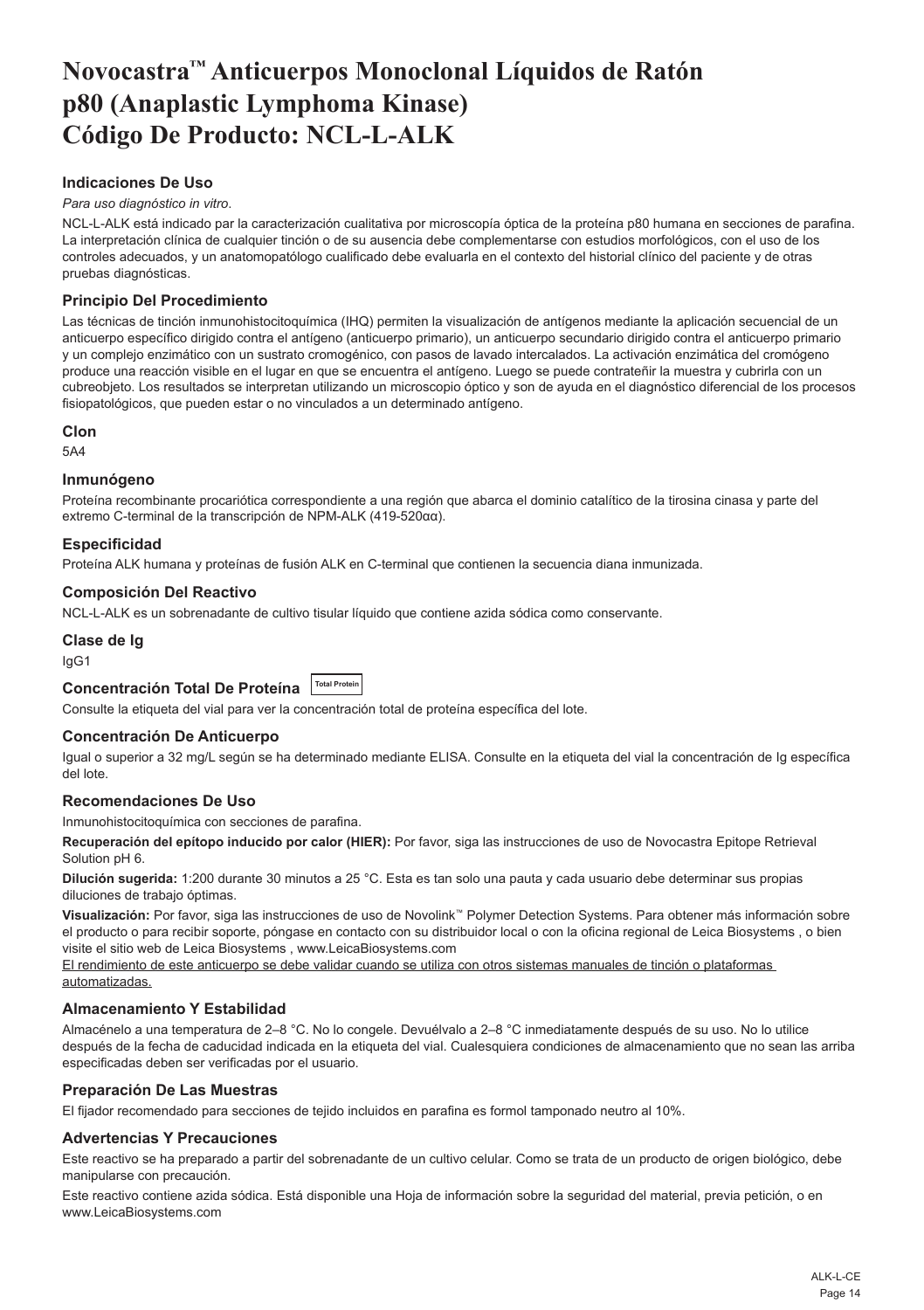Consulte las normativas nacionales, estatales, provinciales o municipales acerca de cómo desechar cualquier componente potencialmente tóxico.

Las muestras, antes y después de ser fijadas, así como todos los materiales expuestos a ellas, deben manipularse como susceptibles de transmitir una infección, y se deben desechar tomando las precauciones adecuadas.<sup>1</sup> No pipetee nunca los reactivos con la boca, y evite el contacto de la piel y de las membranas mucosas con los reactivos y las muestras. Si los reactivos o las muestras entran en contacto con zonas delicadas, lave éstas con abundante agua. Acuda inmediatamente al médico.

Reduzca al mínimo la contaminación microbiana de los reactivos; de lo contrario, podría producirse un aumento de la tinción no específica.

Cualquier tiempo o temperatura de incubación que no sean los aquí especificados pueden conducir a resultados erróneos. Cualquier cambio de tal naturaleza debe ser validado por el usuario.

# **Control De Calidad**

Las diferencias en el procesamiento de los tejidos y en los procedimientos técnicos del laboratorio del usuario pueden producir una variabilidad significativa en los resultados; por ello, es necesario que éste lleve a cabo regularmente los controles de su propio laboratorio, además de los siguientes procedimientos.

Los controles deben ser muestras frescas de autopsia, biopsia o quirúrgicas fijadas en formol, procesadas e incluidas en parafina, lo antes posible, de manera idéntica a la utilizada para la muestra o muestras del paciente o pacientes.

#### **Control Tisular Positivo**

Se utiliza para indicar la preparación correcta de los tejidos y las técnicas de tinción adecuadas.

Debe incluirse un control tisular positivo por cada conjunto de condiciones de ensayo en cada tinción o serie de tinciones realizada.

Un tejido con una tinción positiva débil es más adecuado que un tejido con una tinción positiva intensa para lograr un control de calidad óptimo y para detectar niveles bajos de degradación del reactivo.<sup>2</sup>

El tejido de control positivo recomendado es una proporción de linfomas anaplásicos de células grandes.

Si el tejido de control positivo no muestra tinción positiva, los resultados de las muestras analizadas deben considerarse no válidos.

#### **Control Tisular Negativo**

Debe examinarse después del control de tejido positivo, a fin de verificar la especificidad del marcado del antígeno diana por el anticuerpo primario.

El tejido de control negativo recomendado es el del músculo.

O bien, la variedad de diferentes tipos de células presentes en la mayoría de los cortes de tejido ofrece con frecuencia lugares de control negativo, pero esto debe ser verificado por el usuario.

Si aparece una tinción no específica, ésta tiene generalmente aspecto difuso. En cortes de tejido fijados excesivamente con formol puede observarse también una tinción esporádica del tejido conectivo. Utilice células intactas para la interpretación de los resultados de la tinción. A menudo, las células necróticas o degeneradas quedan teñidas de forma no específica.<sup>3</sup> También pueden observarse falsos positivos causados por la unión no inmunológica a proteínas o a productos de reacción del sustrato. Estos falsos positivos pueden estar causados también por enzimas endógenas tales como la pseudoperoxidasa (eritrocitos), la peroxidasa endógena (citocromo C), o la biotina endógena (por ejemplo, de hígado, mama, cerebro, riñón), en función del tipo de inmunotinción utilizada. Para diferenciar la actividad de las enzimas endógenas o los enlaces no específicos de las enzimas de la inmunorreactividad específica, pueden teñirse otros tejidos del paciente exclusivamente con cromógeno sustrato o con complejos enzimáticos (avidina-biotina, estreptavidina, polímeros marcados) y cromógeno sustrato respectivamente. Si se produce una tinción específica del control tisular negativo, los resultados de las muestras de los pacientes deben considerarse no válidos.

#### **Control De Reactivo Negativo**

Utilice un control de reactivo negativo no específico en lugar del anticuerpo primario con un corte de cada muestra del paciente a fin de evaluar la tinción no específica y obtener una mejor interpretación de la tinción específica en el lugar en que se encuentra el antígeno.

#### **Tejido Del Paciente**

Examine las muestras del paciente o pacientes teñidas con NCL-L-ALK al final. La intensidad de la tinción positiva debe valorarse en el contexto de cualquier tinción de fondo no específica del control de reactivo negativo. Como con cualquier prueba inmunohistocitoquímica, un resultado negativo significa que no se ha detectado antígeno, y no que el antígeno esté ausente en las células o tejido probados. Si es necesario, use un panel de anticuerpos para identificar falsas reacciones negativas.

#### **Resultados esperados**

#### Teiidos normales

El anticuerpo Clone 5A4 no produjo tinción en varios de los tejidos normales evaluados. (Número total de casos normales evaluados = 44).

#### Anormal del tejido

El anticuerpo Clone 5A4 produjo tinción citoplasmática o nuclear en 4/108 de los linfomas difusos de células grandes B y en 4/7 de los linfomas anaplásicos de células grandes T. No se observó tinción en los linfomas linfocíticos crónicos (0/12), los linfomas foliculares (0/11), la enfermedad de Hodgkin (0/11), los linfomas de células del manto (0/7), los linfomas angioinmunoblásticos de células T (0/4), los linfomas de células T/NK (0/3), el linfoma de la zona marginal (0/1), el linfoma de células T (0/1), el linfoma de células T periféricas (0/1), el linfoma linfoblástico agudo de células B (0/1), el linfoma linfoblástico agudo de células B/T primitivas (0/1), los cánceres tiroideos (0/4), los cánceres de pulmón (0/4), los cánceres hepáticos (0/4), los cánceres ováricos (0/4), los tumores cerebrales (0/2), los cánceres esofágicos (0/2), los cánceres de mama (0/2), los cánceres gástricos (0/2), los sarcomas del tejido blando (0/2), los cánceres de lengua (0/2), los cánceres metastásicos de origen desconocido (0/2), los cánceres de riñón (0/2), los tumores cervicales (0/2), los tumores testiculares (0/2), los cánceres de colon (0/2), los tumores rectales (0/2), los cánceres de piel (0/2), el cáncer de laringe (0/1) o el cáncer de timo (0/1). (Número total de casos anómalos evaluados = 212).

**Se recomienda NCL-L-ALK como asistencia para la evaluación de la expresión de las proteínas ALK y de fusión ALK en los tejidos neoplásicos.**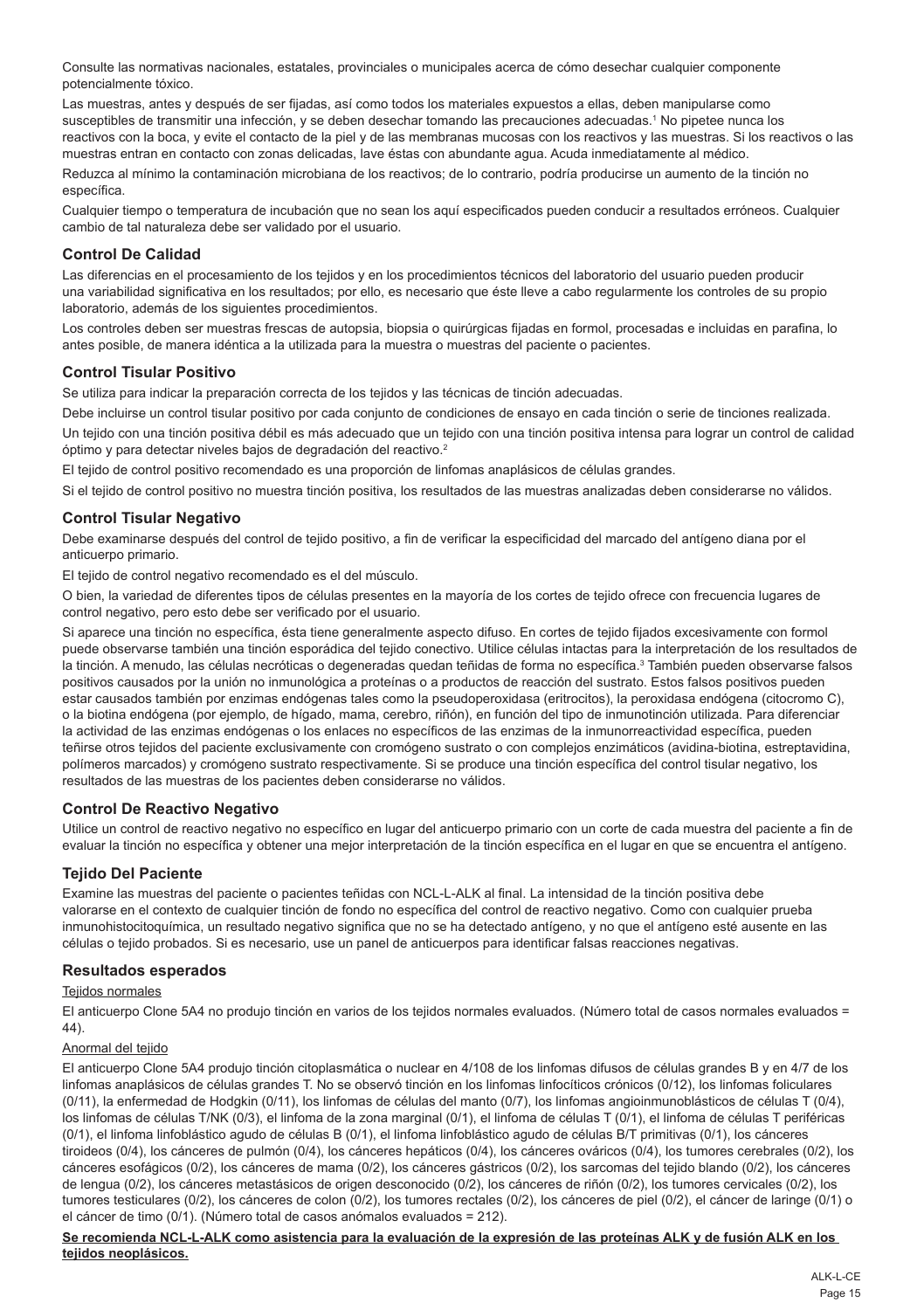# **Limitaciones Generales**

La inmunohistocitoquímica es un proceso de diagnóstico en varias fases que abarca: la formación especializada en la selección de los reactivos apropiados, la selección, fijación y procesamiento de tejidos, la preparación del portaobjeto para IHQ, y la interpretación de los resultados de la tinción.

La tinción de los tejidos depende de la manipulación y el procesamiento del tejido previos a la tinción. Una fijación, congelación, descongelación, lavado, secado, calentamiento o seccionamiento incorrectos, o la contaminación con otros tejidos o líquidos pueden generar artefactos, atrapamiento del anticuerpo o falsos negativos. La aparición de resultados incoherentes puede deberse a variaciones en los métodos de fijación y de inclusión, o a irregularidades inherentes al tejido.<sup>4</sup>

Una contratinción excesiva o incompleta puede poner en peligro la interpretación correcta de los resultados.

La interpretación clínica de cualquier tinción o de su ausencia debe complementarse con estudios morfológicos, con el uso de los controles adecuados, y un anatomopatólogo cualificado debe evaluarla en el contexto del historial clínico del paciente y de otras pruebas diagnósticas.

Los anticuerpos de Leica Biosystems Newcastle Ltd son para utilizarlos, según se indique, con secciones congeladas o incluidas en parafina, con requisitos de fijación específicos. Puede producirse una expresión inesperada del antígeno, especialmente en las neoplasias. La interpretación clínica de cualquier sección de tejido teñida debe incluir un análisis morfológico y la evaluación de los controles apropiados.

#### **Bibliografía - General**

- 1. National Committee for Clinical Laboratory Standards (NCCLS). Protection of laboratory workers from infectious diseases transmitted by blood and tissue; proposed guideline. Villanova, P.A. 1991; 7(9). Order code M29-P.
- 2. Battifora H. Diagnostic uses of antibodies to keratins: a review and immunohistochemical comparison of seven monoclonal and three polyclonal antibodies. Progress in Surgical Pathology. 6:1–15. eds. Fenoglio-Preiser C, Wolff CM, Rilke F. Field & Wood, Inc., Philadelphia.
- 3. Nadji M, Morales AR. Immunoperoxidase, part I: the techniques and pitfalls. Laboratory Medicine. 1983; 14:767.
- 4. Omata M, Liew CT, Ashcavai M, Peters RL. Nonimmunologic binding of horseradish peroxidase to hepatitis B surface antigen: a possible source of error in immunohistochemistry. American Journal of Clinical Pathology. 1980; 73:626.
- 5. Liu A, Sugisaki Y, Hosone M, et al. CD30+ TIA-1+ ALK+ anaplastic large cell lymphoma: studies of three cases by flow cytometry analysis, immunohistochemistry and electron microscopy. Acta Histochemica et Cytochemica. 2004; 37(1):21-30.
- 6. Li X-Q, Hisaoka M, Shi D-R, et al. Expression of anaplastic lymphoma kinase in soft tissue tumors: an Immunohistochemical and molecular study of 249 cases. Human Pathology. 2004; 35:711-721.

# **Correcciones A La Publicación Anterior**

Composición del reactivo, Concentración de proteína total, Recomendaciones de uso, Advertencias y precauciones, Resultados esperados.

### **Fecha De Publicación**

11 de junio de 2019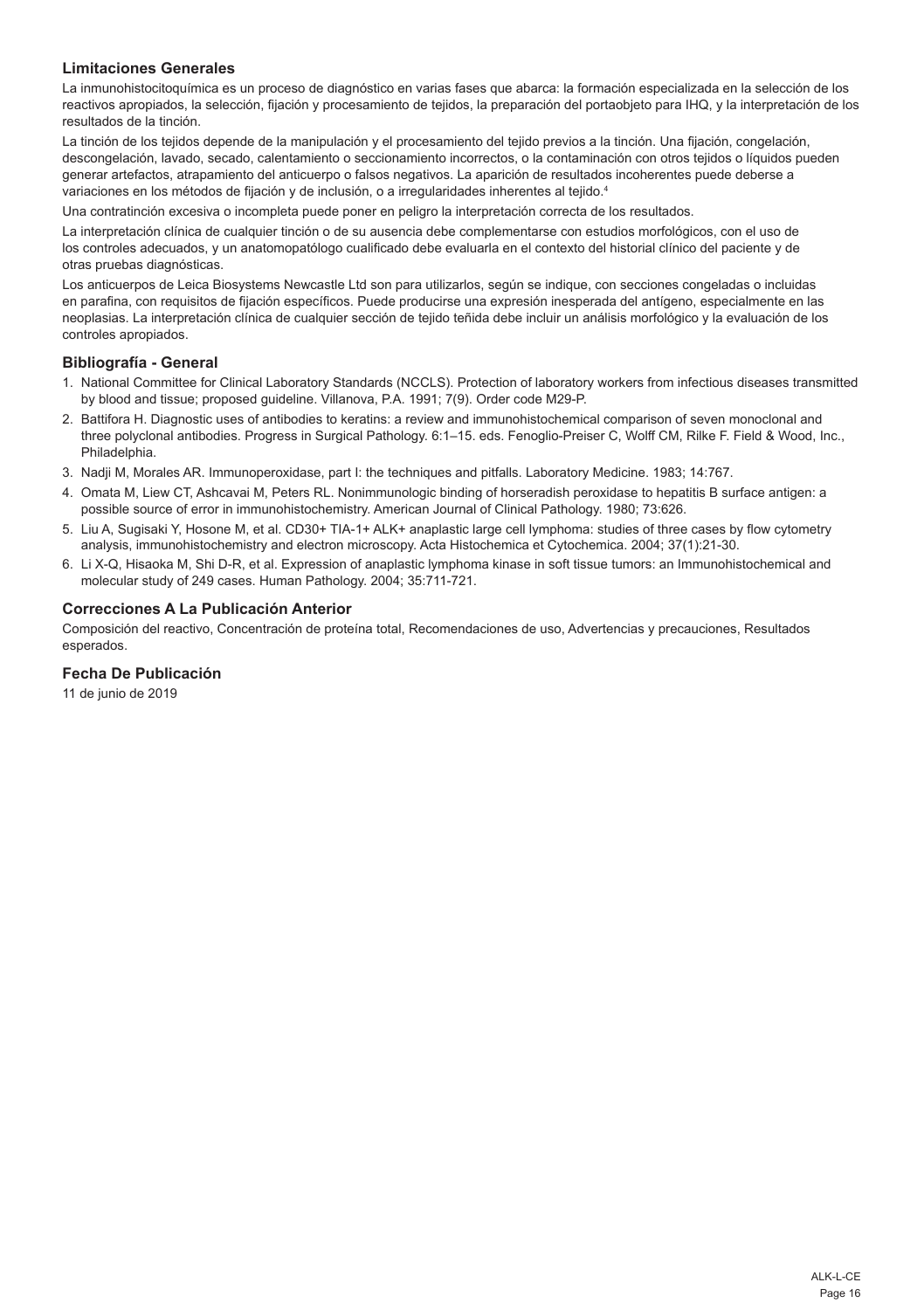# <span id="page-17-0"></span>**Novocastra™ Anticorpo Monoclonal Líquido de Ratinho p80 (Anaplastic Lymphoma Kinase) Código Do Produto: NCL-L-ALK**

# **Utilização prevista**

#### *Para utilização em diagnósticos in vitro*.

NCL-L-ALK foi concebido para efetuar a identificação qualitativa da proteína p80 humana por microscopia ótica em cortes de parafina. A interpretação clínica de qualquer coloração ou da sua ausência deve ser complementada por estudos morfológicos empregando os devidos controlos e deve ser avaliada por um patologista qualificado, dentro do contexto do historial clínico do doente e de outros testes de diagnóstico.

# **Princípio Do Procedimento**

As técnicas de coloração imunohistoquímica (IHC) permitem que se faça a visualização de antígenos por meio da aplicação sequencial de um anticorpo específico do antígeno (o anticorpo primário), de um anticorpo secundário ao anticorpo primário, e de um complexo enzimático com um substrato cromogénico e etapas de lavagem de permeio. A activação enzimática do cromogénio resulta num produto de reacção visível no local do antígeno. A amostra pode então ser contrastada e coberta com uma lamela. Os resultados são interpretados por meio de um microscópio óptico, e ajudam a formular o diagnóstico diferencial dos processos fisiopatológicos, os quais podem ou não estar associados a antígenos específicos.

#### **Clone**

5A4

#### **Imunogénio**

A proteína recombinante procariótica corresponde a uma região que abrange o domínio catalítico da tirosina quinase e parte da região terminal C da transcrição do NPM-ALK (419-520αα).

#### **Especificidade**

A proteína ALK humana e as proteínas de fusão da região terminal C contêm a sequência alvo imunizada.

# **Composição Do Reagente**

NCL-L-ALK é o sobrenadante líquido da cultura de um tecido contendo de azida de sódio como produto conservante.

#### **Classe De Ig**

IgG1

# **Concentração Total De Proteína Total Protein**

Consultar a etiqueta da ampola para determinar a concentração total de proteína do lote específico.

#### **Concentração De Anticorpo**

Maior que ou igual a 32 mg/L, conforme determinado por ELISA. Consultar a etiqueta da ampola para determinar a concentração de Ig do lote específico.

#### **Recomendações Sobre A Utilização**

Imunohistoquímica em cortes de inclusões em parafina.

**Recuperação de epítopos induzida pelo calor (HIER):** Por favor, siga as instruções de utilização da Novocastra Epitope Retrieval Solution pH 6.

**Diluição sugerida:** 1:200 durante 30 minutos a 25 °C. Esta recomendação serve apenas de orientação e os utilizadores devem determinar as suas diluições óptimas de trabalho.

**Visualização:** Queira seguir as instruções de utilização de Novolink™ Polymer Detection Systems. Para informação adicional do produto ou assistência, contactar o seu distribuidor local ou escritório regional de Leica Biosystems ou, alternativamente, visitar o sitio web de Leica Biosystems, www.LeicaBiosystems.com

O desempenho deste anticorpo deve ser validado quando utilizado com outros sistemas manuais de coloração ou plataformas automáticas.

#### **Armazenamento E Estabilidade**

Armazenar a 2–8 °C. Não congelar. Retornar à temperatura de 2–8 °C imediatamente após a utilização. Não utilizar após o prazo de validade indicado no rótulo do recipiente. As condições de armazenamento que diferirem das que se encontram especificadas acima devem ser verificadas pelo utilizador.

#### **Preparação Das Amostras**

O fixador recomendado é formol tamponado neutro a 10% para secções de tecido envolvidas em parafina.

#### **Avisos E Precauções**

Este reagente foi preparado a partir do sobrenadante de cultura celular. Visto ser um produto biológico, deve ser manuseado com o devido cuidado.

Este reagente contém azida sódica. Encontra-se disponível uma Ficha de Dados de Segurança do Material, mediante pedido ou através do site www.LeicaBiosystems.com

Consultar a legislação aplicável em relação ao descarte de quaisquer componentes potencialmente tóxicos.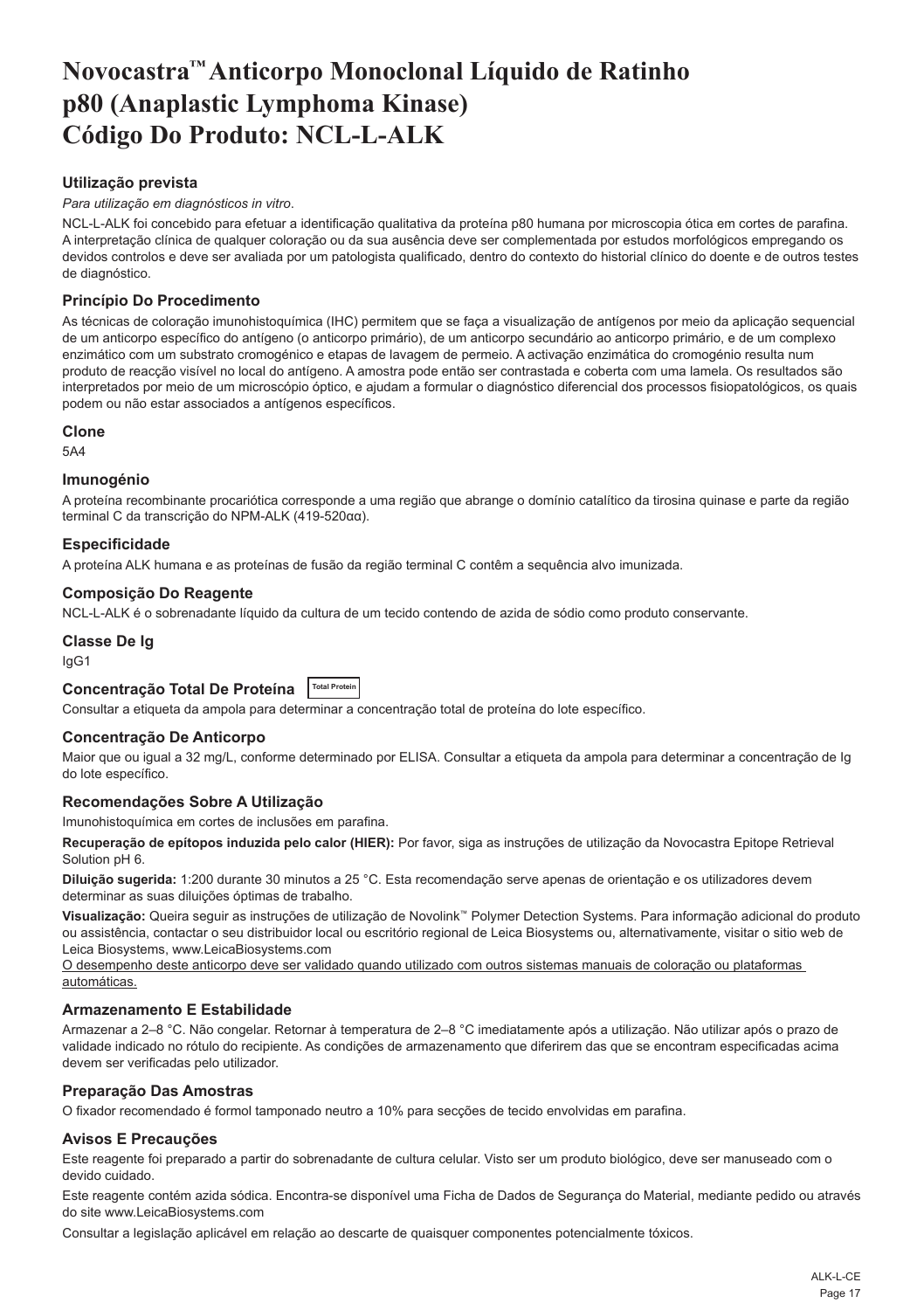As amostras, antes e depois da sua fixação, bem como todos os materiais expostos às mesmas, devem ser manipulados como se tivessem a capacidade de transmitir infecções e devem ser descartados com as devidas precauções.<sup>1</sup> Não pipetar nunca os reagentes com a boca e evitar o contacto entre a pele e membranas mucosas e os reagentes e amostras. Caso os reagentes ou amostras entrem em contacto com áreas sensíveis, lavar com grandes quantidades de água. Consultar um médico.

Minimizar a contaminação microbiana dos reagentes para evitar a possibilidade do aumento da coloração não específica. Os períodos de incubação ou temperaturas diferentes dos que foram especificados poderão dar azo a resultados errados. Todas as alterações desse tipo devem ser validadas pelo utilizador.

# **Controlo Da Qualidade**

As diferenças entre os diferentes métodos e técnicas de processamento de tecidos no laboratório do utilizador podem causar uma grande variabilidade de resultados, requerendo a realização frequente de controlos internos suplementares aos procedimentos que se seguem.

Os controlos devem ser amostras de autópsia/biopsia/cirurgia frescas, fixadas em formol, processadas e envolvidas em cera parafínica logo que possível, da mesma maneira que a(s) amostra(s) do(s) doente(s).

#### **Controlo De Tecido Positivo**

Usado para assinalar os tecidos correctamente preparados e as técnicas de coloração indicadas.

Cada conjunto de condições de testes, em cada processo de coloração, deve incluir um controlo de tecido positivo.

Os tecidos com uma coloração positiva fraca são mais indicados do que os têm uma coloração positiva forte para proporcionarem um controlo de qualidade óptimo, bem como para detectar níveis reduzidos de degradação dos reagentes.<sup>2</sup>

O tecido de controlo positivo recomendado é uma proporção de linfomas anaplásticos de células grandes.

Se o controlo de tecido positivo não demonstrar uma coloração positiva, os resultados obtidos com as amostras de testes devem ser considerados inválidos.

# **Controlo De Tecido Negativo**

Este deve ser examinado depois do controlo de tecido positivo para verificar a especificidade da marcação do antígeno objectivado pelo anticorpo primário.

O tecido de controlo negativo recomendado é o músculo.

Alternativamente, a variedade de diferentes tipos de células presentes na maioria das secções de tecidos oferece muitas vezes locais de controlo negativo, mas isto deve ser verificado pelo utilizador.

A coloração não específica, caso ocorra, tem geralmente um aspecto difuso. A coloração esporádica do tecido conjuntivo pode também ter lugar em secções de tecido excessivamente fixado em formol. Devem utilizar-se células intactas para a interpretação dos resultados da coloração. As células necróticas ou degeneradas causam muitas vezes uma coloração não específica.<sup>3</sup> Podem

verificar-se resultados positivos falsos devido à ligação não imunológica de proteínas ou de produtos da reacção do substrato. Esses resultados podem também ser causados por enzimas endógenas tais como a pseudoperoxidase (eritrócitos), a peroxidase endógena (citocromo C), ou a biotina endógena (ex. no fígado, mama, cérebro ou rim) dependendo do tipo de imunocoloração utilizado. Para diferenciar entre a actividade das enzimas endógenas e as ligações não específicas de enzimas de imunoreactividade específica, podem colorir-se tecidos adicionais dos doentes exclusivamente com substrato cromogénio ou com complexos de enzimas (avidina-biotina, estreptavidina, polímero marcado) e substrato-cromogénio, respectivamente. Se ocorrer a coloração específica no controlo de tecido negativo, os resultados dos testes feitos com as amostras do doente devem ser considerados inválidos.

#### **Controlo De Reagente Negativo**

Utilizar um controlo de reagente negativo não específico em vez do anticorpo primário com uma secção de cada amostra de doente para avaliar a coloração não específica e permitir uma melhor interpretação da coloração específica no local do antígeno.

# **Tecido Do Doente**

Examinar as amostras do doente coloridas com NCL-L-ALK em último lugar. A intensidade da coloração positiva deve ser avaliada dentro do contexto de qualquer coloração não específica de fundo do controlo de reagente negativo. Tal como com qualquer teste imunohistoquímico, um resultado negativo significa que o antígeno não foi detectado, e não que o antígeno se encontrava ausente das células ou tecido analisados. Se necessário, deve utilizar-se um painel de anticorpos para identificar reacções falso-negativas.

#### **Resultados Previstos**

#### Tecidos normais

O clone 5A4 não produziu nenhuma coloração numa variedade de tecidos normais avaliados. (Número total de casos normais avaliados  $= 44$ ).

#### Tecidos anormal

O clone 5A4 produziu coloração no citoplasma e/ou no núcleo de 4/108 dos linfomas de grandes células B difusas e 4/7 dos linfomas anaplásticos de grandes células T. Não foram detetadas colorações em linfomas linfocíticos crónicos (0/12), linfomas foliculares (0/11), doença de Hodgkin (0/11), linfomas das células do manto (0/7), linfomas angioimunoblásticos das células T (0/4), linfomas das células T/NK (0/3), linfomas de zona marginal (0/1), linfoma das células T (0/1), linfoma das células T periféricas (0/1), linfoma linfoblástico agudo das células B (0/1) linfoma linfoblástico agudo das células B/T primitivas (0/1), tumores da tiroide (0/4), tumores pulmonares (0/4), tumores hepáticos (0/4), tumores ováricos (0/4), tumores cerebrais (0/2), tumores esofágicos (0/2), tumores mamários (0/2), tumores do estômago (0/2), tumores dos tecidos moles (0/2), tumores da língua (0/2), tumores metastáticos de origem desconhecida (0/2), tumores renais (0/2), tumores cervicais (0/2), tumores testiculares (0/2), tumores do cólon (0/2), tumores do reto (0/2), tumores da pele (0/2), um tumor da laringe (0/1) e um tumor do timo (0/1). (Número total de casos anormais avaliados = 212).

**NCL-L-ALK é recomendado para ajudar a avaliação da expressão das proteínas de fusão ALK e ALK em tecidos neoplásicos.**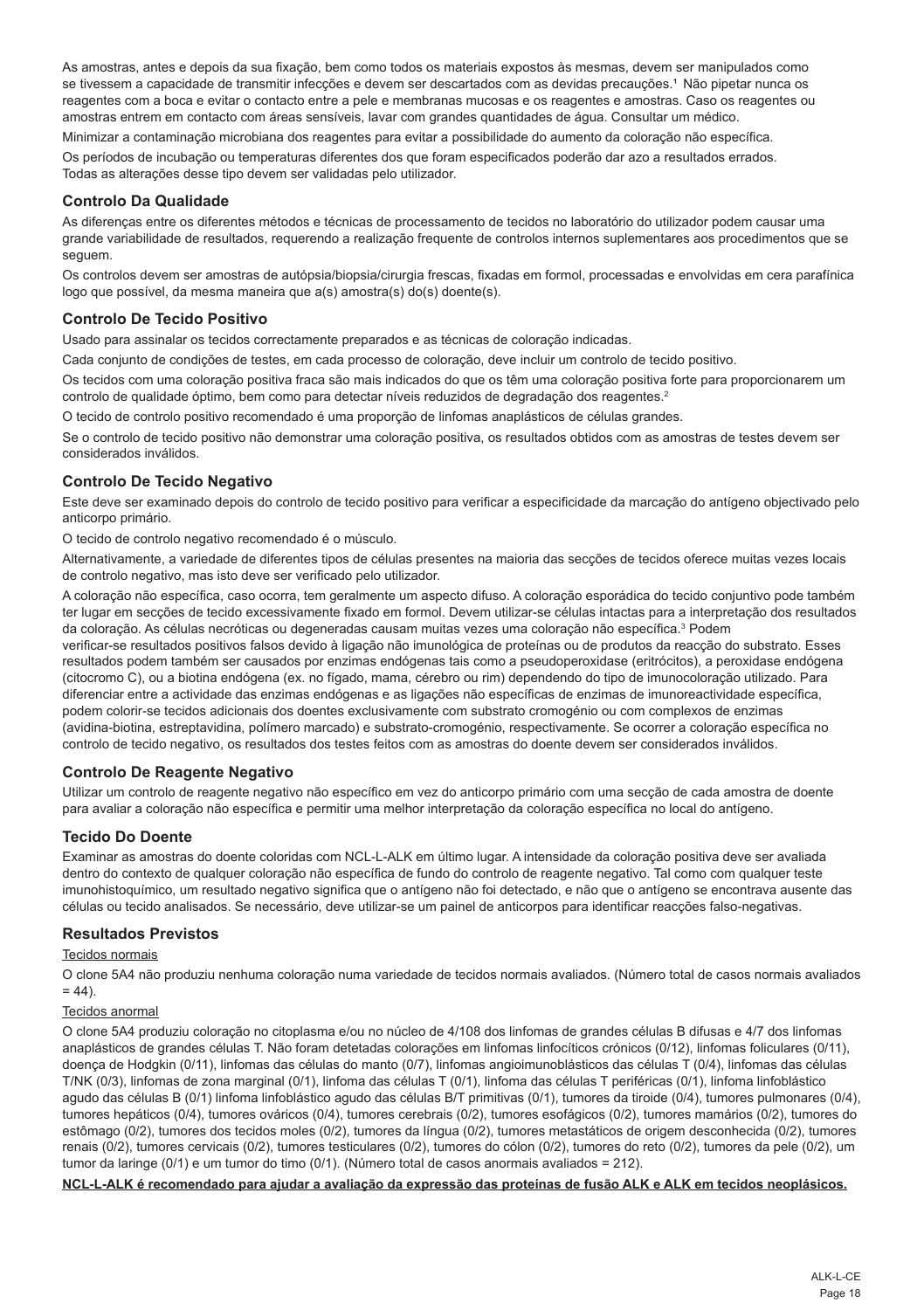# **Limitações Gerais**

A imunohistoquímica é um processo diagnóstico em múltiplas etapas que consta de: uma formação especializada na selecção dos reagentes apropriados, selecção, fixação e processamento de tecidos, preparação das lâminas de IHQ e interpretação dos resultados das colorações.

A coloração de tecidos depende do seu manuseamento e processamento antes da sua coloração. A fixação, congelação, descongelação, lavagem, secagem, aquecimento ou corte incorrectos das amostras, ou a sua contaminação com outros tecidos ou fluidos, podem produzir artefactos, retenção de anticorpos, ou resultados falso-negativos. Os resultados inconsistentes podem dever-se a variações nos métodos de fixação e envolvimento ou a irregularidades inerentes ao tecido.<sup>4</sup>

Uma contrastação excessiva ou incompleta pode comprometer a correcta interpretação dos resultados.

A interpretação clínica de qualquer coloração ou da sua ausência deve ser complementada por estudos morfológicos empregando os devidos controlos e deve ser avaliada por um patologista qualificado, dentro do contexto do historial clínico do doente e de outros testes de diagnóstico.

Os anticorpos da Leica Biosystems Newcastle Ltd destinam-se a serem utilizados, conforme indicado, em secções de tecido ou congeladas ou envolvidas em parafina, com requisitos de fixação específicos. Pode ocorrer uma expressão inesperada de antígeno, especialmente em neoplasmas. A interpretação clínica de qualquer secção de tecido colorido deverá incluir a análise morfológica e a avaliação de controlos apropriados.

#### **Bibliografia - Geral**

- 1. National Committee for Clinical Laboratory Standards (NCCLS). Protection of laboratory workers from infectious diseases transmitted by blood and tissue; proposed guideline. Villanova, P.A. 1991; 7(9). Order code M29-P.
- 2. Battifora H. Diagnostic uses of antibodies to keratins: a review and immunohistochemical comparison of seven monoclonal and three polyclonal antibodies. Progress in Surgical Pathology. 6:1–15. eds. Fenoglio-Preiser C, Wolff CM, Rilke F. Field & Wood, Inc., Philadelphia.
- 3. Nadji M, Morales AR. Immunoperoxidase, part I: the techniques and pitfalls. Laboratory Medicine. 1983; 14:767.
- 4. Omata M, Liew CT, Ashcavai M, Peters RL. Nonimmunologic binding of horseradish peroxidase to hepatitis B surface antigen: a possible source of error in immunohistochemistry. American Journal of Clinical Pathology. 1980; 73:626.
- 5. Liu A, Sugisaki Y, Hosone M, et al. CD30+ TIA-1+ ALK+ anaplastic large cell lymphoma: studies of three cases by flow cytometry analysis, immunohistochemistry and electron microscopy. Acta Histochemica et Cytochemica. 2004; 37(1):21-30.
- 6. Li X-Q, Hisaoka M, Shi D-R, et al. Expression of anaplastic lymphoma kinase in soft tissue tumors: an Immunohistochemical and molecular study of 249 cases. Human Pathology. 2004; 35:711-721.

#### **Emendas Da Edição Anterior**

Composição do Reagente, Concentração Total de Proteína, Recomendações Sobre a Utilização, Avisos e Precauções, Resultados Previstos.

**Data De Emissão**

11 de Junho de 2019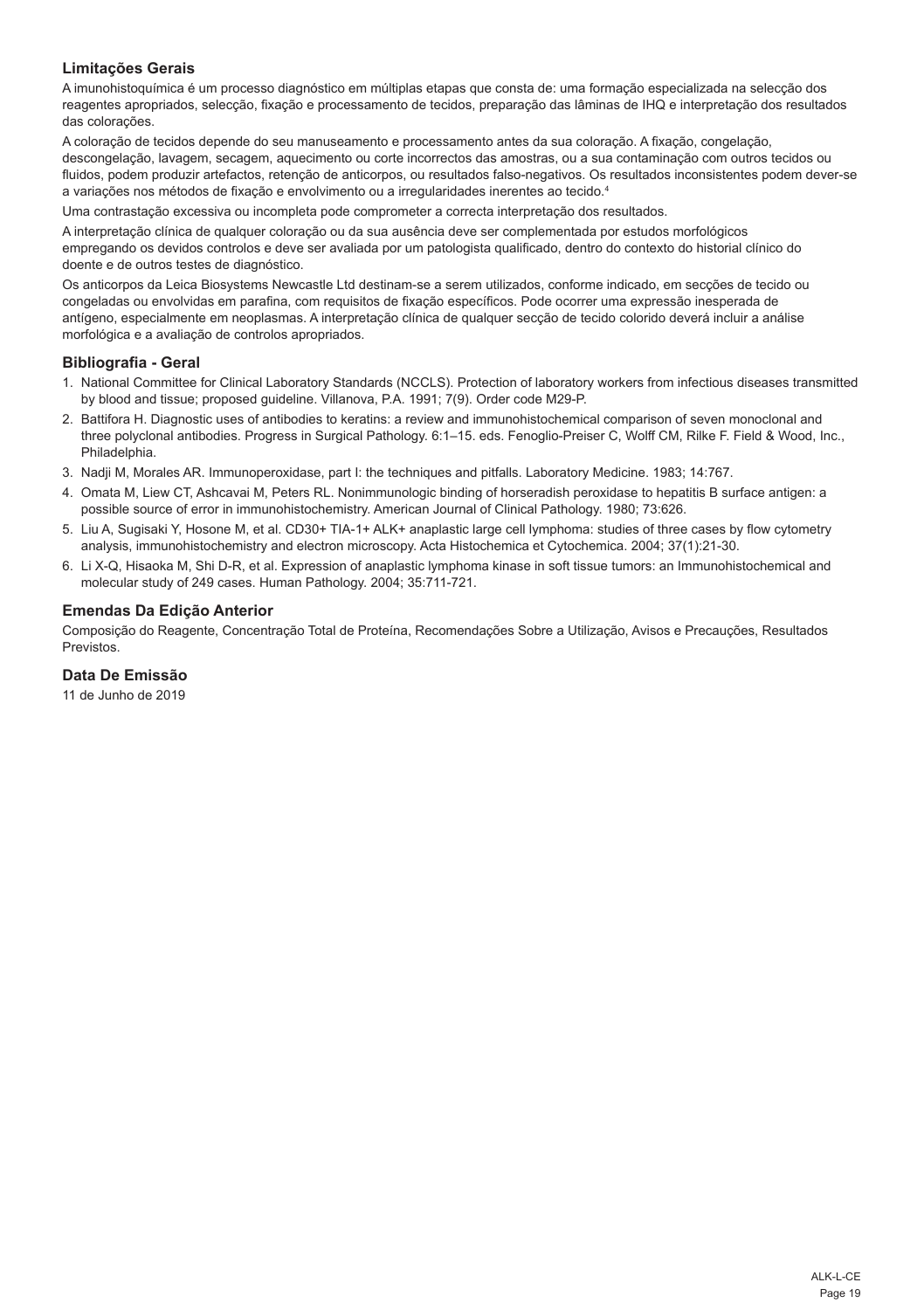# <span id="page-20-0"></span>**Novocastra™ Flytande Monoklonal Musantikropp p80 (Anaplastic Lymphoma Kinase) Produktkod: NCL-L-ALK**

# **Avsedd Användning**

# *För in vitro diagnostisk användning*.

NCL-L-ALK är avsett för kvalitativ identifiering genom ljusmikroskopi av humant p80-protein i paraffinsektioner. Den kliniska tolkningen av all färgning eller dess frånvaro bör kompletteras med morfologiska undersökningar som använder korrekta kontroller och utvärderas av kvalificerad patolog inom ramen för patientens kliniska anamnes och andra diagnostiska tester.

# **Metodens Princip**

Immunhistokemiska (IHC) färgningstekniker tillåter visualisering av antigener genom sekvenstillämpning av en specifik antikropp till antigenet (primär antikropp), en sekundär antikropp till den primära antikroppen och ett enzymkomplex med ett kromogent substrat med inlagda tvättsteg. Den enzymatiska aktiveringen av kromogenet resulterar i en synlig reaktionsprodukt på antigenområdet. Proverna kan då kontrastfärgas och förses med täckglas. Resultaten tolkas med ljusmikroskop och bidrar till differentialdiagnosen av patofysiologiska processer som eventuellt kan associeras till ett särskilt antigen.

#### **Klon**

5A4

# **Immunogen**

Prokaryotiskt rekombinant protein motsvarande en region som sträcker sig över tyrosinkinases katalytiska domän och delar av C-terminus på NPM-ALK-transkriptet (aminosyrorna 419-520αα).

#### **Specificitet**

Humant ALK-protein och C-terminala ALK-fusionsproteiner innehållande den immuniserade målsekvensen.

# **Reagensinnehåll**

NCL-L-ALK är en flytande supernatant från vävnadsodling som innehåller natriumazid som konserveringsmedel.

#### **Ig-klass**

IgG1

**Total Proteinkoncentration Total Protein**

Se flaskans etikett för total specifik proteinkoncentration för satsen.

### **Antikroppskoncentration**

Större än eller lika med 32 mg/L fastställt genom ELISA. Se flaskans etikett för specifik Ig-koncentration för satsen.

# **Rekommendationer Vid Användning**

Immunhistokemi på paraffinsnitt.

**Värmeinducerad epitopåtervinning (HIER):** Följ bruksanvisningen på Novocastra Epitope Retrieval Solution pH 6.

**Föreslagen spädning:** 1:200 i 30 minuter vid 25 °C. Detta är endast en riktlinje och användare bör själva fastställa den optimala bruksspädningen.

**Visualisering:** Vänligen följ instruktionerna för användning i Novolink™ Polymer Detection Systems. Om ytterligare produktinformation eller stöd behövs, kontakta då din lokala distributör eller Leica Biosystems regionalkontor, alternativt in på Leica Biosystems webbplats, www.LeicaBiosystems.com

Denna antikropps prestanda ska valideras när den används med andra manuella infärgningssystem eller automatiserade plattformar.

#### **Förvaring Och Stabilitet**

Förvara vid 2–8 °C. Frys ej. Återgå till 2–8 °C direkt efter användning. Använd ej efter det utgångsdatum som anges på flaskans etikett. Förvaringsförhållanden som skiljer sig från de ovannämnda måste kontrolleras av användaren.

# **Preparation Av Prov**

Rekommenderat fixeringsmedel för paraffininbäddade vävnadssnitt är 10% neutralbuffrat formalin.

# **Varningar Och Försiktighetsåtgärder**

Reagenset har förberetts från supernatanten av vävnadsodlingar. Eftersom det är en biologisk produkt bör skälig försiktighet iakttas vid hantering.

Detta reagens innehåller natriumazid. Materialsäkerhetsdatablad finns att få på begäran eller från www.LeicaBiosystems.com

För kassering av potentiellt toxiska komponenter hänvisas till nationella eller lokala bestämmelser.

Före och efter fixering bör prover och alla material som har varit utsatta för dem hanteras som om det finns risk för att de kan överföra infektioner och kasseras med iakttagande av försiktighet.<sup>1</sup> Pipettera aldrig reagenser med munnen och se till att huden och slemhinnorna inte kommer i kontakt med reagens och prover. Om reagens eller prover kommer i kontakt med känsliga områden, tvätta med rikliga mängder vatten. Rådgör med läkare.

Minimera mikrobisk kontaminering av reagens annars kan en ökning av ospecifik färgning ske.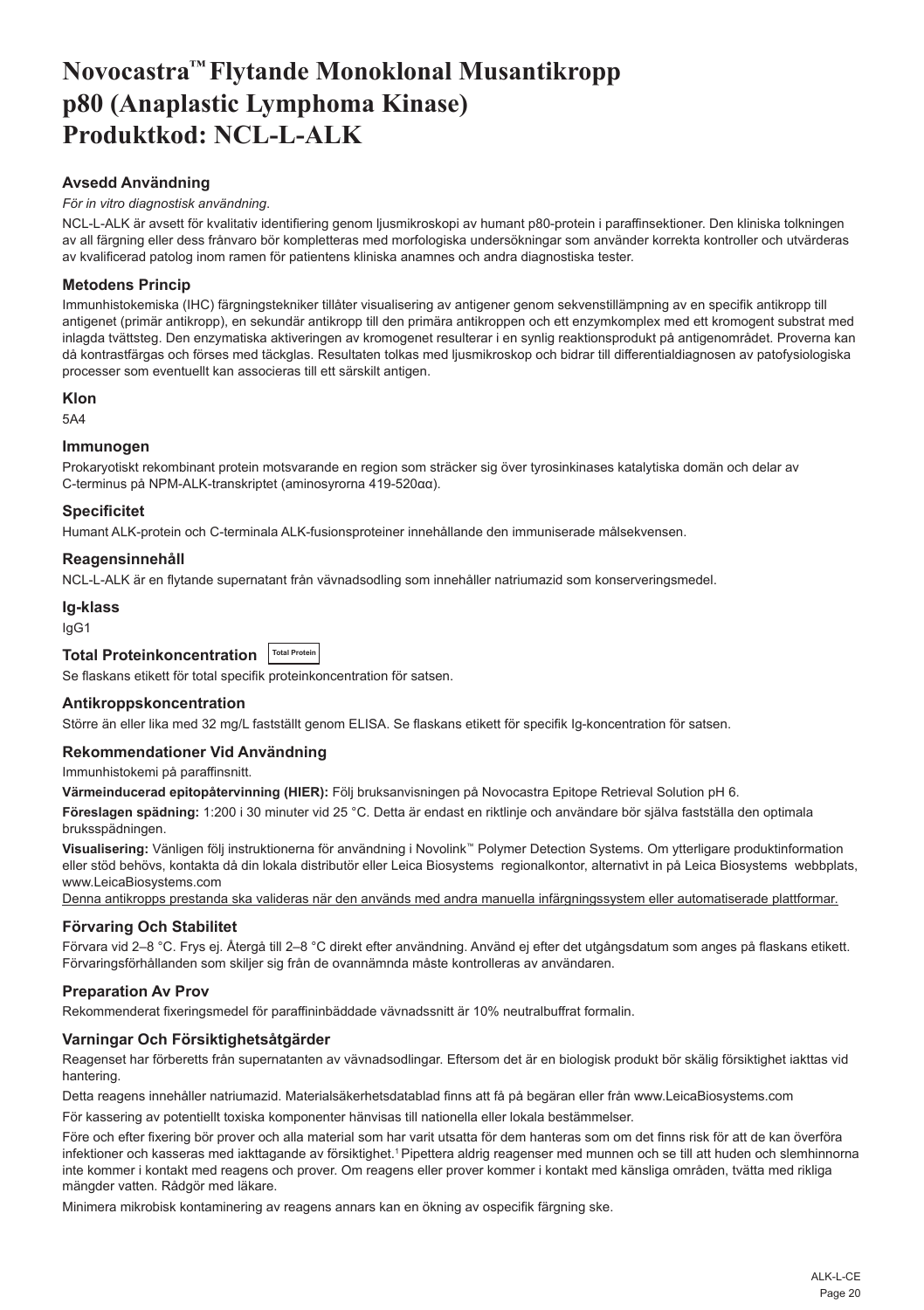Inkubationstider eller temperaturer som skiljer sig från dem som specificeras kan ge felaktiga resultat. Alla sådana förändringar måste kontrolleras av användaren.

# **Kvalitetskontroll**

Skillnader i vävnadsbehandling och tekniska metoder i användarens laboratorium kan ge stor variation i resultaten vilket kan göra det nödvändigt att genomföra regelbundna interna kontroller utöver följande metoder.

Kontroller bör vara färska obduktions-/biopsi-/kirurgiprover som snarast möjligt formalinfixeras, bearbetas och paraffininbäddas på samma sätt som patientprover.

# **Positiv Vävnadskontroll**

Används för att ange korrekt förberedda vävnader och rätt färgningstekniker.

En positiv vävnadskontroll bör ingå i varje uppsättning av testförhållanden vid varje färgningskörning.

En vävnad med svag positiv färgning är mer lämplig för optimal kvalitetskontroll och för att upptäcka låga nivåer av reagensdegradering än en vävnad med stark positiv färgning.<sup>2</sup>

Rekommenderad positiv kontrollvävnad är en andel anaplastiska storcelliga lymfom.

Om den positiva vävnadskontrollen inte uppvisar positiv färgning bör resultat med testproverna anses vara ogiltiga.

### **Negativ Vävnadskontroll**

Bör undersökas efter den positiva vävnadskontrollen för att fastställa specificiteten för märkningen av målantigenet med den primära antikroppen

Rekommenderad negativ kontrollvävnad är muskel.

Alternativt ger ofta en mängd olika celltyper som finns i de flesta vävnadssnitt negativa kontrollområden men detta bör kontrolleras av användaren.

Ospecifik färgning, om det förekommer, har ofta ett diffust utseende. Sporadisk färgning av bindväv kan också observeras i snitt från överflödigt formalinfixerade vävnader. Använd intakta celler för tolkning av färgningsresultat. Nekrotiska eller degenererade celler färgar ofta ospecifikt.<sup>s</sup> Falskt positiva resultat kan uppstå p.g.a. icke-immunologisk bindning av proteiner eller substratreaktionsprodukter. De kan också orsakas av endogena enzymer som pseudoperoxidas (erytrocyter), endogent peroxidas (cytokrom C) eller endogent biotin (t.ex. lever, bröst, hjärna, njure) beroende på typ av immunfärgning som används. För att skilja endogen enzymaktivitet eller ospecifik enzymbindning från specifik immunreaktivitet kan ytterligare patientvävnader färgas exklusivt med respektive substratkromogen eller enzymkomplex (avidin-biotin, streptavidin, märkt polymer) och substrat-kromogen. Om specifik färgning sker i den negativa vävnadskontrollen bör resultat med patientprover anses vara ogiltiga.

## **Negativ Reagenskontroll**

Använd en ospecifik negativ reagenskontroll istället för den primära antikroppen med ett snitt från varje patientprov för att utvärdera ospecifik färgning och tillåta bättre tolkning av specifik färgning på antigenområdet.

#### **Patientvävnad**

Undersök patientprover färgade med NCL-L-ALK sist. Positiv färgningsintensitet bör utvärderas inom ramen för all ospecifik bakgrundsfärgning av den negativa reagenskontrollen. Som vid alla immunhistokemiska tester betyder ett negativt resultat att antigenet inte upptäcktes och inte att det inte förekom i de analyserade cellerna/vävnaderna. Använd vid behov en antikroppspanel för att identifiera falskt negativa reaktioner.

#### **Förväntade Resultat**

# Normal vävnad

Klon 5A4 gav ingen färgning av ett antal utvärderade normala vävnader. (Totalt antal normala fall som utvärderades = 44). Onormal vävnad

Klon 5A4 gav cytoplasmisk och/eller nuklär färgning av 4/108 diffusa storcelliga B-cellslymfom och 4/7 anaplastiska storcelliga T-cellslymfom. Ingen färgning observerades i kroniska lymfocytiska lymfom (0/12), follikulära lymfom (0/11), Hodgkins sjukdom (0/11), mantelcellslymfom (0/7), angioimmunoblastiska T-cellslymfom (0/4), T/NK-cellslymfom (0/3), marginalzonslymfom (0/1), T-cellslymfom (0/1), perifera T-cellslymfom (0/1), akuta lymfoblastiska B-cellslymfom (0/1), primitiva akuta lymfoblastiska B/T-cellslymfom (0/1), sköldkörteltumörer (0/4), lungtumörer (0/4), levertumörer (0/4), äggstockstumörer (0/4), hjärntumörer (0/2), esofagealtumörer (0/2), brösttumörer (0/2), magsäckstumörer (0/2), mjukvävnadstumörer (0/2), tumörer på tunga (0/2), metastatiska tumörer av okänt ursprung (0/2), njurtumörer (0/2), livmoderhalstumörer (0/2), testikeltumörer (0/2), tumörer på kolon (0/2), tumörer i rektum (0/2), hudtumörer (0/2), tumörer på struphuvudet (0/1) och tumörer i bräss (0/1). (Totalt antal onormala fall som utvärderades = 212).

#### **NCL-L-ALK rekommenderas som ett hjälpmedel för att utvärdera uttrycket av ALK och ALK-fusionsproteiner i neoplastiska vävnader.**

# **Allmänna Begränsningar**

Immunhistokemi är en diagnostisk process i flera steg som kräver specialiserad utbildning i urvalet av lämpliga reagens, val av vävnad, fixering och bearbetning, förberedelse av IHC-objektglaset samt tolkning av färgningsresultaten.

Vävnadsfärgning påverkas av hantering och bearbetning av vävnaden före färgningen. Felaktig fixering, nedfrysning, upptining, tvättning, torkning, uppvärmning, snittning eller kontaminering av andra vävnader eller vätskor kan framställa artefakter, infångande av antikroppar eller falskt negativa resultat. Motsägelsefulla resultat kan bero på variationer av fixerings- och inbäddningsmetoder eller på naturliga oregelbundenheter i vävnaden.<sup>4</sup>

Överflödig eller ofullständig kontrastfägning kan försvåra en korrekt tolkning av resultatet.

Den kliniska tolkningen av all färgning eller dess frånvaro bör kompletteras med morfologiska undersökningar som använder korrekta kontroller och utvärderas av kvalificerad patolog inom ramen för patientens kliniska anamnes och andra diagnostiska tester.

Antikroppar från Leica Biosystems Newcastle Ltd är till för användning så som anges på antingen frysta eller paraffininbäddade snitt med specifika fixeringskrav. Oväntat antigenuttryck kan ske, speciellt i neoplasmer. Morfologisk analys och utvärdering av lämpliga kontroller måste ingå i den kliniska tolkningen av alla färgade vävnadssnitt.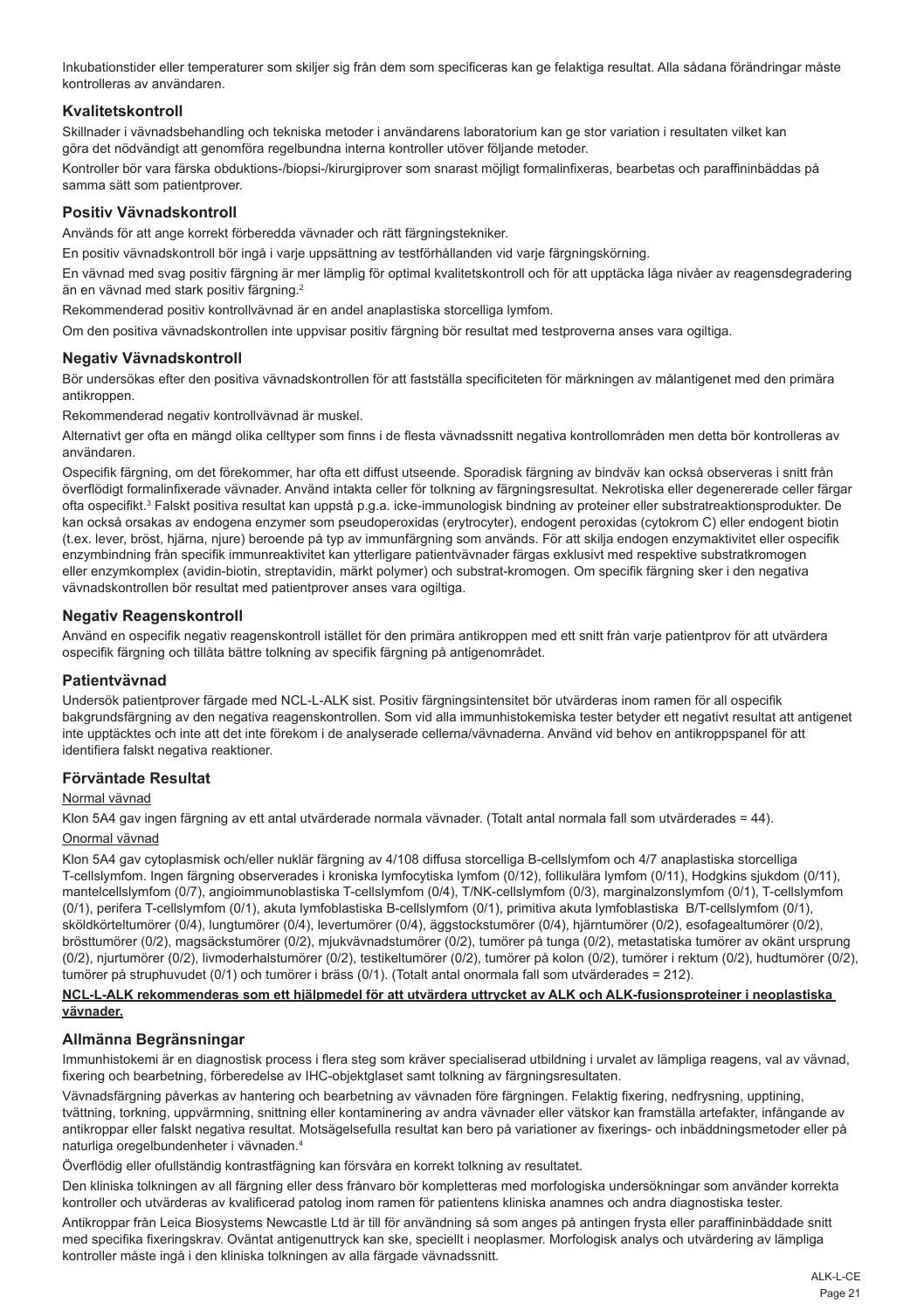# **Bibliografi - Allmän**

- 1. National Committee for Clinical Laboratory Standards (NCCLS). Protection of laboratory workers from infectious diseases transmitted by blood and tissue; proposed guideline. Villanova, P.A. 1991; 7(9). Order code M29-P.
- 2. Battifora H. Diagnostic uses of antibodies to keratins: a review and immunohistochemical comparison of seven monoclonal and three polyclonal antibodies. Progress in Surgical Pathology. 6:1–15. eds. Fenoglio-Preiser C, Wolff CM, Rilke F. Field & Wood, Inc., Philadelphia.
- 3. Nadji M, Morales AR. Immunoperoxidase, part I: the techniques and its pitfalls. Laboratory Medicine. 1983; 14:767.
- 4. Omata M, Liew CT, Ashcavai M, Peters RL. Nonimmunologic binding of horseradish peroxidase to hepatitis B surface antigen: a possible source of error in immunohistochemistry. American Journal of Clinical Pathology. 1980; 73:626.
- 5. Liu A, Sugisaki Y, Hosone M, et al. CD30+ TIA-1+ ALK+ anaplastic large cell lymphoma: studies of three cases by flow cytometry analysis, immunohistochemistry and electron microscopy. Acta Histochemica et Cytochemica. 2004; 37(1):21-30.
- 6. Li X-Q, Hisaoka M, Shi D-R, et al. Expression of anaplastic lymphoma kinase in soft tissue tumors: an Immunohistochemical and molecular study of 249 cases. Human Pathology. 2004; 35:711-721.

# **Rättelser Av Tidigare Utgivning**

Reagenskomposition, total proteinkoncentration, rekommendationer om användning, varningar och försiktighetsåtgärder, förväntade resultat.

# **Utgivningsdatum**

11 juni 2019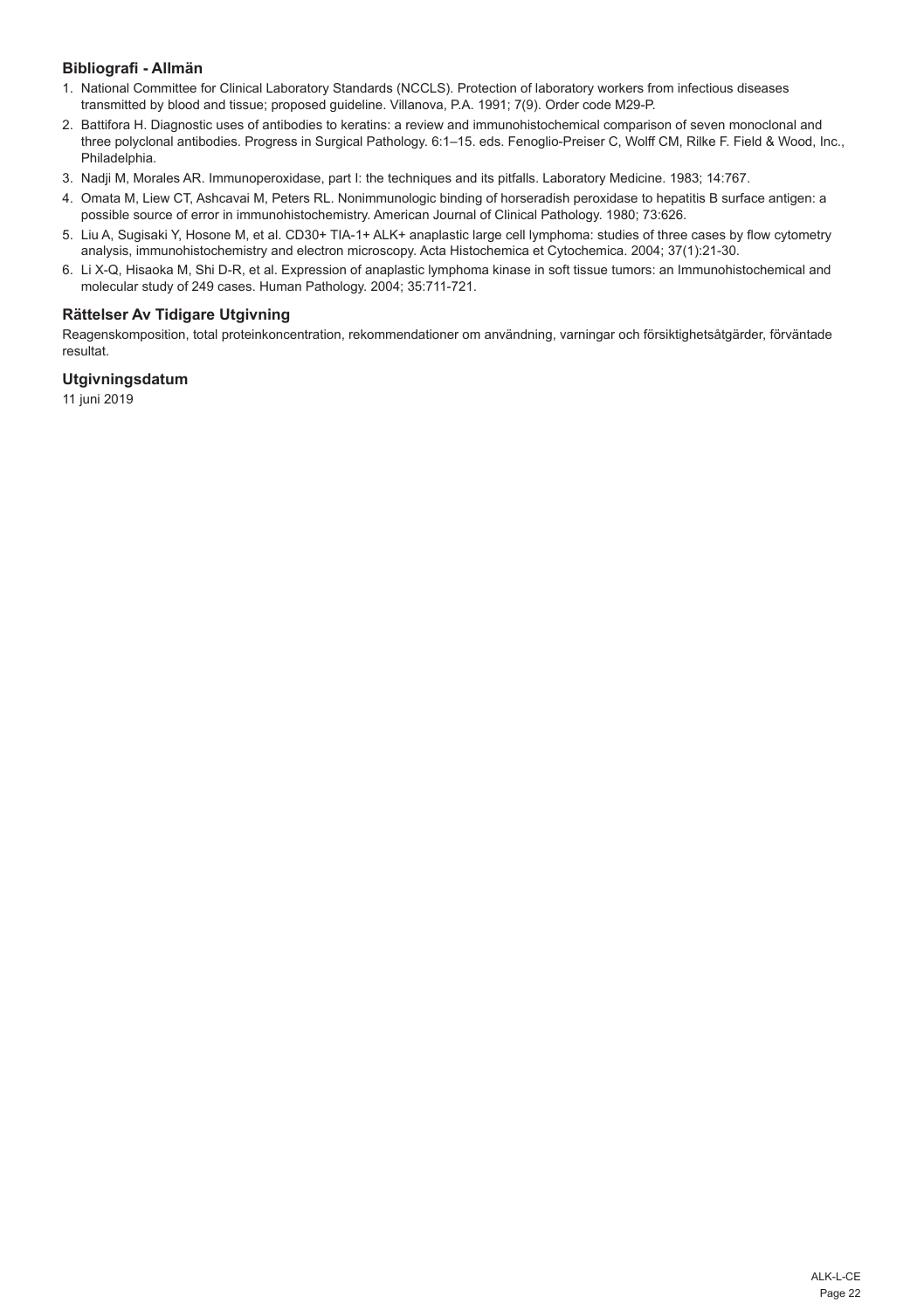# <span id="page-23-0"></span>**Novocastra™ Υγρό Μονοκλωνικό Αντίσωμα Ποντικού p80 (Anaplastic Lymphoma Kinase) Κωδικός είδους: NCL-L-ALK**

# **Χρήση Για Την Οποία Προορίζεται**

#### *Για in vitro διαγνωστική χρήση*.

Το NCL-L-ALK προορίζεται για την ποιοτική ταυτοποίηση με μικροσκοπία φωτός της ανθρώπινης πρωτεϊνης p80 σε τομές παραφίνης. Η κλινική ερμηνεία οποιασδήποτε χρώσης ή της απουσίας της θα πρέπει να συμπληρώνεται με μορφολογικές μελέτες που χρησιμοποιούν σωστούς μάρτυρες και θα πρέπει να αξιολογείται στα πλαίσια του κλινικού ιστορικού του ασθενούς και άλλων διαγνωστικών εξετάσεων από ειδικευμένο παθολογοανατόμο.

# **Αρχή Της Διαδικασίας**

Οι τεχνικές ανοσοϊστοχημικής (IHC) χρώσης επιτρέπουν την οπτικοποίηση των αντιγόνων μέσω της διαδοχικής εφαρμογής ενός ειδικού αντισώματος στο αντιγόνο (πρωτοταγές αντίσωμα), ενός δευτεροταγούς αντισώματος στο πρωτοταγές αντίσωμα και ενός ενζυμικού συμπλόκου με χρωμογόνο υπόστρωμα με παρεμβαλλόμενα βήματα πλύσης. Η ενζυμική ενεργοποίηση του χρωμογόνου έχει ως αποτέλεσμα το σχηματισμό ενός ορατού προϊόντος αντίδρασης στη θέση του αντιγόνου. Το δείγμα μπορεί κατόπιν να υποβληθεί σε αντίχρωση και να καλυφθεί με καλυπτρίδα. Τα αποτελέσματα ερμηνεύονται με χρήση μικροσκοπίου φωτός και βοηθούν στη διαφορική διάγνωση παθοφυσιολογικών εξεργασιών, οι οποίες ενδέχεται ή όχι να σχετίζονται με ένα συγκεκριμένο αντιγόνο.

#### **Κλώνος**

5A4

#### **Ανοσογόνο**

Προκαρυωτική ανασυνδυασμένη πρωτεϊνη που αντιστοιχεί σε μια περιοχή που καλύπτει το καταλυτικό τμήμα της κινάσης τυροσίνης και μέρος του C-τελικού άκρου του μεταγραφήματος NPM-ALK (419-520αα).

#### **Ειδικότητα**

Ανθρώπινη πρωτεϊνη ALK και πρωτεϊνες σύντηξης C-τελικού άκρου που περιέχουν την ανοσοποιημένη αλληλουχία στόχο.

# **Σύνθεση Αντιδραστηρίου**

Το NCL-L-ALK είναι ένα υγρό υπερκείμενο ιστοκαλλιέργειας που περιέχει αζίδιο του νατρίου ως συντηρητικό.

#### **Τάξη Ig** IgG1

**Ολική Συγκέντρωση Πρωτεΐνης Total Protein**

Για την ολική συγκέντρωση πρωτεΐνης που είναι ειδική για την εκάστοτε παρτίδα, ανατρέξτε στην ετικέτα του φιαλιδίου.

#### **Συγκέντρωση Αντισώματος**

Μεγαλύτερη ή ίση με 32 mg/L, όπως προσδιορίζεται με ELISA. Για τη συγκέντρωση Ig που είναι ειδική για την εκάστοτε παρτίδα, ανατρέξτε στην ετικέτα του φιαλιδίου.

#### **Συστάσεις Για Τη Χρήση**

Ανοσοϊστοχημεία σε παρασκευάσματα παραφίνης.

**Επίτοπος Ανάκτηση μέσω Θερμικής Επαγωγής (HIER):** Παρακαλούμε ακολουθήστε τις οδηγίες χρήσης στο Novocastra Epitope Retrieval Solution pH 6.

**Προτεινόμενη διάλυση:** 1:200 επί 30 λεπτά σε 25 °C. Παρέχεται ως οδηγός και οι χρήστε θα πρέπει να καθορίζουν τις δικές τους διαλύσεις εργασίας.

**Απεικόνιση:** Παρακαλούμε ακολουθήστε τις οδηγίες χρήσης στο Novolink™ Polymer Detection Systems. Για περισσότερες πληροφορίες για το προϊόν ή για υποστήριξη, επικοινωνήστε με τον τοπικό διανομέα ή το περιφερειακό γραφείο της Leica Biosystems ή εναλλακτικά επισκεφθείτε τον ιστότοπο της Leica Biosystems , www.LeicaBiosystems.com

Η απόδοση του συγκεκριμένου αντισώματος θα πρέπει να επικυρωθεί όταν χρησιμοποιηθεί μαζί με άλλα μη αυτόματα συστήματα χρώσης ή αυτοματοποιημένες πλατφόρμες.

# **Φύλαξη Και Σταθερότητα**

Φυλάσσετε στους 2–8 °C. Μην καταψύχετε. Επαναφέρετε στους 2–8 °C αμέσως μετά τη χρήση. Μη χρησιμοποιείτε μετά την ημερομηνία λήξης που αναγράφεται στην ετικέτα του φιαλιδίου. Τυχόν συνθήκες φύλαξης διαφορετικές από εκείνες που καθορίζονται παραπάνω πρέπει να επαληθεύονται από το χρήστη.

#### **Παρασκευή Δείγματος**

Το συνιστώμενο μονιμοποιητικό είναι ουδέτερο ρυθμιστικό διάλυμα φορμόλης 10% για τομές ιστού εγκλεισμένες σε παραφίνη.

#### **Προειδοποιήσεις Και Προφυλάξεις**

Το αντιδραστήριο αυτό έχει παρασκευαστεί από το υπερκείμενο κυτταροκαλλιέργειας. Επειδή είναι βιολογικό προϊόν, θα πρέπει να δίνεται εύλογη προσοχή κατά το χειρισμό του.

Αυτό το αντιδραστήριο περιέχει αζίδιο του νατρίου. Δελτίο δεδομένων ασφαλείας υλικού διατίθεται κατόπιν αιτήματος ή από τη διεύθυνση www.LeicaBiosystems.com

Συμβουλευτείτε τους ομοσπονδιακούς, πολιτειακούς ή τοπικούς κανονισμούς για απόρριψη τυχόν δυνητικώς τοξικών συστατικών. Ο χειρισμός δειγμάτων, πριν και μετά τη μονιμοποίηση, καθώς και όλων των υλικών που έχουν εκτεθεί σε αυτά, θα πρέπει να γίνεται ως εάν ήταν δυνητικά μετάδοσης λοίμωξης και η απόρριψή τους να πραγματοποιείται λαμβάνοντας τις σωστές προφυλάξεις.<sup>1</sup>Μην αναρροφάτε ποτέ με πιπέτα αντιδραστήρια με το στόμα και αποφύγετε την επαφή του δέρματος και των βλεννογόνων με αντιδραστήρια και δείγματα. Εάν τα αντιδραστήρια ή τα δείγματα έλθουν σε επαφή με ευαίσθητες περιοχές, πλύνετε με άφθονες ποσότητες νερού. Ζητήστε τη συμβουλή ιατρού.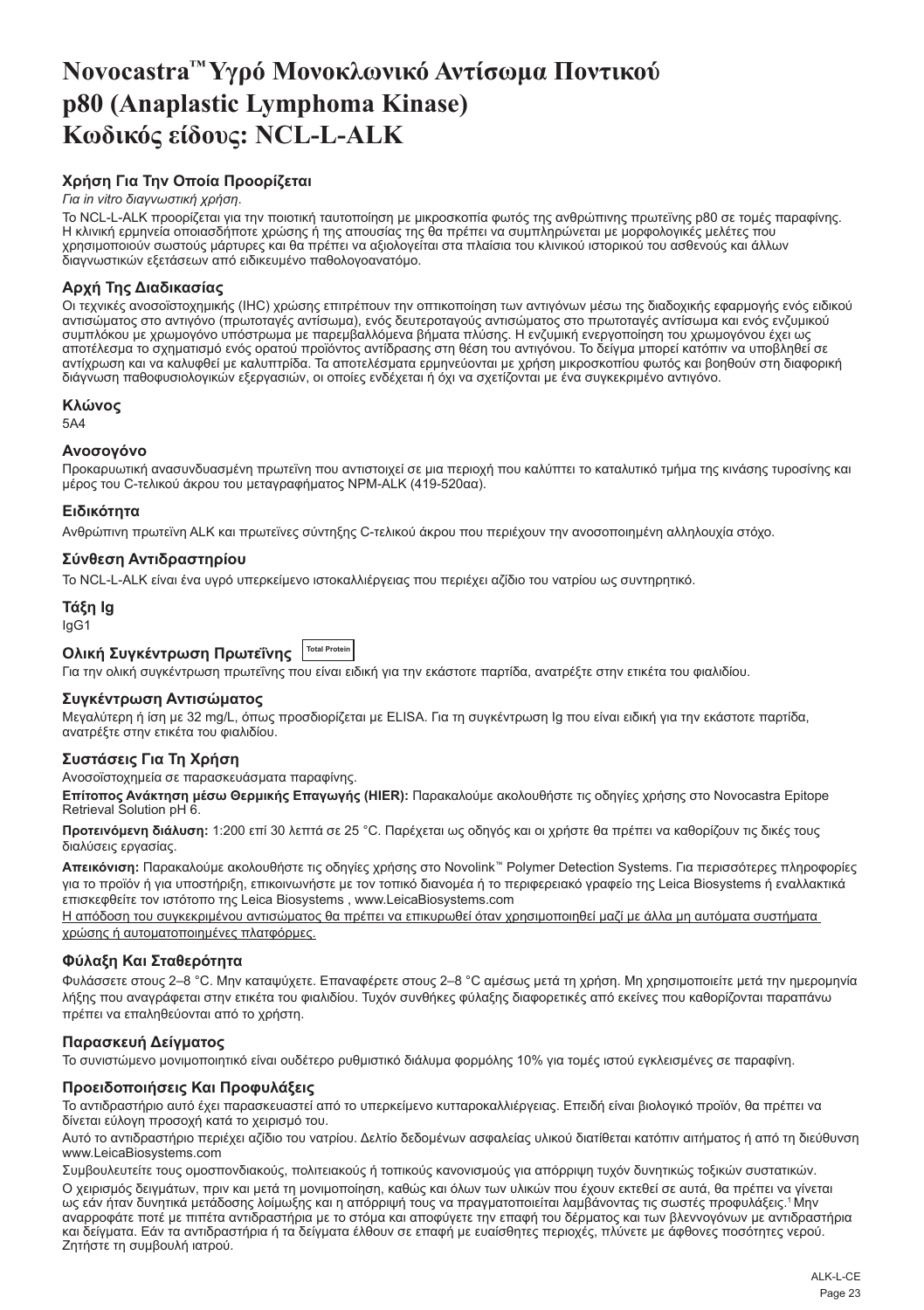Ελαχιστοποιήστε τη μικροβιακή μόλυνση των αντιδραστηρίων, διότι ενδέχεται να συμβεί αύξηση μη ειδικής χρώσης. Χρόνοι ή θερμοκρασίες επώασης διαφορετικές από εκείνες που καθορίζονται ενδέχεται να δώσουν εσφαλμένα αποτελέσματα. Τυχόν τέτοιες μεταβολές πρέπει να επικυρώνονται από το χρήστη.

# **Ποιοτικός Έλεγχος**

Τυχόν διαφορές στην επεξεργασία των ιστών και τις τεχνικές διαδικασίες στο εργαστήριο του χρήστη ενδέχεται να προκαλέσουν σημαντική μεταβλητότητα στα αποτελέσματα, καθιστώντας αναγκαία την τακτική εκτέλεση εσωτερικών ελέγχων επιπλέον των ακόλουθων διαδικασιών.

Οι μάρτυρες θα πρέπει να είναι φρέσκα δείγματα νεκροψίας/βιοψίας/χειρουργικά δείγματα, τα οποία είναι μονιμοποιημένα σε φορμόλη, επεξεργασμένα και εγκλεισμένα σε κηρό παραφίνης, το συντομότερο δυνατό με τον ίδιο τρόπο με το(α) δείγμα(τα) του ασθενούς.

# **Θετικός Μάρτυρας Ιστού**

Χρησιμοποιείται για να υποδεικνύει σωστά παρασκευασμένους ιστούς και σωστές τεχνικές χρώσης.

Θα πρέπει να περιλαμβάνεται ένας θετικός μάρτυρας ιστού για κάθε σύνολο συνθηκών εξέτασης σε κάθε εκτέλεση χρώσης.

Ένας ιστός με ασθενή θετική χρώση είναι πιο κατάλληλος από έναν ιστό με ισχυρή θετική χρώση για βέλτιστο έλεγχο ποιότητας και για την ανίχνευση πολύ μικρών επιπέδων τυχόν αποδόμησης των αντιδραστηρίων.<sup>2</sup>

Συνιστώμενος ιστός θετικού μάρτυρα είναι μια αναλογία αναπλαστικών μεγαλοκυτταρικών λεμφωμάτων.

Εάν ο θετικός μάρτυρας ιστού δεν παρουσιάζει θετική χρώση, τα αποτελέσματα με τα δείγματα της εξέτασης θα πρέπει να θεωρούνται άκυρα.

# **Αρνητικός Μάρτυρας Ιστού**

Θα πρέπει να εξετάζεται μετά τον θετικό μάρτυρα ιστού για την επαλήθευση της ειδικότητας της επισήμανσης του αντιγόνου-στόχου από το πρωτοταγές αντίσωμα.

Συνιστώμενος ιστός αρνητικού μάρτυρα είναι ο μυς.

Εναλλακτικά, η ποικιλία διαφόρων κυτταρικών τύπων που υπάρχουν στις περισσότερες τομές ιστών παρέχει συχνά θέσεις αρνητικού μάρτυρα, αλλά αυτό πρέπει να επαληθεύεται από το χρήστη.

Μη ειδική χρώση, εάν υπάρχει, έχει συνήθως διάχυτη εμφάνιση. Ενδέχεται επίσης να παρατηρηθεί σποραδική χρώση του συνδετικού ιστού σε τομές από ιστούς που έχουν μονιμοποιηθεί με υπερβολική ποσότητα φορμόλης. Χρησιμοποιείτε άθικτα κύτταρα για την<br>ερμηνεία των αποτελεσμάτων της χρώσης. Νεκρωτικά ή εκφυλισμένα κύτταρα παρουσιάζουν συχνά μη ειδική παρατηρηθούν ψευδώς θετικά αποτελέσματα λόγω μη ανοσολογικής δέσμευσης των πρωτεϊνών ή των προϊόντων αντίδρασης του υποστρώματος. Ενδέχεται επίσης να προκληθούν από ενδογενή ένζυμα, όπως η ψευδοϋπεροξειδάση (ερυθροκύτταρα), η ενδογενής<br>υπεροξειδάση (κυτόχρωμα C) ή η ενδογενής βιοτίνη (π.χ. ήπαρ, μαστός, εγκέφαλος, νεφρός) ανάλογα με το χρησιμοποιείται. Για τη διαφοροποίηση της ενδογενούς ενζυμικής δραστικότητας ή της μη ειδικής δέσμευσης των ενζύμων από ειδική ανοσοαντιδραστικότητα, είναι δυνατό να χρωματιστούν αποκλειστικά επιπλέον ιστοί ασθενών με χρωμογόνο υποστρώματος ή ενζυμικά σύμπλοκα (αβιδίνη-βιοτίνη, στρεπταβιδίνη, σημασμένο πολυμερές) και υπόστρωμα-χρωμογόνο, αντίστοιχα. Εάν παρουσιαστεί ειδική χρώση στον αρνητικό μάρτυρα ιστού, τα αποτελέσματα με τα δείγματα ασθενούς θα πρέπει να θεωρούνται άκυρα.

# **Αρνητικός Μάρτυρας Αντιδραστηρίου**

Χρησιμοποιείτε έναν μη ειδικό αρνητικό μάρτυρα αντιδραστηρίου αντί του πρωτοταγούς αντισώματος με μια τομή κάθε δείγματος<br>ασθενούς για την αξιολόγηση μη ειδικής χρώσης και για να επιτρέπεται καλύτερη ερμηνεία της ειδικής

#### **Ιστός Ασθενούς**

Εξετάστε τελευταία τα δείγματα ασθενούς που έχουν χρωματιστεί με το NCL-L-ALK. Η ένταση της θετικής χρώσης θα πρέπει να εκτιμάται στα πλαίσια τυχόν μη ειδικής χρώσης υποβάθρου του αρνητικού μάρτυρα αντιδραστηρίου. Όπως συμβαίνει με οποιαδήποτε ανοσοϊστοχημική εξέταση, ένα αρνητικό αποτέλεσμα σημαίνει ότι το αντιγόνο δεν ανιχνεύτηκε, όχι ότι το αντιγόνο δεν υπήρχε στα κύτταρα/στον ιστό που εξετάστηκε. Εάν είναι απαραίτητο, χρησιμοποιήστε μια σειρά αντισωμάτων για την αναγνώριση ψευδώς αρνητικών αντιδράσεων.

#### **Αναμενόμενα Αποτελέσματα**

#### Φυσιολογικοί ιστοί

Ο κλώνος 5A4 δεν παρουσίασε χρώση σε ποικιλία φυσιολογικών ιστών που αξιολογήθηκαν. (Συνολικός αριθμός φυσιολογικών περιστατικών που αξιολογήθηκαν = 44).

# Ανώμαλη ιστού

Ο κλώνος 5A4 παρουσίασε κυτταροπλασματική και/ή πυρηνική χρώση σε 4/108 διάχυτα μεγαλοκυτταρικά λεμφώματα Β κυττάρων και 4/7 αναπλαστικά μεγαλοκυτταρικά λεμφώματα Τ κυττάρων. Δεν παρατηρήθηκε χρώση σε χρόνια λεμφοκυτταρικά λεμφώματα (0/12), θυλακιώδη λεμφώματα (0/11), νόσο του Hodgkin (0/11), λεμφώματα από το κύτταρο του μανδύα (0/7), αγγειοανοσοβλαστικά λεμφώματα Τ κυττάρων (0/4), λεμφώματα T/NK κυττάρων (0/3), λέμφωμα περιθωριακής ζώνης (0/1), λέμφωμα Τ κυττάρων (0/1), Τ-περιφερικό λέμφωμα (0/1), οξύ λεμφοβλαστικό λέμφωμα Β κυττάρων (0/1), πρωτοπαθές οξύ λεμφοβλαστικό λέμφωμα Β/Τ κυττάρων (0/1), όγκους του θυρεοειδούς (0/4), όγκους των πνευμόνων (0/4), όγκους του ήπατος (0/4), όγκους των ωοθηκών (0/4), όγκους του εγκεφάλου (0/2), όγκους του οισοφάγου (0/2), όγκους του μαστού (0/2), όγκους του στομάχου (0/2), όγκους μαλακών μορίων (0/2), όγκους της γλώσσας (0/2), μεταστατικούς όγκους αγνώστου προέλευσης (0/2), όγκους των νεφρών (0/2), όγκους του τραχήλου (0/2), όγκους των όρχεων (0/2), όγκους του κόλου (0/2), όγκους του ορθού (0/2), όγκους του δέρματος (0/2), ένα όγκο του λάρυγγα (0/1) και ένα όγκο του θύμου αδένα (0/1). (Συνολικός αριθμός μη φυσιολογικών περιστατικών που αξιολογήθηκαν = 212).

#### **Το NCL-L-ALK συνιστάται για την ανίχνευση της έκφρασης των πρωτεϊνών ALK και πρωτεϊνών σύντηξης ALK σε νεοπλασματικούς ιστούς.**

#### **Γενικοί Περιορισμοί**

Η ανοσοϊστοχημεία είναι μια διαγνωστική διεργασία πολλαπλών βημάτων, η οποία αποτελείται από ειδικευμένη εκπαίδευση στην επιλογή των κατάλληλων αντιδραστηρίων, επιλογή ιστού, μονιμοποίηση και επεξεργασία, προετοιμασία της πλάκας IHC και ερμηνεία των αποτελεσμάτων της χρώσης.

Η χρώση του ιστού εξαρτάται από το χειρισμό και την επεξεργασία του ιστού πριν από τη χρώση. Τυχόν εσφαλμένη μονιμοποίηση, κατάψυξη, απόψυξη, πλύση, στέγνωμα, θέρμανση, τομή ή μόλυνση με άλλους ιστούς ή υγρά ενδέχεται να παράγει μορφώματα, παγίδευση αντισώματος ή ψευδώς αρνητικά αποτελέσματα. Τυχόν ασυνεπή αποτελέσματα ενδέχεται να οφείλονται σε παραλλαγές των μεθόδων μονιμοποίησης και εγκλεισμού ή σε εγγενείς ανωμαλίες εντός του ιστού.<sup>4</sup>

Τυχόν υπερβολική ή ατελής αντίχρωση ενδέχεται να διακυβεύσει τη σωστή ερμηνεία των αποτελεσμάτων.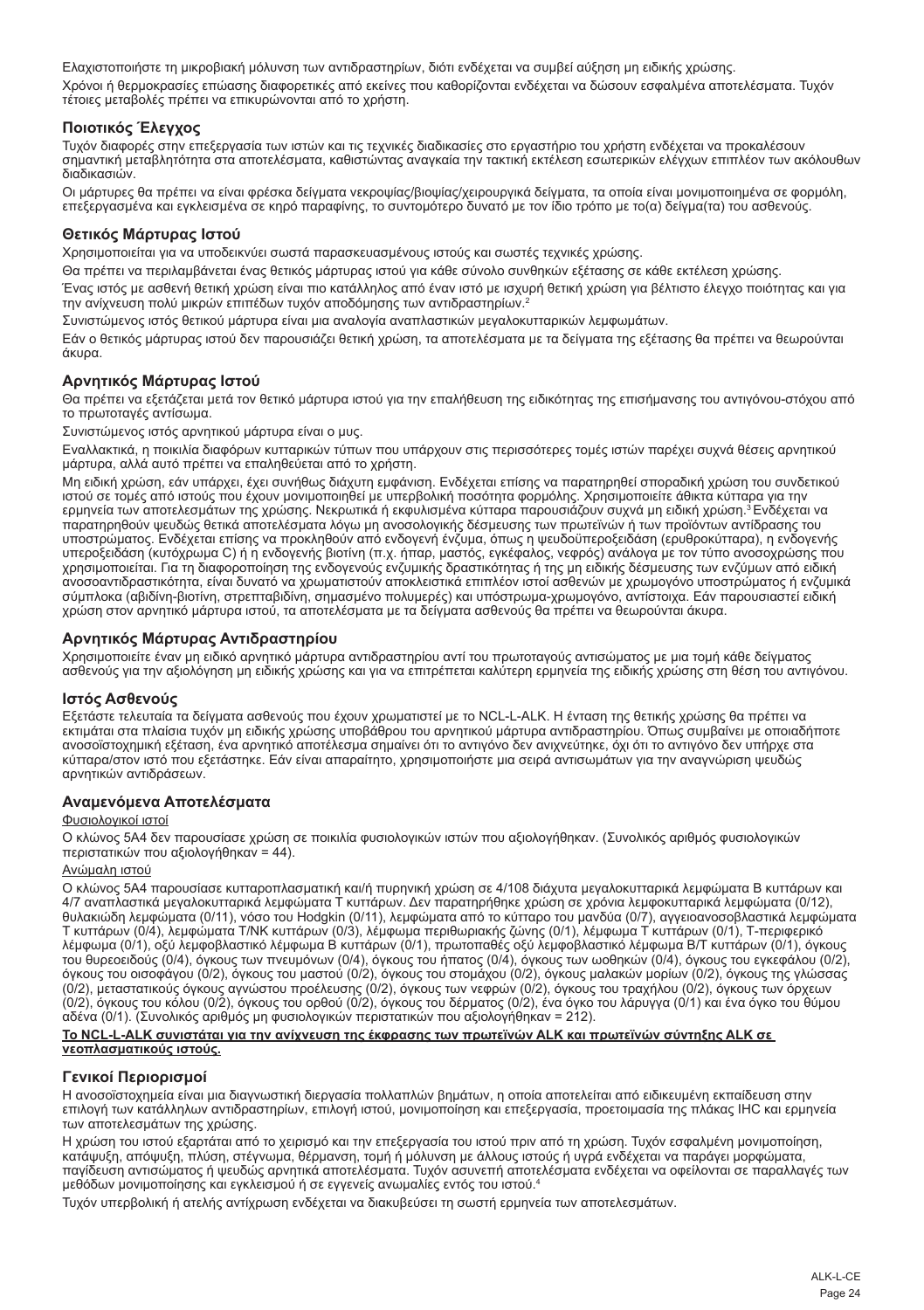Η κλινική ερμηνεία οποιασδήποτε χρώσης ή της απουσίας της θα πρέπει να συμπληρώνεται με μορφολογικές μελέτες που χρησιμοποιούν σωστούς μάρτυρες και θα πρέπει να αξιολογείται στα πλαίσια του κλινικού ιστορικού του ασθενούς και άλλων διαγνωστικών εξετάσεων από ειδικευμένο παθολογοανατόμο.

Τα αντισώματα που παρέχονται από την Leica Biosystems Newcastle Ltd προορίζονται για χρήση, όπως υποδεικνύεται, είτε σε κατεψυγμένες είτε σε εγκλεισμένες σε παραφίνη τομές, με ειδικές απαιτήσεις μονιμοποίησης. Ενδέχεται να παρουσιαστεί μη<br>αναμενόμενη έκφραση αντιγόνου, ειδικά σε νεοπλάσματα. Η κλινική ερμηνεία οποιασδήποτε χρωματισμένης περιλαμβάνει μορφολογική ανάλυση και την αξιολόγηση των κατάλληλων μαρτύρων.

# **Βιβλιογραφία - Γενική**

- 1. National Committee for Clinical Laboratory Standards (NCCLS). Protection of laboratory workers from infectious diseases transmitted by blood and tissue; proposed guideline. Villanova, P.A. 1991; 7(9). Order code M29-P.
- 2. Battifora H. Diagnostic uses of antibodies to keratins: a review and immunohistochemical comparison of seven monoclonal and three polyclonal antibodies. Progress in Surgical Pathology. 6:1–15. eds. Fenoglio-Preiser C, Wolff CM, Rilke F. Field & Wood, Inc., Philadelphia.
- 3. Nadji M, Morales AR. Immunoperoxidase, part I: the techniques and pitfalls. Laboratory Medicine. 1983; 14:767.
- 4. Omata M, Liew CT, Ashcavai M, Peters RL. Nonimmunologic binding of horseradish peroxidase to hepatitis B surface antigen: a possible source of error in immunohistochemistry. American Journal of Clinical Pathology. 1980; 73:626.
- 5. Liu A, Sugisaki Y, Hosone M, et al. CD30+ TIA-1+ ALK+ anaplastic large cell lymphoma: studies of three cases by flow cytometry analysis, immunohistochemistry and electron microscopy. Acta Histochemica et Cytochemica. 2004; 37(1):21-30.
- 6. Li X-Q, Hisaoka M, Shi D-R, et al. Expression of anaplastic lymphoma kinase in soft tissue tumors: an Immunohistochemical and molecular study of 249 cases. Human Pathology. 2004; 35:711-721.

#### **Τροποποιήσεις Στην Προηγούμενη Έκδοση**

Σύνθεση αντιδραστηρίου, ολική συγκέντρωση πρωτεϊνης, συστάσεις για τη χρήση, προειδοποιήσεις και προφυλάξεις, αναμενόμενα αποτελέσματα.

#### **Ημερομηνία Έκδοσης**

11 Ιουνίου 2019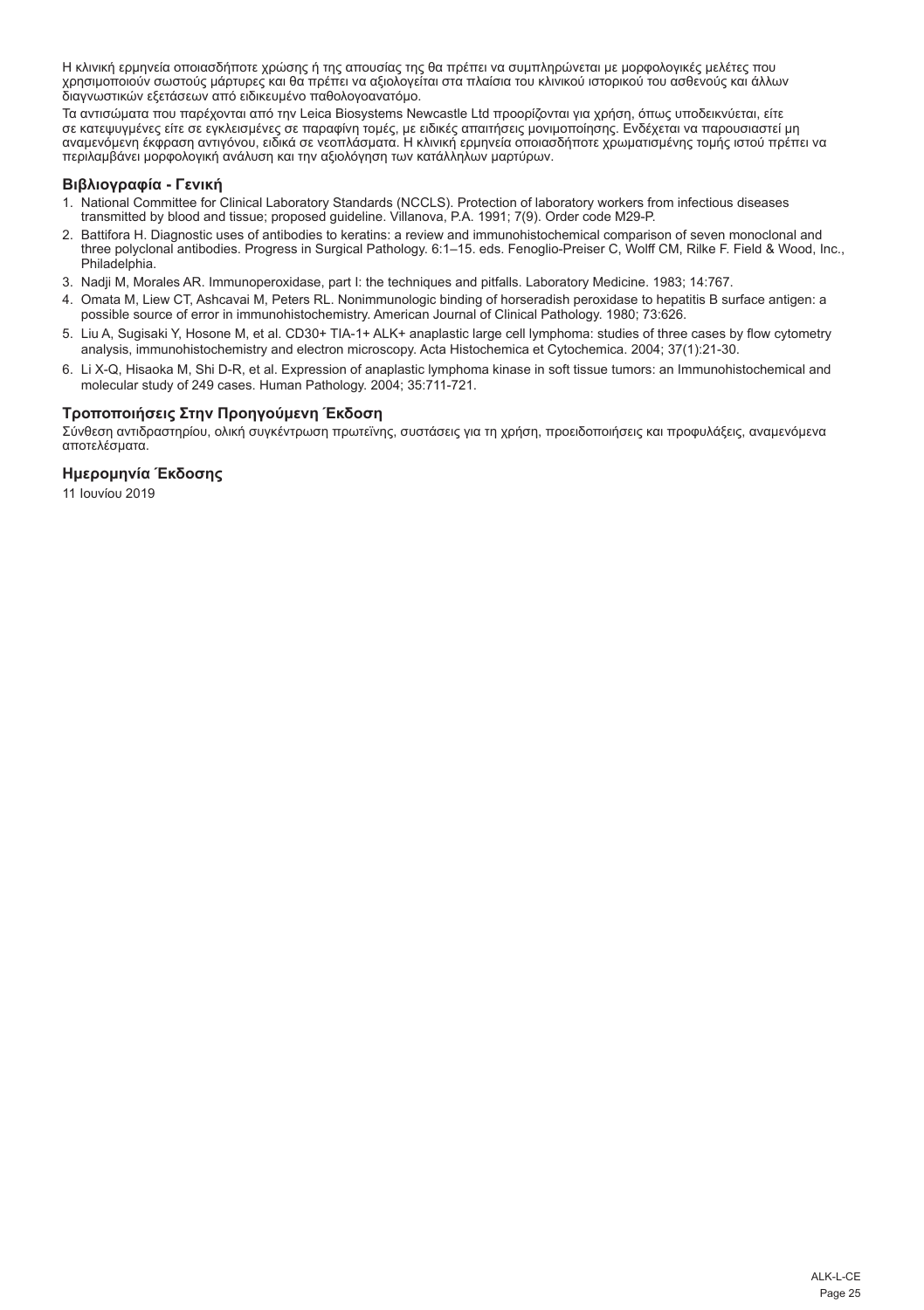# <span id="page-26-0"></span>**Novocastra™ Væskeformigt Monoklonalt Museantistof p80 (Anaplastic Lymphoma Kinase) Produktkode: NCL-L-ALK**

# **Tilsigtet Anvendelse**

#### *Til in vitro diagnostisk anvendelse*.

NCL-L-ALK er beregnet til kvalitativ identifikation af humant p80-protein i paraffinsnit ved lysmikroskopi. Klinisk fortolkning af farvning eller mangel derpå skal suppleres med morfologiske undersøgelser under anvendelse af passende kontroller og bør evalueres i sammenhæng med patientens kliniske historie og andre diagnostiske tests af en kvalificeret patolog.

# **Procedureprincip**

Immunhistokemiske (IHC) farvningsteknikker muliggør visualisering af antigener via sekventiel tilsætning af et specifikt antistof mod antigenet (primært antistof), et sekundært antistof mod det primære antistof og et enzym kompleksbundet til et kromogent substrat med indskudte vasketrin. Den enzymatiske aktivering af kromogenet resulterer i et synligt reaktionsprodukt på antigenstedet. Prøven kan derefter kontrastfarves og dækkes med et dækglas. Resultaterne fortolkes ved anvendelse af et lysmikroskop og medvirker til differentiel diagnose af patofysiologiske processer, som muligvis kan være associeret med et bestemt antigen.

#### **Klon**

5A4

#### **Immunogen**

Prokaryot, rekombinant protein svarende til et område, der spænder over tyrosinkinases katalytiske domæne og en del af C-terminalen af NPM-ALK-transkriptet (419-520αα).

# **Specificitet**

Fusionsproteiner af humant ALK-protein og C-terminal ALK indeholdende den immuniserede målsekvens.

#### **Reagenssammensætning**

NCL-L-ALK er en flydende vævskultursupernatant indeholdende natriumazid som konserveringsmiddel.

#### **Ig-klasse**

IgG1

| Totalproteinkoncentration  Total Protein |  |
|------------------------------------------|--|
|------------------------------------------|--|

Se etiketten på hætteflasken for lotspecifik totalproteinkoncentration.

#### **Antistofkoncentration**

Større end eller lig med 32 mg/L som bestemt ved ELISA. Se etiketten på hætteflasken for lotspecifik Ig-koncentration.

#### **Anbefalinger Vedrørende Anvendelse**

Immunhistokemi på paraffinsnit.

**Varmeinduceret epitopgenfinding (HIER):** Følg brugsanvisningen for Novocastra Epitope Retrieval Solution pH 6.

**Foreslået fortynding:** 1:200 ved 30 minutter ved 25 °C. Disse retningslinjer er vejledende, og brugeren bør selv bestemme egne optimale brugsopløsninger.

**Visualisering:** Følg venligst vejledningen i Novolink™ Polymer Detection Systems. Yderligere produktinformation og support fås ved henvendelse til lokal forhandler eller Leica Biosystems regionskontor - samt på vores hjemmeside: www.LeicaBiosystems.com Dette antistofs funktion bør valideres, når det anvendes med andre manuelle farvningssystemer eller automatiserede platforme.

#### **Opbevaring Og Holdbarhed**

Opbevares ved 2–8 °C. Må ikke fryses. Sættes tilbage til 2–8 °C umiddelbart efter brug. Må ikke anvendes efter udløbsdatoen angivet på hætteflaskens etikette. Andre opbevaringsbetingelser end de ovenfor angivne skal verificeres af brugeren.

#### **Prøveklargøring**

Det anbefalede fiksativ er 10% neutralbufferjusteret formalin til paraffinindstøbte vævssnit.

#### **Advarsler Og Forholdsregler**

Dette reagens er fremstillet ud fra supernatanten af en cellekultur. Da det er et biologisk produkt, skal der tages fornuftige sikkerhedsforanstaltninger ved dets håndtering.

Denne reagens indeholder natriumazid. Et datablad for materialesikkerhed kan fås efter anmodning eller er tilgængeligt på www.LeicaBiosystems.com

Konsulter landsdækkende og lokale love og regler vedrørende bortskaffelse af alle potentielt toksiske komponenter.

Prøver skal før og efter fiksering, lige som alle materialer eksponeret mod prøverne, håndteres som potentielt smittefarlige og bortskaffes under iagttagelse af passende forholdsregler<sup>1</sup>. Pipetter aldrig reagenser med munden og undgå, at reagenser og prøver kommer i kontakt med huden eller slimhinder. Hvis reagenser eller prøver kommer i kontakt med følsomme områder, skal der skylles efter med rigelige mængder vand. Søg læge.

Minimer mikrobiel kontaminering af reagenserne, da der ellers kan forekomme øget uspecifik farvning.

Inkubationstider eller -temperaturer andre end de specificerede kan give fejlagtige resultater. Alle sådanne ændringer skal valideres af brugeren.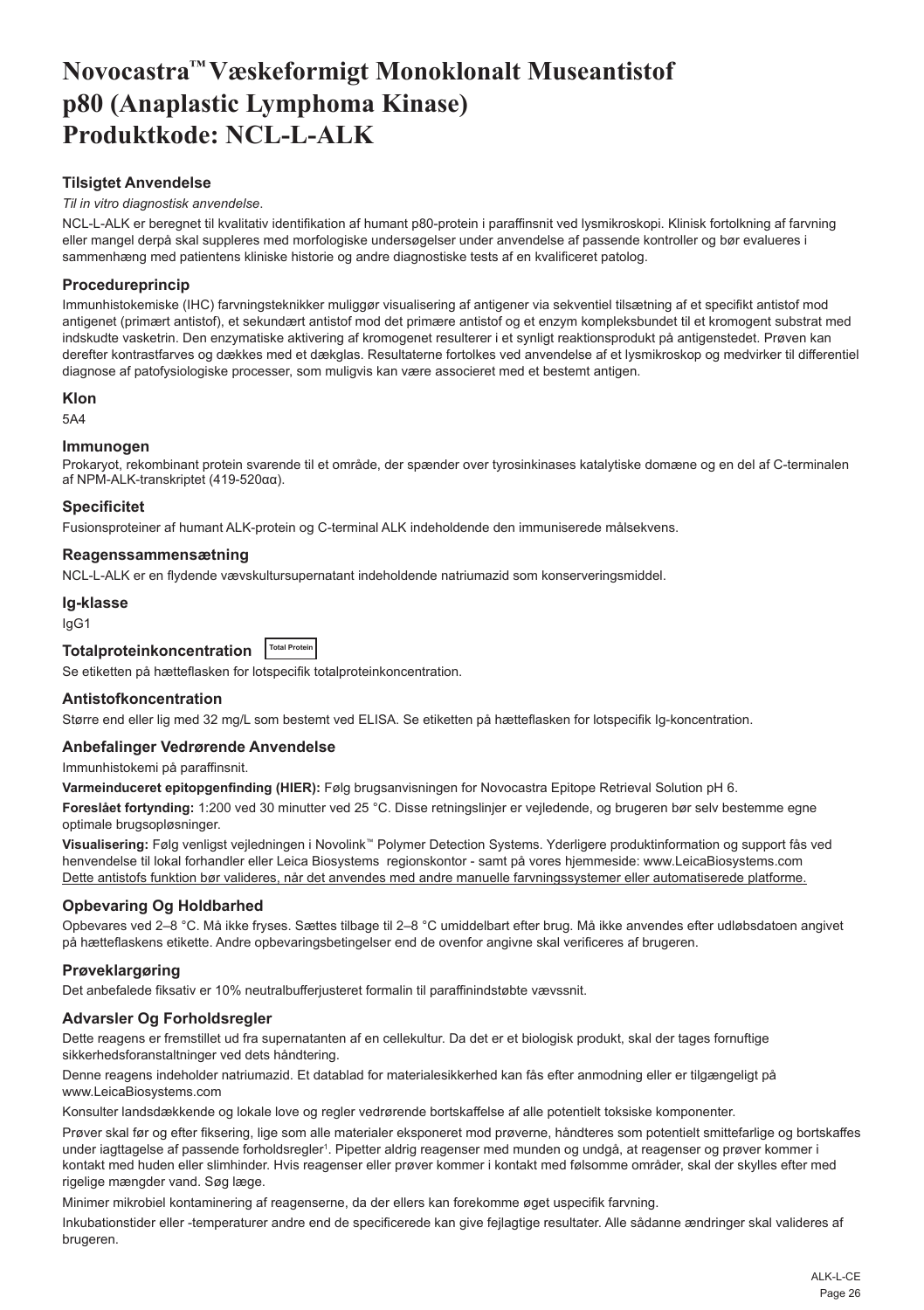# **Kvalitetskontrol**

Forskelle i behandlingen af væv og forskelle i tekniske procedurer i brugerens laboratorium kan frembringe betydeligt varierende resultater og nødvendiggøre regelmæssig udførelse af kontroller på stedet ud over nedenstående procedurer. Kontrollerne skal være friske autopsier/biopsier/kirurgiske prøver fikseret i formalin og behandlet og indstøbt i paraffin så hurtigt som

# **Positiv Vævskontrol**

Anvendes til påvisning af, at vævet er fremstillet korrekt, og at der er anvendt korrekte farvningsteknikker.

Der bør inkluderes en positiv vævskontrol for hvert sæt testbetingelser i hver farvekørsel.

Svagt positivt farvet væv er mere egnet end kraftigt positivt farvet væv til optimal kvalitetskontrol og påvisning af små niveauer af reagensnedbrydning.<sup>2</sup>

Anbefalet positivt kontrolvæv er en andel af anaplastiske storcellede lymfomer.

Hvis den positive vævskontrol ikke udviser positiv farvning, skal resultater af testprøverne kasseres.

# **Negativ Vævskontrol**

Skal undersøges efter den positive vævskontrol for at sikre, at det primære antistof mærker målantigenet specifikt.

Anbefalet negativt kontrolvæv er muskel.

muligt på samme måde som patientprøver.

Alternativt frembyder de mange forskellige celletyper, der er til stede i de fleste vævssnit, ofte negative kontrolsteder, men dette skal verificeres af brugeren.

Uspecifik farvning har, hvis til stede, ofte et diffust udseende. Sporadisk farvning af bindevæv kan ligeledes observeres i vævssnit af væv, der er fikseret for kraftigt i formalin. Anvend intakte celler til fortolkning af farvningsresultaterne. Nekrotiske eller degenererede celler farves ofte mere uspecifikt.<sup>3</sup>Der kan eventuelt ses falske positive resultater, der skyldes non-immunologisk binding af proteiner eller substratreaktionsprodukter. Dette kan ligeledes skyldes endogene enzymer, såsom pseudoperoxidase (erytrocytter), endogen peroxidase (cytochrom C) eller endogent biotin (f.eks. lever, bryst, hjerne, nyre) afhængigt af den anvendte type immunfarve. For at differentiere mellem endogen enzymaktivitet eller uspecifik enzymbinding og specifik immunreaktivitet kan yderligere patientvæv eventuelt farves udelukkende med henholdsvis substratkromogen eller enzymkomplekser (avidin-biotin, streptavidin, mærket polymer) og substratkromogen. Hvis der optræder specifik farvning i den negative vævskontrol, skal resultaterne af patientprøverne kasseres.

# **Negativ Reagenskontrol**

Anvend en uspecifik negativ reagenskontrol i stedet for det primære antistof på et vævssnit af hver patientprøve for at vurdere uspecifik farvning og muliggøre bedre fortolkning af specifik farvning på antigenstedet.

#### **Patientvæv**

Eksaminer patientprøver farvet med NCL-L-ALK sidst. Intensiteten af positiv farvning bør vurderes i sammenhæng med eventuel uspecifik baggrundsfarvning af den negative reagenskontrol. Som med alle immunhistokemiske tests betyder et negativt resultat, at antigenet ikke blev påvist. Ikke at antigenet var fraværende i de analyserede celler eller det analyserede væv. Om nødvendigt anvendes et panel af antistoffer til identifikation af falske negative reaktioner.

#### **Forventede Resultater**

#### Normalt væv

Klon 5A4 gav ingen farvning i en række normale evaluerede væv. (Samlet antal evaluerede, normale tilfælde = 44).

#### Abnormt væv

Klon 5A4 gav cytoplasmatisk og/eller nuklear farvning i 4/108 diffuse storcellede B-celle-lymfomer og 4/7 anaplastiske storcellede T-celle-lymfomer. Der sås ingen farvning i kroniske lymfocytiske lymfomer (0/12), follikulære lymfomer (0/11), Hodgkins sygdom (0/11), mantle-celle-lymfomer (0/7), angioimmunoblastiske T-celle-lymfomer (0/4), T/NK-celle-lymfomer (0/3), marginalzone-lymfom (0/1), T-celle-lymfom (0/1), perifert T-celle-lymfom (0/1), akut lymfoblastisk B-celle-lymfom (0/1) primitiv akut lymfoblastisk B/T-celle-lymfom (0/1), thyreoideatumorer (0/4), lungetumorer (0/4), levertumorer (0/4), ovarietumorer (0/4), hjernetumorer (0/2), øsofageale tumorer (0/2), brysttumorer (0/2), mavetumorer (0/2), bløddelstumorer (0/2), tumorer i tungen (0/2), metastaserende tumorer af ukendt oprindelse (0/2), nyretumorer (0/2), cervix-tumorer (0/2), testikeltumorer (0/2), tumorer i colon (0/2), tumorer i rectum (0/2), hudtumorer (0/2), en tumor i larynx (0/1) og en tumor i thymus (0/1). (Samlet antal evaluerede, abnorme tilfælde = 212).

**NCL-L-ALK anbefales som en hjælp til evaluering af ekspression af ALK og ALK-fusionsproteiner i neoplastiske væv.**

# **Generelle Begrænsninger**

Immunhistokemi er en diagnostisk proces bestående af mange trin, der omfatter specialiseret uddannelse i valg af passende reagenser, vævsselektion, -fiksering og -behandling samt fremstilling af IHC-objektglas og fortolkning af farvningsresultaterne.

Vævsfarvning er afhængig af håndteringen og behandlingen af vævet inden farvning. Forkert fiksering, frysning, optøning, vask, tørring, opvarmning, sektionering eller kontaminering med andet væv eller andre væsker kan frembringe artefakter, indfangning af antistof eller falske negative resultater. Inkonsistente resultater kan skyldes variationer i fikserings- og indstøbningsmetoder eller irregulariteter indeholdt i vævet.<sup>4</sup>

For kraftig eller ukomplet kontrastfarvning kan gøre korrekt fortolkning af resultaterne vanskelig.

Klinisk fortolkning af farvning eller mangel derpå skal suppleres med morfologiske undersøgelser under anvendelse af passende kontroller og bør evalueres i sammenhæng med patientens kliniske historie og andre diagnostiske tests af en kvalificeret patolog. Antistoffer fra Leica Biosystems Newcastle Ltd er som angivet beregnet til anvendelse på enten frosne eller paraffinindstøbte vævssnit med specifikke krav til fiksering. Der kan forekomme uventet antigenekspression, navnlig i neoplasmer. Den kliniske fortolkning af alle farvede vævssnit skal indbefatte morfologisk analyse og evaluering af passende kontroller.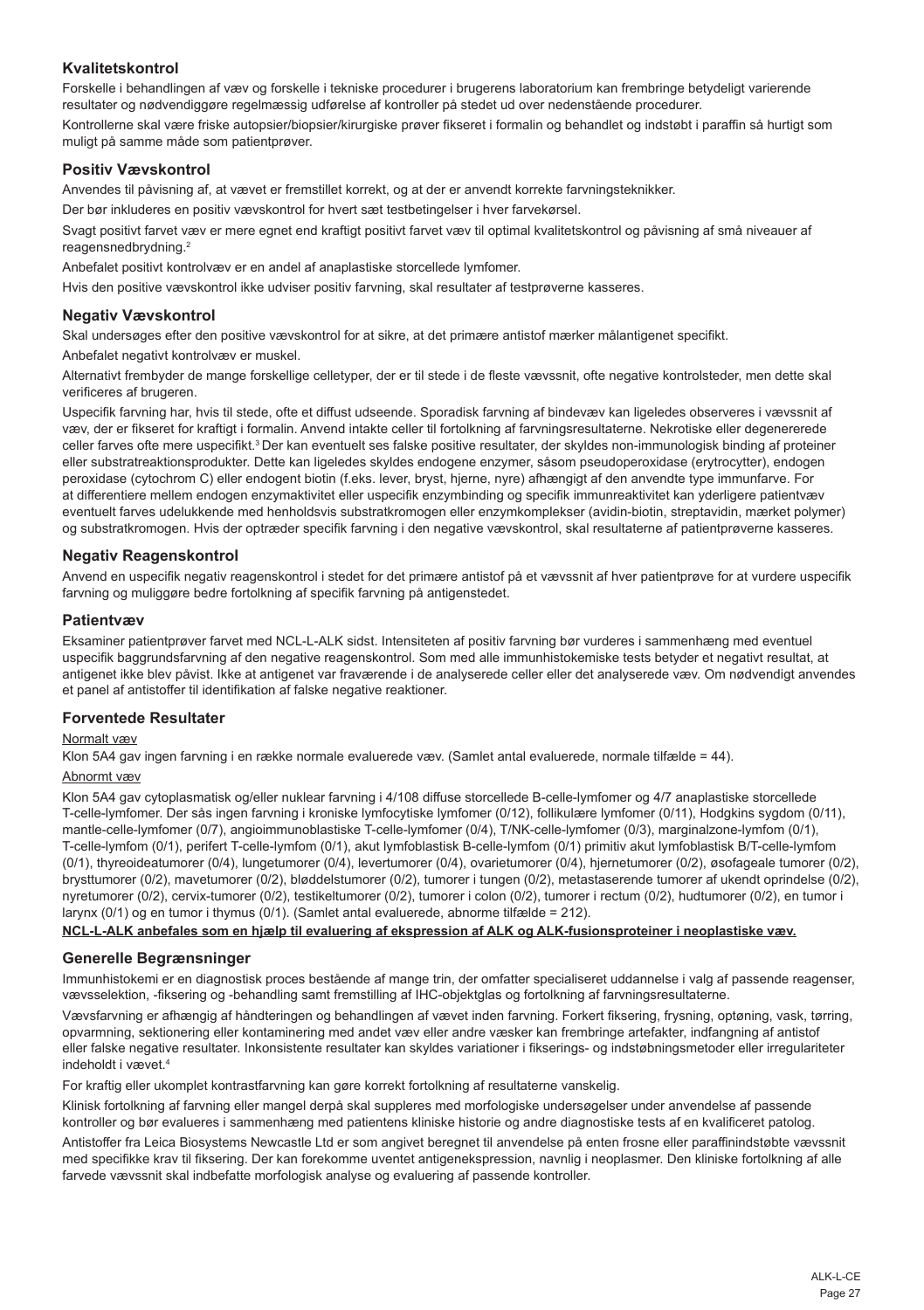# **Bibliografi - Generelt**

- 1. National Committee for Clinical Laboratory Standards (NCCLS). Protection of laboratory workers from infectious diseases transmitted by blood and tissue; proposed guideline. Villanova, P.A. 1991;7(9). Order code M29-P.
- 2. Battifora H. Diagnostic uses of antibodies to keratins: a review and immunohistochemical comparison of seven monoclonal and three polyclonal antibodies. Progress in Surgical Pathology. 6:1–15. eds. Fenoglio-Preiser C, Wolff CM, Rilke F. Field & Wood, Inc., Philadelphia.
- 3. Nadji M, Morales AR. Immunoperoxidase, part I: the techniques and pitfalls. Laboratory Medicine. 1983; 14:767.
- 4. Omata M, Liew CT, Ashcavai M, Peters RL. Nonimmunologic binding of horseradish peroxidase to hepatitis B surface antigen: a possible source of error in immunohistochemistry. American Journal of Clinical Pathology. 1980; 73:626.
- 5. Liu A, Sugisaki Y, Hosone M, et al. CD30+ TIA-1+ ALK+ anaplastic large cell lymphoma: studies of three cases by flow cytometry analysis, immunohistochemistry and electron microscopy. Acta Histochemica et Cytochemica. 2004; 37(1):21-30.
- 6. Li X-Q, Hisaoka M, Shi D-R, et al. Expression of anaplastic lymphoma kinase in soft tissue tumors: an Immunohistochemical and molecular study of 249 cases. Human Pathology. 2004; 35:711-721.

# **Rettelser Til Tidligere Udgave**

Reagenssammensætning, Total proteinkoncentration, Anbefalinger vedrørende anvendelse, Advarsler og forholdsregler, Forventede resultater.

# **Udgivelsesdato**

11 juni 2019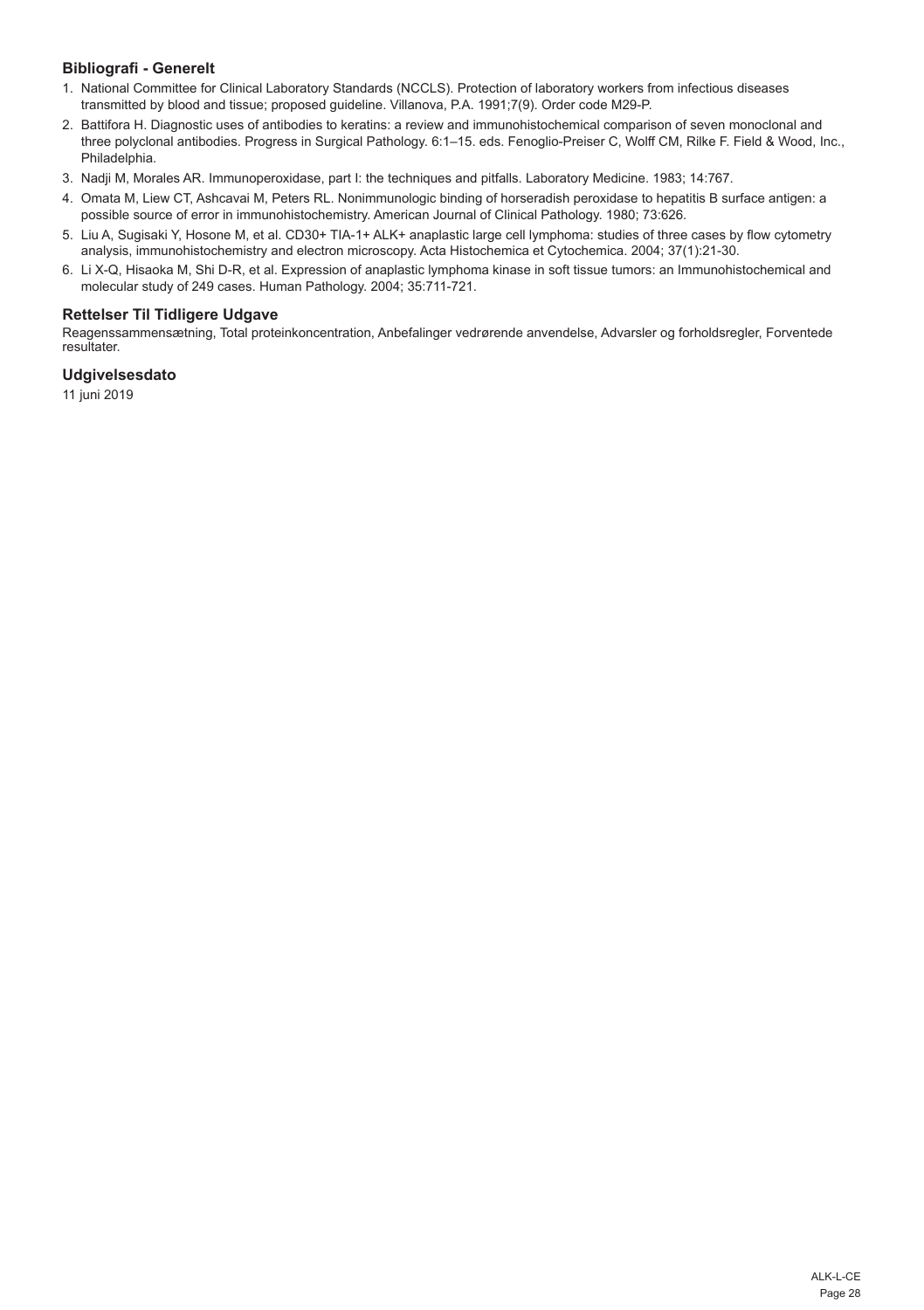# <span id="page-29-0"></span>**Novocastra™ Vloeistof Muis Monoklonaal Antilichaam p80 (Anaplastic Lymphoma Kinase) Productcode: NCL-L-ALK**

# **Beoogd Gebruik**

#### *Voor gebruik bij in-vitro-diagnostiek.*

NCL-L-ALK is bedoeld voor de kwalitatieve identificatie van humaan p80-eiwit in paraffinecoupes door middel van lichtmicroscopie. De klinische interpretatie van iedere kleuring of de afwezigheid ervan moet worden aangevuld met morfologisch onderzoek en goede controles. De interpretatie moet worden geëvalueerd door een vakkundige patholoog binnen de context van de klinische geschiedenis van de patiënt en eventueel ander diagnostisch onderzoek.

# **Beginsel van de Procedure**

Immunohistochemische (IHC) kleuringstechnieken maken de visualisatie van antigenen mogelijk via de sequentiële toepassing van een specifiek antilichaam naar het antigen (primaire antilichaam), het secundaire antilichaam naar het primaire antilichaam en een enzymcomplex met een chromogeen substraat met ingevoegde wasstappen. De enzymatische activering van de chromogeenresultaten in een zichtbaar reactieproduct op de antigene plaats. De monsters kunnen dan tegengekleurd en afgedekt zijn. De resultaten worden geïnterpreteerd met een lichtmicroscoop en hulpmiddelen in de differentiële diagnose van pathofysiologische processen, die wel of niet met een specifiek antigen geassocieerd kunnen worden.

#### **Kloon**

5A4

#### **Immunogeen**

Prokaryotisch recombinant-eiwit overeenstemmend met een gebied dat zich uitstrekt over het katalytische domein van tyrosinekinase en een deel van de C-terminus van het NPM-ALK transcript (419-520 aminozuren).

#### **Specificiteit**

Humaan ALK-eiwit en C-terminale ALK fusie-eiwitten die de geïmmuniseerde doelsequentie bevatten.

# **Reagentiasamenstelling**

NCL-L-ALK is een supernatant van de vloeibare weefselkweek die natriumazide bevat als conserveringsmiddel.

#### **Ig-klasse**

IgG1

# **Totale Proteïneconcentratie Total Protein**

Raadpleeg het etiket op de flacon voor de specifieke totale proteïneconcenstratie.

# **Antilichaamconcentratie**

Groter of gelijk aan 32 mg/L zoals bepaald door ELISA. Raadpleeg het etiket op de flacon voor de specifieke lg-concenstratie.

#### **Aanbevelingen over het Gebruik**

Immunochemisch op paraffine coupes.

**Door hitte geïnduceerde epitoopversterking (HIER):** Volg de aanwijzingen voor gebruik in Novocastra Epitope Retrieval Solution pH 6.

Aangeranden verdunning: 1:200 voor 30 minuten bij 25 °C. Dit wordt gezien als een richtlijn en gebruikers dienen hun eigen optimale werkverdunningen te bepalen.

**Visualisatie:** Volg a.u.b. de gebruiksinstructies in de Novolink™ Polymer Detection Systems. Voor meer productinformatie of ondersteuning dient u contact op te nemen uw lokale distributeur of het regionale kantoor van Leica Biosystems , of de website van Leica Biosystems te bezoeken, www.LeicaBiosystems.com

De prestatie van dit antilichaam dient gevalideerd te worden als het wordt gebruikt met andere handmatige kleuringssystemen of automatische platformen.

#### **Opslag en Stabiliteit**

Opslaan bij temperaturen van 2–8 °C. Niet bevriezen. Laat het systeem direct na gebruik terugkeren naar een temperatuur van 2–8 °C. Gebruik het product niet meer na de expiratiedatum die op de flacon staat. Opslagcondities andere dan degene die hierboven gespecificeerd zijn, dienen door de gebruiker geverifieerd te.

#### **Voorbereiding van Monsters**

De aanbevolen fixeerstof is 10% neutraal gebufferde formaline voor paraffine ingebedde weefselcoupes.

#### **Waarschuwingen en Voorzorgsmaatregelen**

Deze reagens is voorbereid van het supernatant van de celkweek. Aangezien het biologisch product is, dient u bij het gebruik ervan voorzichtig te werk te gaan.

Deze reagens bevat natriumazide. Een materiaalveiligheidsblad is op verzoek verkrijgbaar bij www.LeicaBiosystems.com

Raadpleeg de richtlijnen van de lokale of nationale overheid voor het afdanken van potentieel giftige componenten. Monsters moeten voor en na fixatie worden behandeld als potentiële overdragers van infecties en volgens de juiste voorzorgsmaatregelen worden afgedankt. Dit geldt tevens voor alle materialen die aan de monsters zijn blootgesteld.<sup>1</sup>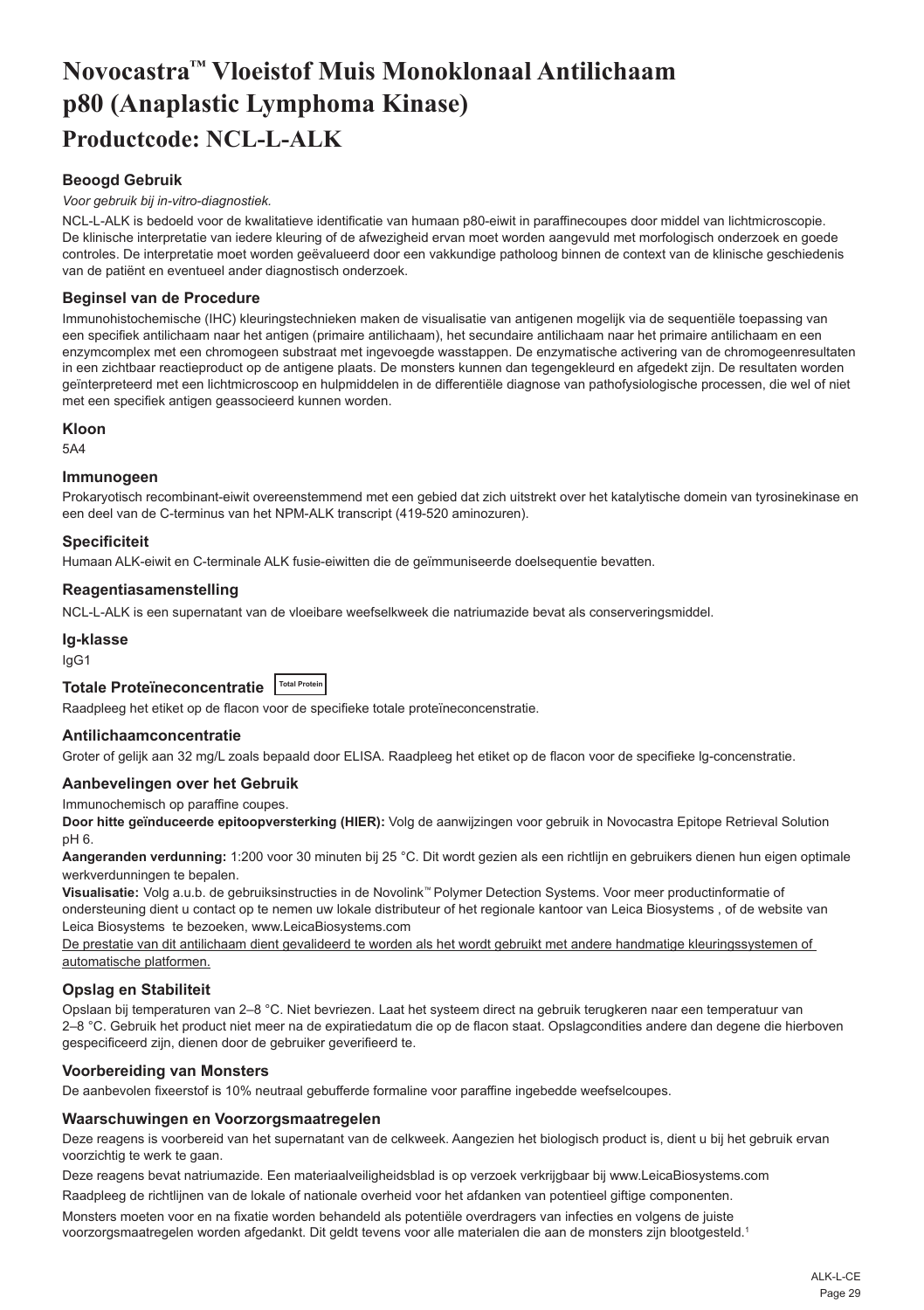Reagentia mogen nooit met de mond worden gepipetteerd. Daarnaast moet contact tussen de huid en het slijmvlies met reagentia en monsters worden vermeden.

Als reagentia of monsters in contact komen met gevoelige gebieden, moet u deze gebieden wassen met een ruime hoeveelheid water. Neem contact op met een arts.

Minimaliseer de kans van microbacteriële contaminatie van reagentia. Als u dit niet doet, kan er een toename van niet-specifieke kleuring optreden.

Incubatietijden of temperaturen die afwijken van degenen die gespecificeerd zijn, kunnen tot onjuiste resultaten leiden. Iedere dergelijke verandering moet door de gebruiker gevalideerd worden.

# **Kwaliteitscontrole**

Verschillen in het verwerken van weefsel en technische procedures in het laboratorium van de gebruiker kunnen zorgen voor een aanzienlijke variabiliteit van de resultaten. Dit vereist een regulier gebruik van bedrijfseigen controles naast de volgende procedures. De controles moeten verse autopsie-, biopsie-, of chirurgische monsters omvatten, en zo snel mogelijk formaline gefixeerd en in paraffinewax ingebed worden, op dezelfde manier als de patiëntmonster(s).

#### **Positieve Weefselcontrole**

Wordt gebruikt om correct voorbereide weefsels en goede kleuringstechnieken aan te duiden.

Er dient een positieve weefselcontrole opgenomen te worden voor iedere set testcondities in iedere kleuringsrun.

Voor een optimale kwaliteitscontrole en voor het detecteren van geringe niveaus van reagensdegredatie, is weefsel met zwakke positieve kleuring beter geschikt dan weefsel met sterke positieve kleuring.<sup>2</sup>

Aanbevolen positief controleweefsel is een deel van anaplastisch grootcellig lymfoom.

Als de positieve weefselcontrole geen positieve kleuring vertoont, moeten de resultaten met de testmonsters als ongeldig worden beschouwd.

#### **Negatieve Weefselcontrole**

Dient onderzocht te worden na de positieve weefselcontrole om de specificiteit te verifiëren van de labeling van het doelantigen door het primaire antilichaam.

Aanbevolen negatief controleweefsel is spierweefsel.

Daarnaast leveren de verscheidenheid aan celtypen, die in de meeste weefselcoupes aanwezig zijn, regelmatig negatieve controlelocaties op, maar dit dient door de gebruiker geverifieerd te worden. Niet-specifieke kleuring, indien aanwezig, heeft meestal een diffuus uiterlijk.

Daarnaast kan in coupes sporadische kleuring van bindweefsel worden geobserveerd. Dit treedt op als gevolg van overdadig fixeren van weefsel met formaline. Maak voor de interpretatie van kleuringsresultaten gebruik van intacte cellen. Necrotische of gedegenereerde cellen kunnen vaak een niet-specifieke kleuring vertonen.<sup>3</sup>

Er kan sprake zijn van fout-positieven als gevolg van niet-immunologische binding van eiwitten of substraatreactieproducten. Zij kunnen ook veroorzaakt worden door endogene enzymen zoals pseudoperoxidase (erythrocyten), endogene peroxidase (cytochroom C), of endogene biotine (bijv. lever, borst, hersenen, nieren), afhankelijk van het type immunokleuring dat gebruikt wordt.

Om endogene enzymen of niet-specifieke binding van enzymen van specifieke immunoreactiviteit te differentiëren, kan het zijn dat extra patiëntweefsels exclusief gekleurd wordt met substraat chromogeen of enzymcomplexen (avidine-biotine, streptavidine, gelabeld polymeer) en respectievelijk substraat-chromogeen. Indien specifieke kleuring binnen het interne negatieve controleweefsel optreedt, moeten de resultaten die met de patiëntmonsters zijn verkregen als ongeldig worden beschouwd.

#### **Negatieve Reagenscontrole**

Gebruik een niet-specifieke negatieve reagenscontrole in plaats van het primaire antilichaam met een coupe van ieder patiëntmonster, om een niet-specifieke kleuring te evalueren en een betere interpretatie te krijgen van de specifieke kleuring op de antigene plaats.

#### **Patiëntweefsel**

Onderzoek de gekleurde patiëntmonsters met NCL-L-ALK. De positieve kleuringsintensiteit moet worden geëvalueerd binnen de context van iedere niet-specifieke achtergrondkleuring van de negatieve reagenscontrole. Net zoals bij elke immunohistochemische test betekent een negatief resultaat dat het antigeen niet is gedetecteerd. Het betekent dus niet dat het antigeen afwezig was in de geanalyseerde cellen/het geanalyseerde weefsel. Gebruik een panel van antilichamen om de verkeerd-negatieve reacties te identificeren.

# **Verwachte Resultaten**

#### Normale weefsels

Kloon 5A4 gaf geen kleuring in een verscheidenheid van beoordeelde normale weefsels. (Totaal aantal beoordeelde normale gevallen  $= 44$ ).

#### Abnormale weefsels

Kloon 5A4 gaf cytoplasmatische kleuring en/of kernkleuring in 4/108 diffuse grootcellige B-cellymfomen en 4/7 anaplastische grootcellige T-cellymfomen. Er werd geen kleuring waargenomen voor chronisch lymfocytisch lymfoom (0/12), folliculair lymfoom (0/11), ziekte van Hodgkin (0/11), mantelcellymfoom (0/7), angio-immunoblastair T-cellymfoom (0/4), T/NK-cellymfoom (0/3), lymfoom van de marginale zone (0/1), T-cellymfoom (0/1), perifeer T-cellymfoom (0/1), acuut lymfoblastair B-cellymfoom (0/1), primitief acuut lymfoblastair B/T-cellymfoom (0/1), thyroïdtumoren (0/4), longtumoren (0/4), levertumoren (0/4), ovariumtumoren (0/4), hersentumoren (0/2), oesofagustumoren (0/2), borsttumoren (0/2), maagtumoren (0/2), wekedelentumoren (0/2), tongtumoren (0/2), metastatische tumoren van onbekende oorspong (0/2), niertumoren (0/2), cervixtumoren (0/2), testikeltumoren (0/2), colontumoren (0/2), rectumtumoren (0/2), huidtumoren (0/2), een tumor van de larynx (0/1) en een tumor van de thymus (0/1). (Totaal aantal beoordeelde afwijkende gevallen = 212).

#### **NCL-L-ALK wordt aanbevolen als hulpmiddel bij de evaluatie van de expressie van ALK en ALK-fusie-eiwitten in neoplastische weefsels.**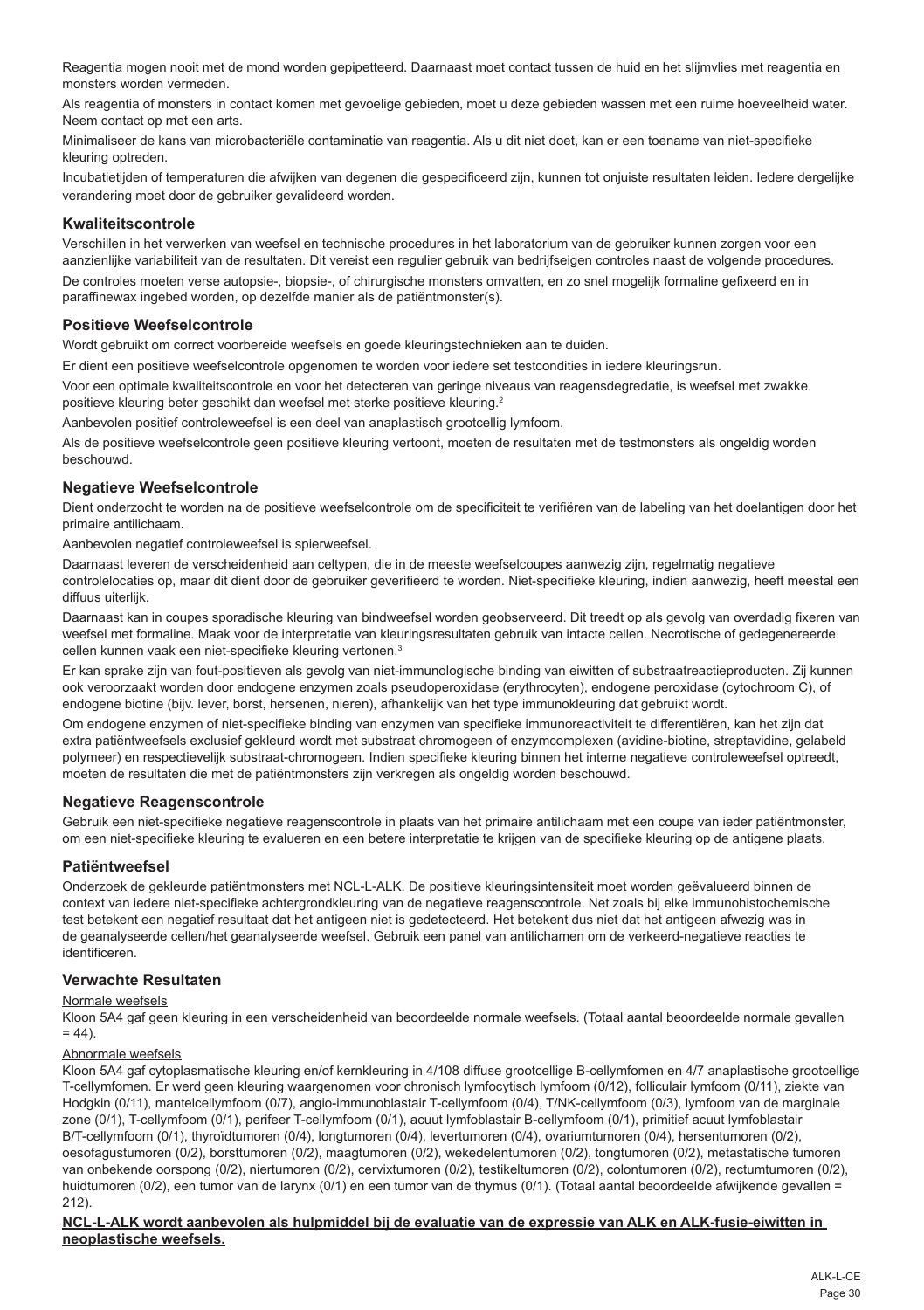# **Algemene Beperkingen**

Immunohistochemie is een diagnoseproces van meerdere stappen dat uit een gespecialiseerde training bestaat in het selecteren van de desbetreffende reagentia; weefselselectie, fixatie en verwerking; voorbereiding van de IHC-objectglaasjes; en de interpretatie van de kleuringsresultaten. Weefselkleuring is afhankelijk van het gebruik en de verwerking van het weefsel vóór het aanbrengen van de kleuring. Een onjuiste manier van fixeren, invriezen, ontdooien, wassen, drogen, verwarmen en opdelen of contaminatie met andere weefsels of vloeistoffen kunnen leiden tot artefacten, het vastzitten van antilichamen of fout-negatieven. Inconsistente resultaten kunnen het gevolg zijn variaties in de methoden die voor het fixeren en inbedden worden gebruikt of van inherente onregelmatigheden binnen het weefsel.<sup>4</sup>

Overmatige of onvolledige tegenkleuring kan een correcte interpretatie van de resultaten in te weg zitten.

De klinische interpretatie van iedere kleuring of de afwezigheid ervan moet worden aangevuld met morfologisch onderzoek en goede controles. De interpretatie moet worden geëvalueerd door een vakkundige patholoog binnen de context van de klinische geschiedenis van de patiënt en eventueel ander diagnostisch onderzoek.

Antilichamen van Leica Biosystems Newcastle Ltd zijn bedoeld voor gebruik, zoals aangegeven, op bevroren of paraffine ingebedde coupes met specifieke fixatie-eisen. Er kan een onverwachte antigenexpressie optreden, met name in neoplasma's. De klinische interpretatie van ieder gekleurde weefselcoupe moet morfologische analyses bevatten en de evaluatie van de juiste controles.

## **Algemene Literatuurlijst**

- 1. National Committee for Clinical Laboratory Standards (NCCLS). Protection of laboratory workers from infectious diseases transmitted by blood and tissue; proposed guideline. Villanova, P.A. 1991; 7(9). Order code M29-P.
- 2. Battifora H. Diagnostic uses of antibodies to keratins: a review and immunohistochemical comparison of seven monoclonal and three polyclonal antibodies. Progress in Surgical Pathology. 6:1–15. eds. Fenoglio-Preiser C, Wolff CM, Rilke F. Field & Wood, Inc., **Philadelphia**
- 3. Nadji M, Morales AR. Immunoperoxidase, part I: the techniques and pitfalls. Laboratory Medicine. 1983; 14:767.
- 4. Omata M, Liew CT, Ashcavai M, Peters RL. Nonimmunologic binding of horseradish peroxidase to hepatitis B surface antigen: a possible source of error in immunohistochemistry. American Journal of Clinical Pathology. 1980; 73:626.
- 5. Liu A, Sugisaki Y, Hosone M, et al. CD30+ TIA-1+ ALK+ anaplastic large cell lymphoma: studies of three cases by flow cytometry analysis, immunohistochemistry and electron microscopy. Acta Histochemica et Cytochemica. 2004; 37(1):21-30.
- 6. Li X-Q, Hisaoka M, Shi D-R, et al. Expression of anaplastic lymphoma kinase in soft tissue tumors: an Immunohistochemical and molecular study of 249 cases. Human Pathology. 2004; 35:711-721.

# **Aanpassingen ten opzichte van Vorige Editie**

Samenstelling van het reagens, Totale eiwitconcentratie, Aanbevelingen voor gebruik, Waarschuwingen en voorzorgsmaatregelen, Verwachte resultaten.

# **Publicatiedatum**

11 juni 2019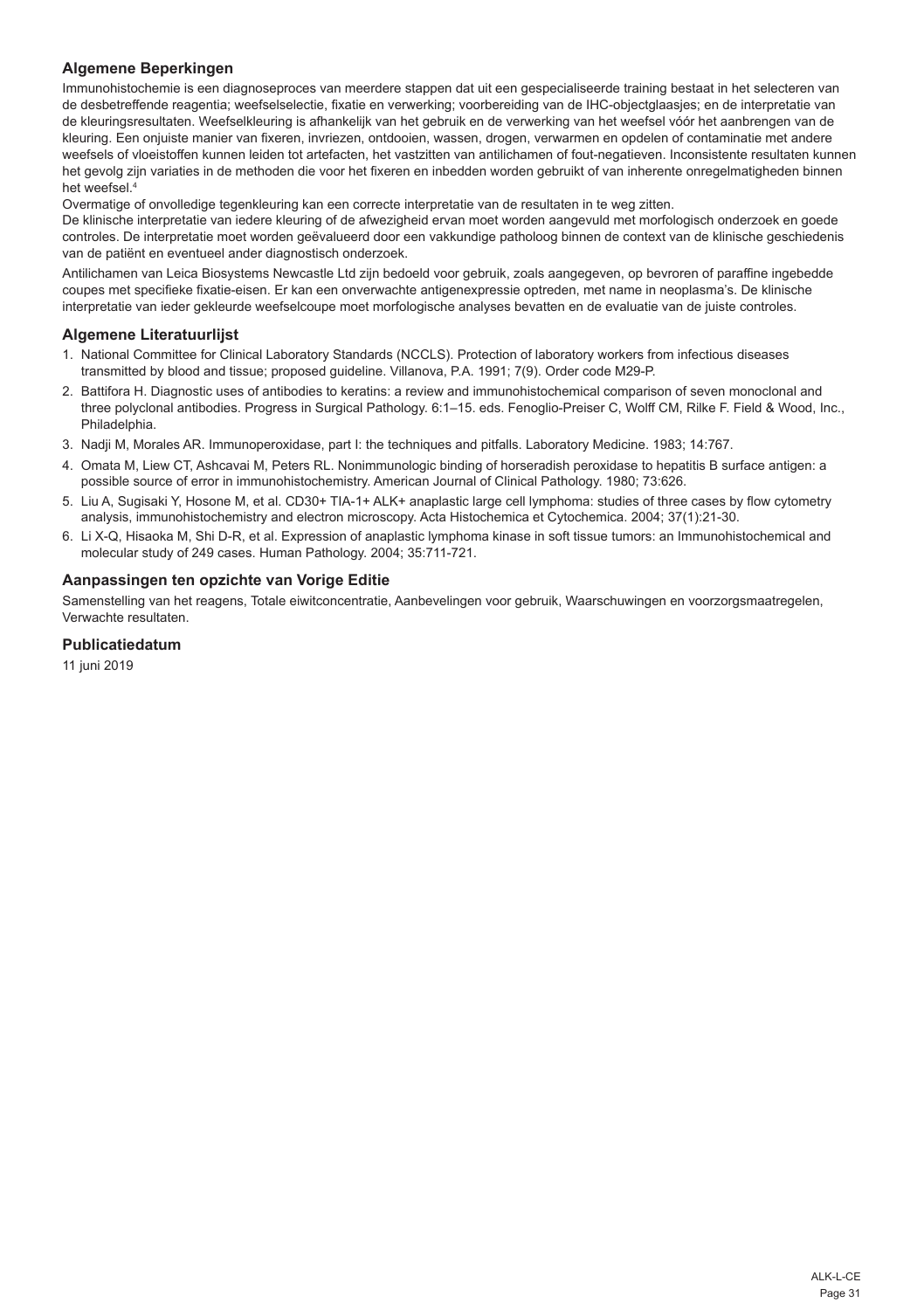# <span id="page-32-0"></span>**Novocastra™ Flytende Monoklonalt Antistoff Fra Mus p80 (Anaplastic Lymphoma Kinase) Produktkode: NCL-L-ALK**

# **Tiltenkt bruk**

#### *Til in vitro-diagnostisk bruk.*

NCL-L-ALK skal brukes til kvalitativ identifikasjon av humant p80-protein i parafinsnitt ved lysmikroskopi. Den kliniske tolkningen av farge eller manglende farge skal suppleres med morfologiske undersøkelser og bruk av egnede kontroller, og bør evalueres av en kvalifisert patolog i lys av pasientens kliniske historie og eventuelle andre diagnostiske tester.

#### **Prosedyreprinsipp**

Immunhistokjemiske (IHC) fargingsteknikker gjør det mulig å se antigener via en sekvensiell tilsetning av et bestemt antistoff mot antigenet (primært antistoff), et sekundært antistoff mot det primære antistoffet og et enzymkompleks med et kromogent substrat med innskutte vasketrinn. Den enzymatiske aktiveringen av kromogenet gir et synlig reaksjonsprodukt på antigenstedet. Prøven kan deretter kontrastfarges og dekkes med et dekkglass. Resultatene fortolkes ved hjelp av et lysmikroskop og medvirker til differensialdiagnose av patofysiologiske prosesser som muligens kan være assosiert med et bestemt antigen.

#### **Klon**

5A4

#### **Immunogen**

Prokaryotisk rekombinant protein svarende til en region som omfatter det katalytiske tyrosinkinasedomenet og en del av C-terminalen av NPM-ALK-transkriptet (419-520αα).

#### **Spesifisitet**

Humant ALK-protein og C-terminale ALK-fusjonsproteiner som inneholder vaksinert målsekvens.

#### **Reagenssammensetning**

NCL-L-ALK er en flytende vevskultursupernatant som inneholder natriumazid som konserveringsmiddel.

# **Ig-klasse**

IgG1

#### **Totalproteinkonsentrasjon Total Protein**

Se etiketten på hetteglasset for lotspesifikk totalproteinkonsentrasjon.

#### **Antistoffkonsentrasjon**

Større enn eller tilsvarende 32 mg/l i henhold til ELISA. Se etiketten på hetteglasset for lotspesifikk Ig-konsentrasjon.

#### **Anbefalinger for Bruk**

Immunhistokjemi på parafinsnitt.

**Varmeindusert epitopgjenvinning (HIER):** Følg bruksanvisningen for Novocastra Epitope Retrieval Solution pH 6.

**Foreslått fortynning:** 1:200 i 30 minutter ved 25 °C. Disse retningslinjene er veiledende, og brukeren bør selv bestemme egne optimale bruksfortynninger.

**Visualisering:** Følg bruksanvisningen for Novolink™ Polymer Detection Systems. Ønsker du ytterligere produktinformasjon eller -støtte, kan du ta kontakt med den lokale forhandleren eller regionkontoret til Leica Biosystems , eller på nettsidene til Leica Biosystems, www.LeicaBiosystems.com

Ytelsen til dette antistoffet bør valideres ved bruk av andre manuelle fargingssystemer eller automatiske systemer.

# **Oppbevaring og Stabilitet**

Oppbevares ved 2–8 °C. Må ikke fryses. Returneres til 2–8 °C umiddelbart etter bruk. Må ikke brukes etter utløpsdatoen angitt på produktetiketten. Andre oppbevaringsbetingelser må valideres av brukeren.

#### **Klargjøring av Prøver**

Anbefalt fiksativ er 10 % nøytralbufret formalin for parafinlagrede vevssnitt.

#### **Advarsler og Forholdsregler**

Denne reagensen er laget av supernatanten fra en cellekultur. Dette er et biologisk produkt som må behandles deretter.

Denne reagensen inneholder natriumazid. Dataark om materialsikkerhet (MSDS) er tilgjengelig på forespørsel eller kan lastes ned fra www.LeicaBiosystems.com

Følg nasjonale og lokale forskrifter for avhending av komponenter som kan være giftige.

Prøver (før og etter fiksering) og alt materiale som eksponeres for dem, skal behandles som potensielt smittefarlig og kasseres i samsvar med gjeldende forholdsregler.<sup>1</sup>

Hold aldri pipetter med reagens i munnen, og unngå at hud og slimhinner kommer i kontakt med reagenser og prøver.

Hvis reagenser eller prøver kommer i kontakt med følsomme områder, skal de skylles med rikelig vann. Kontakt lege.

Reduser mikrobiell kontaminering av reagensene til et minimum, ellers kan det forekomme økt uspesifisert farging.

Inkubasjonstider eller temperaturer som er annerledes enn det som er angitt, kan gi unøyaktige resultater. Slike endringer må valideres av brukeren.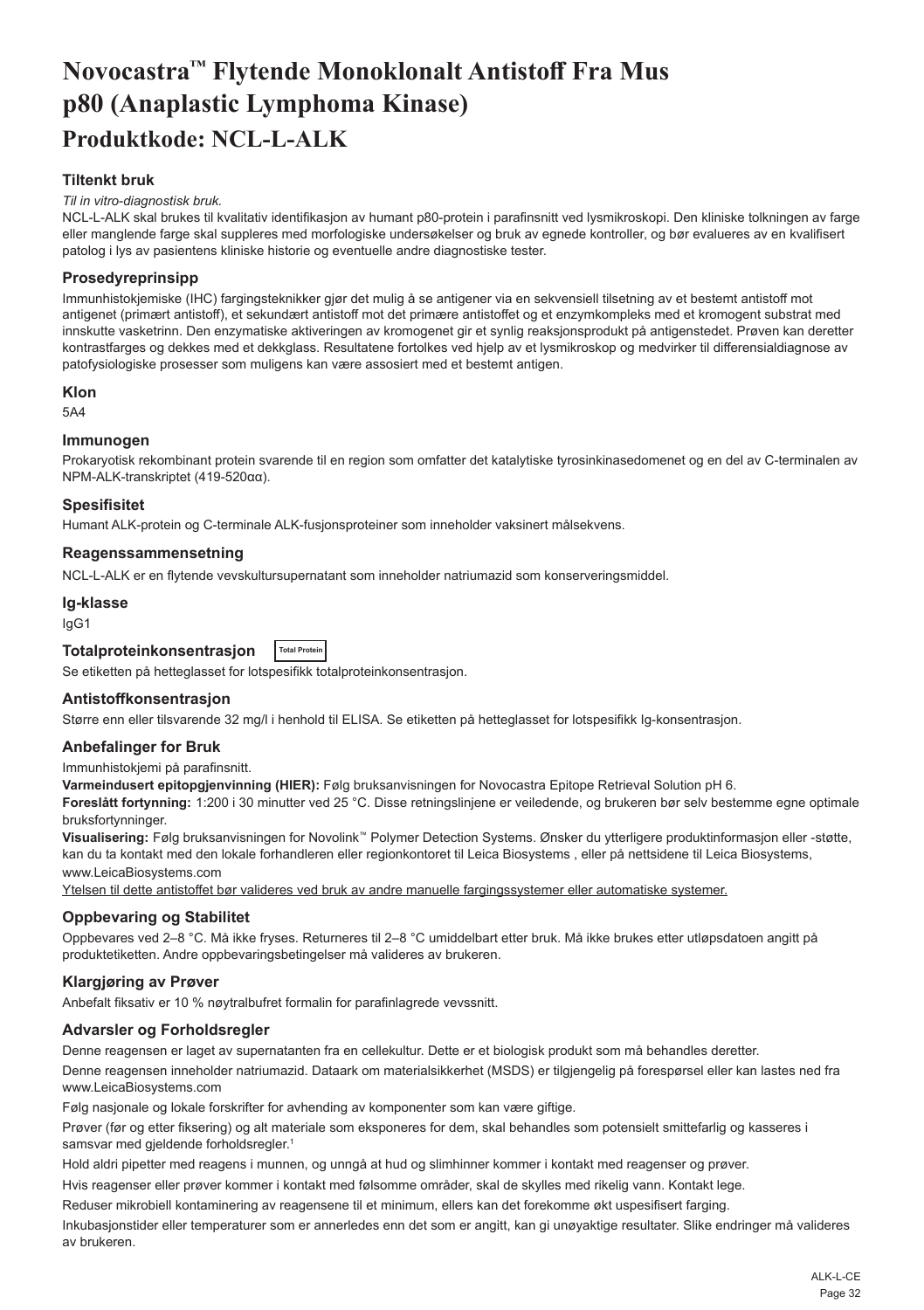# **Kvalitetskontroll**

Forskjeller i behandlingen av vev og forskjeller i tekniske prosedyrer i brukerens laboratorium kan gi signifikant varierte resultater, og det kan være nødvendig å foreta kontroller på stedet i tillegg til prosedyrene angitt nedenfor.

Kontrollene skal være nye autopsi-/biopsi-/kirurgiske prøver, formalinfikserte, behandlede og parafinlagrede så snart som mulig, på samme måte som pasientprøver.

#### **Positiv Vevskontroll**

Brukes for å påvise korrekt vevspreparering og fargeteknikker.

Én positiv vevskontroll bør inkluderes for hvert sett med testbetingelser i hver fargerunde.

Svakt positivt farget vev er mer egnet enn kraftig positivt farget vev til optimal kvalitetskontroll og påvisning av små nivåer reagensnedbrytning.<sup>2</sup>

Anbefalt positivt kontrollvev er en del av anaplastiske storcellede lymfomer.

Hvis den positive vevskontrollen ikke viser positiv farging, skal resultatene til testprøvene anses som ugyldige.

#### **Negativ Vevskontroll**

Skal undersøkes etter den positive vevskontrollen for å sikre at det primære antistoffet merker målantigenet spesifikt.

Anbefalt negativt kontrollvev er muskel.

Alternativt har de mange ulike celletypene som finnes i de fleste vevssnittene ofte negative kontrollsteder, men dette må verifiseres av brukeren. Uspesifikk farging, hvis dette er aktuelt, har ofte et diffust utseende.

Sporadisk farging av bindevev kan på samme måte observeres i snitt fra vev som er fiksert for kraftig i formalin. Bruk intakte celler for å tolke fargeresultatene. Nekrotiske eller degenererte celler kan ofte farges uspesifikt.<sup>3</sup>

Falske positive resultater kan skyldes ikke-immunologisk binding av proteiner eller substratreaksjonsprodukter. Dette kan også skyldes endogene enzymer som pseudoperoksidase (erytrocytter), endogen peroksidase (cytokrom C) eller endogent biotin (f.eks. lever, bryst, hjerne, nyre), avhengig av anvendt type immunfarge.

For å differensiere endogen enzymaktivitet eller uspesifikk enzymbinding og spesifikk immunreaktivitet kan ytterligere pasientvev eventuelt farges kun med henholdsvis substratkromogen eller enzymkomplekser (avidin-biotin, streptavidin, merket polymer) og substratkromogen. Hvis det skjer spesifikk farging i den negative vevskontrollen, må resultatene for pasientprøvene anses som ugyldige.

#### **Negativ reagenskontroll**

Bruk en uspesifikk negativ reagenskontroll i stedet for det primære antistoffet på et snitt av hver pasientprøve for å vurdere uspesifikk farging og for å muliggjøre bedre fortolkning av spesifikk farging på antigenstedet.

#### **Pasientvev**

Undersøk pasientprøver farget med NCL-L-ALK sist. Intensiteten av positiv farging bør vurderes i sammenheng med eventuell uspesifikk bakgrunnsfarging av den negative reagenskontrollen. Som med alle immunhistokjemiske tester, betyr et negativt resultat at antigenet ikke ble påvist, ikke at antigenet var fraværende i de analyserte cellene/vevet. Om nødvendig kan man bruke et panel av antistoffer for å identifisere falske negative reaksjoner.

#### **Forventede Resultater**

#### Normalt Vev

Klon 5A4 produserte ingen farging i en rekke evaluerte normale vev. (Totalt antall evaluerte normale tilfeller = 44).

# Abnormalt Vev

Klon 5A4 ga farging i cytoplasma og/eller kjerne i 4/108 diffuse storcellede B-cellelymfomer og 4/7 anaplastiske storcellede T-cellelymfomer. Ingen farging ble observert ved kroniske lymfocytære lymfomer (0/12), follikulære lymfomer (0/11), Hodgkins sykdom (0/11), mantelcellelymfomer (0/7), angioimmunoblastiske T-cellelymfomer (0/4), T/NK-cellelymfomer (0/3), marginalsonelymfom (0/1), T-cellelymfom (0/1), perifer T-cellelymfom (0/1), akutt B-lymfoblastisk lymfom (0/1), primitiv akutt B/T-lymfoblastisk lymfom (0/1), thyreoideatumorer (0/4), lungetumorer (0/4), levertumorer (0/4), ovarietumorer (0/4), hjernetumorer (0/2), tumorer i spiserør (0/2), brysttumorer (0/2), magetumorer (0/2), bløtvevstumorer (0/2), tumorer i tunge (0/2), metastatiske tumorer av ukjent opprinnelse (0/2), nyretumorer (0/2), tumorer i livmorhals (0/2), testikkeltumorer (0/2), tumorer i kolon (0/2), tumorer i rektum (0/2), hudtumorer (0/2), en tumor i larynx (0/1) og en tumor i thymus (0/1). (Totalt antall evaluerte unormale tilfeller = 212).

#### **NCL-L-ALK anbefales til hjelp for å vurdere ekspresjon av ALK og ALK-fusjonsproteiner i neoplastiske vev.**

#### **Generelle Begrensninger**

Immunhistokjemi er en diagnostisk prosess i flere trinn som omfatter spesialutdanning i valg av egnede reagenser, vevsseleksjon, -fiksering og -behandling samt preparering av IHC-objektglass og tolking av fargeresultater.Vevsfarging avhenger av håndteringen og behandlingen av vevet før fargingen. Feil fiksering, frysing, tining, vasking, tørking, oppvarming, snitting eller kontaminering med annet vev eller væsker kan gi artefakter, innfanging av antistoffer eller falske negative resultater. Inkonsekvente resultater kan skyldes variasjoner ved fiksering eller innstøpningsmetoder eller iboende uregelmessigheter i vevet.<sup>4</sup>

Overdreven eller ufullstendig motfarging kan også gjøre det vanskelig å tolke resultatene riktig.

Den kliniske tolkningen av farge eller manglende farge skal suppleres med morfologiske undersøkelser og bruk av egnede kontroller, og bør evalueres av en kvalifisert patolog i lys av pasientens kliniske historie og eventuelle andre diagnostiske tester.

Antistoffer fra Leica Biosystems Newcastle Ltd skal brukes, som angitt, på enten frosne eller parafinlagrede snitt med spesifikke krav til fiksering. Uventet antigenekspresjon kan forekomme, spesielt i neoplasma. Den kliniske tolkningen av fargede vevssnitt må omfatte morfologiske analyser og evaluering av egnede kontroller.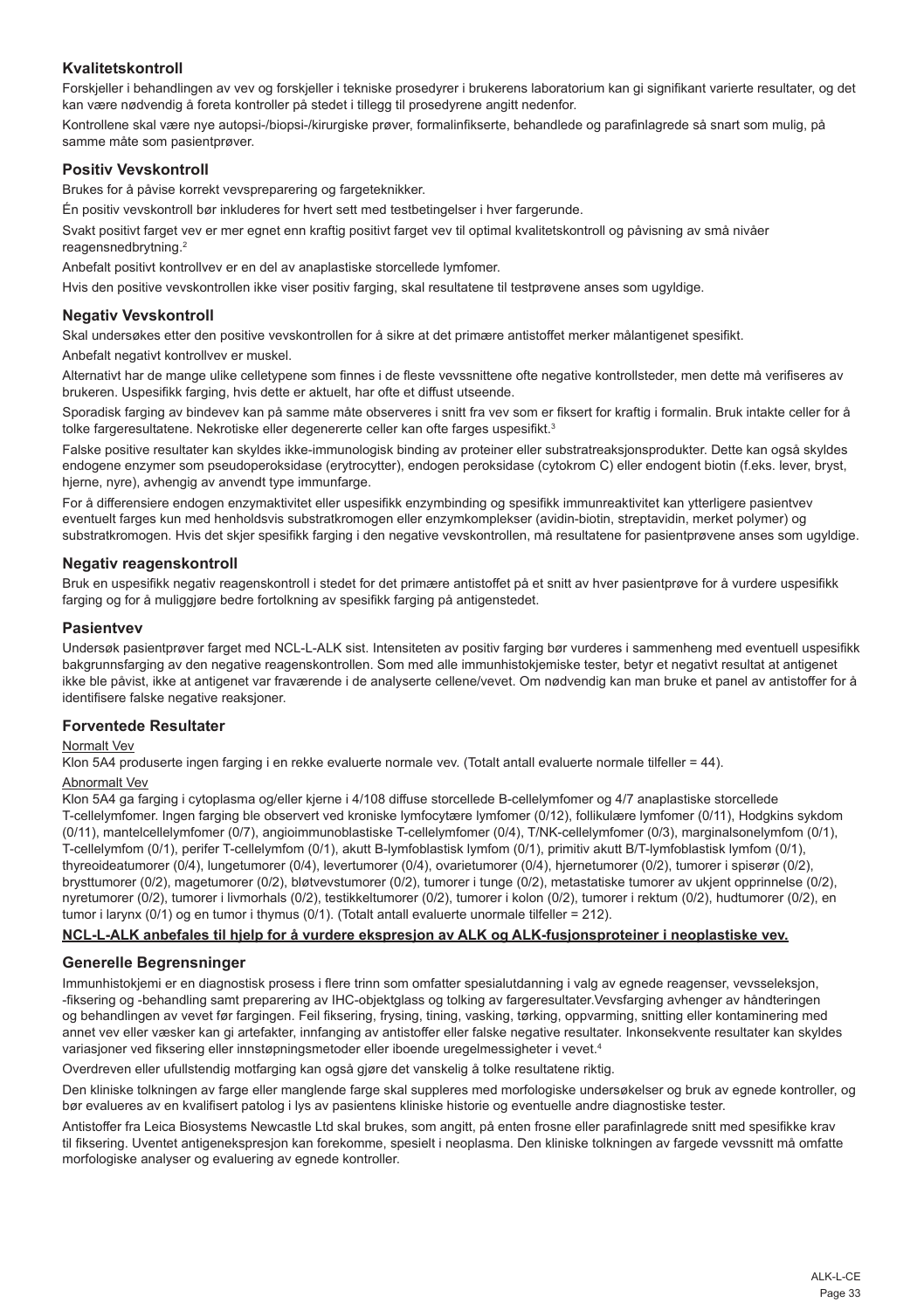# **Bibliografi – Generelt**

- 1. National Committee for Clinical Laboratory Standards (NCCLS). Protection of laboratory workers from infectious diseases transmitted by blood and tissue; proposed guideline. Villanova, P.A. 1991; 7(9). Order code M29-P.
- 2. Battifora H. Diagnostic uses of antibodies to keratins: a review and immunohistochemical comparison of seven monoclonal and three polyclonal antibodies. Progress in Surgical Pathology. 6:1–15. eds. Fenoglio-Preiser C, Wolff CM, Rilke F. Field & Wood, Inc., Philadelphia.
- 3. Nadji M, Morales AR. Immunoperoxidase, part I: the techniques and pitfalls. Laboratory Medicine. 1983; 14:767.
- 4. Omata M, Liew CT, Ashcavai M, Peters RL. Nonimmunologic binding of horseradish peroxidase to hepatitis B surface antigen: a possible source of error in immunohistochemistry. American Journal of Clinical Pathology. 1980; 73:626.
- 5. Liu A, Sugisaki Y, Hosone M, et al. CD30+ TIA-1+ ALK+ anaplastic large cell lymphoma: studies of three cases by flow cytometry analysis, immunohistochemistry and electron microscopy. Acta Histochemica et Cytochemica. 2004; 37(1):21-30.
- 6. Li X-Q, Hisaoka M, Shi D-R, et al. Expression of anaplastic lymphoma kinase in soft tissue tumors: an Immunohistochemical and molecular study of 249 cases. Human Pathology. 2004; 35:711-721.

# **Endringer i forhold til Forrige Utgave**

Reagenssammensetning, Total proteinkonsentrasjon, Anbefalinger for bruk, Advarsler og forsiktighetsregler, Forventede resultater.

# **Utgivelsesdato**

11 juni 2019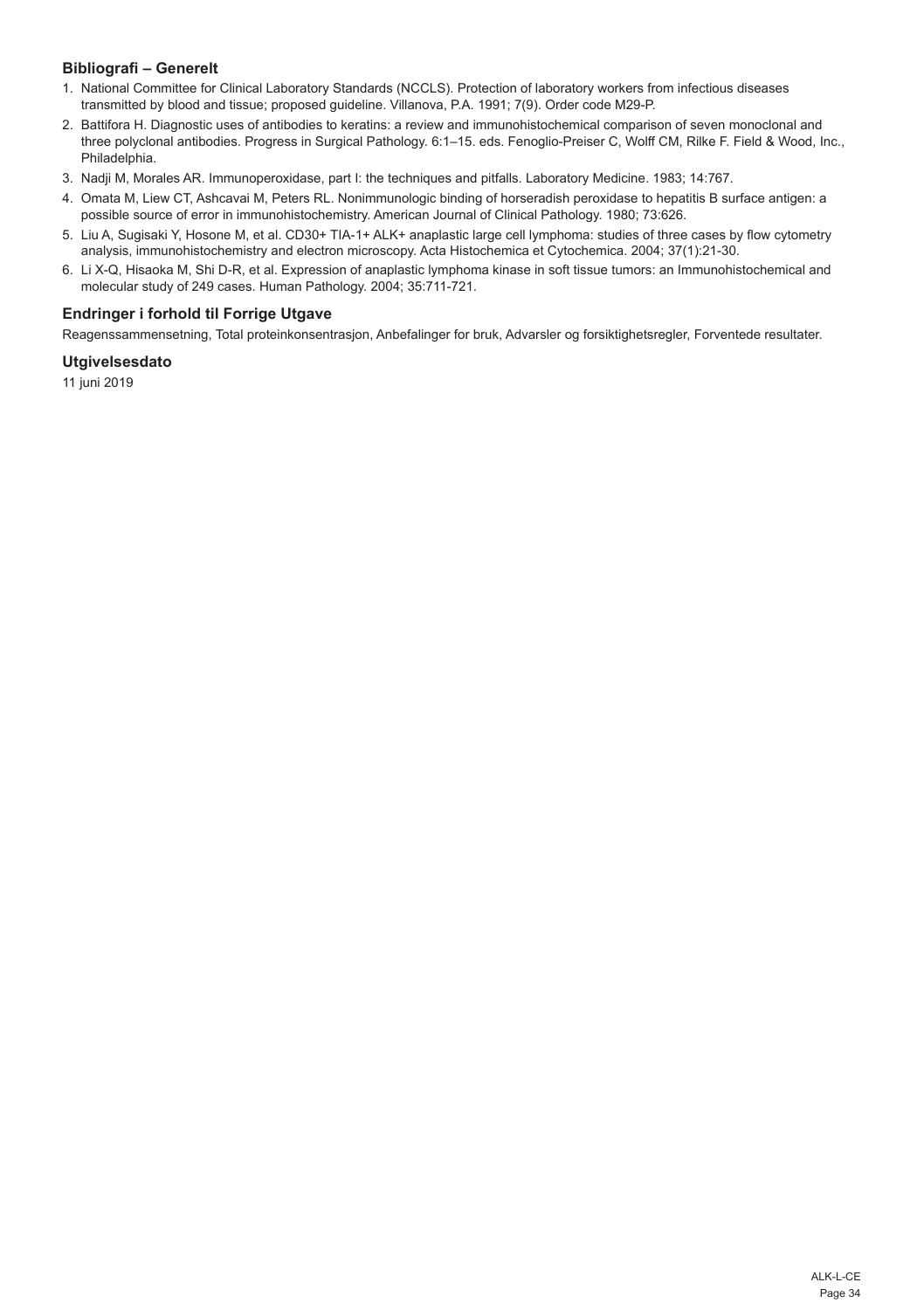# <span id="page-35-0"></span>**Novocastra™ Likit Monoklonal Fare Antikor p80 (Anaplastic Lymphoma Kinase) Ürün Kodu: NCL-L-ALK**

# **Kullanım Amacı**

#### *In vitro diagnostik kullanımı için.*

NCL-L-ALK, parafin bölümlerindeki insan p80 proteininin ışık mikroskopisi ile nitel tanımlanması için tasarlanmıştır. Herhangi bir boyamanın mevcut olması veya olmaması ile ilgili klinik yorumlama, uygun kontroller kullanılarak morfolojik çalışmalarla tamamlanmalıdır ve hastanın klinik geçmişi ve diğer diagnostik testler kapsamında kalifiye bir patolojist tarafından değerlendirilmelidir.

#### **Prosedür Prensibi**

İmmünohistokimyasal (IHC) boyama teknikleri, spesifik bir antikorun antijene (primer antikor), ikincil bir antikorun primer antikora ve bir enzim kompleksinin kromojenik bir substrat ile arada yıkama adımları olacak şekilde sekansiyel olarak uygulanmasıyla antijenlerin görselleştirilmesini sağlar. Kromojenin enzimatik aktivasyonu, antijen bölgede görünür bir reaksiyon prodüktü ile sonuçlanır. Numune bu durumda karşıt boyanabilir ve lamellenebilir. Sonuçlar, bir ışık mikroskopu kullanılarak yorumlanır ve özel bir antijenle birleştirilebilen veya birleştirilemeyen patofizyolojik işlemlerin ayırıcı tanısına yardımcı olur.

#### **Clone**

5A4

#### **İmmünojen**

Tirozin kinaz katalizatör alanı ve NPM-ALK suretinin (419-520αα) C ucunun bir kısmına uzanan bir bölgeye karşılık gelen prokaryotik rekombinant protein.

#### **Spesifite**

Bağışıklıklı hedef sıralamasını içeren insan ALK proteini ve C-terminali ALK füzyon proteinleri.

#### **Reagent Kompozisyonu**

NCL-L-ALK, prezervatif olarak sodyum azit içeren supernatant bir likit doku kültürüdür.

# **Ig Sınıfı**

IgG1

# **Toplam Protein Konsantrasyonu Total Protein**

Lota özel toplam protein konsantrasyonu için viyal etiketine başvurun.

#### **Antikor Konsantrasyonu**

ELISA tarafından belirlendiği gibi 32 mg/L'ye eşit veya bu değerden yüksek. Lota özel lg konsantrasyonu için viyal etiketine başvurun.

#### **Kullanım Tavsiyeleri**

Parafin seksiyonlarında immünohistokimya.

**Isı İle Endüklenen Epitop Alımı (HIER):** Novocastra Epitope Retrieval Solution pH 6 içinde kullanım için lütfen talimatları takip edin. **Önerilen dilüsyon:** 1:200 25 °C'de 30 dakika için. Bu bir kılavuz olarak verilmiştir; kullanıcılar, kendilerine özel optimal çalışma dilüsyonlarını belirlemelidirler.

**Görselleştirme:** Novolink™ Polymer Detection System kullanım talimatlarına uyun. Ürünle ilgili daha fazla bilgi veya destek için yerel distribütörünüze veya bölgesel Leica Biosystems ofisine başvurun veya alternatif olarak www.LeicaBiosystems.com Leica Biosystems internet sitesini ziyaret edin.

Bu antikorun performansı, diğer manuel boyama sistemleri veya otomatik platformlarla kullanıldığında doğrulanmalıdır.

#### **Saklama ve Dayanıklılık**

2–8 °C'de saklayın. Dondurmayın. Kullanımdan hemen sonra 2–8 °C'ye dönün. Viyal etiketinin üzerinde belirtilen son kullanım tarihinden sonra kullanmayın. Yukarıda belirtilenlerin dışındaki saklama koşullarının, kullanıcı tarafından kontrol edilmesi gerekir.

#### **Numune Hazırlığı**

Önerilen fiksatif, parafine gömülmüş doku seksiyonları için %10 nötr tamponlu formalindir.

# **Uyarılar ve Önlemler**

Bu reagent, hücre kültürünün supernatantından hazırlanmıştır. Bu bir biyolojik ürün olduğundan işlem yaparken özel dikkat gerektirir. Bu reagent, sodyum azit içerir. Talep üzerine veya www.LeicaBiosystems.com 'dan bir Material Safety Data Sheet (Malzeme Güvenlik Veri Sayfası) elde edilebilir

Potansiyel tüm toksik komponentlerin imhası için federal, ulusal veya lokal düzenlemelere başvurun.

Fikse etme işleminden önce ve sonra numuneler ve bunlara maruz kalan tüm materyaller, enfeksiyon yayabilecek gibi ele alınmalı ve doğru önlemler alınarak atığa çıkartılmalıdır.<sup>1</sup>

Reagent'lar asla ağızla pipetlenmemeli ve cildin ve muköz membranların reagent ve numunelerle temasından kaçınılmalıdır.

Reagent veya numunelerin hassas alanlarla temas etmesi durumunda bu alanları bol su ile yıkayın. Doktora başvurun.

Reagent'ların mikrobiyal kontaminasyonunu minimize edin, aksi durumda nonspesifik boyamada bir artış ortaya çıkabilir.

Belirtilenlerin dışında inkübasyon süreleri veya sıcaklıkları, hatalı sonuçlara neden olabilir. Tüm değişiklikler, kullanıcı tarafından doğrulanmalıdır.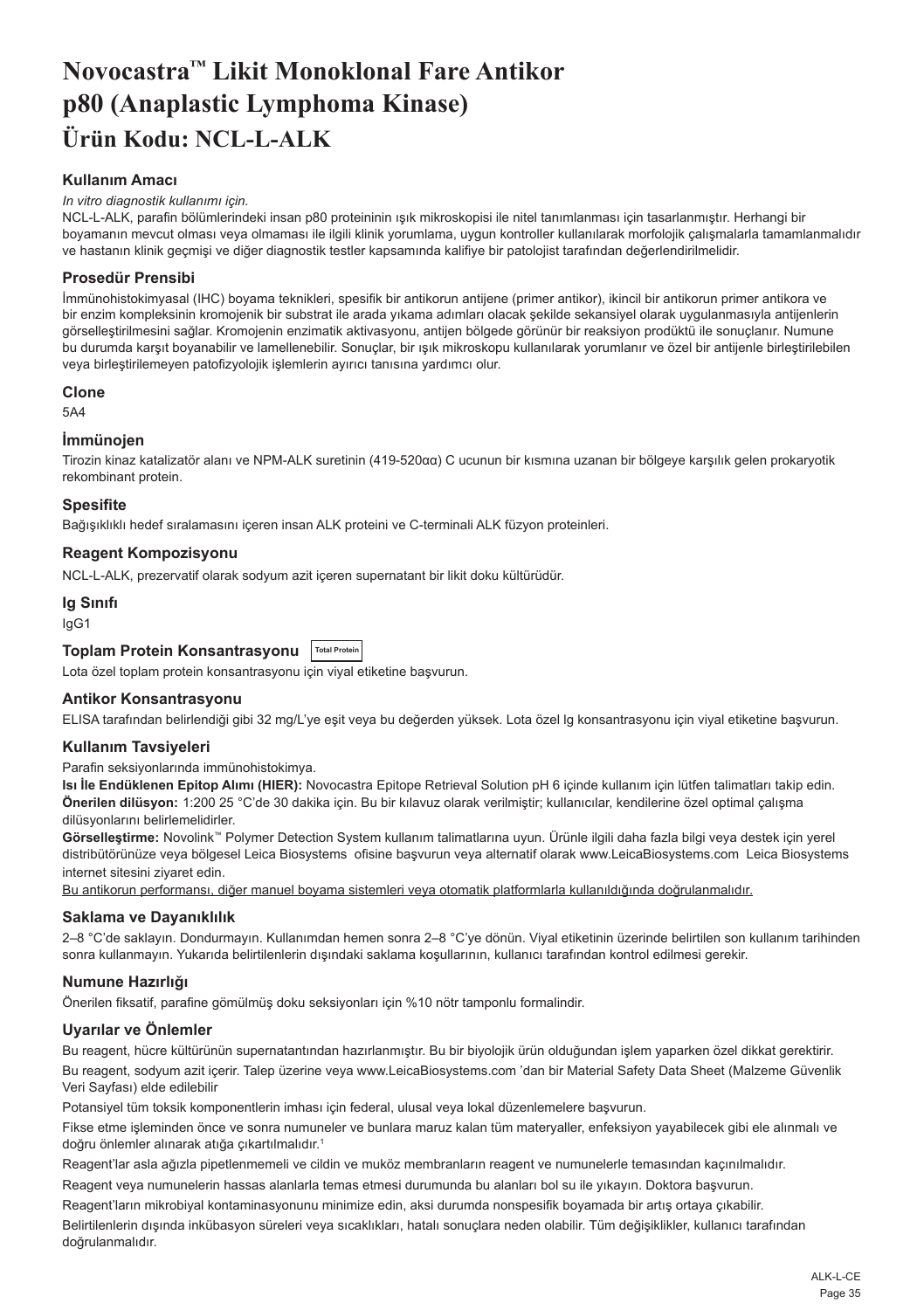# **Kalite Kontrol**

Kullanıcının laboratuvarındaki doku işleme ve teknik prosedürlerdeki değişiklikler, sonuçlarda önemli farklılıklara neden olabilir ve aşağıdaki prosedürlere ek olarak dahili kontrollerin düzenli şekilde yapılmasını gerektirir.

Kontroller, mümkün olan en kısa sürede ve hasta örneği (örnekleri) ile aynı şekilde formalinle fikse edilmiş, işlenmiş ve parafin mumuna gömülmüş taze otopsi/biyopsi/cerrahi numune olmalıdır.

#### **Pozitif Doku Kontrolü**

Doğru hazırlanmış dokuları ve düzgün boyama tekniklerini belirtmek için kullanılır.

Bir pozitif doku kontrolü, her boyama çalıştırmasında test koşullarının her seti için dahil edilmelidir.

Optimal kalite kontrol için ve reagent degradasyonunun minör düzeylerini tespit etmek için zayıf pozitif boyamaya sahip bir doku, güçlü pozitif boyamaya sahip bir dokudan daha uygundur.<sup>2</sup>

Önerilen pozitif kontrol dokusu, anaplastik büyük hücreli lenfomaların orantılı bir kısmıdır.

Pozitif doku kontrolü, pozitif boyamayı göstermezse test numuneleri ile elde edilen sonuçlar geçersiz olarak ele alınmalıdır.

#### **Negatif Doku Kontrolü**

Pozitif doku kontrolünden sonra hedef antijenin etiketleme spesifitesini primer antikorla kontrol etmek için gerçekleştirilmelidir. Önerilen negatif kontrol dokusu kastır.

Pek çok doku seksiyonunda bulunan farklı hücre tiplerinin çeşitliliği, genelde negatif kontrol bölgeleri sağlar ancak bu, kullanıcı tarafından kontrol edilmelidir. Nonspesifik boyama, mevcutsa genelde difüz bir görünüme sahiptir.

Bağ dokusu sporadik boyama, aşırı formalinle fikse edilmiş dokulardan seksiyonlarda da gözlemlenebilir. Boyama sonuçlarının yorumlanması için intakt hücreler kullanın. Nekrotik veya dejenere hücreler, genelde belirsiz şekilde boyanabilir.<sup>3</sup>

Yanlış pozitif sonuçlar, substrat reaksiyon ürünleri veya proteinlerin immünolojik olmayan protein bağlanması nedeniyle görülebilir. Bunlar, kullanılan immüno boyamanın tipine bağlı olarak psödoperoksidaz (eritrositler), endojen peroksidaz (sitokrom C) veya endojen biotin (örn. karaciğer, meme, beyin, böbrek) gibi endojen enzimler nedeniyle de ortaya çıkabilir.

Endojen enzim aktivitesini veya enzimlerin nonspesifik bağlanmasını, spesifik immünreaktiviteden ayırt etmek için ilave hasta dokuları, sadece sırasıyla substrat kromojen veya enzim kompleksleriyle (avidin biotin, streptavidin, etiketli polimer) ve substrat kromojen ile boyanabilir. Spesifik boyamanın, negatif doku kontrolünde ortaya çıkması durumunda hasta numuneleri ile elde edilen sonuçlar geçersiz olarak ele alınmalıdır.

#### **Negatif Reagent Kontrolü**

Antijen bölgede nonspesifik boyamanın değerlendirilmesi ve spesifik boyamanın daha iyi yorumlanmasını sağlamak amacıyla her hasta numunesinin bir seksiyonu ile primer antikorun yerine bir nonspesifik negatif reagent kontrolü kullanın.

#### **Hasta Dokusu**

NCL-L-ALK ile boyanan son hasta numunelerini inceleyin. Pozitif boyama intensitesi, negatif reagent kontrolünün herhangi bir nonspesifik arka plan boyamasının kapsamında değerlendirilmelidir. Herhangi bir immünohistokimyasal test ile negatif bir sonuç, antijenin tespit edilmediği anlamına gelir; antijenin test edilen hücrelerde/dokuda mevcut olmadığı anlamına gelmez. Gerekiyorsa yanlış negatif reaksiyonları belirlemek için bir antikor paneli kullanın.

#### **Öngörülen Sonuçlar**

#### Normal Dokular

Klon 5A4, değerlendirilen çeşitli normal dokularda boyama yapmamıştır. (Değerlendirilen toplam normal vaka sayısı = 44).

#### Abnormal Dokular

Klon 5A4, 4/108 diffüz büyük hücreli B hücreli lenfoma ve 4/7 T-hücreli anaplastik büyük hücreli lenfomalarda sitoplazmik ve/veya nükleer boyama göstermiştir. Kronik lenfositik lenfomalar (0/12), foliküler lenfomalar (0/11), Hodgkin hastalığı (0/11), mantle hücreli lenfomalar (0/7), habis T hücreli lenfomalar (0/4), T/NK hücreli lenfomalar (0/3), marjinal zon lenfomalar (0/1), T-hücreli lenfoma (0/1), periferik T hücreli lenfoma (0/1), B-hücreli akut lenfoblastik lenfoma (0/1) primitif B/T hücreli akut lenfoblastik lenfoma (0/1), tiroid tümörleri (0/4), akciğer tümörleri (0/4), karaciğer tümörleri (0/4), yumurtalık tümörleri (0/4), beyin tümörleri (0/2), özofageal tümörler (0/2), göğüs tümörleri (0/2), mide tümörleri (0/2), yumuşak doku tümörleri (0/2), dil tümörleri (0/2), bilinmeyen nedenden meydana gelen metastatik tümörler, (0/2), böbrek tümörleri (0/2), servikal tümörler (0/2), testiküler tümörler (0/2), kalın bağırsak tümörleri (0/2), rektum tümörleri (0/2), cilt tümörleri (0/2), larinks tümörü (0/1) ve timüs tümöründe (0/1) boyama gözlemlenmemiştir. (Değerlendirilen toplam anormal vaka sayısı = 212).

#### **NCL-L-ALK neoplastik dokulardaki ALK ve ALK füzyon proteinleri ekspresyonunun değerlendirilmesinde yardımcı olmak üzere önerilir.**

#### **Genel Sınırlamalar**

İmmünohistokimya uygun reagent'ların seçilmesinde; dokunun seçilmesi, fikse edilmesi ve işlenmesinde; IHC lamının hazırlanmasında ve boyama sonuçlarının yorumlanmasında uzmanlık eğitimi gerektiren çok adımlı bir diagnostik işlemidir. Doku boyama, boyamadan önce dokunun ele alınması ve işlenmesine bağlıdır. Diğer dokularla veya akışkanlarla hatalı fikse etme, dondurma, eritme, yıkama, kurutma, ısıtma, seksiyonlama veya kontaminasyon artefakt, antikor trapping veya yanlış negatif sonuçlar oluşturabilir. Doku içerisinde fikse etme ve gömme yöntemleri veya inherent aksaklıklar nedeniyle tutarsız sonuçlar ortaya çıkabilir. 4

Aşırı veya inkomplet karşıt boya, sonuçların doğru yorumlanmasına engel olabilir.

Herhangi bir boyamanın mevcut olması veya olmaması ile ilgili klinik yorumlama, uygun kontroller kullanılarak morfolojik çalışmalarla tamamlanmalıdır ve hastanın klinik geçmişi ve diğer diagnostik testler kapsamında kalifiye bir patolojist tarafından değerlendirilmelidir.

Leica Biosystems Newcastle Ltd antikorları, belirtildiği gibi spesifik fikse etme işlemleri gerektiren dondurulmuş veya parafine gömülmüş seksiyonlarda kullanılmak içindir. Özellikle neoplazmalarda beklenmedik antijen ekspresyonu ortaya çıkabilir. Boyanan doku seksiyonunun klinik yorumu, morfolojik analiz ve uygun kontrollerin değerlendirmesini içermelidir.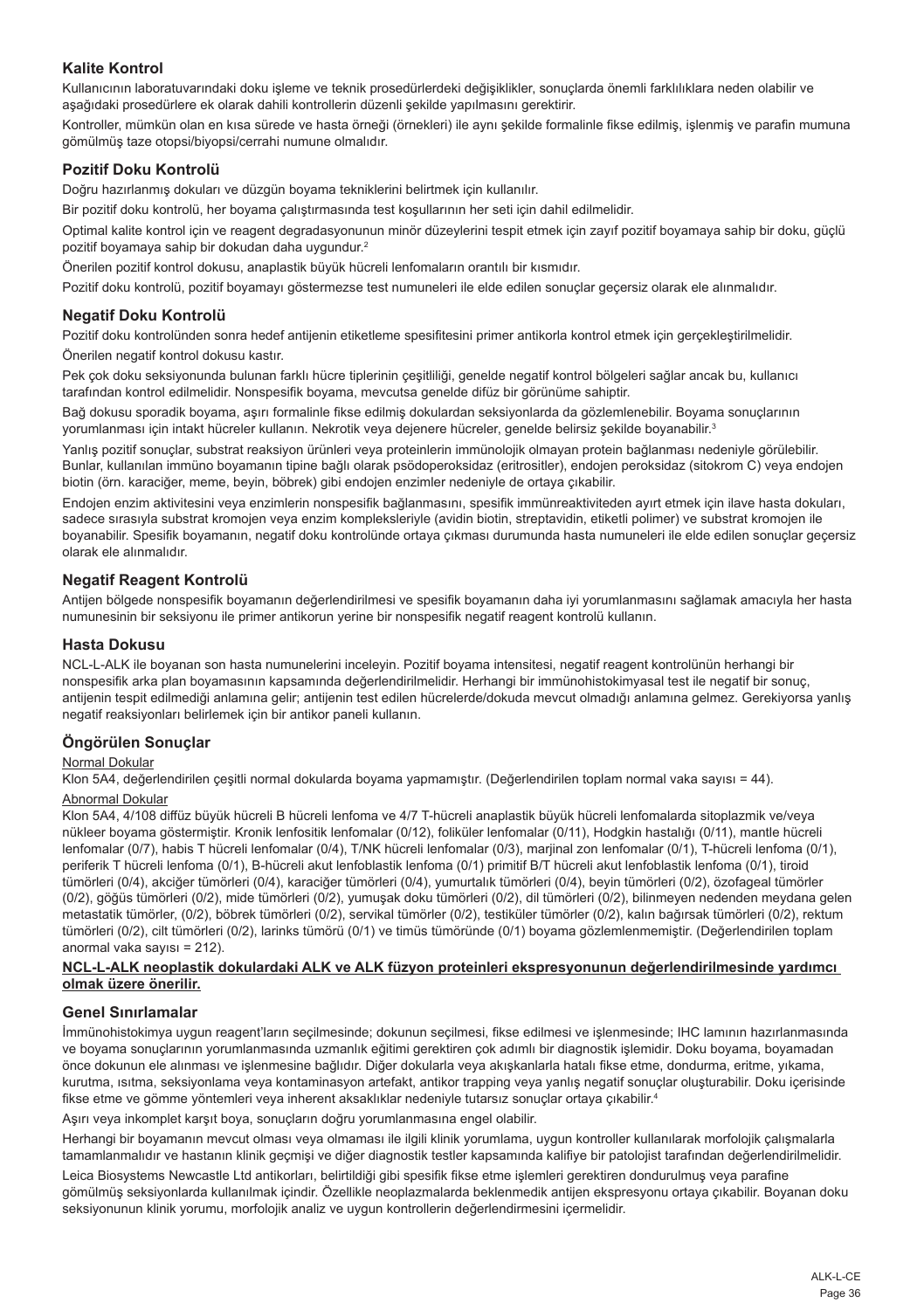# **Kaynakça - Genel**

- 1. National Committee for Clinical Laboratory Standards (NCCLS). Protection of laboratory workers from infectious diseases transmitted by blood and tissue; proposed guideline. Villanova, P.A. 1991; 7(9). Order code M29-P.
- 2. Battifora H. Diagnostic uses of antibodies to keratins: a review and immunohistochemical comparison of seven monoclonal and three polyclonal antibodies. Progress in Surgical Pathology. 6:1–15. eds. Fenoglio-Preiser C, Wolff CM, Rilke F. Field & Wood, Inc., Philadelphia.
- 3. Nadji M, Morales AR. Immunoperoxidase, part I: the techniques and pitfalls. Laboratory Medicine. 1983; 14:767.
- 4. Omata M, Liew CT, Ashcavai M, Peters RL. Nonimmunologic binding of horseradish peroxidase to hepatitis B surface antigen: a possible source of error in immunohistochemistry. American Journal of Clinical Pathology. 1980; 73:626.
- 5. Liu A, Sugisaki Y, Hosone M, et al. CD30+ TIA-1+ ALK+ anaplastic large cell lymphoma: studies of three cases by flow cytometry analysis, immunohistochemistry and electron microscopy. Acta Histochemica et Cytochemica. 2004; 37(1):21-30.
- 6. Li X-Q, Hisaoka M, Shi D-R, et al. Expression of anaplastic lymphoma kinase in soft tissue tumors: an Immunohistochemical and molecular study of 249 cases. Human Pathology. 2004; 35:711-721.

# **Önceki Baskıya Göre Değişiklikler**

Reaktif Bileşimi, Toplam Protein Konsantrasyonu, Kullanım Hakkında Öneriler, Uyarılar ve Önlemler, Beklenen Sonuçlar.

#### **Yayım tarihi**

11 Haziran 2019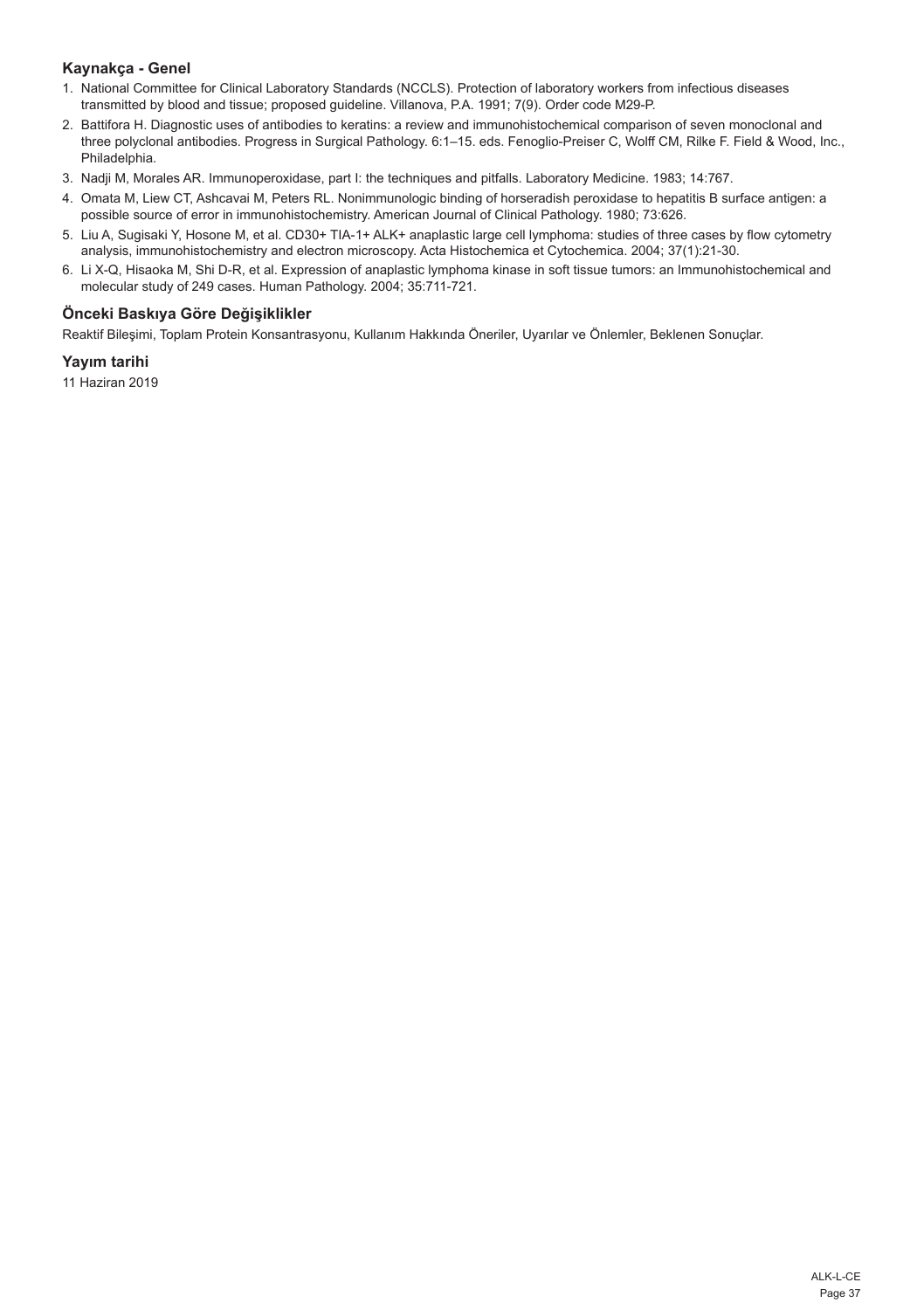# <span id="page-38-0"></span>**Течно мише моноклонално антитяло Novocastra™ p80 (Anaplastic Lymphoma Kinase) Код на продукта: NCL-L-ALK**

#### **Предназначение**

#### *За употреба при in vitro диагностика.*

Продуктът NCL-L-ALK е предназначен за качествено идентифициране посредством оптична микроскопия на човешки протеин p80 в парафинови срези. Клиничната интерпретация на всяко оцветяване или неговата липса следва да бъде допълнена от морфологични проучвания с помощта на подходящи контроли и трябва да се оценява в контекста на клиничната история на пациента и други диагностични изследвания от квалифициран патолог.

#### **Принцип на процедурата**

Техниките на имунохистохимично (IHC) оцветяване позволяват визуализация на антигени чрез последователно приложение на специфично антитяло на антигена (първично антитяло), вторично антитяло на първичното антитяло и ензимен комплекс с хромогенен субстрат, с междинни стъпки на промиване. Ензимното активиране на хромогена води до видим реакционен продукт на мястото на антигена. След това може да се направи контраоцветяване на спесимена и да се постави покривно стъкло. Резултатите се интерпретират с използване на оптичен микроскоп и са в помощ при диференциалната диагностика на патофизиологични процеси, които може да са или да не са свързани с определен антиген.

#### **Клонинг**

5A4

#### **Имуноген**

Прокариотен рекомбинантен протеин, съответстващ на регион, който обхваща каталитичния домен на тирозин киназата и част от C-края на NPM-ALK транскрипта (419-520αα).

#### **Специфичност**

Човешки ALK протеин и C-терминални ALK фузионни протеини, съдържащи имунизираната прицелна последователност.

#### **Състав на реагента**

NCL-L-ALK е течен супернатант от тъканна култура, съдържащ натриев азид като консервант.

#### **Имуноглобулинов клас**

IgG1

# **Обща концентрация на протеин Total Protein**

Вижте етикета на флакона относно специфичната за партидата концентрация на общ протеин.

#### **Концентрация на антитела**

По-висока или равна на 32 mg/L, както е определено от ELISA. Вижте етикета на флакона за специфичната за партидата концентрация на имуноглобулин.

#### **Препоръки за употреба**

Имунохистохимия върху парафинови срези.

**Термично индуцирано извличане на епитоп (Heat Induced Epitope Retrieval, HIER):** Моля, спазвайте инструкциите за употреба, включени в опаковката на Novocastra Epitope Retrieval Solution pH 6.

**Предложение за разреждане:** 1:200 за 30 минути при 25°C. Това е дадено като указание, като потребителите трябва сами да определят техни собствени оптимални работни разреждания.

**Визуализация:** Спазвайте инструкциите за употреба, приложени към Novolink™ Polymer Detection Systems. За допълнителна информация за продукта или помощ се свържете с вашия местен дистрибутор или с регионалния офис на Leica Biosystems, а също така може да посетите уебсайта на Leica Biosystems

www.LeicaBiosystems.com

Действието на това антитяло трябва да бъде валидирано при употреба с други мануални системи за оцветяване или автоматизирани платформи.

#### **Съхранение и стабилност**

Да се съхранява при температура 2 – 8°С. Да не се замразява. Да се върне на температура 2 – 8°С веднага след употреба. Да не се използва след срока на годност, отбелязан върху етикета на флакона. Други условия на съхранение, освен посочените по-горе, трябва да бъдат проверени от потребителя.

#### **Подготовка на спесимени**

Препоръчителният фиксиращ разтвор е неутрален буфериран формалин 10% за тъканни срези, вградени в парафин.

#### **Предупреждения и предпазни мерки**

Този реагент е приготвен от супернатант от клетъчна култура. Тъй като е биологичен продукт, необходимо е повишено внимание при работа с него.

Този реагент съдържа натриев азид. Информационният лист за безопасност на материалите е наличен при запитване или от www.LeicaBiosystems.com.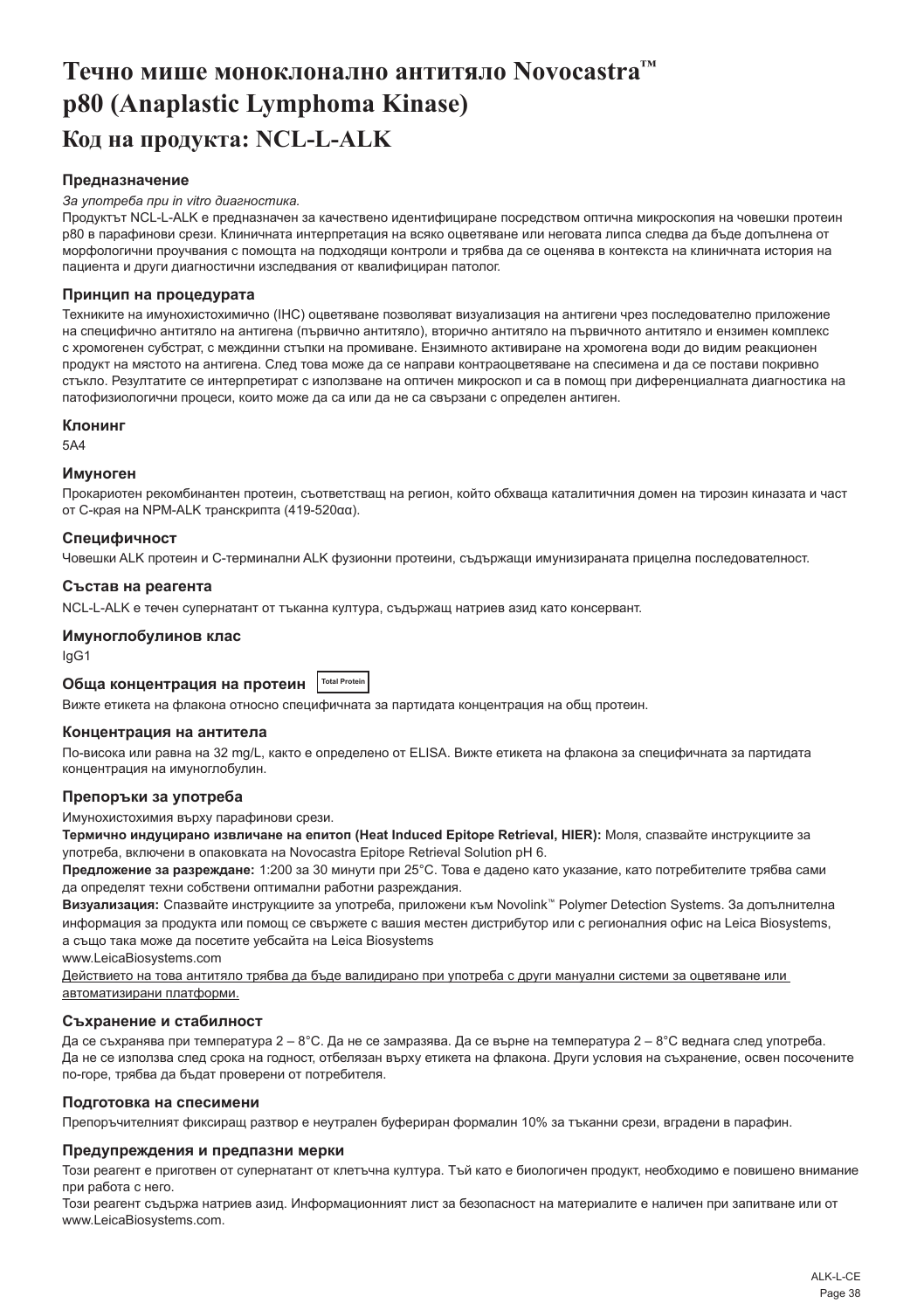Консултирайте се с федералните, държавните или местните регламенти относно изхвърлянето на потенциално токсични компоненти.

Всички спесимени преди и след фиксация, както и всички материали, изложени на тях, трябва да се третират като възможни преносители на инфекция и да се изхвърлят, като се вземат правилни предпазни мерки.' Никога не пипетирайте реагенти с уста и избягвайте контакт на кожата и лигавиците с реагенти и спесимени. При контакт на реагенти или спесимени с чувствителни зони измийте зоните с обилно количество вода. Потърсете медицинска помощ.

Свеждайте до минимум микробната контаминация на реагентите, в противен случай може да се появи увеличаване на неспецифичното оцветяване.

Инкубационни времена или температури, различни от посочените, могат да доведат до грешни резултати. Всички подобни промени трябва да бъдат валидирани от потребителя.

#### **Качествен контрол**

Различията в обработката на тъканите и техническите процедури в лабораторията на потребителя могат да доведат до значително вариране на резултатите, налагащо редовно извършване на вътрешен контрол в допълнение към следните процедури.

Контролите трябва да са свежи спесимени, взети по време на аутопсия/биопсия/операция, фиксирани във формалин, обработени и вградени в парафинов восък, възможно най-бързо, по същия начин като проба(та) на пациента(ите).

#### **Позитивна тъканна контрола**

Използва се, за да се покажат правилно приготвени тъкани и правилни техники на оцветяване.

Една позитивна тъканна контрола трябва да бъде включена за всеки сет с тестови условия при всяка серия проби за оцветяване.

Тъкан със слабо позитивно оцветяване е по-подходяща от тъкан със силно позитивно оцветяване за оптимален качествен контрол и за откриване на по-малки нива на деградация на реагента.<sup>2</sup>

Препоръчителната тъкан за позитивна контрола е част от анапластичен едроклетъчен лимфом Ако позитивната тъканна контрола не показва позитивно оцветяване, резултатите от спесимените, включени в теста, трябва да се считат за невалидни.

#### **Негативна тъканна контрола**

Трябва да се изследва след позитивната тъканна контрола, за да се провери специфичността на белязването на таргетния антиген от първичното антитяло.

Препоръчителната негативна тъканна контрола е мускул.

Алтернативно, разнообразието от различни видове клетки, присъстващи в повечето тъканни срези, често предлага места за негативна контрола, но това трябва да се провери от потребителя.

Неспецифичното оцветяване, ако присъства, обикновено е дифузно на вид. Спорадично оцветяване на съединителна тъкан може да се наблюдава и в части от прекомерно фиксирани във формалин тъкани. Използвайте интактни клетки за интерпретация на резултатите от оцветяването. Некротичните или дегенериралите клетки често се оцветяват неспецифично.<sup>3</sup> Може да се видят неверни позитивни резултати поради неимунологично свързване на протеини или реакционни продукти на субстрата. Те може да са причинени и от ендогенни ензими, като например псевдопероксидаза (еритроцити), ендогенна пероксидаза (цитохром C) или ендогенен биотин (напр. черен дроб, гърда, мозък, бъбрек) в зависимост от типа на използваното имунно оцветяване. За диференциране на ендогенна ензимна активност или неспецифично ензимно свързване от специфична имунна реактивност ексклузивно може да се оцветят допълнителни тъкани от пациента, съответно със субстрат-хромоген или с ензимни комплекси (авидин-биотин, стрептавидин, маркиран полимер) и субстрат-хромоген. Ако се появи специфично оцветяване в негативната тъканна контрола, резултатите от спесимените на пациентите трябва да се считат за невалидни.

#### **Негативна контрола на реагента**

Използвайте неспецифична негативна контрола на реагента, вместо първичното антитяло, със срез от всеки спесимен на пациента, за да се направи оценка на неспецифичното оцветяване и да се даде по-добра интерпретация на специфичното оцветяване на мястото на антигена.

#### **Тъкан от пациента**

Спесимените на пациенти, оцветени с NCL-L-ALK, трябва да се изследват последни. Наситеността на позитивното оцветяване трябва да бъде оценена в контекста на всяко неспецифично фоново оцветяване на негативната контрола на реагента. Както при всеки имунохистохимичен тест, един отрицателен резултат означава, че антигенът не е открит, а не че антигенът отсъства в анализираните клетки/тъкан. Ако се налага, използвайте панел от антитела за идентифициране на фалшиво отрицателни реакции.

#### **Очаквани резултати**

#### Нормални тъкани

Клонинг 5A4 не предизвиква оцветяване при различни оценени нормални тъкани. (Общ брой на оценените нормални случаи = 44). Абнормни тъкани

Клонинг 5A4 дава оцветяване на цитоплазмата и/или ядрата в 4/108 дифузни едроклетъчни B-клетъчни лимфома и 4/7 Т-клетъчни анапластични едроклетъчни лимфома. Не се наблюдава оцветяване при хронични лимфоцитни лимфоми (0/12), фоликуларни лимфоми (0/11), болест на Ходжкин (0/11), мантелноклетъчни лимфоми (0/7), ангиоимунобластни T-клетъчни лимфоми (0/4), T/NK-клетъчни лимфоми (0/3), маргиналнозонови лимфоми (0/1), Т-клетъчен лимфом (0/1), периферен Т-клетъчен лимфом (0/1), остър лимфобластен B-клетъчен лимфом (0/1), примитивен B/T-клетъчен остър лимфобластен лимфом (0/1), тумори на щитовидната жлеза (0/4), белодробни тумори (0/4), тумори на черния дроб (0/4), тумори на яйчниците (0/4), мозъчни тумори (0/2), тумори на хранопровода (0/2), тумори на гърдата (0/2), тумори на стомаха (0/2), тумори на меките тъкани (0/2), тумори на езика (0/2), метастатични тумори с неизвестен произход (0/2), бъбречни тумори (0/2), тумори на цервикса (0/2), тумори на тестисите (0/2), тумори на ободното черво (0/2), тумори на правото черво (0/2), кожни тумори (0/2), тумор на ларинкса (0/1) и тумор на тимуса (0/1). (Общ брой на оценените абнормни случаи = 212).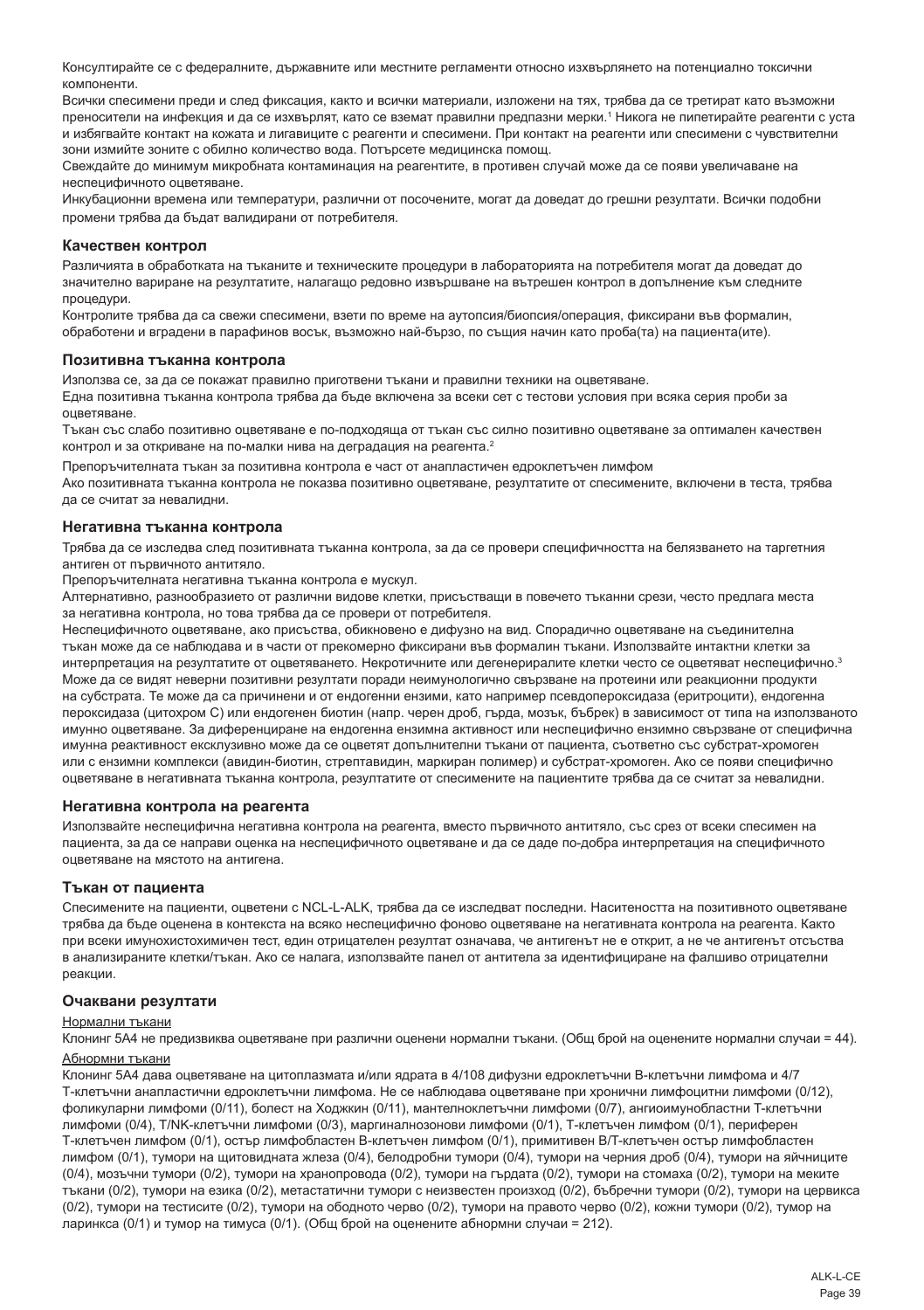#### **Продуктът NCL-L-ALK се препоръчва като помощно средство при оценката на експресията на ALK и ALK фузионните протеини в неопластични тъкани.**

#### **Общи ограничения**

Имунохистохимията е многостъпков диагностичен процес, който се състои от специализирано обучение за избор на подходящи реагенти, избор на тъкани, фиксация и обработка, подготовка на предметното стъкло за имунохистохимия и интерпретация на резултатите от оцветяването.

Тъканното оцветяване зависи от боравенето с тъканта и нейната обработка преди оцветяването. Неправилната фиксация, замразяване, размразяване, промиване, изсушаване, затопляне, срязване или контаминацията с други тъкани или течности може да причини поява на артефакти, блокиране на антителата или фалшиво отрицателни резултати. Несъответстващите резултати може да се дължат на вариации в методите на фиксация и вграждане или на присъща нерегулярност в тъканта.<sup>4</sup> Прекомерното или непълно контраоцветяване може да попречи на правилната интерпретация на резултатите.

Клиничната интерпретация на всяко оцветяване или неговата липса следва да бъде допълнена от морфологични проучвания с помощта на подходящи контроли и трябва да се оценява в контекста на клиничната история на пациента и други диагностични изследвания от квалифициран патолог.

Антителата от Leica Biosystems Newcastle Ltd са предназначени за употреба, както е указано, върху замразени или вградени в парафин срези със специфични изисквания за фиксация. Възможно е да настъпи неочаквана антигенна експресия, особено при неоплазми. Клиничната интерпретация на всеки оцветен тъканен срез трябва да включва морфологичен анализ и оценката на подходящи контроли.

#### **Библиография – основна**

- 1. National Committee for Clinical Laboratory Standards (NCCLS). Protection of laboratory workers from infectious diseases transmitted by blood and tissue; proposed guideline. Villanova, P.A. 1991; 7(9). Order code M29-P.
- 2. Battifora H. Diagnostic uses of antibodies to keratins: a review and immunohistochemical comparison of seven monoclonal and three polyclonal antibodies. Progress in Surgical Pathology. 6:1–15. eds. Fenoglio-Preiser C, Wolff CM, Rilke F. Field & Wood, Inc., Philadelphia.
- 3. Nadji M, Morales AR. Immunoperoxidase, part I: the techniques and pitfalls. Laboratory Medicine. 1983; 14:767.
- 4. Omata M, Liew CT, Ashcavai M, Peters RL. Nonimmunologic binding of horseradish peroxidase to hepatitis B surface antigen: a possible source of error in immunohistochemistry. American Journal of Clinical Pathology. 1980; 73:626.
- 5. Liu A, Sugisaki Y, Hosone M, et al. CD30+ TIA-1+ ALK+ anaplastic large cell lymphoma: studies of three cases by flow cytometry analysis, immunohistochemistry and electron microscopy. Acta Histochemica et Cytochemica. 2004; 37(1):21-30.
- 6. Li X-Q, Hisaoka M, Shi D-R, et al. Expression of anaplastic lymphoma kinase in soft tissue tumors: an Immunohistochemical and molecular study of 249 cases. Human Pathology. 2004; 35:711-721.

#### **Изменения на предишно издание**

Състав на реагента, Обща концентрация на протеин, Препоръки за употреба, Предупреждения и предпазни мерки, Очаквани резултати.

#### **Дата на издаване**

11 Юни 2019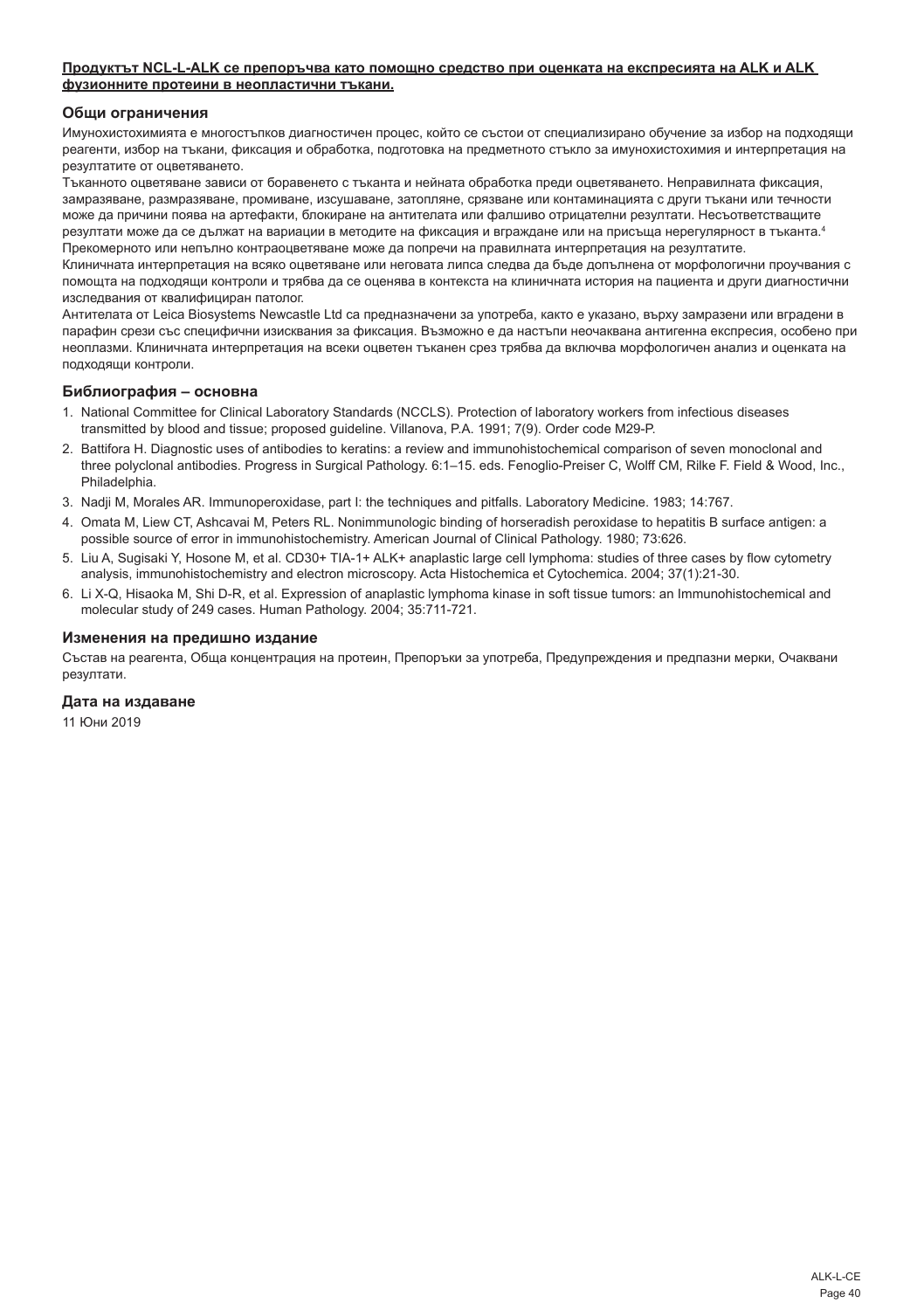# <span id="page-41-0"></span>**Novocastra™ folyékony egér monoklonális antitest p80 (Anaplastic Lymphoma Kinase) Termékkód: NCL-L-ALK**

# **Alkalmazási terület**

#### *In vitro diagnosztikai használatra.*

Az NCL-L-ALK a humán p80 fehérje fénymikroszkóppal végzett kvalitatív azonosítására szolgál paraffinos metszetekben. Minden festődés meglétének vagy hiányának klinikai értelmezését morfológiai vizsgálatokkal és megfelelő kontrollokkal kell kiegészíteni, valamint az értékelést a beteg klinikai kórtörténete és egyéb diagnosztikai vizsgálatok figyelembevételével, képzett patológusnak kell elvégeznie.

#### **Az eljárás elve**

Az immunhisztokémiai (immunohistochemical, IHC) megfestési technikák az antigén elleni specifikus antitest (elsődleges antitest), az elsődleges antitest elleni másodlagos antitest és egy enzim kromogén szubsztráttal alkotott komplexének egymás után következő alkalmazásán keresztül, közbeiktatott mosási lépések mellett lehetővé teszik az antigének megjelenítését. A kromogén enzimaktiválása látható reakcióterméket eredményez az antigén helyén. Ezután a minta kontrasztfesthető és lefedhető. Az eredmények fénymikroszkóp használatával értelmezhetők, majd segítségül használhatók a patofiziológiás folyamatok differenciáldiagnózisa során, amely folyamatok az esetek egy részében konkrét antigénhez kapcsolódnak.

#### **Klón**

5A4

#### **Immunogén**

A tirozin-kináz katalitikus doménjére és részben az NPM-ALK transzkriptum C-terminális régiójára (419–520. aminosav) kiterjedő régiónak megfelelő prokarióta eredetű rekombináns fehérje.

#### **Specificitás**

Az immunizált célszekvenciát tartalmazó humán ALK protein és C-terminális ALK fúziós fehérjék.

#### **A reagens összetétele**

Az NCL-L-ALK egy tartósítószerként nátrium-azidot tartalmazó folyékony szövetkultúra felülúszó.

#### **Ig-osztály**

IgG1

#### **Összfehérje-koncentráció Total Protein**

A sarzsspecifikus összfehérje-koncentrációt lásd az üveg címkéjén.

#### **Antitest-koncentráció**

Legalább 32 mg/l, ELISA módszerrel meghatározva. A sarzsspecifikus Ig-koncentrációt lásd az üveg címkéjén.

#### **Felhasználási javaslatok**

Immunhisztokémia paraffinos metszeteken.

**Hőindukált epitópfeltárás (heat induced epitope retrieval, HIER):** Kövesse a Novocastra Epitope Retrieval Solution pH 6 termék használati útmutatóját.

**Javasolt hígítás:** 1:200, 30 percen át, 25 °C-on. Az adatok csak útmutatásul szolgálnak, a felhasználóknak kell meghatározniuk saját optimális munkaoldataikat.

**Megjelenítés:** Kövesse a Novolink™ Polymer Detection Systems rendszerek használati útmutatóját. Ha további termékinformációkra vagy támogatásra van szüksége, forduljon a Leica Biosystems helyi forgalmazójához vagy regionális irodájához, vagy keresse fel a Leica Biosystems weboldalát a www.LeicaBiosystems.com címen.

Más manuális festési rendszerekkel vagy automata platformokkal való használat esetén validálni kell az antitest teljesítményét.

#### **Tárolás és stabilitás**

2–8 °C-on tárolandó. Tilos fagyasztani. Felhasználás után azonnal tegye vissza 2–8 °C közötti hőmérsékletre. Ne használja az üveg címkéjén feltüntetett lejárati dátum után. A fentiekben előírtaktól eltérő tárolási feltételeket a felhasználónak ellenőriznie kell.

#### **A minták előkészítése**

A javasolt fixálószer a paraffinba ágyazott szövetmetszeteknél 10%-os, semleges pufferolású formalin.

#### **Figyelmeztetések és óvintézkedések**

Ez a reagens a sejtkultúra felülúszójából készült. Mivel biológiai termék, kezelésekor észszerű körültekintéssel kell eljárni. Ez a reagens nátrium-azidot tartalmaz. Az anyagbiztonsági adatlap kérésre rendelkezésre áll, vagy letölthető a www.LeicaBiosystems. com oldalról.

Minden potenciálisan toxikus összetevő ártalmatlanításával kapcsolatban kövesse a szövetségi, állami és helyi előírásokat. A mintákat fixálás előtt és után, valamint a velük érintkező összes anyagot fertőzések terjesztésére képes anyagként kell kezelni, és megfelelő körültekintéssel kell ártalmatlanítani.1 Soha ne pipettázza szájjal a reagenseket, továbbá kerülje a bőr és a nyálkahártyák érintkezését a reagensekkel és a mintákkal. Ha a reagensek vagy minták érzékeny területtel érintkeznek, bő vízzel mossa le az érintett területet. Forduljon orvoshoz.

Minimálisra kell csökkenteni a reagensek mikrobiális szennyeződését, különben megnövekedhet a nem specifikus festődés.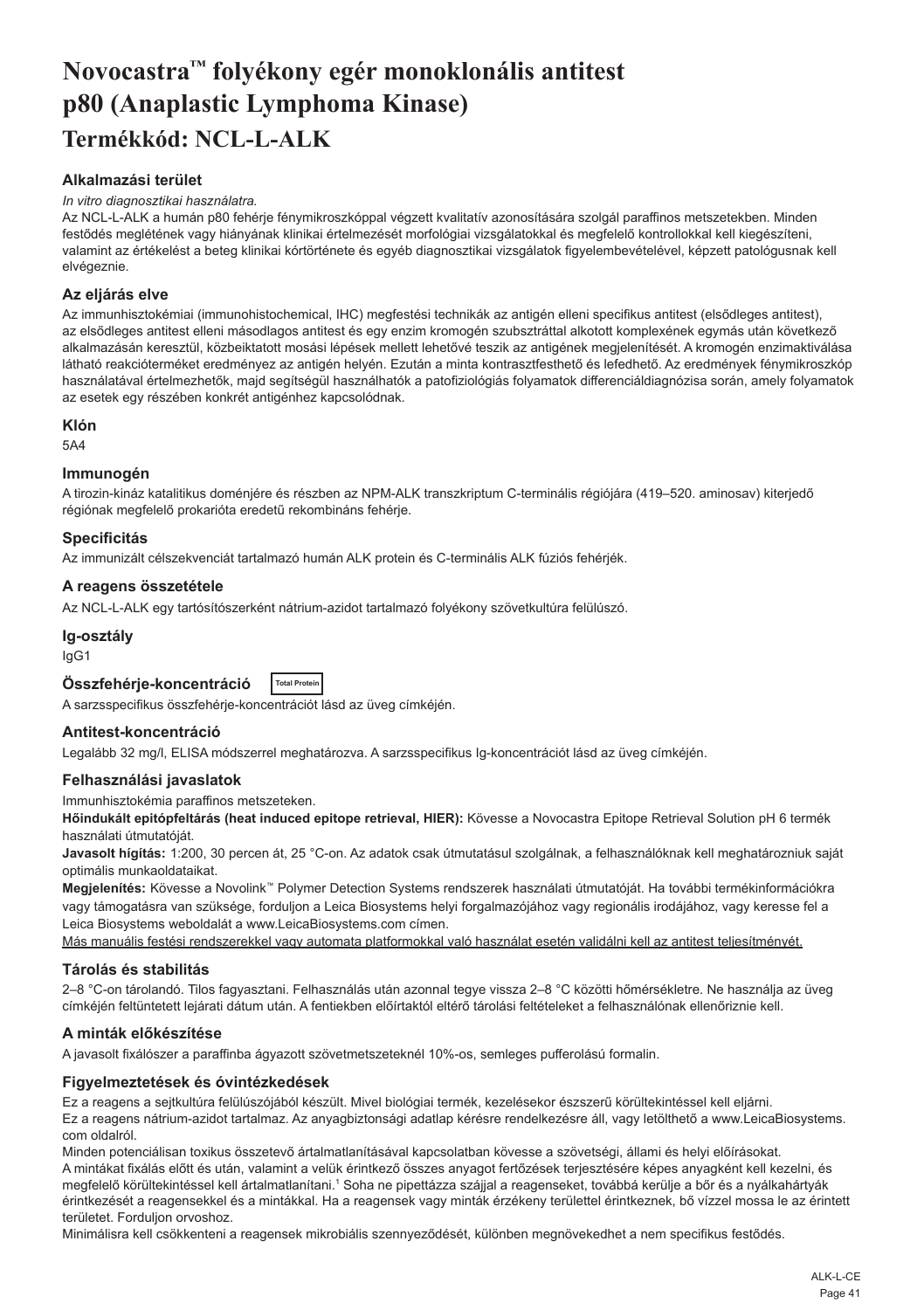A megadottaktól eltérő inkubációs idők és hőmérsékletek hibás eredményekhez vezethetnek. A felhasználónak minden ilyen jellegű változtatást validálnia kell.

# **Minőség-ellenőrzés**

A felhasználó laboratóriumában alkalmazott szövetfeldolgozási és technikai eljárások eltérései jelentős különbséget okozhatnak az eredményekben, ami az alábbi eljárásokon túl belső kontrollok rendszeres futtatását teszi szükségessé. Kontrollként friss boncolási/biopsziás/sebészeti mintákat kell használni, amelyeket a lehető leghamarabb a betegmintákkal megegyező módon kell formalinban fixálni, feldolgozni és paraffinviaszba ágyazni.

#### **Pozitív szövetkontroll**

A megfelelő szövet-előkészítés és festési technikák ellenőrzésére használatos.

Minden tesztelési körülményegyüttes esetében és minden megfestési sorozatban kell alkalmazni egy pozitív szövetkontrollt. A gyengén pozitív festődésű szövet alkalmasabb az erősebben pozitív festődésű szövetnél az optimális minőség-ellenőrzéshez, valamint a kismértékű reagensbomlás észleléséhez.<sup>2</sup>

A javasolt pozitív kontrollszövet az anaplasztikus nagy sejtes limfómák egy része.

Ha a pozitív szövetkontroll nem mutat pozitív festődést, a vizsgált minták eredményeit érvénytelennek kell tekinteni.

# **Negatív szövetkontroll**

A pozitív szövetkontroll után azért kell megvizsgálni, hogy a vizsgált antigén elsődleges antitest segítségével történő jelölésének specificitását ellenőrizni lehessen.

A javasolt negatív kontrollszövet az izom.

Ezenkívül a legtöbb szövetmetszetben jelen lévő különböző sejttípusok gyakran használhatók negatív kontrollként, de ezeket a felhasználónak kell ellenőriznie.

Ha van nem specifikus festődés, az rendszerint diffúz megjelenésű. A formalinban túlfixált szövetekből származó metszeteknél a kötőszövet szórványos festődése is megfigyelhető. A festési eredmények értelmezésére ép sejteket használjon. A nekrotizált vagy degenerálódott sejtek gyakran nem specifikusan festődnek meg.<sup>3</sup> A fehérjék vagy a szubsztrát reakciótermékeinek nem immunológiai kötődése miatt álpozitív eredmények jelentkezhetnek. Az alkalmazott immunfestés típusától függően álpozitív eredményeket okozhatnak olyan endogén enzimek is, mint a pszeudoperoxidáz (vörösvérsejtek), endogén peroxidáz (citokróm C), illetve endogén biotin (pl. máj, emlő, agy, vese). Az endogén enzim aktivitásának vagy az enzimek nem specifikus kötődésének a specifikus immunreakciótól való megkülönböztetésére további betegszövetek festhetők kizárólag szubsztrát–kromogén oldattal vagy enzimkomplexekkel (avidinbiotin, sztreptavidin, jelölt polimer) és szubsztrát–kromogénnel. Ha a negatív szövetkontroll specifikus festődést mutat, a betegminták eredményeit érvénytelennek kell tekinteni.

#### **Negatív reagenskontroll**

A nem specifikus festődés kiértékeléséhez és az antigén helyén létrejövő specifikus festődés jobb értelmezéséhez minden betegminta esetén egy metszeten alkalmazzon az elsődleges antitest helyett nem specifikus negatív reagenskontrollt.

#### **Betegszövet**

Az NCL-L-ALK-val festett betegmintákat utolsóként vizsgálja meg. A pozitív festődés intenzitását a negatív reagenskontroll esetleges nem specifikus háttérfestődésének viszonylatában értékelje. Mint minden immunhisztokémiai vizsgálatnál, a negatív eredmény azt jelenti, hogy az antigén nem volt kimutatható, nem pedig azt, hogy az antigén nem volt jelen a vizsgált sejtekben/szövetben. Szükség esetén az álnegatív reakciók azonosítására használjon antitestpanelt.

#### **Várható eredmények**

#### Normál szövetek

Az 5A4 klón nem mutatott festődést számos vizsgált normál szövetben. (Vizsgált normál esetek összesített száma = 44).

#### Kóros szövetek

Az 5A4 klón citoplazmikus és/vagy magfestődést adott 4/108 diffúz nagy sejtes B-sejtes limfóma és 4/7 T-sejtes anaplasztikus nagy sejtes limfóma esetén. Nem volt festődés megfigyelhető krónikus limfocitás limfómák (0/12), follikuláris limfómák (0/11), Hodgkinlimfómák (0/11), köpenysejtes limfómák (0/7), angioimmunoblasztos T-sejtes limfómák (0/4), T/NK-sejtes limfómák (0/3), margináliszónalimfómák (0/1), T-sejtes limfómák (0/1), perifériás T-sejtes limfómák (0/1), B-sejtes akut limfoblasztos limfómák (0/1), primitív B/T-sejtes akut limfoblasztos limfómák (0/1), pajzsmirigy-daganatok (0/4), tüdődaganatok (0/4), májdaganatok (0/4), petefészek-daganatok (0/4), agydaganatok (0/2), nyelőcső-daganatok (0/2), emlődaganatok (0/2), gyomordaganatok (0/2), lágyszövet-daganatok (0/2), nyelvdaganatok (0/2), ismeretlen eredetű áttétes daganatok (0/2), vesedaganatok (0/2), méhnyak-daganatok (0/2), heredaganatok (0/2), vastagbél-daganatok (0/2), végbél-daganatok (0/2), bőrdaganatok (0/2), gégedaganat (0/1) és csecsemőmirigy-daganat (0/1) esetén. (Vizsgált kóros esetek összesített száma = 212).

#### **Az NCL-L-ALK az ALK és az ALK fúziós fehérjék expressziójának kiértékelésének segítésére ajánlott daganatos szövetekben.**

#### **Általános korlátozások**

Az immunhisztokémia több lépésből álló diagnosztikai folyamat, amely a következőket foglalja magában: speciális képzés alapján a megfelelő reagensek kiválasztása; a szövetek kiválasztása, fixálása és feldolgozása; az IHC tárgylemez előkészítése; és a festési eredmények értelmezése.

A szövet festődése függ a szövet festés előtti kezelésétől és feldolgozásától. A nem megfelelő fixálás, a fagyasztás, olvasztás, mosás, szárítás, melegítés, metszetkészítés, illetve a más szövetekkel vagy folyadékokkal történő szennyezés műtermékeket, az antitestek befogását, illetve álnegatív eredményeket okozhat. Ellentmondó eredményekhez vezethetnek a fixálási vagy beágyazási módszerek eltérései, illetve a szövet eredendő rendellenességei.<sup>4</sup>

A túlzott vagy hiányos kontrasztfestés ronthatja az eredmények megfelelő értelmezését.

Minden festődés meglétének vagy hiányának klinikai értelmezését morfológiai vizsgálatokkal és megfelelő kontrollokkal kell kiegészíteni, valamint az értékelést a beteg klinikai kórtörténete és egyéb diagnosztikai vizsgálatok figyelembevételével, képzett patológusnak kell elvégeznie.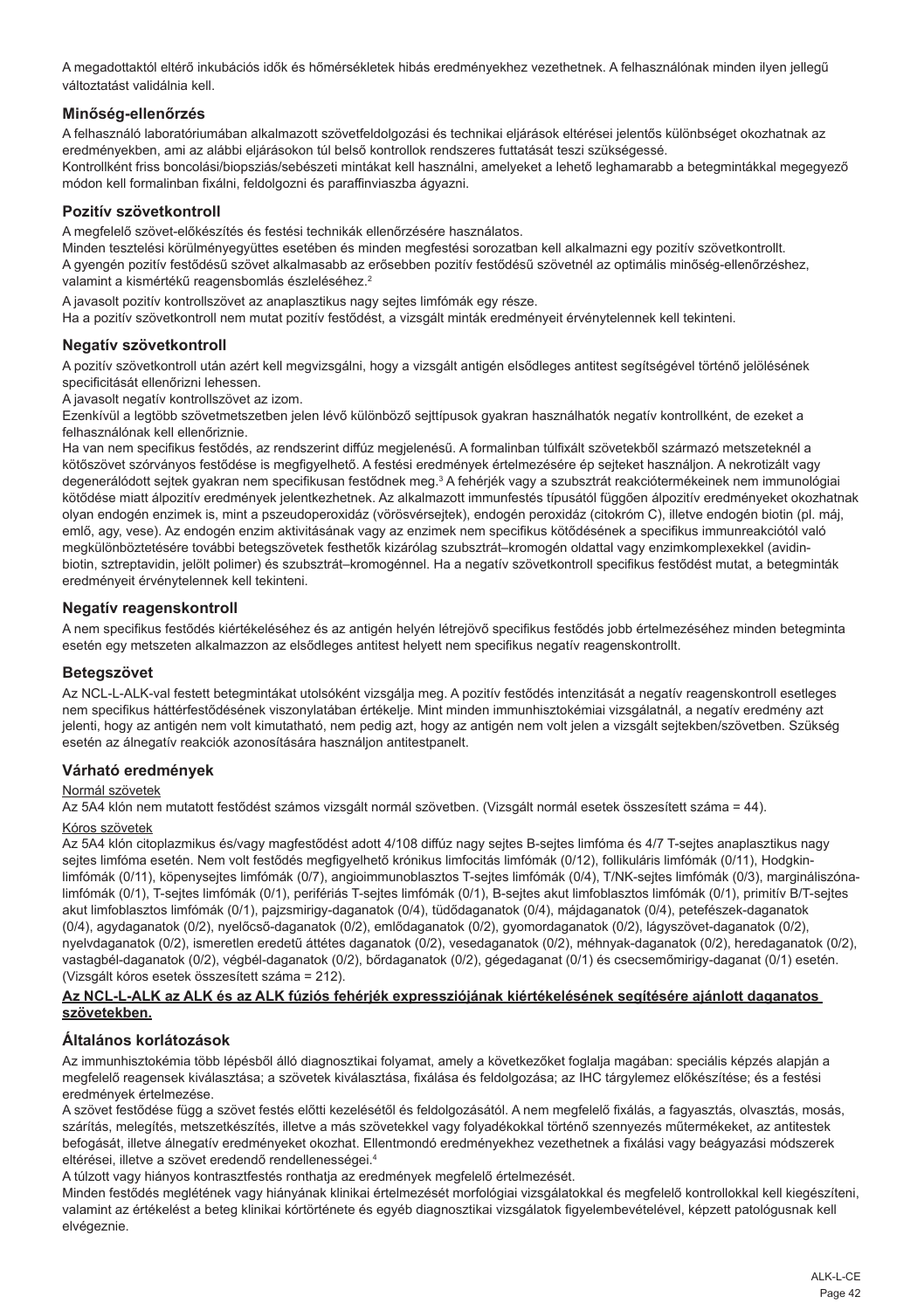A Leica Biosystems Newcastle Ltd által biztosított antitestek specifikus fixálási követelmények mellett, az utasításoknak megfelelően fagyasztott vagy paraffinba ágyazott metszeteken történő felhasználásra szolgálnak. Időnként váratlan antigén-expresszió fordulhat elő, különösen daganatok esetében. Bármely festett szövetmetszet klinikai értelmezéséhez morfológiai elemzést is kell végezni, és ki kell értékelni a megfelelő kontrollokat.

# **Bibliográfia – általános**

- 1. National Committee for Clinical Laboratory Standards (NCCLS). Protection of laboratory workers from infectious diseases transmitted by blood and tissue; proposed guideline. Villanova, P.A. 1991; 7(9). Order code M29-P.
- 2. Battifora H. Diagnostic uses of antibodies to keratins: a review and immunohistochemical comparison of seven monoclonal and three polyclonal antibodies. Progress in Surgical Pathology. 6:1–15. eds. Fenoglio-Preiser C, Wolff CM, Rilke F. Field & Wood, Inc., Philadelphia.
- 3. Nadji M, Morales AR. Immunoperoxidase, part I: the techniques and pitfalls. Laboratory Medicine. 1983; 14:767.
- 4. Omata M, Liew CT, Ashcavai M, Peters RL. Nonimmunologic binding of horseradish peroxidase to hepatitis B surface antigen: a possible source of error in immunohistochemistry. American Journal of Clinical Pathology. 1980; 73:626.
- 5. Liu A, Sugisaki Y, Hosone M, et al. CD30+ TIA-1+ ALK+ anaplastic large cell lymphoma: studies of three cases by flow cytometry analysis, immunohistochemistry and electron microscopy. Acta Histochemica et Cytochemica. 2004; 37(1):21-30.
- 6. Li X-Q, Hisaoka M, Shi D-R, et al. Expression of anaplastic lymphoma kinase in soft tissue tumors: an Immunohistochemical and molecular study of 249 cases. Human Pathology. 2004; 35:711-721.

# **Módosítások az előző változathoz képest**

A reagens összetétele, Összfehérje-koncentráció, Felhasználási javaslatok, Figyelmeztetések és óvintézkedések, Várható eredmények.

#### **Kiadás dátuma**

11 június 2019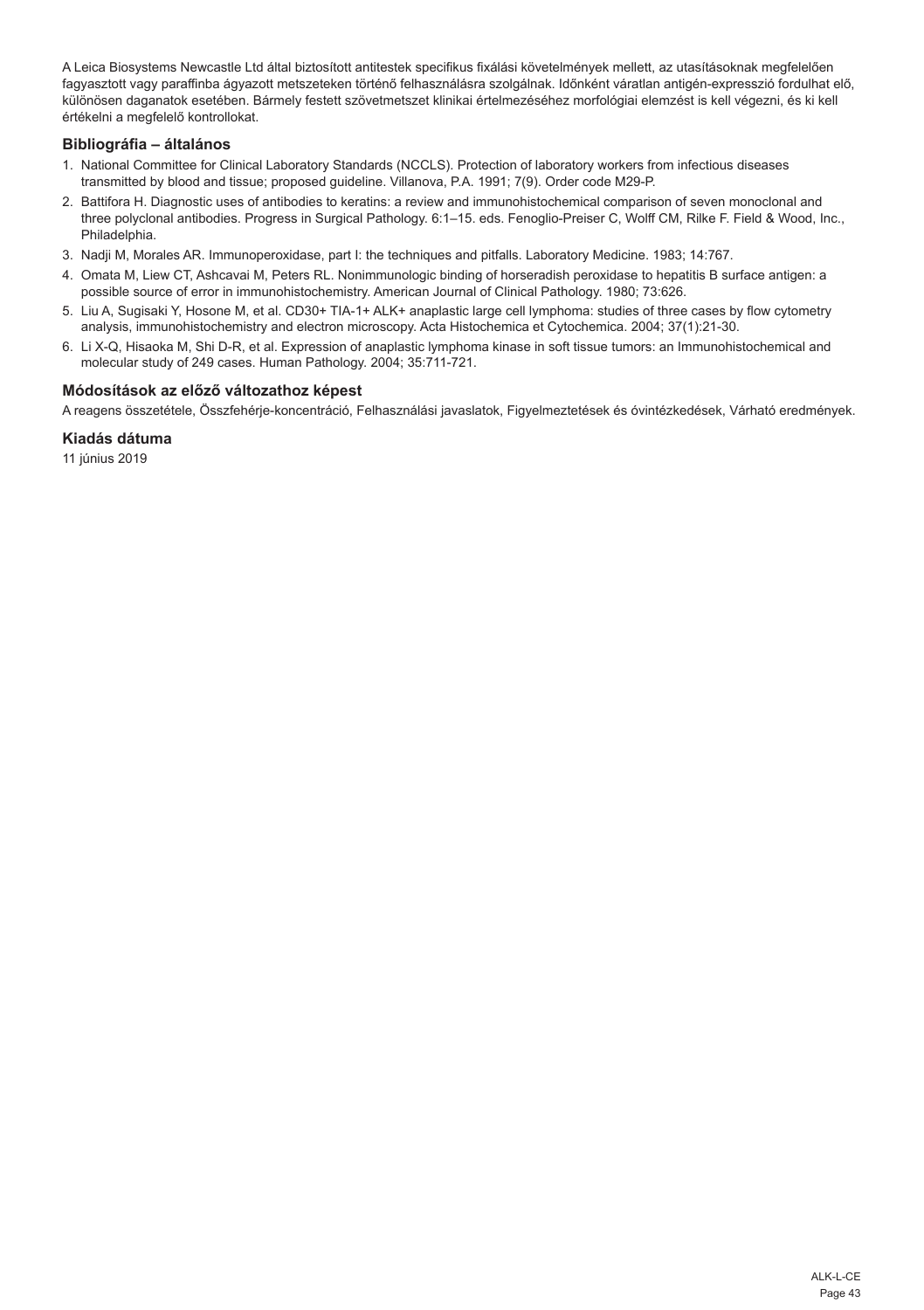# <span id="page-44-0"></span>**Novocastra™ Anticorp lichid monoclonal de șoarece p80 (Anaplastic Lymphoma Kinase) Cod produs: NCL-L-ALK**

# **Utilizare prevăzută**

#### *Pentru diagnosticare in vitro.*

NCL-L-ALK este destinat identificării calitative, prin intermediul microscopiei optice, a proteinei p80 umane în secțiunile de parafină. Interpretarea clinică a oricărei colorări sau a absenței acesteia trebuie completată cu studii morfologice utilizând controale adecvate și trebuie evaluată în contextul antecedentelor clinice ale pacientului, precum și al altor teste de diagnosticare efectuate de către un patolog calificat.

#### **Principiul de procedură**

Tehnicile de colorare imunohistochimică (IHC) permit vizualizarea antigenilor prin aplicarea secvențială a unui anumit anticorp pe antigen (anticorp primar), a unui anticorp secundar pe anticorpul primar și a unui complex enzimatic cu un substrat cromogen, cu etape de spălare intercalate. Activarea enzimatică a cromogenului duce la un produs de reacție vizibil la locul aplicării antigenului. Specimenul poate fi apoi contracolorat și acoperit cu lamelă. Rezultatele sunt interpretate folosind un microscop optic și ajută la diagnosticul diferențial al proceselor patofiziologice, care pot sau nu să fie asociate cu un anumit antigen.

#### **Clonă**

5A4

#### **Imunogen**

Proteină procariotică recombinantă corespunzând unei regiuni care se întinde pe domeniul catalitic al kinazei de tirozină si face parte din C-terminus al transcripției NPM-ALK (419-520αα).

# **Specificitate**

Proteină ALK umană și proteine ALK de fuziune C-terminale continând secventa tintă imunizată.

# **Compoziția reactivului**

NCL-L-ALK este un supernatant de cultură tisulară lichid care conține azidă de sodiu drept conservant.

#### **Clasa Ig**

IgG1

# **Concentrație proteină totală Total Protein**

Consultați eticheta flaconului pentru concentrația proteinelor totale specifică lotului.

#### **Concentrație anticorpi**

Mai mare sau egală cu 32 mg/L, așa cum este determinată prin ELISA. Consultați eticheta flaconului pentru concentrația Ig specifică lotului.

#### **Recomandări privind utilizarea**

Imunohistochimie pe secțiuni de parafină.

**Recuperarea indusă de căldură a epitopilor (HIER):** Urmați instrucțiunile de utilizare din Novocastra Epitope Retrieval Solution pH 6. **Diluție sugerată:** 1:200 timp de 30 de minute la 25 °C. Aceste informații sunt furnizate cu rol de îndrumare, iar utilizatorii trebuie să-și stabilească singuri propriile diluții de lucru optime.

**Vizualizare:** Respectați instrucțiunile de utilizare din Novolink™ Polymer Detection Systems. Pentru asistență sau

informații suplimentare cu privire la produs, luați legătura cu distribuitorul dvs. local sau cu biroul regional al Leica Biosystems sau, ca alternativă, vizitați site-ul web al Leica Biosystems,

www.LeicaBiosystems.com.

Eficiența acestui anticorp trebuie validată atunci când este utilizat cu alte sisteme de colorare manuală sau alte platforme automatizate.

#### **Depozitare și stabilitate**

A se depozita la 2–8 °C. A nu se congela. A se returna la 2–8 °C imediat după utilizare. A nu se utiliza după data expirării indicată pe eticheta flaconului. Alte condiții de depozitare decât cele specificate mai sus trebuie verificate de către utilizator.

#### **Pregătirea specimenului**

Mediul de fixare recomandat este formalină tamponată neutru 10% pentru secțiunile de țesut încorporate în parafină.

#### **Avertismente și precauții**

Acest reactiv a fost pregătit din supernatantul culturii celulare. Întrucât este un produs biologic, trebuie să se actioneze cu prudentă rezonabilă la manipularea sa.

Acest reactiv conține azidă de sodiu. O Fișă tehnică de securitate a materialului este disponibilă la cerere sau pe site-ul www. LeicaBiosystems.com

Consultați reglementările naționale sau locale pentru informații privind eliminarea la deșeuri a tuturor componentelor potențial toxice. Probele, înainte și după fixare, precum și toate materialele expuse la acestea, trebuie manipulate ca și când ar avea potențialul de a transmite infecții și trebuie eliminate la deșeuri luând măsurile de precauție adecvate.<sup>1</sup>Nu pipetați niciodată reactivii cu gura și evitați contactul reactivilor și probelor cu pielea și membranele mucoase. Dacă reactivii sau probele vin în contact cu suprafețele sensibile, spălați cu apă din abundență. Solicitați asistență medicală.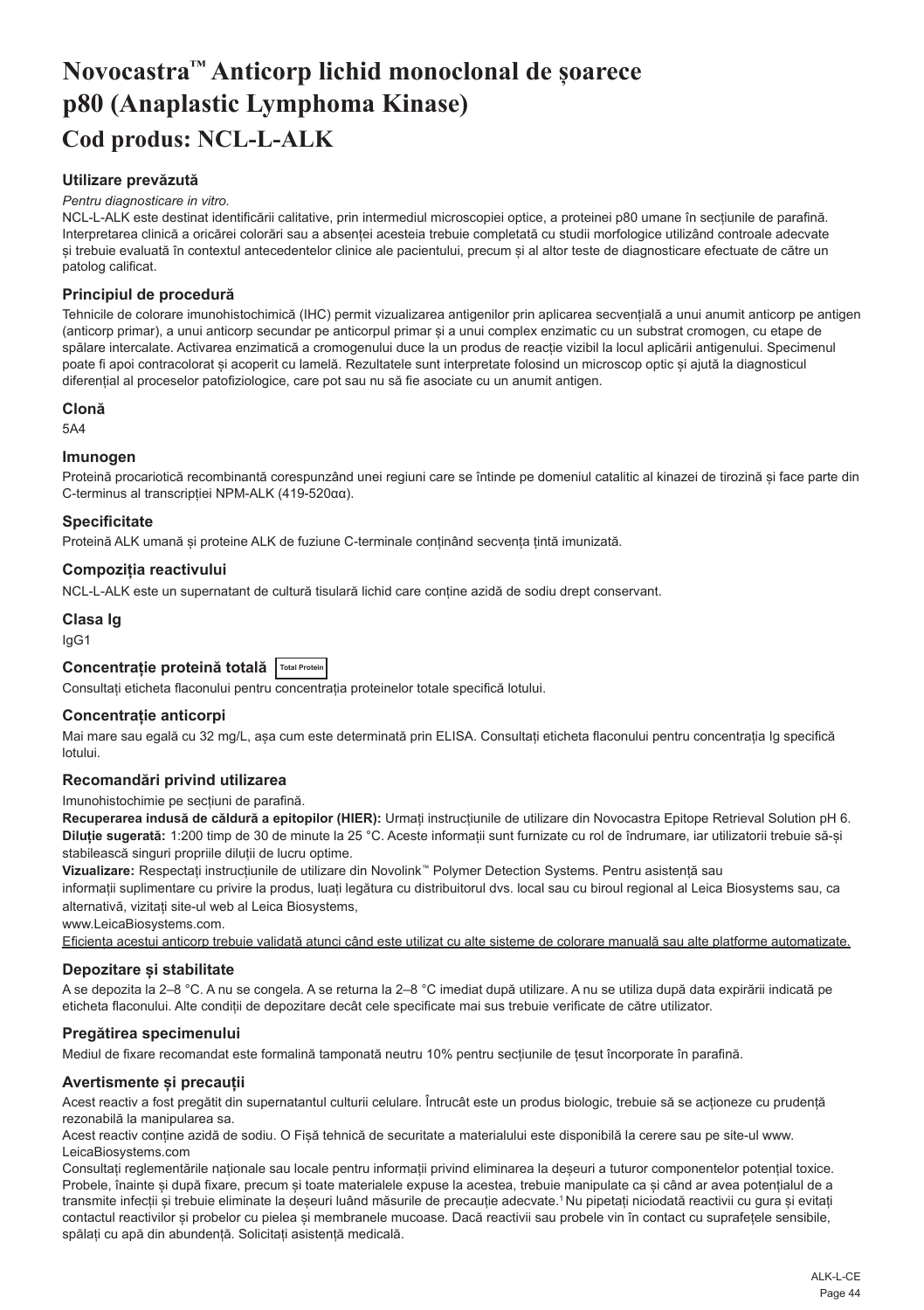Reduceți la minimum contaminarea microbiană a reactivilor, în caz contrar poate apărea o creștere a colorării nespecifice. Timpii sau temperaturile de incubație care diferă de valorile specificate pot genera rezultate eronate. Orice astfel de modificări trebuie validate de către utilizator.

# **Controlul calității**

Diferentele în ceea ce priveste procesarea tesutului si procedurile tehnice în laboratorul utilizatorului pot cauza o variabilitate semnificativă a rezultatelor, necesitând efectuarea cu regularitate de controale interne, în plus față de următoarele proceduri. Probele de control trebuie să fie probe proaspete de autopsie/biopsie/chirurgicale, fixate în formalină, procesate și încorporate în ceară de parafină cât mai curând posibil și în aceeași manieră ca și probele pacientului.

# **Țesutul de control pozitiv**

Folosit pentru a indica țesuturile pregătite corect și tehnicile de colorare adecvate.

O probă de țesut de control pozitiv trebuie să fie inclusă pentru fiecare set de condiții de testare în fiecare etapă de colorare. Un țesut cu colorare pozitivă slabă este mai adecvat decât un țesut cu colorare pozitivă puternică în vederea unui control optim al calității și pentru a detecta nivelurile minore de degradare a reactivului.<sup>2</sup>

Țesutul de control pozitiv recomandat este o proporție de limfoame anaplastice cu celule mari Dacă țesutul de control pozitiv nu demonstrează colorația pozitivă, rezultatele obținute cu specimenele de testare trebuie considerate nevalide.

# **Țesutul de control negativ**

Trebuie examinat după țesutul de control pozitiv pentru a verifica specificitatea informațiilor de etichetare ale antigenului țintă în funcție de anticorpul primar.

Țesutul de control negativ recomandat este cel muscular.

Ca alternativă, varietatea de tipuri diferite de celule prezente în majoritatea secțiunilor tisulare oferă frecvent locuri de control negativ, dar acest lucru trebuie verificat de către utilizator.

Colorația nespecifică, dacă este prezentă, are, de obicei, un aspect difuz. Colorația sporadică a țesutului conjunctiv poate fi observată, de asemenea, în secțiuni de țesuturi fixate în mod excesiv în formalină. Folosiți celule intacte pentru interpretarea rezultatelor de colorare. Celulele necrotice sau degenerate se colorează deseori într-un mod nespecific.<sup>3</sup> Se pot observa rezultate fals pozitive ca urmare a legării non-imunologice a proteinelor sau produșilor de reacție ai substratului. Acestea pot fi cauzate, de asemenea, de enzimele endogene precum pseudoperoxidaza (eritrocite), peroxidaza endogenă (citocromul C) sau biotina endogenă (de exemplu, ficat, sân, encefal, rinichi), în funcție de tipul de imunocolorație folosit. Pentru a diferenția activitatea enzimelor endogene sau legarea nespecifică a enzimelor de imunoreactivitatea specifică, pot fi colorate țesuturi suplimentare de la pacient numai cu substrat-cromogen sau, respectiv, complexe enzimatice (avidină-biotină, streptavidină, polimer etichetat) și substrat-cromogen. În cazul în care colorația specifică are loc în țesutul de control negativ, rezultatele obținute pe probele pacientului trebuie să fie considerate nevalide.

# **Reactivul de control negativ**

Folosiți un reactiv de control negativ non-specific în locul anticorpului primar cu o secțiune din fiecare specimen al pacientului pentru a evalua colorația nespecifică și a permite o mai bună interpretare a colorării specifice la situl antigenului.

#### **Țesutul pacientului**

Examinați specimenele pacientului colorate cu NCL-L-ALK ultimele. Intensitatea colorației pozitive trebuie evaluată în contextul oricărei colorații de fond nespecifice a reactivului de control negativ. La fel ca în cazul oricărui test imunohistochimic, un rezultat negativ înseamnă că antigenul nu a fost detectat, și nu că antigenul a fost absent în celulele/țesuturile analizate. Dacă este necesar, folosiți un panel pentru anticorpi pentru identificarea reacțiilor fals negative.

#### **Rezultate așteptate**

#### Țesuturi normale

Clona 5A4 nu a produs vreo colorare într-o varietate de țesuturi normale evaluate. (Numărul total al cazurilor normale evaluate = 44).

#### Țesuturi anormale

Clona 5A4 a dat colorare citoplasmatică și/sau nucleară în 4/108 limfoame difuze cu celule B mari și 4/7 limfoame anaplastice cu celule T mari. Nu a fost detectată vreo colorare în limfoame limfocitare cronice (0/12), limfoame foliculare (0/11), boala lui Hodgkin (0/11), limfoame cu celule din manta (0/7), limfoame angioimunoblastice cu celule T (0/4), limfoame cu celule T/NK (0/3), un limfom de zonă marginală (0/1), un limfom cu celule T (0/1), un limfom periferic cu celule T (0/1), un limfom limfoblastic acut cu celule B (0/1) limfom limfoblastic acut cu celule B/T primitive (0/1), tumori tiroidiene (0/4), tumori pulmonare (0/4), tumori hepatice (0/4), tumori ovariene (0/4), tumori cerebrale (0/2), tumori esofagiene (0/2), tumori mamare (0/2), tumori gastrice (0/2), tumori ale țesuturilor moi (0/2), tumori ale limbii (0/2), tumori metastatice de origine necunoscută (0/2), tumori renale (0/2), tumori cervicale (0/2), tumori testiculare (0/2), tumori ale colonului (0/2), tumori rectale (0/2), tumori ale pielii (0/2), tumori ale laringelui (0/1) și tumori ale timusului (0/1). (Numărul total al cazurilor anormale evaluate = 212).

#### **NCL-L-ALK este recomandat pentru a ajuta în evaluarea expresiei proteinelor ALK și ALK de fuziune în țesuturi neoplazice.**

#### **Limitări generale**

Imunohistochimia este un proces de diagnostic cu mai multe etape, care constă din instruirea specializată în ceea ce privește alegerea reactivilor adecvați; alegerea, fixarea și procesarea țesutului; prepararea lamei IHC; și interpretarea rezultatelor de colorare. Colorarea tisulară depinde de manipularea și procesarea țesutului înainte de colorare. Fixarea, congelarea, dezghețarea, spălarea, uscarea, încălzirea, secționarea necorespunzătoare sau contaminarea cu alte țesuturi ori fluide pot cauza artefacte, captura anticorpilor sau rezultate fals negative. Rezultatele inconsecvente pot fi atribuite diferentelor în ceea ce priveste metodele de fixare și încorporare, ori neregularităților inerente ale tesutului.<sup>4</sup>

Contracolorația excesivă sau incompletă poate compromite interpretarea adecvată a rezultatelor.

Interpretarea clinică a oricărei colorări sau a absenței acesteia trebuie completată cu studii morfologice utilizând controale adecvate și trebuie evaluată în contextul antecedentelor clinice ale pacientului, precum și al altor teste de diagnosticare efectuate de către un patolog calificat.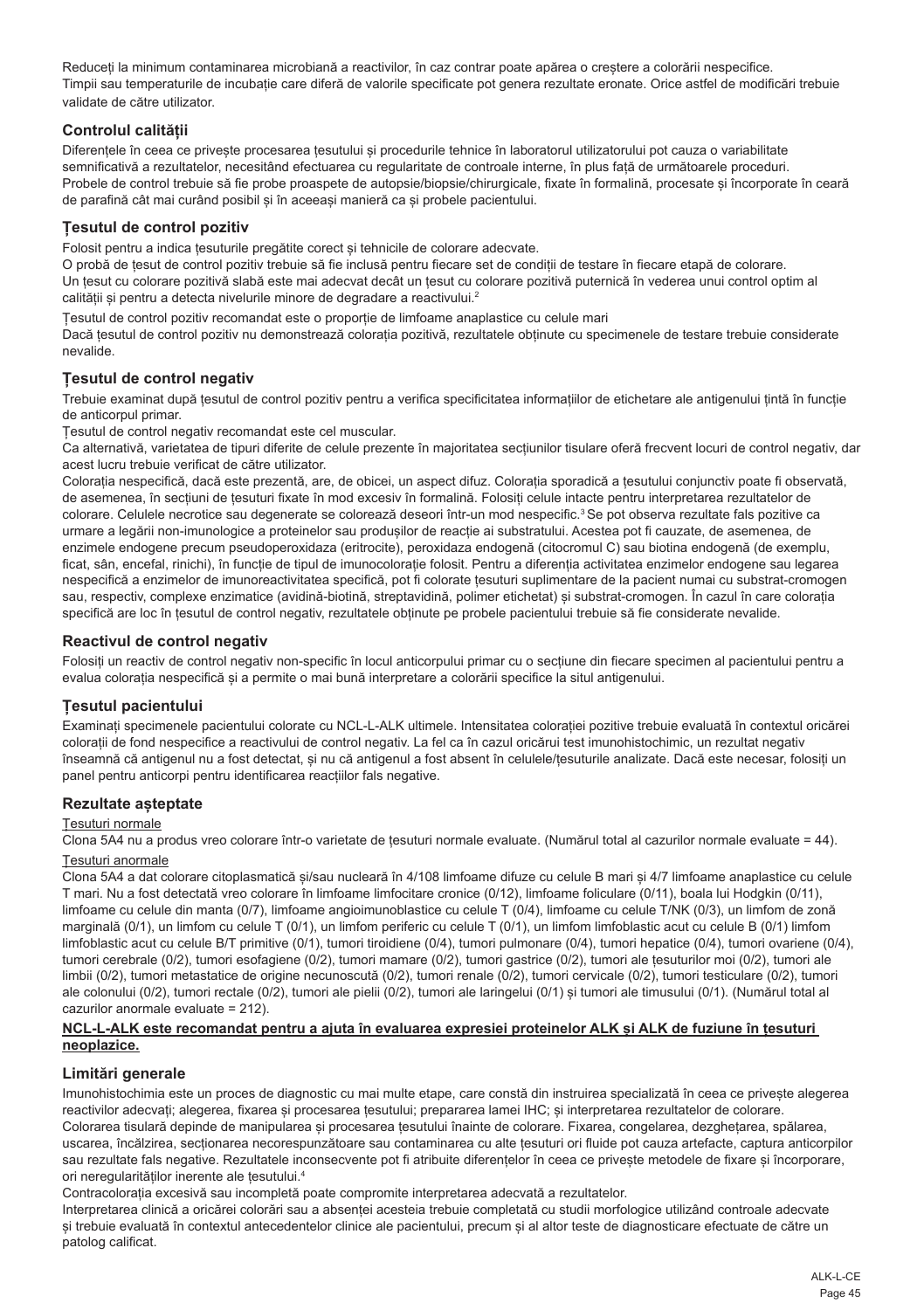Anticorpii de la Leica Biosystems Newcastle Ltd sunt destinați utilizării, conform indicațiilor, fie pe secțiuni congelate, fie pe secțiuni încorporate în parafină cu cerințe de fixare specifice. Poate apărea exprimarea neașteptată a antigenului, în special în neoplasme. Interpretarea clinică a oricărei secțiuni tisulare colorate trebuie să includă analiza morfologică și evaluarea probelor de control adecvate.

## **Bibliografie - General**

- 1. National Committee for Clinical Laboratory Standards (NCCLS). Protection of laboratory workers from infectious diseases transmitted by blood and tissue; proposed guideline. Villanova, P.A. 1991; 7(9). Order code M29-P.
- 2. Battifora H. Diagnostic uses of antibodies to keratins: a review and immunohistochemical comparison of seven monoclonal and three polyclonal antibodies. Progress in Surgical Pathology. 6:1–15. eds. Fenoglio-Preiser C, Wolff CM, Rilke F. Field & Wood, Inc., Philadelphia.
- 3. Nadji M, Morales AR. Immunoperoxidase, part I: the techniques and pitfalls. Laboratory Medicine. 1983; 14:767.
- 4. Omata M, Liew CT, Ashcavai M, Peters RL. Nonimmunologic binding of horseradish peroxidase to hepatitis B surface antigen: a possible source of error in immunohistochemistry. American Journal of Clinical Pathology. 1980; 73:626.
- 5. Liu A, Sugisaki Y, Hosone M, et al. CD30+ TIA-1+ ALK+ anaplastic large cell lymphoma: studies of three cases by flow cytometry analysis, immunohistochemistry and electron microscopy. Acta Histochemica et Cytochemica. 2004; 37(1):21-30.
- 6. Li X-Q, Hisaoka M, Shi D-R, et al. Expression of anaplastic lymphoma kinase in soft tissue tumors: an Immunohistochemical and molecular study of 249 cases. Human Pathology. 2004; 35:711-721.

# **Amendamente la ediția anterioară**

Compoziția reactivilor, Concentrația totală a proteinelor, Recomandări de utilizare, Avertizări și măsuri de precauție, Rezultate preconizate.

# **Data publicării**

11 iunie 2019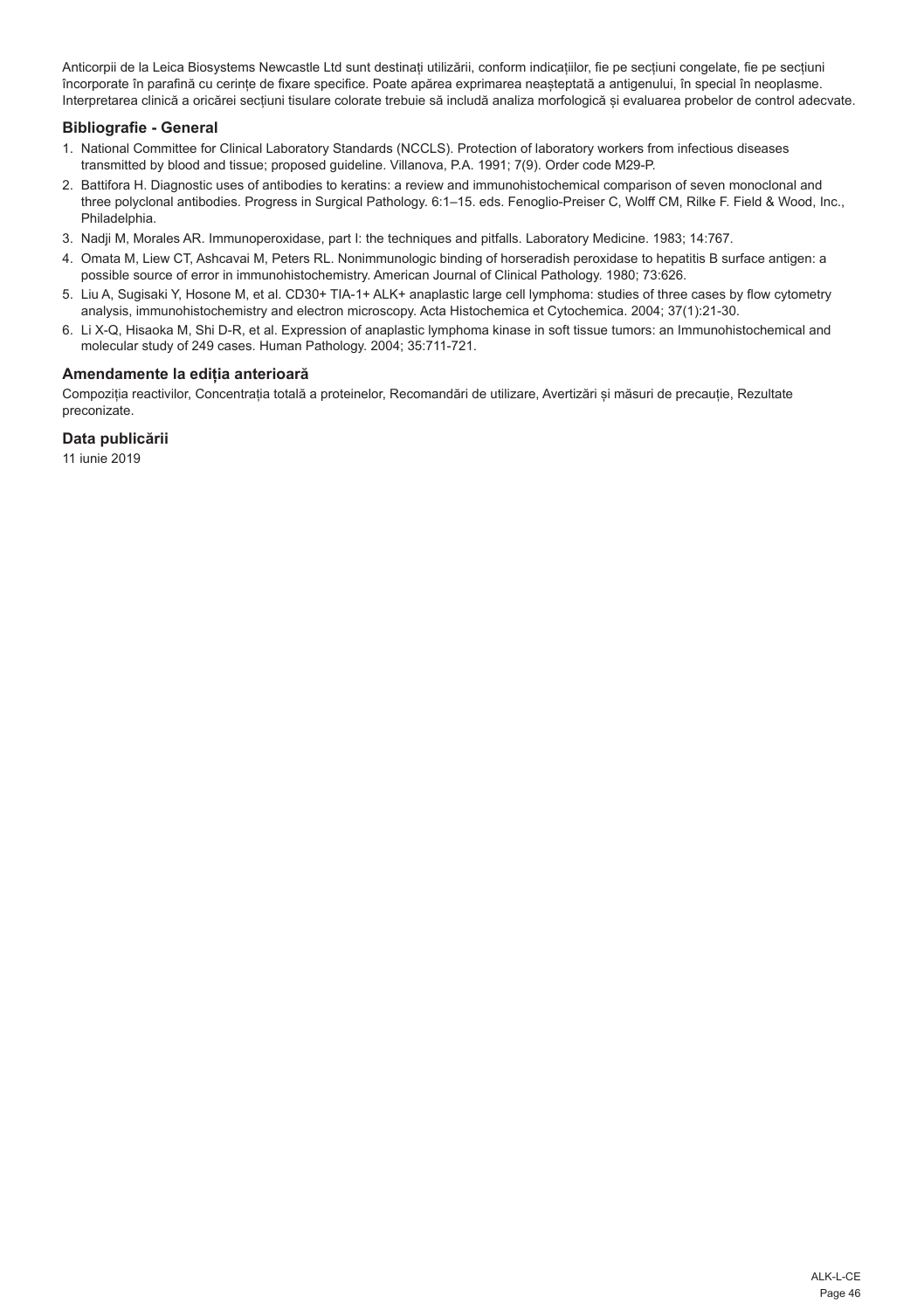# <span id="page-47-0"></span>**Жидкая форма моноклональных антител мыши Novocastra™ p80 (Anaplastic Lymphoma Kinase) Код продукта: NCL-L-ALK**

# **Предусмотренное применение**

#### *Для диагностики in vitro*

Препарат NCL-L-ALK предназначен для качественного определения белка p80 человека в парафиновых срезах методом световой микроскопии. Клиническая интерпретация любого окрашивания или его отсутствия должна быть дополнена морфологическими исследованиями с надлежащими контролями и должна быть оценена квалифицированным патологом с учетом анамнеза пациента и других диагностических тестов.

#### **Принцип метода**

Иммуногистохимические (ИГХ) методы окрашивания позволяют визуализировать антигены путем последовательного связывания специфического антитела с антигеном (первичное антитело), вторичного антитела с первичным антителом и ферментного комплекса с хромогенным субстратом. Между этими этапами выполняется промежуточная промывка. Ферментная активация хромогена приводит к образованию видимого продукта реакции в месте расположения антигена. После этого образцы можно подвергать контрастному окрашиванию и заключить под покровную пленку. Интерпретацию результатов выполняют под световым микроскопом и используют для дифференциальной диагностики патофизиологических процессов, которые могут быть связаны или не связаны с конкретным антигеном.

#### **Клон**

5A4

#### **Иммуноген**

Рекомбинантный белок из прокариотических клеток, соответствующий участку, который охватывает каталитический домен тирозинкиназы и часть C-концевой области транскрипта генов нуклеофозмина и киназы анапластической лимфомы (аминокислоты 419-520αα).

#### **Специфичность**

Белок киназы анапластической лимфомы человека и С-концевая область химерных белков киназы анапластической лимфомы, содержащие иммунизированную последовательность-мишень.

#### **Состав реактива**

NCL-L-ALK является супернатантом жидкой культуры тканей, содержащим азид натрия в качестве консерванта.

#### **Класс иммуноглобулинов**

IgG1

**Общая концентрация белка Total Protein**

Общая концентрация белка в каждой партии указана на этикетке флакона.

#### **Концентрация антитела**

Концентрация выше или эквивалентна 32 мг/л при определении методом ИФА. Общая концентрация иммуноглобулина в каждой партии указана на этикетке флакона.

#### **Рекомендации по применению**

Иммуногистохимическое окрашивание парафиновых срезов.

**Тепловая демаскировка эпитопа (Heat Induced Epitope Retrieval, HIER):** выполняйте инструкцию по применению, прилагаемую к препарату Novocastra Epitope Retrieval Solution pH 6.

**Рекомендуемое разведение:** 1:200 в течение 30 минут при температуре 25 °C. Данная информация носит рекомендательный характер, и пользователям следует самостоятельно определять оптимальные рабочие разведения.

**Визуализация:** Следуйте инструкциям по применению, которые прилагаются к системам визуализации Novolink™ Polymer Detection Systems. Для получения дополнительной информации о продукции и технической поддержки обратитесь к местному дистрибьютору или в региональный офис компании Leica Biosystems либо, в качестве альтернативы, посетите веб-сайт компании Leica Biosystems,

www.LeicaBiosystems.com

В случае применения этого антитела с другими ручными системами окрашивания или автоматизированными платформами следует выполнять валидацию его рабочих параметров.

#### **Хранение и стабильность**

Хранить при температуре 2–8 °C. Не замораживать. После использования незамедлительно вернуть на хранение при температуре 2–8 °C. Не использовать после указанной на этикетке флакона даты истечения срока годности. Условия хранения, отличающиеся от указанных выше, должны быть проверены пользователем.

#### **Подготовка образцов**

Для приготовления залитых в парафин срезов тканей рекомендуется фиксация в 10 % нейтральном забуференном формалине.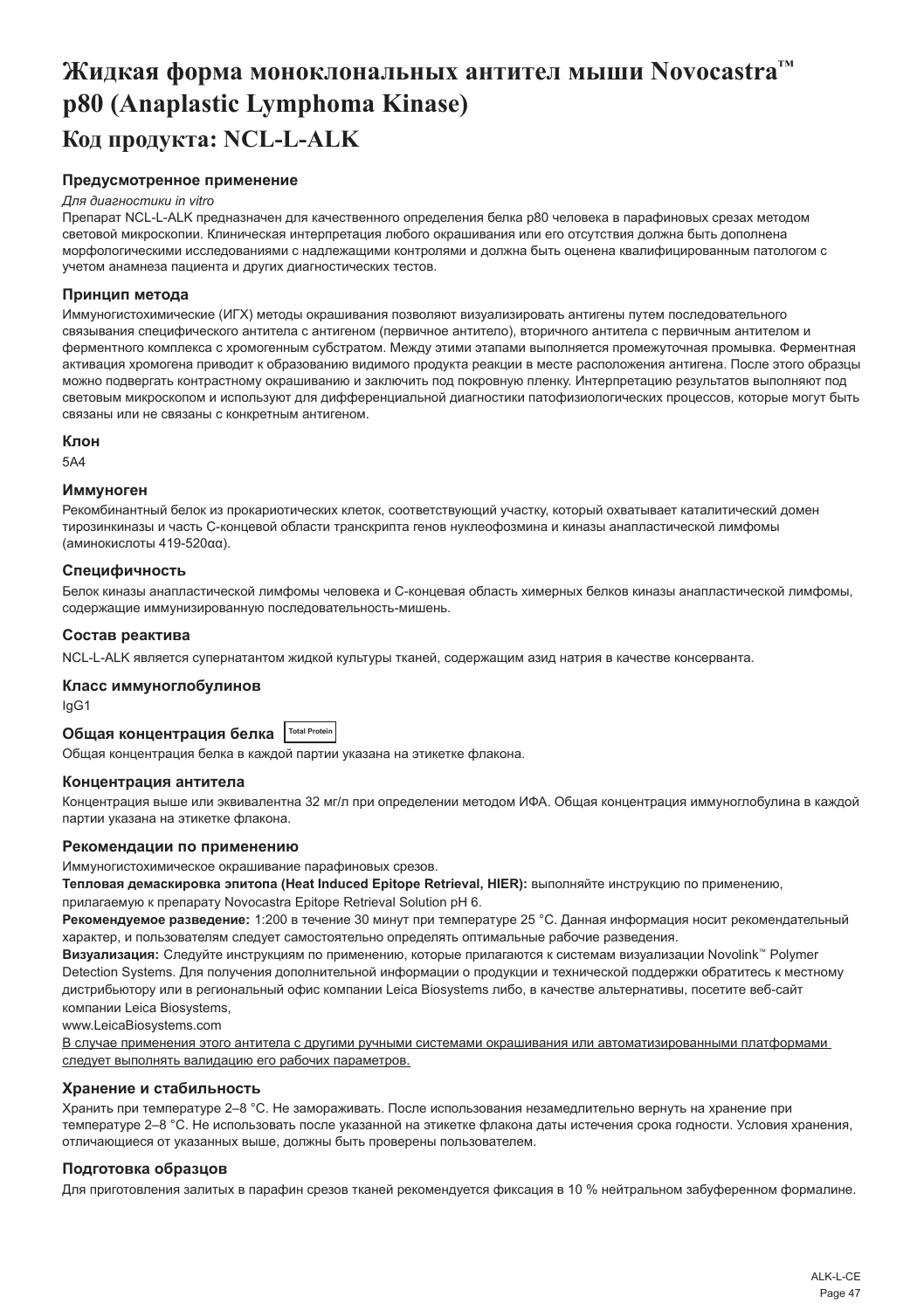#### **Предупреждения и меры предосторожности**

Этот реактив был изготовлен из супернатанта культуры клеток. При обращении с этим продуктом, как и с другими биологическими продуктами, следует соблюдать разумную осторожность.

Этот реактив содержит азид натрия. Паспорт безопасности химической продукции предоставляется по запросу или доступен на сайте www.LeicaBiosystems.com

В отношении утилизации любых потенциально опасных компонентов следуйте требованиям федеральных, региональных и местных нормативных документов.

С образцами (до и после фиксации) и всеми материалами, которые находятся под их воздействием, следует обращаться как со способными к передаче инфекции и утилизировать, соблюдая соответствующие меры предосторожности.<sup>1</sup>Никогда не набирайте реактивы в пипетку ртом и не допускайте контакта реактивов и образцов с кожей и слизистыми оболочками. В случае контакта реактивов или образцов с чувствительными зонами промойте их большим количеством воды. Обратитесь за медицинской помощью. Сводите к минимуму микробное загрязнение реактивов во избежание усиления неспецифического окрашивания. Инкубация при сроках и температурах, отличных от указанных в инструкции, может дать ошибочные результаты. Любые подобные изменения должны быть валидированы пользователем.

#### **Контроль качества**

Различия в методах обработки тканей и технических процедурах, выполняемых в лаборатории пользователя, могут привести к существенной вариабельности результатов, в связи с чем требуется регулярное выполнение внутрилабораторных контролей в дополнение к указанным ниже процедурам.

В качестве контролей следует использовать свежие образцы, полученные при аутопсии, биопсии или хирургических процедурах, фиксированные в формалине, обработанные и как можно скорее залитые в парафин так же, как были обработаны полученные у пациентов образцы.

#### **Положительный контроль ткани**

Применяется для проверки правильности подготовки тканей и методов окрашивания.

В каждый набор условий теста при каждом цикле окрашивания следует включать один срез ткани для положительного контроля. Для оптимального контроля качества и обнаружения незначительных уровней деградации реактива более подходит ткань со слабым положительным окрашиванием, чем ткань с сильным положительным окрашиванием.<sup>2</sup>

В качестве положительного контроля рекомендуется использовать часть анапластической крупноклеточной лимфомы. При отсутствии положительного окрашивания при положительном контроле ткани результаты, полученные с исследуемыми образцами, считаются недействительными.

#### **Отрицательный контроль ткани**

Этот тест необходимо выполнять после положительного контроля ткани для проверки специфичности мечения целевого антигена первичным антителом.

В качестве отрицательного контроля рекомендуется использовать мышечные ткани.

Кроме того, разнообразные типы клеток для отрицательного контроля можно часто найти в большинстве срезов тканей, однако такие препараты должны быть проверены пользователем.

Неспецифическое окрашивание, если оно присутствует, обычно выглядит диффузным. В срезах тканей, избыточно фиксированных формалином, можно также иногда увидеть окрашивание соединительной ткани. Для интерпретации результатов окрашивания используйте интактные клетки. Некротизированные или разрушенные клетки часто окрашиваются неспецифически.<sup>з</sup> Неиммунное связывание белков или продуктов реакции с субстратом может привести к ложноположительным результатам. Такие же результаты могут быть связаны с эндогенными ферментами, например псевдопероксидазой (в эритроцитах), эндогенной пероксидазой (цитохром C) или эндогенным биотином (например, в печени, молочной железе, головном мозге или почке) в зависимости от типа использованного иммунного окрашивания. Чтобы отличить активность эндогенных ферментов или неспецифическое связывание ферментов от специфической иммунореактивности, можно выполнить окрашивание дополнительных тканей пациента исключительно хромогенным субстратом или ферментными комплексами (авидин-биотин, стрептавидин, меченый полимер) и хромогенным субстратом соответственно. При наличии специфического окрашивания в отрицательном контроле ткани результаты исследования полученных у пациентов образцов считаются недействительными.

#### **Отрицательный контроль реактива**

Для оценки неспецифического окрашивания и лучшей интерпретации специфического окрашивания в области связывания антигена, исследуя срезы каждого образца, взятого у пациента, вместо первичных антител используйте реактив, служащий в качестве неспецифического отрицательного контроля.

#### **Ткань, полученная у пациента**

Исследуйте полученные у пациентов образцы, окрашенные NCL-L-ALK, в последнюю очередь. Интенсивность положительного результата окрашивания следует оценивать с учетом любого неспецифического фонового окрашивания реактива, представляющего собой отрицательный контроль. Как и при любом иммуногистохимическом исследовании, отрицательный результат означает необнаружение антигена, но не его отсутствие в исследованных клетках или ткани. При необходимости следует использовать панель антител для выявления ложноотрицательных реакций.

#### **Ожидаемые результаты**

#### Нормальные ткани

Клон 5A4 не вызвал окрашивания в различных исследованных нормальных тканях. (Общее число исследованных нормальных тканей = 44).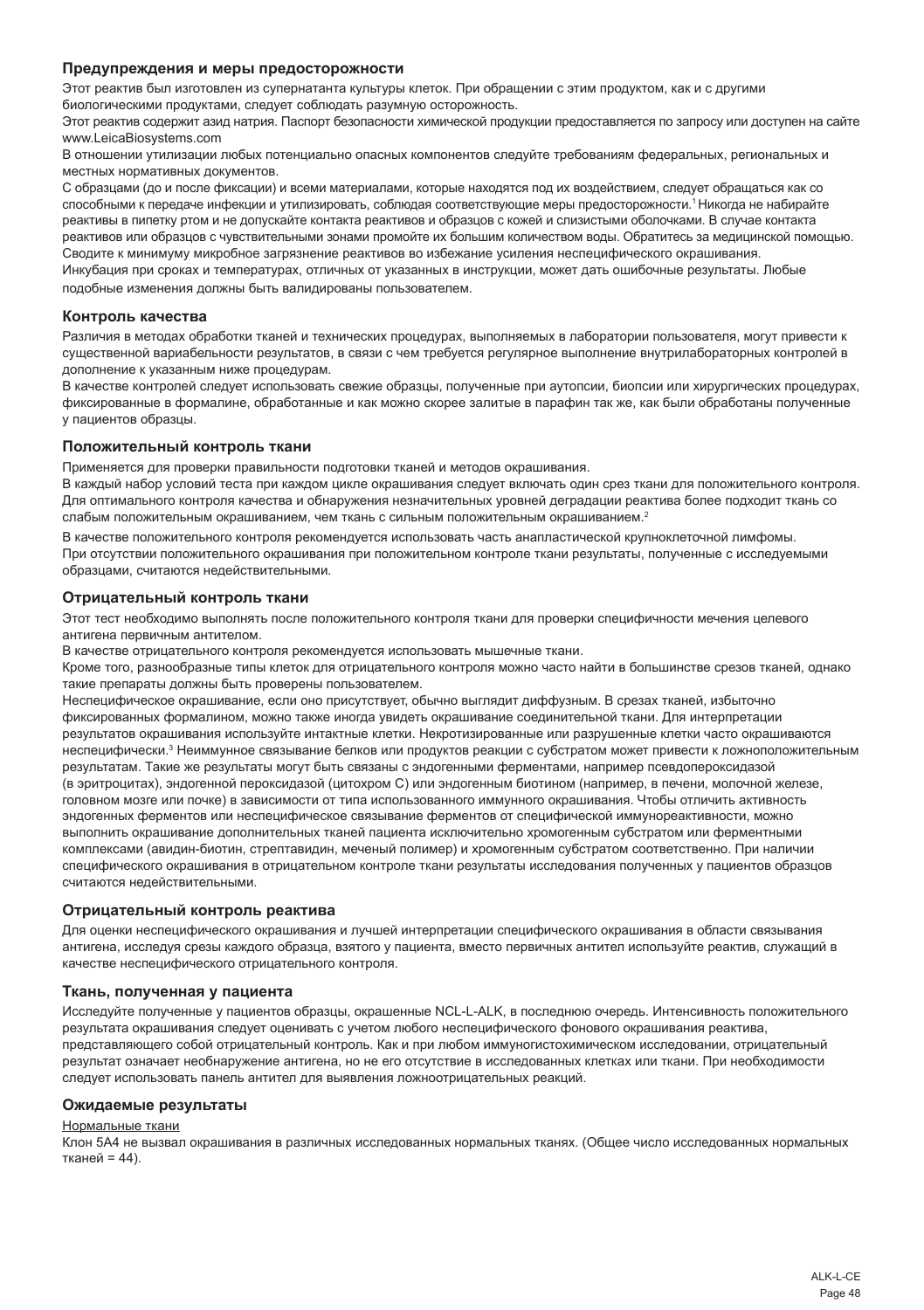#### Патологически измененные ткани

Клон 5A4 показал цитоплазматическое и/или ядерное окрашивание в 4/108 случаев диффузной крупноклеточной В-лимфоцитарной лимфомы и 4/7 случаев анапластической крупноклеточной Т-лимфоцитарной лимфомы. Окрашивания не наблюдалось при следующих патологических состояниях: хронической лимфоцитарной лимфоме (0/12), фолликулярной лимфоме (0/11), болезни Ходжкина (0/11), лимфомы из клеток мантийной зоны (0/7), ангиоиммунобластной Т-клеточной лимфоме (0/4), лимфоме из Т/NK-клеток (0/3), лимфоме из клеток маргинальной зоны (0/1), T-клеточной лимфоме (0/1), периферийной T-клеточной лимфоме (0/1), острой В-лимфоцитарной лимфобластной лимфоме (0/1), острой лимфобластной лимфоме из примитивных В/Т-лимфоцитов (0/1), опухоли щитовидной железы (0/4), опухоли легких (0/4), опухоли печени (0/4), опухоли яичников (0/4), опухоли мозга (0/2), опухоли пищевода (0/2), опухоли молочных желез (0/2), опухоли желудка (0/2), опухоли мягких тканей (0/2), опухоли языка (0/2), метастатические опухоли неизвестного происхождения (0/2), опухоли почек (0/2), опухоли шейки матки (0/2), опухоли яичек (0/2), опухоли толстой кишки (0/2) и прямой кишки (0/2), опухоли кожи (0/2), опухоль гортани (0/1) и вилочковой железы (0/1). (Общее число исследованных патологически измененных образцов = 212).

#### **NCL-L-ALK рекомендуется использовать как вспомогательной средство для оценки экспрессии киназы анапластической лимфомы и химерных белков киназы анапластической лимфомы в пораженных опухолью тканях.**

# **Общие ограничения**

Иммуногистохимическое исследование является многостадийным диагностическим процессом, требующим специальных навыков в выборе надлежащих реактивов; выборе, фиксации и обработке тканей; приготовлении среза с ИГХ препаратом; интерпретации результатов окрашивания.

Окрашивание тканей зависит от обращения с тканями и их обработкой перед окрашиванием. Неправильные процедуры фиксации, замораживания, оттаивания, промывки, сушки, нагрева, приготовления срезов, а также загрязнение другими тканями или жидкостями могут приводить к артефактам, захвату антител или ложноотрицательным результатам. Противоречивые результаты могут быть обусловлены различиями методов фиксации и заливки препарата или присущей тканям внутренней неравномерностью структуры.<sup>4</sup>

Чрезмерное или неполное контрастирование может негативно отразиться на точности интерпретации результатов. Клиническая интерпретация любого окрашивания или его отсутствия должна быть дополнена морфологическими исследованиями с надлежащими контролями и должна быть оценена квалифицированным патологом с учетом анамнеза пациента и других диагностических тестов.

Изготовленные компанией Leica Biosystems Newcastle Ltd антитела предназначены, как указано выше, для применения на замороженных или залитых в парафин срезах и требуют выполнения конкретных требований по фиксации. Возможна непредвиденная экспрессия антигена, особенно в опухолях. Клиническая интерпретация любого окрашенного среза ткани должна включать морфологический анализ и оценку соответствующих контролей.

#### **Литература — общая**

- 1. National Committee for Clinical Laboratory Standards (NCCLS). Protection of laboratory workers from infectious diseases transmitted by blood and tissue; proposed guideline. Villanova, P.A. 1991; 7(9). Order code M29-P.
- 2. Battifora H. Diagnostic uses of antibodies to keratins: a review and immunohistochemical comparison of seven monoclonal and three polyclonal antibodies. Progress in Surgical Pathology. 6:1–15. eds. Fenoglio-Preiser C, Wolff CM, Rilke F. Field & Wood, Inc., Philadelphia.
- 3. Nadji M, Morales AR. Immunoperoxidase, part I: the techniques and pitfalls. Laboratory Medicine. 1983; 14:767.
- 4. Omata M, Liew CT, Ashcavai M, Peters RL. Nonimmunologic binding of horseradish peroxidase to hepatitis B surface antigen: a possible source of error in immunohistochemistry. American Journal of Clinical Pathology. 1980; 73:626.
- 5. Liu A, Sugisaki Y, Hosone M, et al. CD30+ TIA-1+ ALK+ anaplastic large cell lymphoma: studies of three cases by flow cytometry analysis, immunohistochemistry and electron microscopy. Acta Histochemica et Cytochemica. 2004; 37(1):21-30.
- 6. Li X-Q, Hisaoka M, Shi D-R, et al. Expression of anaplastic lymphoma kinase in soft tissue tumors: an Immunohistochemical and molecular study of 249 cases. Human Pathology. 2004; 35:711-721.

#### **Дополнения к предыдущему выпуску**

Состав реактивов, Суммарная концентрация белка, Рекомендации по использованию, Предупреждения и меры предосторожности, Предполагаемые результаты.

#### **Дата выпуска**

11 Июнь 2019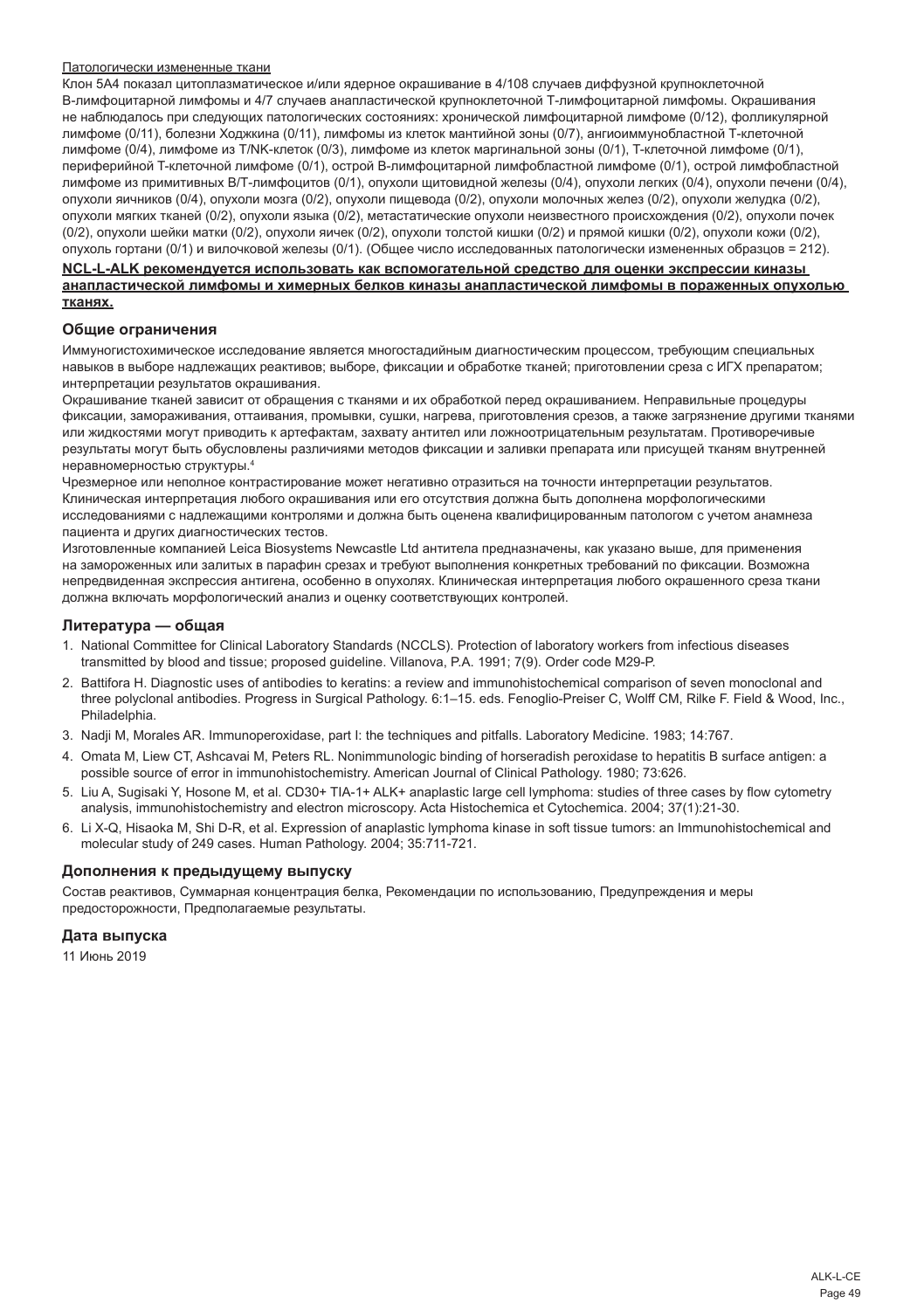# <span id="page-50-0"></span>**Płynne mysie przeciwciało monoklonalne Novocastra™ p80 (Anaplastic Lymphoma Kinase) Kod produktu: NCL-L-ALK**

# **Przeznaczenie**

#### *Do diagnostyki in vitro.*

Produkt NCL-L-ALK jest przeznaczony do jakościowej identyfikacji za pomocą mikroskopii świetlnej ludzkiego bialka p80 w skrawkach parafinowych. Kliniczną interpretację barwienia lub jego braku należy uzupełnić badaniami morfologicznymi oraz odpowiednimi kontrolami. Ocenę powinien przeprowadzić wykwalifikowany patolog w kontekście historii choroby pacjenta oraz innych badań diagnostycznych.

#### **Zasady postępowania**

Metody barwienia immunohistochemicznego (IHC) umożliwiają wizualizację antygenów dzięki zastosowaniu – po kolei – swoistego przeciwciała przeciwko antygenowi (przeciwciała pierwszorzędowego), przeciwciała drugorzędowego przeciwko przeciwciału pierwszorzędowemu i kompleksu enzymu z substratem chromogennym z etapami przemywania. Aktywacja enzymatyczna chromogenu prowadzi do wytworzenia widocznego produktu reakcji w miejscu antygenu. Następnie można wykonać barwienie kontrastowe próbki i zakryć ją szkiełkiem nakrywkowym. Wyniki są interpretowane przy użyciu mikroskopu świetlnego i pomagają w diagnostyce różnicowej procesów patofizjologicznych, które mogą mieć związek z określonym antygenem.

#### **Klon**

5A4

#### **Immunogen**

Prokariotyczne białko rekombinowane odpowiada regionowi, który obejmuje katalityczną domenę kinazy tyrozynowej oraz część C-końca transkrypcji NPM-ALK (419-520αα).

#### **Swoistość**

Ludzkie białko ALK oraz białka fuzyjne ALK z C-końcem zawierające immunizowaną sekwencję docelową

# **Skład odczynnika**

NCL-L-ALK jest płynnym supernatantem hodowli tkankowej konserwowanym azydkiem sodu.

#### **Klasa Ig**

IgG1

| Całkowite stężenia białka <b>ITOtal Protein</b> |  |
|-------------------------------------------------|--|
|-------------------------------------------------|--|

Całkowite stężenie białka w danej serii podano na etykiecie fiolki.

#### **Stężenie przeciwciał**

Większe lub równe 32 mg/L oznaczone za pomocą testu ELISA. Stężenie lg (immunoglobuliny) w danej serii podano na etykiecie fiolki.

#### **Zalecenia dotyczące stosowania**

Badanie immunohistochemiczne skrawków zatopionych w parafinie.

**Cieplne odmaskowywanie epitopu (HIER):** Należy postępować zgodnie z instrukcją stosowania załączoną do roztworu Novocastra Epitope Retrieval Solution pH 6.

**Sugerowane rozcieńczenie:** 1:200 przez 30 minut w temperaturze 25°C. Te informacje stanowią jedynie wskazówkę – użytkownicy powinni sami określić swoje optymalne rozcieńczenie robocze.

**Wizualizacja:** Należy postępować zgodnie z instrukcją stosowania dołączoną do Novolink™ Polymer Detection Systems. W celu uzyskania dodatkowych informacji o produkcie lub dalszej pomocy należy skontaktować się z lokalnym dystrybutorem lub regionalnym biurem Leica Biosystems, lub odwiedzić stronę internetową, www.LeicaBiosystems.com

Działanie tego przeciwciała należy zweryfikować podczas używania z innymi ręcznymi metodami barwienia lub platformami automatycznymi.

#### **Przechowywanie i trwałość**

Przechowywać w temperaturze 2-8°C. Nie zamrażać. Niezwłocznie po użyciu ponownie umieścić w temperaturze 2–8°C. Nie używać po upływie daty ważności podanej na etykiecie fiolki. Przechowywanie w warunkach innych od wskazanych powyżej wymaga weryfikacji użytkownika.

# **Przygotowanie próbek**

Zalecanym utrwalaczem jest 10-procentowa obojętna buforowana formalina do zatopionych w parafinie skrawków tkankowych.

# **Ostrzeżenia i środki ostrożności**

Odczynnik został przygotowany z supernatantu hodowli tkankowej. Ponieważ jest to produkt biologiczny, podczas jego używania należy zachować odpowiednie środki ostrożności.

Ten odczynnik zawiera azydek sodu. Karta charakterystyki jest dostępna na żądanie lub dostępna na stronie www.LeicaBiosystems.com Wszelkie potencjalnie toksyczne składniki należy utylizować zgodnie z krajowymi lub lokalnymi przepisami.

Próbki przed i po utrwaleniu oraz wszelkie materiały narażone na kontakt z nimi należy traktować jak materiały potencjalnie zakaźne i należy je utylizować z zachowaniem odpowiednich środków ostrożności.1 Podczas pobierania pipetą nie wolno zasysać odczynników ustami i należy unikać kontaktu odczynników i preparatów ze skórą oraz błonami śluzowymi. W razie kontaktu odczynników lub próbek ze szczególnie narażonymi miejscami przemyć miejsce kontaktu dużą ilością wody. Należy zasięgnąć porady lekarza.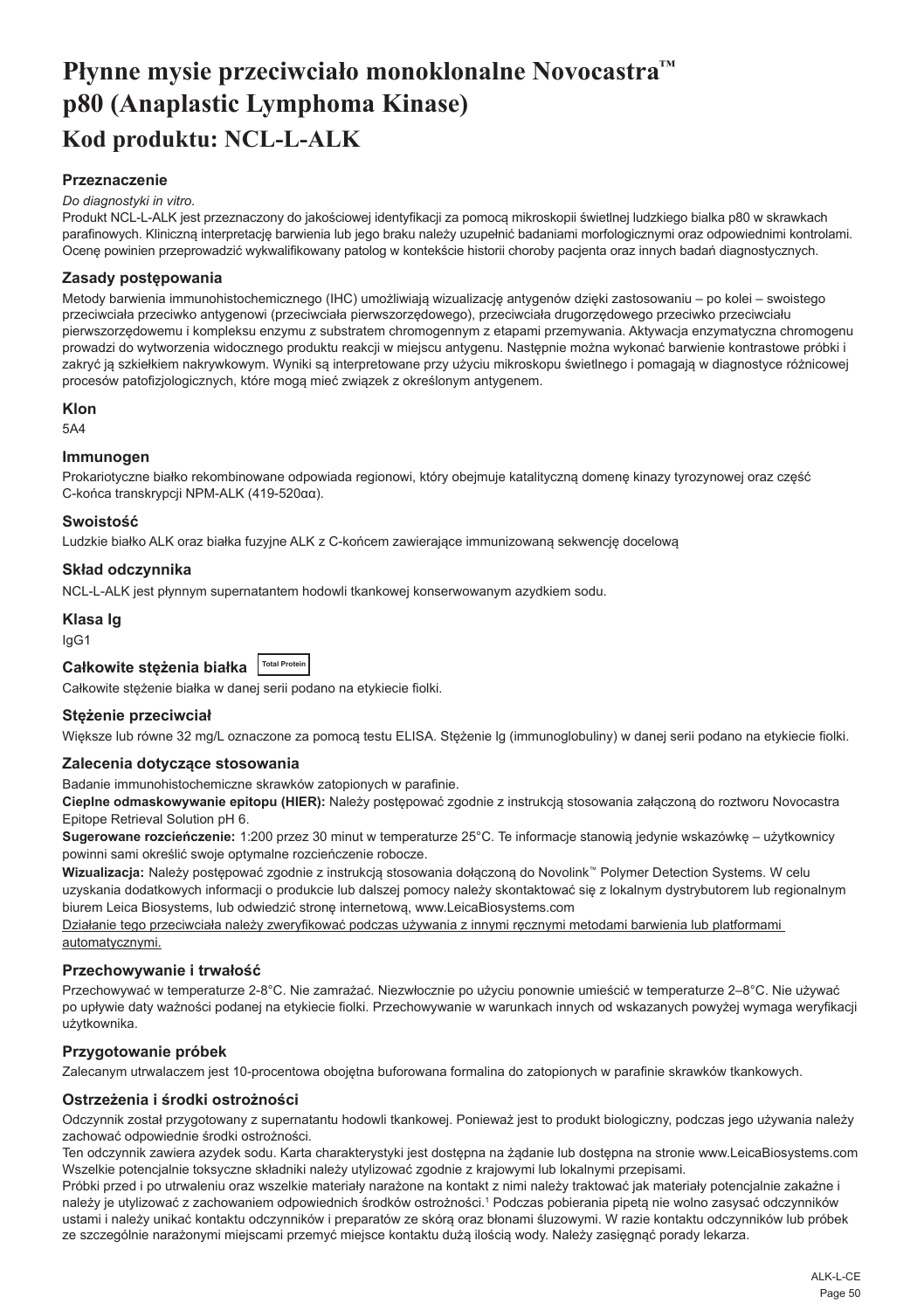Chronić odczynniki przed skażeniem drobnoustrojami, ponieważ może ono doprowadzić do zwiększonego barwienia niespecyficznego. Zastosowanie okresów inkubacji i temperatur innych niż podano w instrukcji może spowodować błędne wyniki. Wszelkie zmiany tego typu muszą zostać zweryfikowane przez użytkownika.

# **Kontrola jakości**

Różnice w przetwarzaniu tkanek i procedurach technicznych w laboratorium użytkownika mogą doprowadzić do znacznej zmienności wyników, co oznacza konieczność dodatkowego przeprowadzania regularnych kontroli wewnętrznych. Kontrole należy przeprowadzać jak najszybciej na świeżych próbkach z autopsji/biopsji/operacji chirurgicznej utrwalonych, przetworzonych i zatopionych w parafinie, taką samą metodą, jaką badane są pobrane tkanki.

# **Tkankowa kontrola pozytywna**

Stosowana w celu wskazania prawidłowo przygotowanych tkanek i prawidłowych technik barwienia.

W każdej serii barwienia każdy zestaw warunków testowych powinien uwzględniać jedną tkankową kontrolę pozytywną. Do optymalnej kontroli jakości i do wykrywania niewielkich poziomów degradacji odczynników bardziej nadaje się tkanka o słabym barwieniu pozytywnym niż tkanka o silnym barwieniu pozytywnym.<sup>2</sup>

Zalecana kontrolą tkankową pozytywną jest część anaplastycznych chłoniaków z dużych limfocytów.Jeśli tkankowa kontrola pozytywna nie wykaże odpowiedniego barwienia pozytywnego, wyniki testu przeprowadzonego na próbkach pobranych od pacjenta należy uznać za nieważne.

#### **Tkankowa kontrola negatywna**

Należy ją wykonać po tkankowej kontroli pozytywnej, aby sprawdzić swoistość znakowania docelowego antygenu przez przeciwciało pierwszorzędowe.

Tkankowa kontrola negatywna powinna obejmować mięśnie.

Ewentualnie tkankowa kontrola negatywna może obejmować różne typy komórek obecne w większości skrawków tkankowych, jednak powinno to zostać zweryfikowane przez użytkownika.

Barwienie niespecyficzne, jeżeli jest obecne, zwykle ma charakter rozproszony. Na skrawkach wykonanych z materiału tkankowego nadmiernie utrwalonego w formalinie można również zaobserwować sporadyczne barwienie tkanki łącznej. Do interpretacji wyników barwienia należy używać nieuszkodzonych komórek. Komórki martwicze lub zdegenerowane często powodują barwienie niespecyficzne.<sup>3</sup>Wyniki fałszywie pozytywne mogą pojawić się w następstwie nieimmunologicznego wiązania białek lub występowania produktów reakcji substratów. Mogą być również spowodowane przez endogenne enzymy, takie jak pseudoperoksydaza (erytrocyty), endogenna peroksydaza (cytochrom C) lub endogenna biotyna (np. wątroba, piersi, mózg, nerki), w zależności od zastosowanego barwnika immunohistochemicznego. Aby odróżnić endogenną aktywność enzymatyczną lub niespecyficzne wiązanie enzymów od swoistej immunoreaktywności, dodatkowe tkanki pacjenta mogą być barwione wyłącznie substratem chromogenem lub kompleksem enzymatycznym (awidyna-biotyna, streptawidyna, znakowany polimer) i substratem-chromogenem. Jeśli w trakcie tkankowej kontroli negatywnej nastąpi barwienie specyficzne, wyniki testu przeprowadzonego na próbkach pobranych od pacjenta należy uznać za nieważne.

# **Negatywna kontrola odczynnika**

Aby przeprowadzić ocenę barwienia niespecyficznego oraz umożliwić lepszą interpretację barwienia specyficznego na każdym skrawku z próbki pobranej od pacjenta należy przeprowadzić nieswoistą kontrolę negatywną odczynnika w miejscu wiązania przeciwciała pierwszorzędowego.

# **Tkanka pacjenta**

Próbki pacjenta wybarwione testem NCL-L-ALK należy badać jako ostatnie. Intensywność barwienia pozytywnego należy oceniać w kontekście ewentualnego barwienia niespecyficznego tła w negatywnej kontroli odczynnika. Tak jak we wszystkich innych badaniach immunohistochemicznych wynik ujemny oznacza, że antygen nie został wykryty, co jednak nie oznacza, że jest on nieobecny w badanych komórkach/tkankach. W razie konieczności do identyfikacji reakcji fałszywie negatywnych należy wykorzystać panel przeciwciał.

### **Oczekiwane wyniki**

#### Tkanki prawidłowe

Klon 5A4 nie wybarwił wielu prawidłowych ocenianych tkanek. (Łączna liczba ocenionych prawidłowych przypadków = 44). Tkanki nowotworowe

Klon 5A4 wybarwił cytoplazmę i/lub jądra w 4/108 rozlanych chłoniakach wielkokomórkowych z limfocytów B i 4/7 chłoniakach

anaplastycznych dużych limfocytów T. Nie stwierdzono barwienia w przewlekłych białaczkach limfatycznych (0/12), chłoniakach grudkowych (0/11), chorobie Hodgkina (0/11), chłoniakach z komórek płaszcza (0/7), angioimmunoblastycznych chłoniakach z limfocytów T (0/4), chłoniakach z limfocytów T/NK (0/3), chłoniakach strefy brzeżnej (0/1), chłoniakach z limfocytów T (0/1), chłoniakach z obwodowych limfocytów T (0/1), ostrych chłoniakach limfoblastycznych z limfocytów B (0/1), pierwotnych chłoniakach limfoblastycznych z limfocytów B/T (0/1), guzach tarczycy (0/4), guzach płuc (0/4), guzach wątroby (0/4), guzach jajnika (0/4), guzach mózgu (0/2), guzach przełyku (0/2), guzach sutka (0/2), guzach żołądka (0/2), guzach tkanek miękkich (0/2), guzach języka (0/2), guzach przerzutowych nieznanego pochodzenia (0/2), guzach nerki (0/2), guzach szyjki macicy (0/2), guzach jąder (0/2), guzach okrężnicy (0/2), guzach odbytnicy ( 0/2), nowotworach skóry (0/2), guzach krtani (0/1) i guzach grasicy (0/1). (Łączna liczba ocenionych nieprawidłowych przypadków = 212).

#### **Zaleca się stosowanie NCL-L-ALK pomocniczo w ocenie ekspresji białek fuzyjnych ALK i ALK w tkankach nowotworowych.**

#### **Ograniczenia ogólne**

Badanie immunohistochemiczne to wieloetapowy proces diagnostyczny, który wymaga specjalistycznego szkolenia w zakresie doboru odpowiednich odczynników i tkanek, utrwalania i przetwarzania tkanek, przygotowywania preparatów immunohistochemicznych oraz interpretacji wyników barwienia.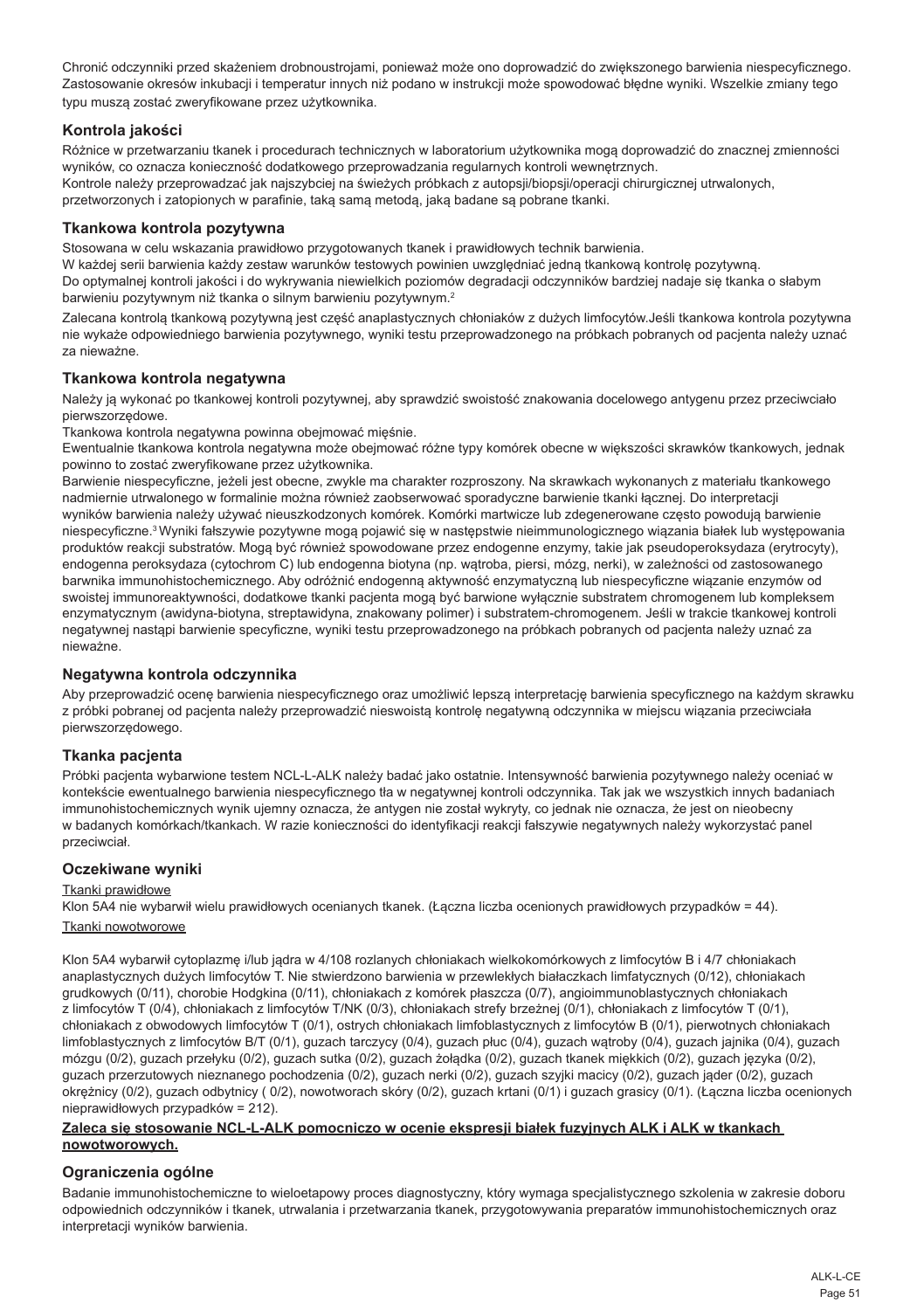Barwienie tkanek zależy od postępowania z tkanką i jej przetwarzania przed barwieniem. Nieprawidłowe utrwalanie, zamrażanie, rozmrażanie, przemywanie, suszenie, podgrzewanie, ścinanie skrawków lub skażenie innymi tkankami lub płynami może powodować artefakty, zatrzymywanie przeciwciał lub wyniki fałszywie negatywne. Niespójne wyniki mogą wynikać z różnic w metodach utrwalania i zatapiania lub nieprawidłowości związanej z tkanką.4

Nadmierne lub niepełne barwienie kontrastowe może negatywnie wpływać na właściwą interpretację wyników. Kliniczną interpretację barwienia lub jego braku należy uzupełnić badaniami morfologicznymi oraz odpowiednimi kontrolami. Ocenę powinien przeprowadzić wykwalifikowany patolog w kontekście historii choroby pacjenta oraz innych badań diagnostycznych. Przeciwciała firmy Leica Biosystems Newcastle Ltd są przeznaczone do badania skrawków zamrożonych lub zatopionych w parafinie, które utrwalono zgodnie z określonymi wymogami. Może wystąpić nieoczekiwana ekspresja antygenu, szczególnie w przypadku nowotworów. Interpretacja kliniczna wybarwionych skrawków musi obejmować analizę morfologiczną oraz ocenę przeprowadzoną w ramach odpowiednich kontroli.

# **Piśmiennictwo - ogólne.**

- 1. National Committee for Clinical Laboratory Standards (NCCLS). Protection of laboratory workers from infectious diseases transmitted by blood and tissue; proposed guideline. Villanova, P.A. 1991; 7(9). Order code M29-P.
- 2. Battifora H. Diagnostic uses of antibodies to keratins: a review and immunohistochemical comparison of seven monoclonal and three polyclonal antibodies. Progress in Surgical Pathology. 6:1–15. eds. Fenoglio-Preiser C, Wolff CM, Rilke F. Field & Wood, Inc., Philadelphia.
- 3. Nadji M, Morales AR. Immunoperoxidase, part I: the techniques and pitfalls. Laboratory Medicine. 1983; 14:767.
- 4. Omata M, Liew CT, Ashcavai M, Peters RL. Nonimmunologic binding of horseradish peroxidase to hepatitis B surface antigen: a possible source of error in immunohistochemistry. American Journal of Clinical Pathology. 1980; 73:626.
- 5. Liu A, Sugisaki Y, Hosone M, et al. CD30+ TIA-1+ ALK+ anaplastic large cell lymphoma: studies of three cases by flow cytometry analysis, immunohistochemistry and electron microscopy. Acta Histochemica et Cytochemica. 2004; 37(1):21-30.
- 6. Li X-Q, Hisaoka M, Shi D-R, et al. Expression of anaplastic lymphoma kinase in soft tissue tumors: an Immunohistochemical and molecular study of 249 cases. Human Pathology. 2004; 35:711-721.

#### **Zmiany wprowadzone do poprzedniego wydania**

Skład odczynnika, Całkowite stężenie białka, Zalecenia dotyczące stosowania, Ostrzeżenia i środki ostrożności, Spodziewane wyniki.

# **Data publikacji**

11 czerwca 2019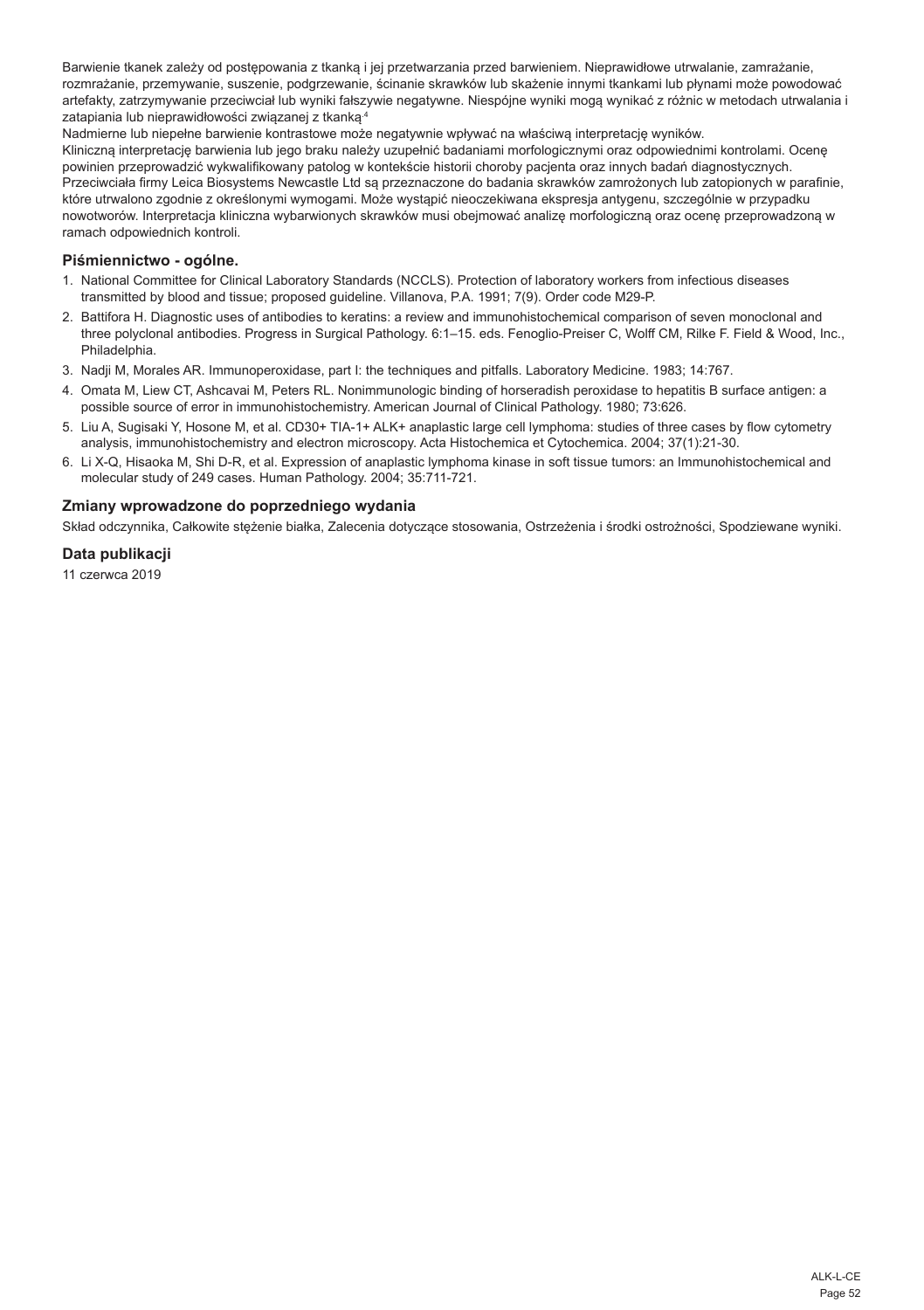# <span id="page-53-0"></span>**Tekoče mišje monoklonsko protitelo Novocastra™ p80 (Anaplastic Lymphoma Kinase) Koda izdelka: NCL-L-ALK**

# **Predvidena uporaba**

#### *Za diagnostično uporabo in vitro.*

Izdelek NCL-L-ALK je namenjen za kvalitativno identifikacijo humanega proteina p80 v parafinskih rezinah s pomočjo svetlobne mikroskopije. Klinično razlago obarvanja ali odsotnosti le-tega morajo dopolnjevati morfološke študije ustreznih kontrolnih vzorcev, ki jih v okviru klinične anamneze bolnika in drugih diagnostičnih testov oceni usposobljen patolog.

# **Načelo postopka**

Imunohistokemijske (IHC) tehnike barvanja omogočajo vizualizacijo antigenov z izvajanjem zaporednega nanosa - z vmesnimi koraki izpiranja - specifičnega protitelesa na antigen (primarno protitelo), sekundarnega protitelesa na primarno protitelo in encimskega kompleksa s kromogenim substratom. Encimska aktivacija kromogena povzroči vidno reakcijo izdelka na mestu antigena. Tak vzorec lahko nato nasprotno barvamo in pokrijemo s krovnim stekelcem. Rezultate nato obdelamo s pomočjo svetlobnega mikroskopa in jih uporabimo pri diferencialni diagnozi patološko-fizioloških procesov, ki so morda povezani z določenim antigenom ali pa tudi ne.

#### **Klon**

5A4

### **Imunogen**

Prokariontski rekombinantni protein, ki ustreza območju s katalitično domeno tirozin kinaze ter delom C-terminalnega konca transkripta NPM-ALK (419-520αα).

#### **Specifičnost**

Humani protein ALK in fuzijski proteini ALK C-terminalnega konca, ki vključujejo imunizirano ciljno sekvenco.

#### **Sestava reagenta**

NCL-L-ALK je tekočinski supernatant kulture tkiva in vsebuje natrijev azid kot konzervans.

#### **Razred Ig**

IgG1

# **Skupna koncentracija beljakovin Total Protein**

Skupna koncentracija beljakovin v določeni seriji je navedena na oznaki na viali.

#### **Koncentracija protiteles**

Višja ali enaka 32 mg/l, določena s testom ELISA. Glejte oznako na viali za koncentracijo Ig določene serije.

#### **Priporočila za uporabo**

Imunohistokemija parafinskih rezin.

**Toplotno pridobivanje epitopa (HIER):** Upoštevajte navodila za uporabo raztopine za pridobivanje epitopov Novocastra Epitope Retrieval Solution pH 6.

**Predlagano redčenje:** 1:200 za 30 minut pri 25 °C. To so samo smernice; uporabniki naj poiščejo svoje lastne najbolj učinkovite delovne razredčine.

**Vizualizacija:** Upoštevajte navodila za uporabo sistemov za zaznavanje polimerov Novolink™ Polymer Detection Systems. Za dodatne informacije o izdelku ali podporo se obrnite na svojega lokalnega distributerja ali regionalno pisarno družbe Leica Biosystems, lahko pa tudi obiščete spletno mesto družbe Leica Biosystems na naslovu www.LeicaBiosystems.com.

Učinkovitost tega protitelesa je treba validirati, kadar ga uporabljate z drugimi sistemi za ročno barvanje ali avtomatiziranimi okolji.

#### **Shranjevanje in stabilnost**

Hraniti pri temperaturi 2–8 °C. Ne zamrzujte. Takoj po uporabi ohladite na temperaturo 2–8 °C. Ne uporabljajte po datumu izteka roka uporabnosti, ki je naveden na oznaki na viali. Uporabnik naj preveri pogoje shranjevanja, ki se razlikujejo od zgoraj navedenih.

#### **Priprava vzorcev**

Priporočena fiksirna raztopina je 10-% formalin v nevtralnem pufru za tkivne rezine, vstavljene v parafin.

# **Opozorila in previdnostni ukrepi**

Vir priprave tega reagenta je supernatant celične kulture. Ker je to biološki izdelek, je treba z njim ravnati z ustrezno skrbnostjo. Ta reagent vsebuje natrijev azid. Varnostni list je na voljo na zahtevo ali na naslovu www.LeicaBiosystems.com. Upoštevajte zvezne, državne ali lokalne predpise za odstranjevanje vseh morebitnih strupenih sestavin.

Z vzorci, pred fiksiranjem in po njem, in vsemi materiali, s katerimi so prišli v stik, morate rokovati, kot da bi lahko prenašali okužbe, in pri njihovem odstranjevanju slediti ustreznim previdnostnim ukrepom.<sup>1</sup> Nikoli ne pipetirajte reagentov skozi usta; pazite, da reagenti in vzorci ne pridejo v stik s kožo in sluznicami. Če reagenti ali vzorci pridejo v stik z občutljivimi deli, jih izperite z obilo vode. Poiščite zdravniško pomoč.

Pazite, da ne pride do mikrobne okužbe reagentov, saj lahko povzroči nespecifično barvanje.

Če uporabite čas ali temperature inkubacije, ki se razlikujejo od navedenih, lahko pridobite napačne rezultate. Uporabnik mora validirati morebitne spremembe.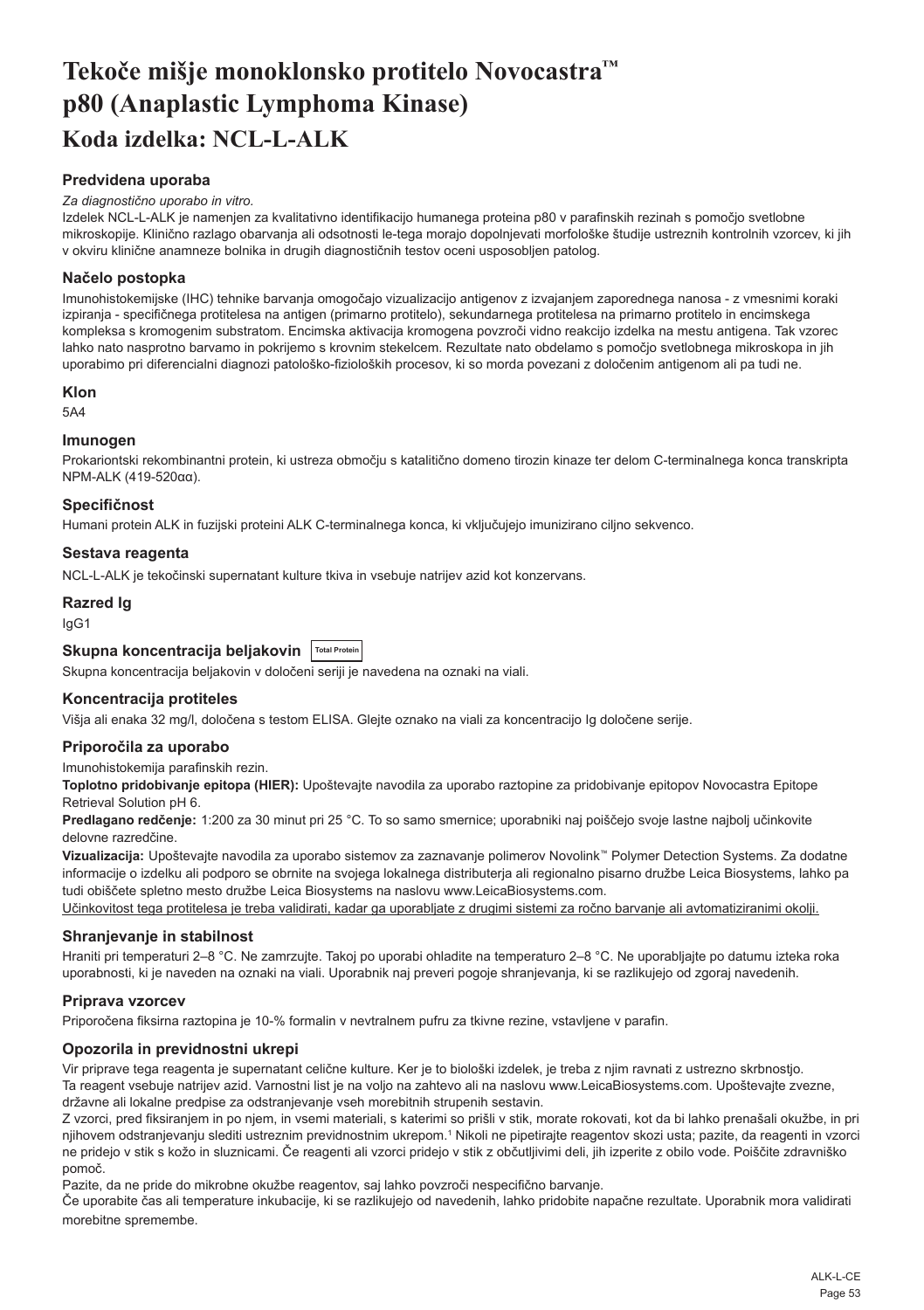# **Kontrola kakovosti**

Razlike pri obdelavi tkiva in tehničnih postopkih v laboratoriju uporabnika lahko vodijo do precejšnje variabilnosti rezultatov, kar zahteva redne interne kontrole učinkovitosti poleg spodaj navedenih postopkov.

Kontrolni vzorci morajo biti sveži vzorci, pridobljeni z obdukcijo/biopsijo/kirurškim posegom, fiksirani s formalinom, obdelani in shranjeni v parafinskem vosku kakor hitro je mogoče ter na isti način, kot vzorci bolnikov.

# **Pozitivni kontrolni vzorci tkiva**

Uporabite jih za opredelitev pravilno pripravljenih tkiv in ustreznih tehnik barvanja.

Pri vsakem postopku barvanja morate vsakemu sklopu preizkusnih pogojev dodati en pozitiven kontrolni vzorec tkiva.

Za kar najboljšo kontrolo kakovosti in boljše zaznavanje manjših stopenj razkroja reagenta je bolj primerno uporabiti tkivo s šibkim pozitivnim obarvanjem kot tkivo z močnim pozitivnim obarvanjem.<sup>2</sup>

Za pozitivni kontrolni vzorec tkiva priporočamo delež anaplastičnih velikoceličnih limfomov.

Če pozitivni kontrolni vzorci tkiva ne pokažejo pozitivnega obarvanja, morate rezultate preizkusnih vzorcev zavreči kot neveljavne.

#### **Negativni kontrolni vzorci tkiva**

Pregledati jih morate po pregledu pozitivnih kontrolnih vzorcev tkiva, da preverite specifičnost oznake ciljnega antigena glede na primarno protitelo.

Za negativno kontrolo tkiva priporočamo tkivo mišic.

Drugače pa se kot negativni kontrolni vzorci pogosto uporablja vrsta različnih celic, ki so prisotne v večini rezin tkiv, vendar pa mora tako uporabo preveriti uporabnik.

Nespecifično barvanje, če je prisotno, je običajno razpršeno. Opazite lahko tudi posamično obarvanje vezivnega tkiva v rezinah tkiv, kot posledica premočnega fiksiranja s formalinom. Za razlago rezultatov obarvanja uporabite nespremenjene celice. Obarvanje nekrotičnih ali degeneriranih celic je pogosto nespecifično.<sup>3</sup> Lažno pozitivni rezultati se lahko pojavijo zaradi ne-imunološke vezave proteinov ali produktov reakcije substrata. Povzročijo jih lahko tudi endogeni encimi, kot so psevdoperoksidaza (eritrociti), endogena peroksidaza (citokromni C) ali endogeni biotin (npr. jetra, dojke, možgani, ledvice), odvisno od vrste uporabljenega imunskega barvila. Za razlikovanje med endogensko aktivnostjo encimov ali nespecifično vezavo encimov zaradi specifične imunske reaktivnosti, lahko barvate dodatna tkiva bolnika izključno ali s kromogenskim substratom ali encimskimi kompleksi (avidin-biotin, streptavidin, označeni polimer) in kromogenskim substratom. Če pride do specifičnega obarvanja negativnih kontrolnih vzorcev tkiva, morate rezultate vzorcev bolnika zavreči kot neveljavne.

#### **Negativni kontrolni reagent**

Za oceno nespecifičnega barvanja in boljšo razlago specifičnega obarvanja na antigenskem mestu uporabite nespecifični negativni kontrolni reagent namesto primarnega protitelesa z eno rezino vsakega vzorca bolnika.

#### **Bolnikovo tkivo**

Nazadnje preglejte bolnikove vzorce, obarvane z izdelkom NCL-L-ALK. Intenzivnost pozitivnega obarvanja ocenite v okviru morebitnega nespecifičnega obarvanja ozadja z negativnim kontrolnim reagentom. Tako kot pri vseh imunohistokemijskih preizkusih negativen rezultat pomeni, da antigen ni bil zaznan, ne pa odsotnosti antigena v testiranih celicah/tkivih. Po potrebi uporabite nabor protiteles za opredelitev napačnih negativnih reakcij.

# **Pričakovani rezultati**

#### Normalna tkiva

Klon 5A4 ni povzročil obarvanja v različnih ocenjenih normalnih tkivih. (Skupno število ocenjenih normalnih primerov = 44).

## Nenormalna tkiva

Klon 5A4 je povzročil citoplazemsko in/ali jedrno obarvanje v 4/108 difuznih velikoceličnih limfomih celic B in 4/7 anaplastičnih velikoceličnih limfomih celic T. Obarvanje ni bilo zaznano pri kroničnih limfocitnih limfomih (0/12), folikularnih limfomih (0/11), Hodgkinovi bolezni (0/11), limfomu plaščnih celic (0/7), angioimunoblastnih T-celičnih limfomih (0/4), T/NK-celičnih limfomih (0/3), limfomu marginalnega območja (0/1), T-celičnem limfomu (0/1), perifernem T-celičnem limfomu (0/1), B-celičnem akutnem limfoblastnem limfomu (0/1), primitivnem B/T-celičnem akutnem limfoblastnem limfomu (0/1), tumorjih ščitnice (0/4), pljučnih tumorjih (0/4), jetrnih tumorjih (0/4), tumorjih jajčnikov (0/4), možganskih tumorjih (0/2), tumorjih požiralnika (0/2), tumorjih dojk (0/2), želodčnih tumorjih (0/2), tumorjih mehkih tkiv (0/2), tumorjih jezika (0/2), metastatskih tumorjih neznanega izvora (0/2), ledvičnih tumorjih (0/2), tumorjih materničnega vratu (0/2), tumorjih mod (0/2), tumorjih debelega črevesa (0/2), tumorjih danke (0/2), kožnih tumorjih (0/2), tumorju grla (0/1) in tumorju priželjca (0/1). (Skupno število ocenjenih anomalnih primerov = 212).

# **NCL-L-ALK se priporoča za pomoč pri ocenjevanju izražanja ALK in ALK fuzijskih proteinov v neoplastičnih tkivih.**

#### **Splošne omejitve**

Imunohistokemija je diagnostični postopek z več koraki, ki zahteva specializirano usposabljanje za izbiro ustreznih reagentov, izbiro, fiksiranje in obdelavo tkiv, pripravo IHC preparata in razlago rezultatov obarvanja.

Obarvanje tkiva je odvisno od rokovanja s tkivom in njegovo obdelavo pred barvanjem. Nepravilno fiksiranje, zamrzovanje, odtajanje, izpiranje, sušenje, segrevanje, rezanje ali okužba z drugimi tkivi ali tekočinami lahko povzroči nastanek artefaktov, lovljenje protitelesa ali lažne negativne rezultate. Nedosledni rezultati so lahko posledica razlik pri metodah fiksiranja in priprave ali pa so del nepravilnosti tkiva samega.<sup>4</sup> Prekomerno ali nepopolno nasprotno barvanje lahko neugodno vpliva na pravilno tolmačenje rezultatov.

Klinično razlago obarvanja ali odsotnosti le-tega morajo dopolnjevati morfološke študije ustreznih kontrolnih vzorcev, ki jih v okviru klinične anamneze bolnika in drugih diagnostičnih testov oceni usposobljen patolog.

Protitelesa družbe Leica Biosystems Newcastle Ltd so namenjena uporabi, kot je navedeno, na zamrznjenih ali v parafin vstavljenih rezinah z določenimi zahtevami za fiksiranje. Lahko pride do nepričakovanega izražanja antigena, zlasti pri neoplazmah. Pri klinični razlagi obarvane rezine tkiva morate upoštevati morfološko analizo in oceno ustreznih kontrol.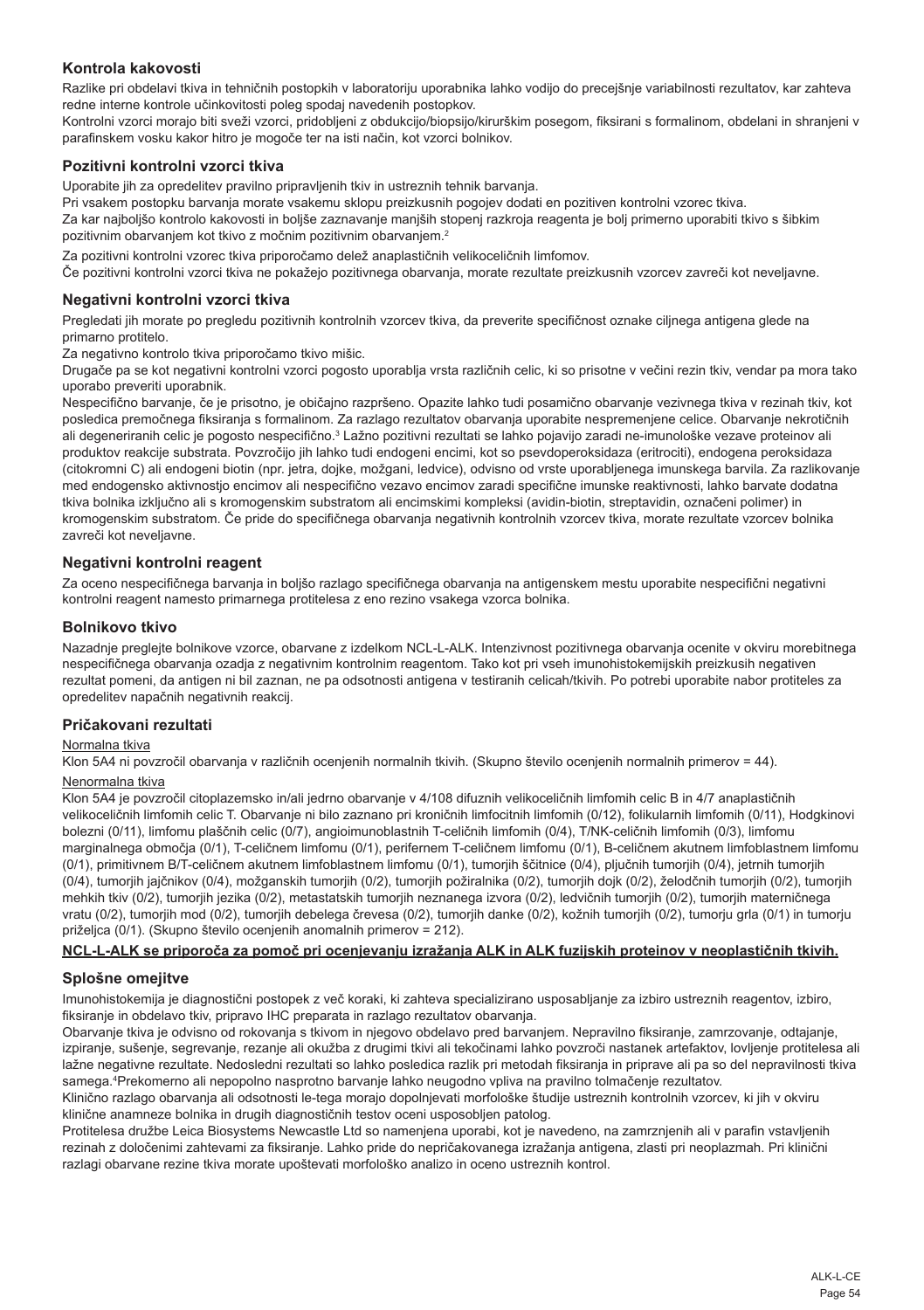# **Splošna literatura**

- 1. National Committee for Clinical Laboratory Standards (NCCLS). Protection of laboratory workers from infectious diseases transmitted by blood and tissue; proposed guideline. Villanova, P.A. 1991; 7(9). Order code M29-P.
- 2. Battifora H. Diagnostic uses of antibodies to keratins: a review and immunohistochemical comparison of seven monoclonal and three polyclonal antibodies. Progress in Surgical Pathology. 6:1–15. eds. Fenoglio-Preiser C, Wolff CM, Rilke F. Field & Wood, Inc., Philadelphia.
- 3. Nadji M, Morales AR. Immunoperoxidase, part I: the techniques and pitfalls. Laboratory Medicine. 1983; 14:767.
- 4. Omata M, Liew CT, Ashcavai M, Peters RL. Nonimmunologic binding of horseradish peroxidase to hepatitis B surface antigen: a possible source of error in immunohistochemistry. American Journal of Clinical Pathology. 1980; 73:626.
- 5. Liu A, Sugisaki Y, Hosone M, et al. CD30+ TIA-1+ ALK+ anaplastic large cell lymphoma: studies of three cases by flow cytometry analysis, immunohistochemistry and electron microscopy. Acta Histochemica et Cytochemica. 2004; 37(1):21-30.
- 6. Li X-Q, Hisaoka M, Shi D-R, et al. Expression of anaplastic lymphoma kinase in soft tissue tumors: an Immunohistochemical and molecular study of 249 cases. Human Pathology. 2004; 35:711-721.

# **Dodatki in spremembe k prejšnji izdaji**

Sestava reagentov, Skupna koncentracija beljakovin, Priporočila za uporabo, Opozorila in previdnostni ukrepi, Pričakovani rezultati.

#### **Datum izdaje**

11 junij 2019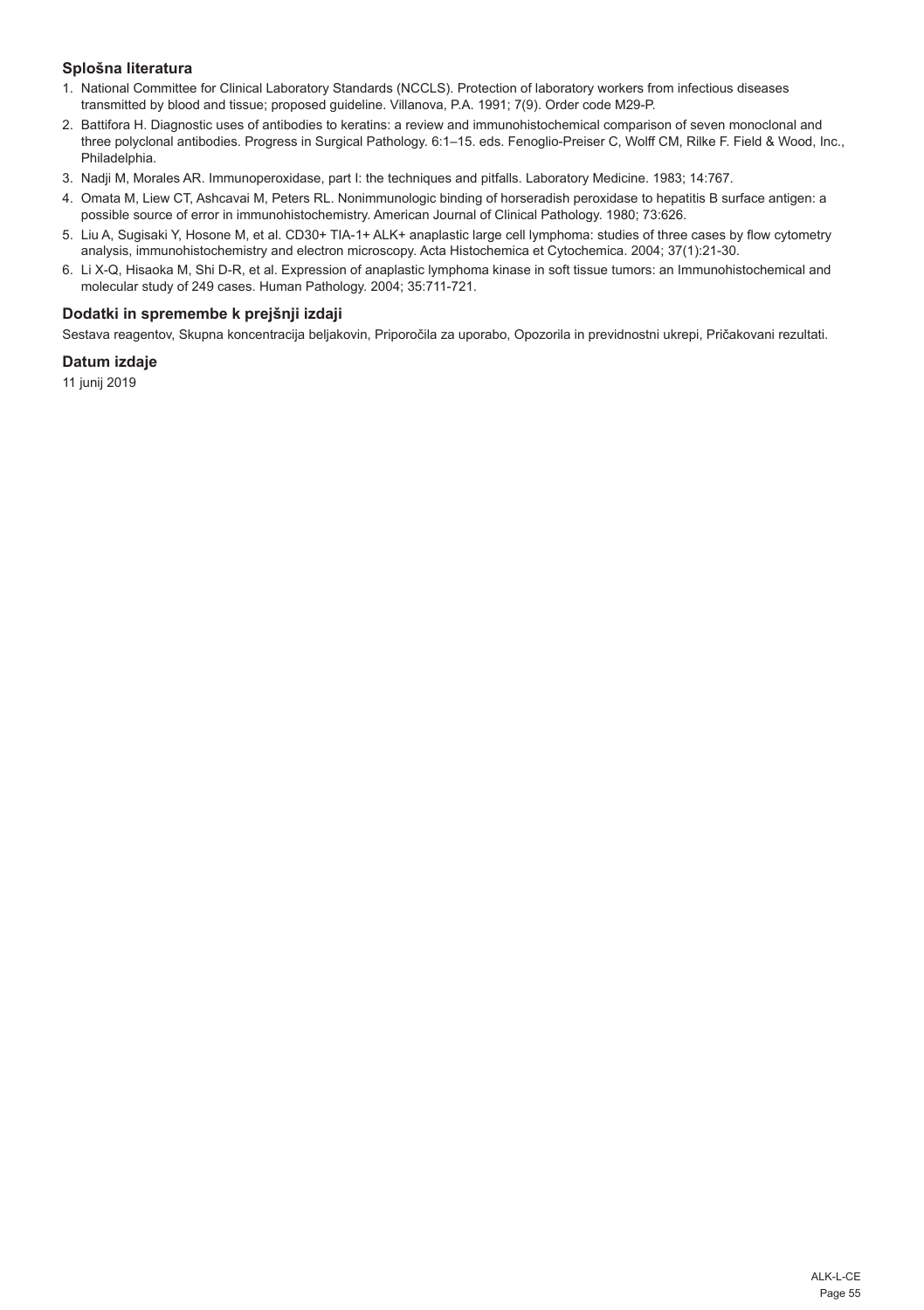# <span id="page-56-0"></span>**Novocastra™ Tekutá myší monoklonální protilátka p80 (Anaplastic Lymphoma Kinase) Kód výrobku: NCL-L-ALK**

# **Zamýšlené použití**

#### *Pro diagnostické použití in vitro.*

NCL-L-ALK je určen ke kvalitativnímu stanovení lidského proteinu p80 světelnou mikroskopií na parafínových řezech. Klinickou interpretaci jakéhokoliv barvení nebo jeho nepřítomnosti je nutné doplnit morfologickým vyšetřením s použitím správných kontrol a zhodnotit je musí kvalifikovaný patolog v kontextu s klinickou anamnézou pacienta a jinými diagnostickými testy.

# **Princip metody**

Imunohistochemické (IHC) barvicí techniky umožňují vizualizaci antigenů pomocí sekvenční aplikace specifické protilátky proti antigenu (primární protilátka), sekundární protilátky proti primární protilátce a enzymového komplexu s chromogenním substrátem s interponovanými omývacími kroky. Enzymatická aktivace chromogenu má za následek viditelnou reakci produktu v místě antigenu. Vzorek pak může být kontrastně nabarven a překryt krycím sklíčkem. Výsledky se interpretují ve světelném mikroskopu; jsou pomůckou v diferenciální diagnostice patofyziologických procesů, které mohou, ale nemusí, souviset s příslušným antigenem.

#### **Klon**

5A4

#### **Imunogen**

Prokaryotický rekombinantní protein odpovídající oblasti, která pokrývá katalytickou doménu tyrozinkinázy a část C-konce transkriptu NPM-ALK (419–520αα).

#### **Specificita**

Lidský protein ALK a C-koncové fúzní proteiny ALK, které obsahují imunizovanou cílovou sekvenci.

# **Složení reagencie**

Produkt NCL-L-ALK je tekutý supernatant z tkáňové kultury obsahující jako konzervační prostředek azid sodný.

# **Třída Ig**

IgG1

# **Koncentrace celkového proteinu Total Protein**

Koncentrace celkového proteinu specifická pro šarži je uvedena na štítku na lahvičce.

#### **Koncentrace protilátek**

32 mg/l nebo vyšší, stanovená metodou ELISA. Koncentrace imunoglobulinu (Ig) specifická pro šarži je uvedena na štítku na lahvičce.

#### **Doporučení k použití**

Imunohistochemické vyšetření na parafínových řezech.

**Teplem indukované odmaskování epitopu (Heat Induced Epitope Retrieval, HIER):** Postupujte podle pokynů k použití k roztoku Novocastra Epitope Retrieval Solution pH 6.

**Doporučené ředění:** 1:200 po dobu 30 minut při 25 °C. Toto doporučení je uvedeno jako vodítko; uživatelé musí stanovit vlastní optimální pracovní ředění.

**Vizualizace:** Postupujte podle návodu k použití k systémům Novolink™ Polymer Detection Systems. Pro více informací či podporu kontaktujte vaši lokální nebo regionální kancelář Leica Biosystems nebo navštivte webové stránky Leica Biosystems, www.LeicaBiosystems.com

Výkon této protilátky je třeba validovat, pokud se používá s jinými systémy pro ruční barvení nebo na automatických platformách.

#### **Skladování a stabilita**

Skladujte při teplotě 2–8 °C. Nezmrazujte. Okamžitě po použití vraťte do teploty 2–8 °C. Nepoužívejte po uplynutí data exspirace uvedeného na štítku na lahvičce. Podmínky skladování jiné než výše uvedené musí uživatel validovat.

#### **Příprava vzorku**

Fixační roztok doporučený pro řezy tkáně zalité v parafinu je 10% formalín pufrovaný na neutrální pH.

#### **Varování a bezpečnostní opatření**

Tato reagencie byla připravena ze supernatantu z buněčné kultury. Protože jde o biologický produkt, je nutno manipulaci s ní věnovat náležitou pozornost.

Tato reagencie obsahuje azid sodný. Bezpečnostní list materiálu je k dispozici na požádání nebo je dostupný na webu www.LeicaBiosystems.com

Údaje o likvidaci jakýchkoli potenciálně toxických komponent prostudujte ve federálních, státních nebo místních nařízeních. Se vzorky, před fixací i po fixaci, a se všemi materiály jim vystavenými, je nutno zacházet, jako by mohly způsobit přenos infekce, a likvidovat je s náležitými bezpečnostními opatřeními.<sup>1</sup> Reagencie nikdy nepipetujte ústy a zabraňte styku reagencií a vzorků s kůží

a sliznicemi. Pokud se reagencie nebo vzorky dostanou do kontaktu s citlivými oblastmi, omyjte je velkým množstvím vody. Vyhledejte lékařskou pomoc.

Minimalizujte mikrobiální kontaminaci reagencií, mohlo by dojít ke zvýšení výskytu nespecifického barvení.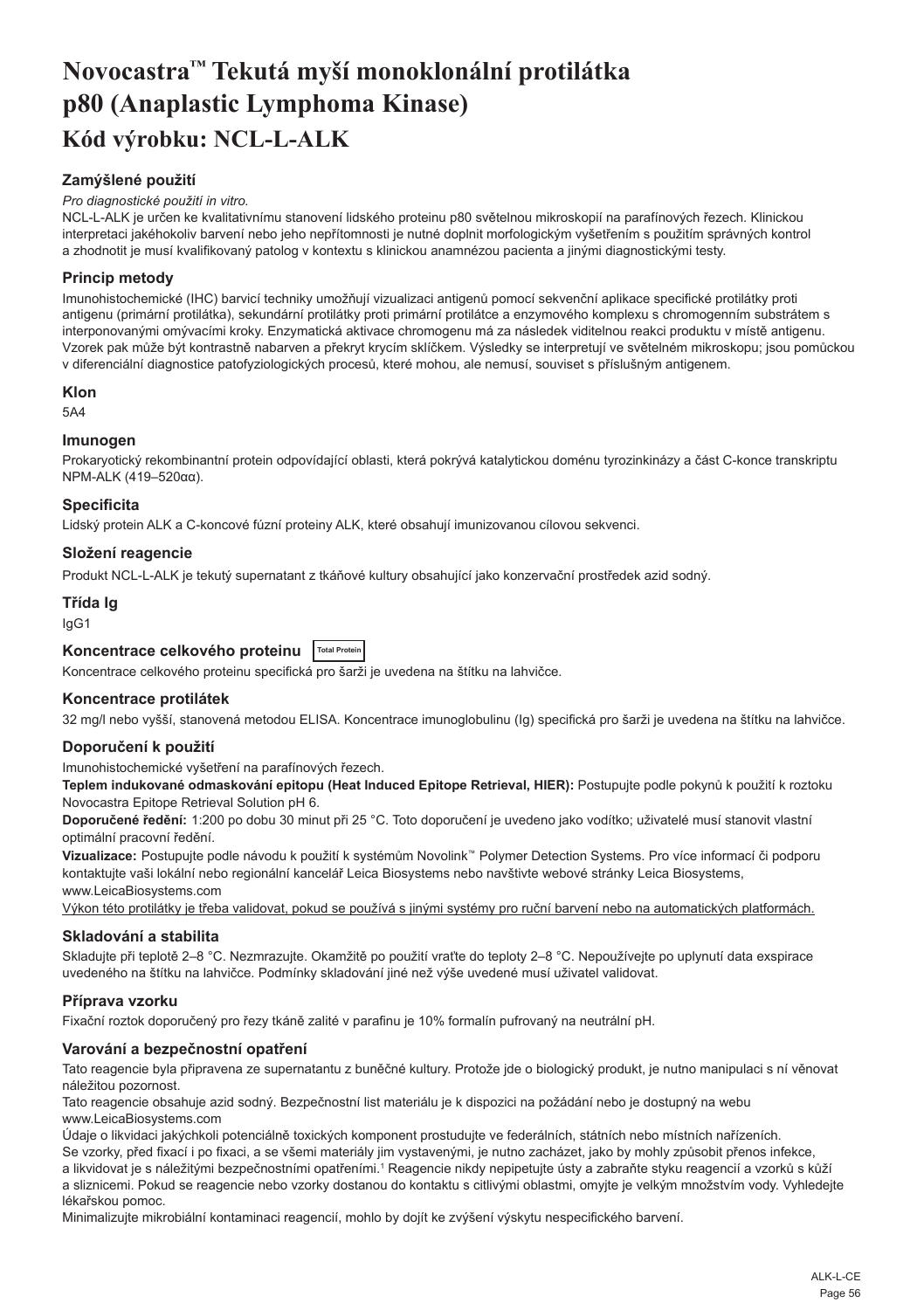Inkubační doby nebo teploty jiné než předepsané mohou vést k chybným výsledkům. Všechny takové změny musí být uživatelem validovány.

# **Kontrola jakosti**

Rozdíly ve zpracování tkání a v technických postupech v laboratoři uživatele mohou způsobit významnou variabilitu výsledků, což vyžaduje kromě níže uvedených postupů i pravidelné provádění kontrol v laboratoři.

Kontroly musí být čerstvé pitevní/bioptické/operační vzorky co nejdříve fixované formalínem, zpracované a zalité do parafínového vosku, stejným způsobem jako vzorek/vzorky pacienta.

# **Pozitivní tkáňová kontrola**

Používá se k průkazu správně připravených tkání a správných barvicích technik.

V každém barvicím cyklu musí být použita jedna pozitivní tkáňová kontrola pro každý soubor testovacích podmínek.

Pro optimální kontrolu jakosti a k detekci menšího stupně degradace reagencie je vhodnější tkáň se slabým pozitivním barvením než tkáň se silným pozitivním barvením.<sup>2</sup>

Doporučenou pozitivní tkáňovou kontrolou je část anaplastického velkého buněčného lymfomu.

Pokud pozitivní tkáňová kontrola nevykazuje pozitivní barvení, musí být výsledky testovaných vzorků považovány za neplatné.

#### **Negativní tkáňová kontrola**

Musí být vyšetřena po pozitivní tkáňové kontrole k ověření specificity označení cílového antigenu primární protilátkou.

Doporučená negativní tkáňová kontrola je sval.

Alternativně často představuje místa negativní kontroly řada různých typů buněk přítomných ve většině tkáňových řezů, to ale musí uživatel validovat.

Nespecifické barvení, je-li přítomno, má obvykle difúzní vzhled. V řezech ze tkání nadměrně fixovaných formalínem může být také zjištěno sporadické barvení pojivové tkáně. K interpretaci výsledků barvení použijte neporušené buňky. Nekrotické nebo degenerované buňky se často barví nespecificky.<sup>3</sup>Falešně pozitivní výsledky mohou být důsledkem neimunologické vazby proteinů nebo produktů reakčního substrátu. Mohou být také způsobeny endogenními enzymy, jako je např. pseudoperoxidáza (erytrocyty), endogenní peroxidáza (cytochrom C) nebo endogenní biotin (např. játra, prs, mozek, ledviny), podle typu použitého imunobarviva. K odlišení aktivity endogenních enzymů či nespecifické vazby enzymů od specifické imunoreaktivity mohou být barveny další tkáně pacienta výlučně chromogenním substrátem, případně enzymovými komplexy (avidin-biotin, streptavidin, značený polymer) a chromogenním substrátem. Pokud dojde v negativní tkáňové kontrole ke specifickému barvení, musí být výsledky vzorků pacienta považovány za neplatné.

# **Negativní reagenční kontrola**

K vyhodnocení nespecifického barvení a umožnění lepší interpretace specifického barvení v místě antigenu použijte na řezu z každého vzorku pacienta nespecifickou negativní reagenční kontrolu místo primární protilátky.

# **Tkáň pacienta**

Nakonec vyšetřete vzorky pacienta barvené pomocí NCL-L-ALK. Intenzita pozitivního barvení musí být zhodnocena v kontextu se vším nespecifickým barvením pozadí u negativní reagenční kontroly. Jako u každého imunohistochemického vyšetření, negativní výsledek znamená, že antigen nebyl zjištěn, nikoli, že antigen není ve vyšetřovaných buňkách/tkáních přítomen. V případě potřeby použijte k identifikaci falešně negativních reakcí panel protilátek.

# **Očekávané výsledky**

#### Normální tkáně

Klon 5A4 nevytvořil žádné barvení v celé řadě testovaných normálních tkání. (Celkový počet normálních vyšetřovaných tkání = 44). Abnormální tkáně

Klon 5A4 vykazoval cytoplazmatické a/nebo barvení jádra ve 4/108 vzorků difuzního velkobuněčného B-lymfomu a 4/7 vzorků anaplastického velkobuněčného T-lymfomu. Barvení nebylo pozorováno u chronických lymfocytických lymfomů (0/12), folikulárních lymfomů (0/11), Hodgkinovy choroby (0/11), lymfomů plášťových buněk (0/7), angioimunoblastických T-lymfomů (0/4), T/NK-lymfomů (0/3), lymfomu z buněk marginální zóny (0/1), T-lymfomu (0/1), periferního T-lymfomu (0/1), akutního lymfoblastického B-lymfomu (0/1), akutního lymfoblastického lymfomu z primitivních B/T-buněk (0/1), nádorů štítné žlázy (0/4), nádorů plic (0/4), nádorů jater (0/4), nádorů vaječníků (0/4), nádorů mozku (0/2), nádorů jícnu (0/2), nádorů prsu (0/2), nádorů žaludku (0/2), nádorů měkkých tkání (0/2), nádorů jazyka (0/2), metastatických nádorů neznámého původu (0/2), nádorů ledvin (0/2), nádorů děložního hrdla (0/2), nádorů varlat (0/2), nádorů tlustého střeva (0/2), nádorů rekta (0/2), nádoru kůže (0/2), nádoru hrtanu (0/1) a nádoru brzlíku (0/1). (Celkový počet vyšetřených abnormálních tkání = 212).

#### **NCL-L-ALK se doporučuje používat jako pomůcku při hodnocení exprese ALK a ALK fúzních proteinů v neoplastických tkáních.**

#### **Obecná omezení**

Imunohistochemické vyšetření je vícekrokový diagnostický proces, který spočívá ve specializovaném školení ve výběru vhodných reagencií; výběru, fixaci a zpracování tkání; přípravě imunohistochemickího sklíčka; a v interpretaci výsledků barvení. Barvení tkáně závisí na manipulaci s tkání a jejím zpracování před barvením. Nesprávným postupem při fixaci, zmrazení, rozmrazení, omývání, sušení, zahřívání, krájení řezů nebo kontaminací jinými tkáněmi či tekutinami mohou vzniknout artefakty, může dojít k vychytávání protilátek nebo k falešně negativním výsledkům. Nekonzistentní výsledky mohou být důsledkem odchylek ve fixačních metodách a metodách zalití v konzervačním médiu, nebo přirozených odchylek ve tkáni.<sup>4</sup>

Nadměrné nebo nedostatečné kontrastní barvení může narušit správnou interpretaci výsledků.

Klinickou interpretaci jakéhokoliv barvení nebo jeho nepřítomnosti je nutné doplnit morfologickým vyšetřením s použitím správných kontrol a zhodnotit je musí kvalifikovaný patolog v kontextu s klinickou anamnézou pacienta a jinými diagnostickými testy. Protilátky společnosti Leica Biosystems Newcastle Ltd se používají, jak bylo uvedeno, u zmrazených nebo u parafínových řezů se specifickými požadavky na fixaci. Může dojít k expresi neočekávaných antigenů, zejména u nádorů. Klinická interpretace jakéhokoli barveného tkáňového řezu musí zahrnovat morfologickou analýzu a zhodnocení příslušných kontrol.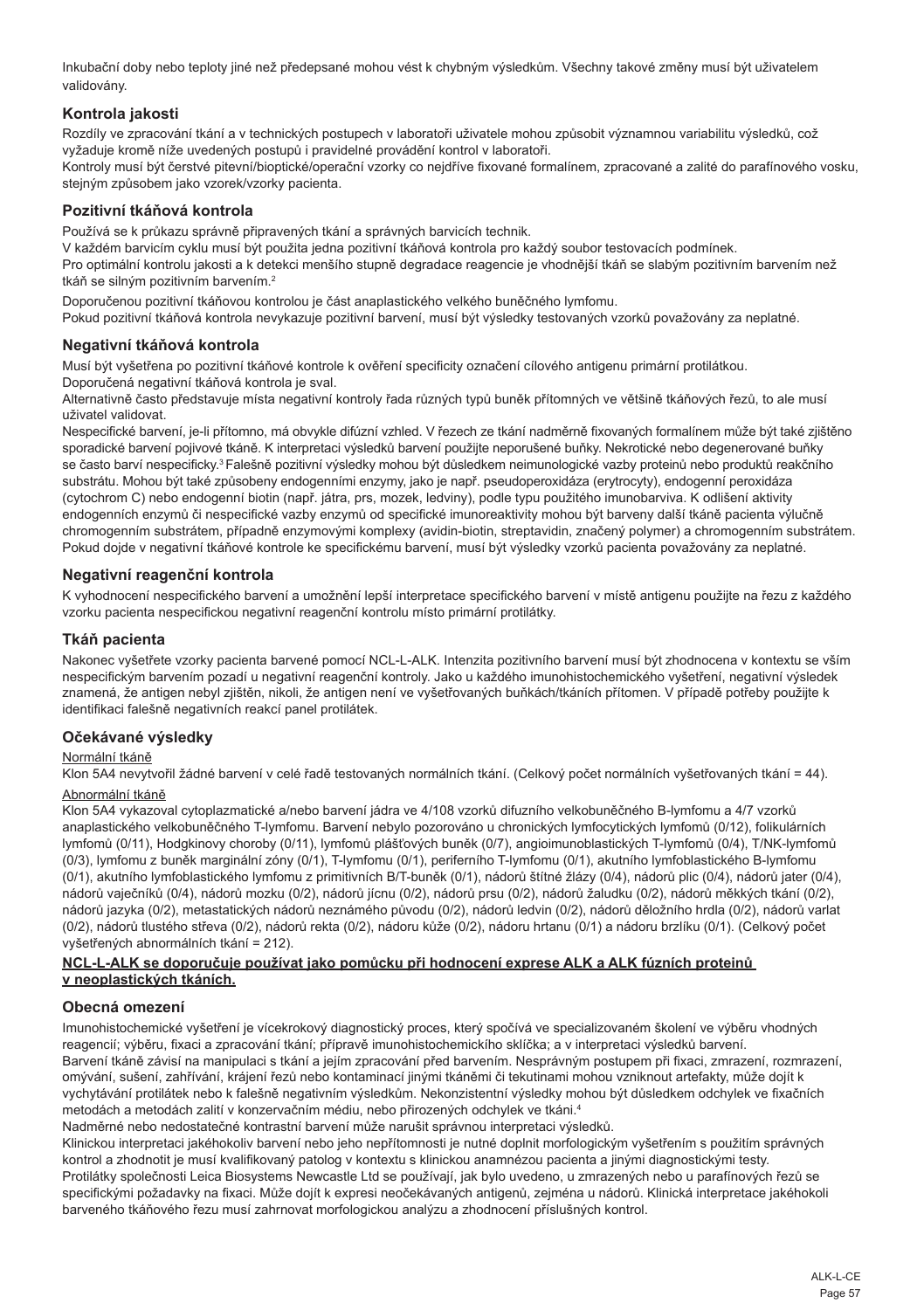# **Literatura - všeobecná**

- 1. National Committee for Clinical Laboratory Standards (NCCLS). Protection of laboratory workers from infectious diseases transmitted by blood and tissue; proposed guideline. Villanova, P.A. 1991; 7(9). Order code M29-P.
- 2. Battifora H. Diagnostic uses of antibodies to keratins: a review and immunohistochemical comparison of seven monoclonal and three polyclonal antibodies. Progress in Surgical Pathology. 6:1–15. eds. Fenoglio-Preiser C, Wolff CM, Rilke F. Field & Wood, Inc., Philadelphia.
- 3. Nadji M, Morales AR. Immunoperoxidase, part I: the techniques and pitfalls. Laboratory Medicine. 1983; 14:767.
- 4. Omata M, Liew CT, Ashcavai M, Peters RL. Nonimmunologic binding of horseradish peroxidase to hepatitis B surface antigen: a possible source of error in immunohistochemistry. American Journal of Clinical Pathology. 1980; 73:626.
- 5. Liu A, Sugisaki Y, Hosone M, et al. CD30+ TIA-1+ ALK+ anaplastic large cell lymphoma: studies of three cases by flow cytometry analysis, immunohistochemistry and electron microscopy. Acta Histochemica et Cytochemica. 2004; 37(1):21-30.
- 6. Li X-Q, Hisaoka M, Shi D-R, et al. Expression of anaplastic lymphoma kinase in soft tissue tumors: an Immunohistochemical and molecular study of 249 cases. Human Pathology. 2004; 35:711-721.

# **Opravy předchozího vydání**

Složení reagencie, Koncentrace celkového proteinu, Doporučení k použití, Varování a bezpečnostní opatření, Očekávané výsledky.

# **Datum vydání**

11 červen 2019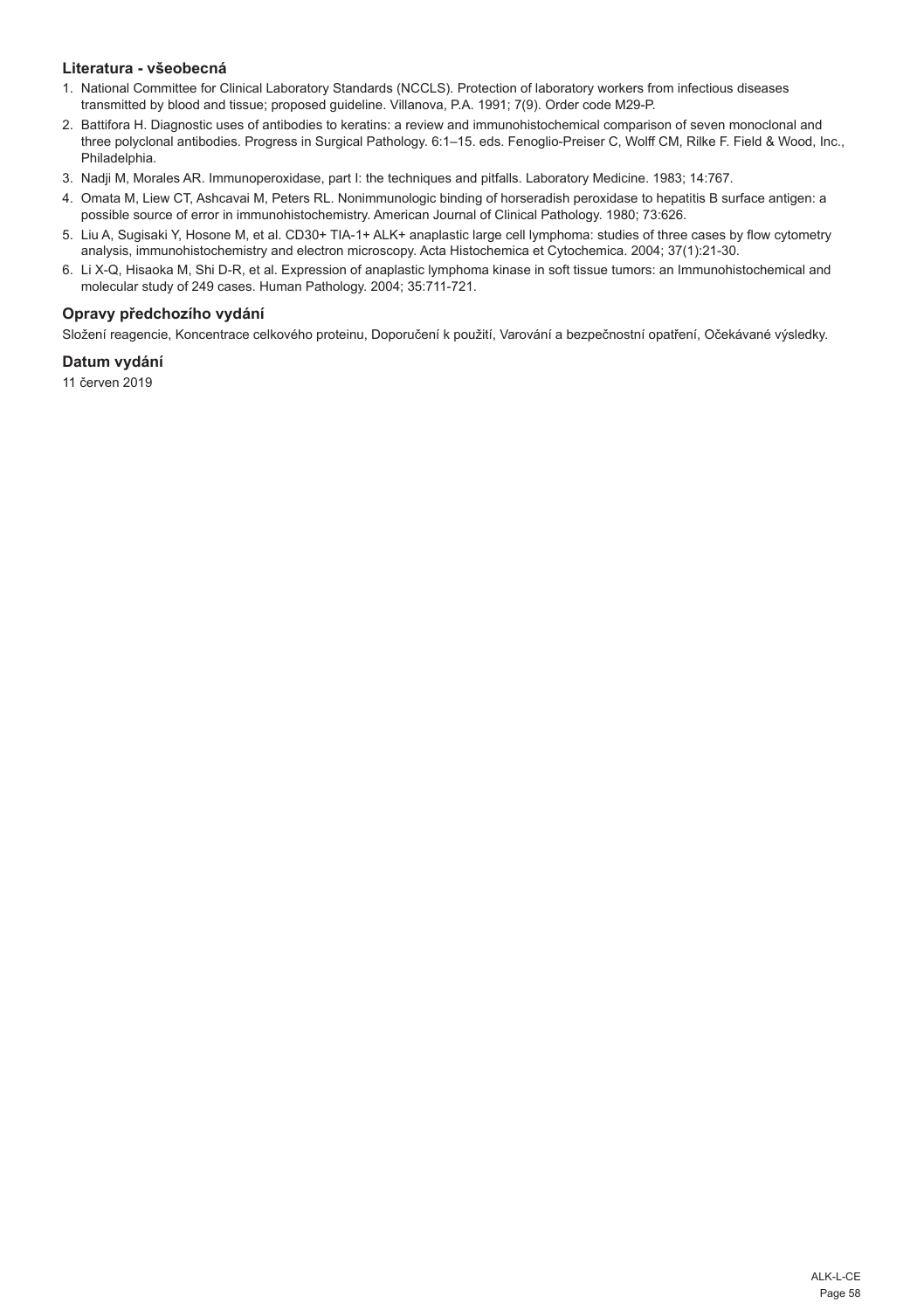# <span id="page-59-0"></span>**Tekutá myšia monoklonálna protilátka Novocastra™ p80 (Anaplastic Lymphoma Kinase) Kód produktu: NCL-L-ALK**

# **Zamýšľané použitie**

#### *Na diagnostické použitie in vitro.*

NCL-L-ALK slúži na kvalitatívnu identifikáciu ľudského proteínu p80 v parafínových rezoch pomocou svetelnej mikroskopie. Klinická interpretácia akéhokoľvek farbenia alebo jeho absencie musí byť kombinovaná s morfologickými vyšetreniami za použitia zodpovedajúcich kontrol. Výsledky je nutné vyhodnotiť v kontexte klinickej anamnézy pacienta a iných diagnostických testov vedených kvalifikovaným patológom.

# **Princíp postupu**

Techniky imunohistochemického (IHC) zafarbenia umožňujú vizualizáciu antigénov sekvenčnou aplikáciou špecifickej protilátky proti antigénu (primárna protilátka), sekundárnej protilátky proti primárnej protilátke a enzymatického komplexu s chromogénnym substrátom. Medzi jednotlivými krokmi prebieha premývanie. Enzymatická aktivácia chromogénu vytvára v mieste antigénu viditeľné produkty reakcie. Môžete doplniť kontrastné zafarbenie vzorky a zakryť ju krycím sklíčkom. Výsledky sa interpretujú pomocou svetelného mikroskopu a napomáhajú pri diferenciálnej diagnostike patofyziologických procesov, ktoré môžu, ale nemusia byť spojené s určitým antigénom.

#### **Klon**

5A4

# **Imunogén**

Prokaryotický rekombinantný proteín zodpovedajúci oblasti, ktorá zahŕňa katalytickú doménu tyrozínkinázy a časť C-konca transkriptu NPM-ALK ((419 až 520αα).).

# **Špecificita**

Ľudský ALK proteín a C-koncový ALK fúzny proteín obsahujúci imunizovanú cieľovú sekvenciu.

# **Zloženie činidla**

NCL-L-ALK je tekutý supernatant na tkanivovú kultiváciu obsahujúci azid sodný ako konzervačnú látku.

# **Trieda Ig**

IgG1

# **Celková koncentrácia proteínov Total Protein**

Celkovú koncentráciu proteínov špecifickú pre šaržu nájdete na štítku fľaštičky.

#### **Koncentrácia protilátok**

Vyššia alebo rovná 32 mg/l podľa ELISA. Koncentráciu Ig špecifickú pre šaržu nájdete na štítku fľaštičky.

#### **Odporúčania na použitie**

Imunohistochémia parafínových rezov.

**Záchyt epitopov s tepelnou indukciou (HIER):** Postupujte podľa návodu na použitie systému Novocastra Epitope Retrieval Solution pH 6.

**Odporúčané riedenie:** 1 : 200 po dobu 30 minút pri teplote 25 °C. Táto hodnota je orientačná, používatelia si musia stanoviť svoje vlastné optimálne pracovné riedenia.

**Vizualizácia:** Postupujte podľa návodu na použitie systémov Novolink™ Polymer Detection Systems. Ďalšie informácie o produkte alebo podporu vám poskytne váš miestny distribútor alebo lokálne zastúpenie spoločnosti Leica Biosystems. Takisto môžete navštíviť internetovú stránku spoločnosti Leica Biosystems:

www.LeicaBiosystems.com

Funkčnosť tejto protilátky je nutné validovať pri použití s inými manuálnymi systémami farbenia alebo automatizovanými platformami.

#### **Uskladnenie a stabilita**

Skladujte pri teplote 2 – 8 °C. Nezmrazujte. Okamžite po použití vráťte do teploty 2 – 8 °C. Nepoužívajte po uplynutí dátumu exspirácie uvedeného na štítku fľaštičky. Iné než vyššie uvedené podmienky skladovania si vyžadujú validáciu používateľom.

#### **Príprava vzorky**

Odporúčaný fixačný prípravok je 10 % neutrálny pufrovaný formalín pre bločky tkaniva zaliate do parafínu.

#### **Varovania a bezpečnostné opatrenia**

Toto činidlo bolo pripravené zo supernatantu bunkovej kultúry. Keďže ide o biologický produkt, pri manipulácii je nutné vynaložiť zodpovedajúcu starostlivosť.

Toto činidlo obsahuje azid sodný. Materiálový bezpečnostný list je k dispozícii na požiadanie alebo na stránke www.LeicaBiosystems.com.

Likvidáciu prípadných potenciálne toxických súčastí definujú federálne, štátne alebo miestne predpisy.

So vzorkami pred fixáciou a po nej a všetkými materiálmi, ktoré s nimi prišli do kontaktu, je nutné manipulovať ako s potenciálne infekčnými a zlikvidovať ich pri dodržaní zodpovedajúcich bezpečnostných opatrní.<sup>1</sup> Činidlá nikdy nepipetujte ústami a zabráňte kontaktu činidiel a vzoriek s kožou a sliznicami. Ak sa činidlá alebo vzorky dostanú do kontaktu s citlivými oblasťami, umyte ich veľkým množstvom vody. Vyhľadajte lekársku pomoc.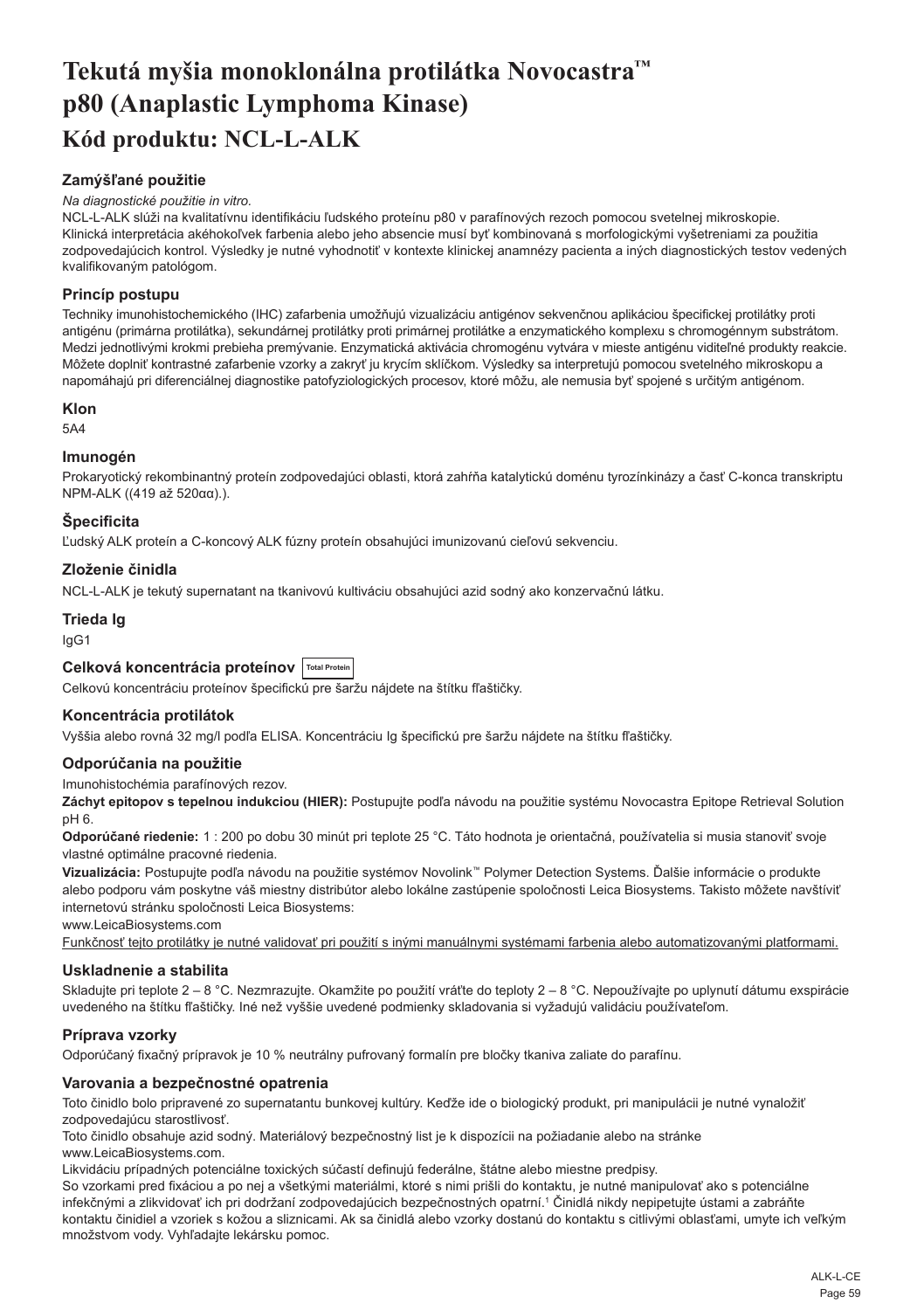Minimalizujte mikrobiálnu kontamináciu činidiel. V opačnom prípade môže dôjsť k zvýšeniu nešpecifického zafarbenia. Nedodržanie predpísaných inkubačných dôb alebo teplôt môže viesť k nesprávnym výsledkom. Všetky takéto zmeny si vyžadujú validáciu používateľom.

# **Kontrola kvality**

Rozdiely v spracovaní tkaniva a technických postupoch v laboratóriu používateľa môžu viesť k významnému kolísaniu výsledkov, čo si vyžaduje, okrem nasledujúcich postupov, aj pravidelné interné kontroly.

Kontroly by mali byť čerstvé pitevné/bioptické/chirurgické vzorky fixované čo najskôr formalínom a spracované zaliatím do parafínu rovnakým spôsobom ako vzorky pacienta.

# **Pozitívna kontrola tkanivom**

Identifikuje správne pripravené tkanivá a správne techniky zafarbenia.

Každá súprava testových podmienok v každom cykle zafarbenia musí obsahovať jednu pozitívnu kontrolu tkanivom.

Tkanivo so slabým pozitívnym farbením je pre optimálnu kontrolu kvality a na detekciu slabšej degradácie činidla vhodnejšie než tkanivo so silným pozitívnym farbením.<sup>2</sup>

Odporúčané tkanivo na pozitívnu kontrolu je časť anaplastických veľkobunkových lymfómov Ak pozitívna kontrola tkanivom nebude vykazovať pozitívne zafarbenie, výsledky testovaných vzoriek je nutné považovať za neplatné.

# **Negatívna kontrola tkanivom**

Nutné vyšetriť po pozitívnej kontrole tkanivom s cieľom overiť špecificitu značenia cieľového antigénu primárnou protilátkou. Odporúčané tkanivo na negatívnu kontrolu je sval.

Ako negatívnu kontrolu je možné použiť aj rôzne typy buniek prítomné vo väčšine tkanivových rezov, takýto postup si však vyžaduje validáciu používateľom.

Prípadné nešpecifické farbenie má obvykle difúzny vzhľad. V rezoch tkanív silne fixovaných formalínom môže byť pozorované sporadické farbenie spojiva. Na interpretáciu výsledkov farbenia používajte intaktné bunky. Nekrotické alebo degenerované bunky sa často farbia nešpecificky.<sup>3</sup> Falošne pozitívne výsledky môžu byť pozorované v dôsledku neimunologickej väzby proteínov alebo produktov reakcie substrátu. Môžu byť spôsobené aj endogénnymi enzýmami, ako napr. pseudoperoxidázou (erytrocyty), endogénnou peroxidázou (cytochróm C) alebo endogénnym biotínom (napr. pečeň, prsník, mozog, oblička) v závislosti od typu imunologického farbenia. S cieľom diferencovať endogénnu enzymatickú aktivitu alebo nešpecifickú väzbu enzýmov od špecifickej imunoreaktivity môžete nafarbiť ďalšie vzorky tkanív pacienta výhradne substrátovým chromogénom alebo enzymatickými komplexmi (avidín-biotín, streptavidín, značený polymér), resp. substrátovým chromogénom. V prípade špecifického farbenia v negatívnej kontrole tkanivom je nutné výsledky vzoriek pacienta považovať za neplatné.

# **Negatívna kontrola činidlom**

Na vyhodnotenie nešpecifického zafarbenia použite nešpecifickú negatívnu kontrolu činidlom miesto primárnej protilátky s rezom jednotlivých vzoriek pacienta, čo umožní lepšiu interpretáciu špecifického farbenia na mieste antigénu.

#### **Tkanivo pacienta**

Pacientske vzorky zafarbené prípravkom NCL-L-ALK preskúmajte ako posledné. Intenzitu pozitívneho farbenia je nutné vyhodnotiť v kontexte prípadného

nešpecifického zafarbenia negatívnej kontroly činidlom na pozadí. Podobne ako pri všetkých imunohistochemických testov znamená negatívny výsledok, že antigén nebol detegovaný. Nepotvrdzuje jeho absenciu v testovaných bunkách/tkanivách. V prípade potreby identifikujte falošne negatívne reakcie pomocou panelu protilátok.

#### **Očakávané výsledky**

#### Normálne tkanivá

Klon 5A4 nepreukázal zafarbenie v rôznych normálnych testovaných tkanivách. (Celkový počet normálnych vyšetrených prípadov = 44). Abnormálne tkanivá

Klon 5A4 vykazoval cytoplazmatické a/alebo nukleárne farbenie v 4/108 difúznych veľkých bunkových B-bunkových lymfómoch a 4/7 T-bunkových anaplastických veľkých bunkových lymfómov. Nepozorovalo sa žiadne farbenie pri chronických lymfocytických lymfómoch (0/12), folikulárnych lymfómoch (0/11), Hodgkinovej chorobe (0/11), lymfómoch plášťových buniek (0/7), angioimunoblastických T-bunkových lymfómoch (0/4), T/NK bunkových lymfómoch (0/3), periferálnom T-bunkovom lymfóme (0/1), lymfóme marginálnych zón (0/1), lymfóme T-buniek (0/1), lymfóme periférnych T-buniek (0/1), akútnom lymfoblastickom lymfóme (0/1), nádoroch štítnej žľazy (0/4),nádoroch pľúc (0/4), nádoroch pečene (0/4), nádoroch vaječníkov (0/4), nádoroch mozgu (0/2), nádoroch pažeráka (0/2), nádoroch prsníka (0/2), nádoroch žalúdka (0/2), nádoroch mäkkých tkanív (0/2), nádoroch jazyka (0/2) metastatických nádoroch neznámeho pôvodu (0/2), nádoroch obličiek (0/2), cervikálnych nádoroch (0/2), testikulárnych nádoroch (0/2), nádoroch hrubého čreva (0/2), nádoroch konečníka (0/2), kožných nádoroch (0/2), nádoroch hrtana (0/1) a nádoroch týmusu (0/1). (Celkový počet abnormálnych vyšetrených prípadov = 212).

#### **NCL-L-ALK sa odporúča na pomoc pri hodnotení expresie ALK a ALK fúznych proteínov v neoplastických tkanivách.**

# **Všeobecné limitácie**

Imunohistochémia je diagnostický postup pozostávajúci z viacerých krokov, ktorý si vyžaduje špecializované zaškolenie vo výbere zodpovedajúcich činidiel, výbere tkanív, fixácie a spracovania, príprave IHC sklíčka a interpretácii výsledkov farbenia. Farbenie tkaniva závisí od manipulácie s tkanivom a od jeho spracovania pred farbením. Nesprávna fixácia,

zmrazovanie,rozmrazovanie, premývanie, sušenie, ohrievanie, rezanie alebo kontaminácia inými tkanivami či tekutinami môžu viesť k vzniku artefaktov, záchytu protilátok alebo falošne negatívnym výsledkom. Inkonzistentné výsledky môžu byť spôsobené zmenami metód fixácie a montáže preparátov alebo inherentnými nepravidelnosťami v tkanive.<sup>4</sup>

Nadmerné alebo neúplné kontrastné farbenie môže narušiť správnosť interpretácie výsledkov.

Klinická interpretácia akéhokoľvek farbenia alebo jeho absencie musí byť kombinovaná s morfologickými vyšetreniami za použitia zodpovedajúcich kontrol. Výsledky je nutné vyhodnotiť v kontexte klinickej anamnézy pacienta a iných diagnostických testov vedených kvalifikovaným patológom.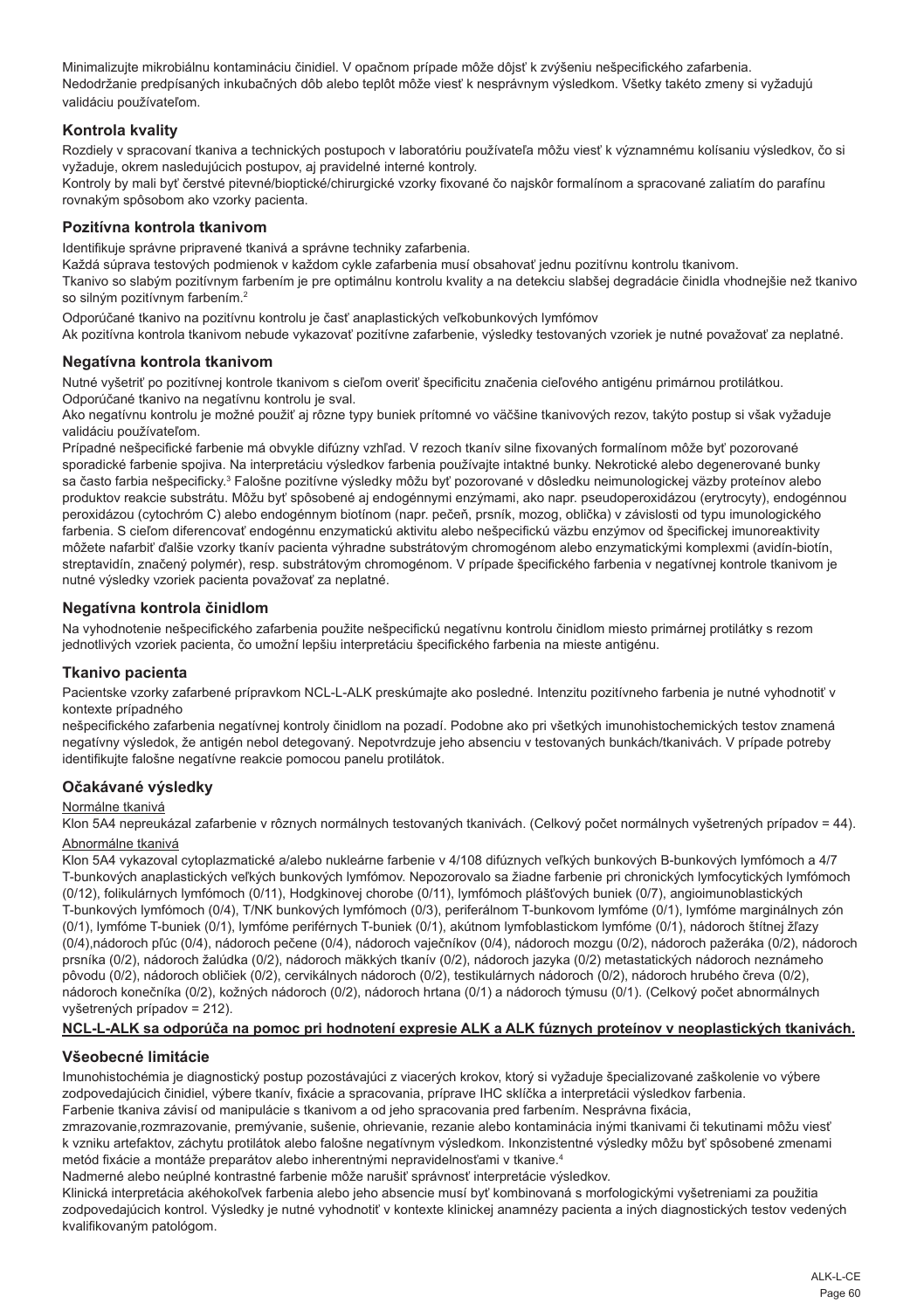Protilátky spoločnosti Leica Biosystems Newcastle Ltd sú určené na použitie na zmrazených rezoch alebo rezoch zaliatych parafínom so špecifickými požiadavkami na fixáciu, ako uvádza tento dokument. Najmä pri neopláziách môže dôjsť k nečakanej expresii antigénov. Klinická interpretácia akýchkoľvek farbených tkanivových rezov musí zahŕňať morfologickú analýzu a vyhodnotenie zodpovedajúcich kontrol.

## **Bibliografia – všeobecne**

- 1. National Committee for Clinical Laboratory Standards (NCCLS). Protection of laboratory workers from infectious diseases transmitted by blood and tissue; proposed guideline. Villanova, P.A. 1991; 7(9). Order code M29-P.
- 2. Battifora H. Diagnostic uses of antibodies to keratins: a review and immunohistochemical comparison of seven monoclonal and three polyclonal antibodies. Progress in Surgical Pathology. 6:1–15. eds. Fenoglio-Preiser C, Wolff CM, Rilke F. Field & Wood, Inc., Philadelphia.
- 3. Nadji M, Morales AR. Immunoperoxidase, part I: the techniques and pitfalls. Laboratory Medicine. 1983; 14:767.
- 4. Omata M, Liew CT, Ashcavai M, Peters RL. Nonimmunologic binding of horseradish peroxidase to hepatitis B surface antigen: a possible source of error in immunohistochemistry. American Journal of Clinical Pathology. 1980; 73:626.
- 5. Liu A, Sugisaki Y, Hosone M, et al. CD30+ TIA-1+ ALK+ anaplastic large cell lymphoma: studies of three cases by flow cytometry analysis, immunohistochemistry and electron microscopy. Acta Histochemica et Cytochemica. 2004; 37(1):21-30.
- 6. Li X-Q, Hisaoka M, Shi D-R, et al. Expression of anaplastic lymphoma kinase in soft tissue tumors: an Immunohistochemical and molecular study of 249 cases. Human Pathology. 2004; 35:711-721.

# **Úpravy predchádzajúceho vydania**

Zloženie činidla, Celková koncentrácia proteínu, Odporúčania na použitie, Varovania a bezpečnostné opatrenia, Očakávané výsledky.

#### **Dátum vydania**

11 jún 2019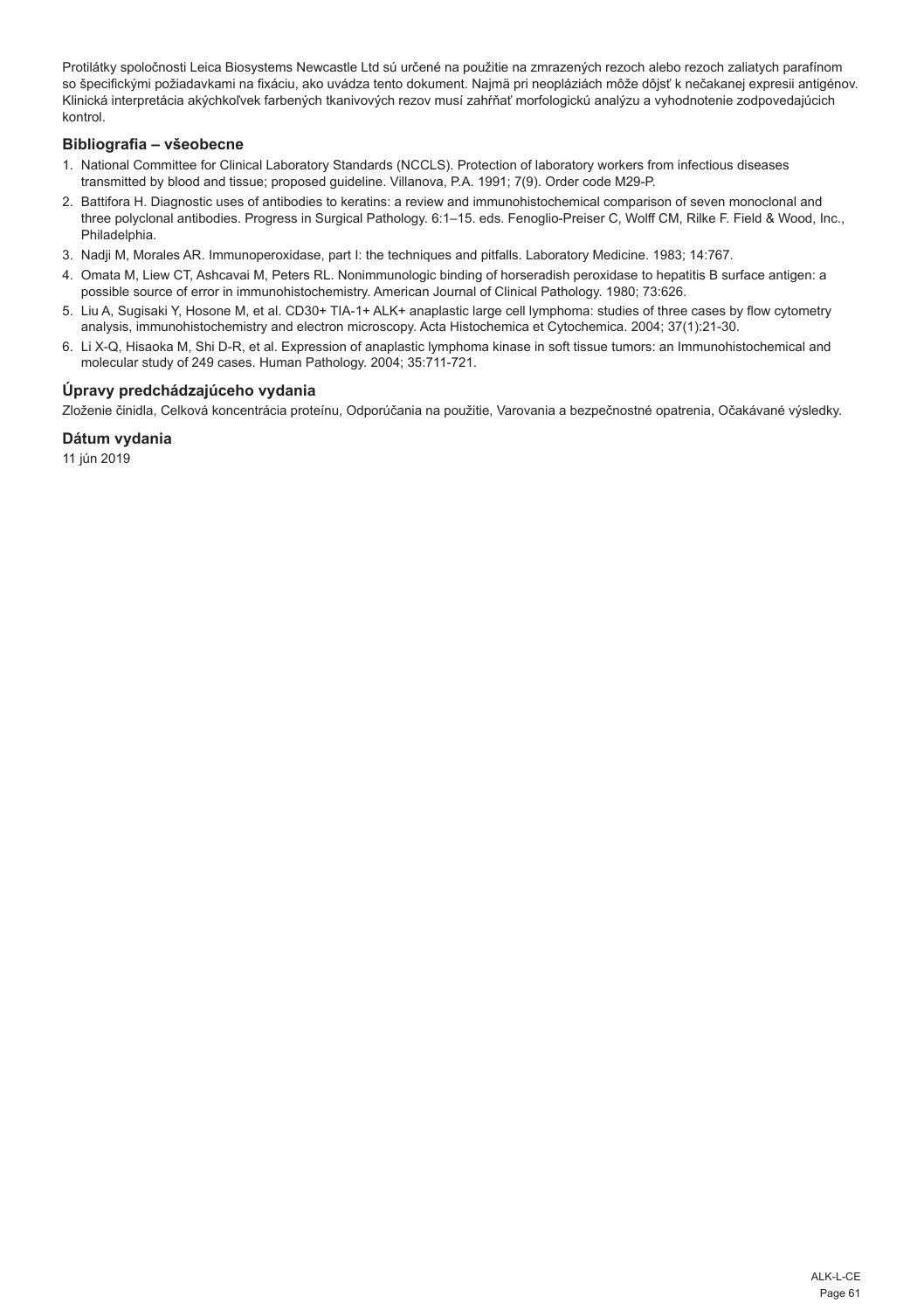# **NovocastraTM جسم مضاد أحادي النسيلة سائل لدى الفئران p80 (Anaplastic Lymphoma Kinase) NCL-L-ALK :المنتج رمز**

# **االستعمال المستهدف**

#### مخصص لالستعمال في أغراض التشخيص في المختبرات.

<span id="page-62-0"></span>NCL-L-ALK مصمم من اجل التحديد النوعي بواسطة المجهر الضوئي لبروتين B0 في مقاطع البارافين. ينبغي ان يُستكمل التفسير السريري لوجود اي تلطيخ او غيابه من خلال الدراسات المورفولوجية والضوابط الصحيحة، وينبغي تقييم ذلك في سياق التاريخ السريري للمريض وغيره من الأختبار ات التشخيصية التي يُجريها اخصائي مؤهل في علم الأمر اض.

#### **مبدأ اإلجراء**

تسمح تقنيات التلوين الكيميائي المناعي (IHC) بتصور المستضدات عبر التمليل لجسم لجس المصاد المضاد المضاد الأولي)، وهو جسم مضاد ثانوي للجسم المضاد الأولي ومجموع إنزيم مع ركازة مُؤلِّدة للّون مع خطوات غسيل متداخلة. ينتج التنثيط الإنزيمي للكروموجين مُؤلّد اللون من مع من استخدم من ثم يمكن بعدها استخدام صبغة ļ َّ֧֖֖֖֖֖֧֚֚֚֚֚֚֚֚֡֡֬֓֬<u>֓</u> نافية مُبلِنة للعينة وتغطيتها برقاقة زجاجية على شريحة مجهر. يتم تفسير النتئج باستخدام المراعة والتشخيص التفريقي للعمليات الفيزيولوجية المرصية، والتي قد ترتبط أو ال ترتبط بمستضد معين.

# **مستنسخ**

5A4

#### **مستضد**

بروتين مأشوب بدائي النواة متوافق مع منطقة تغطي النطاق التحفيزي لكيناز التيروسين وجزء من الطرف الكربوكسيلي لنسخة ALK-NPM( األحماض األمينية 419-520(.

#### **خصوصية**

بروتين كيناز اللمفومة الكشمية )ALK )البشري وبروتين انصهار الطرف الكربوكسيلي لكيناز اللمفومة الكشمية )ALK )المحتويان على تسلسل الهدف المحصن.

#### **تكوين الكاشف**

ALK-L-NCL هو مادة طافية لمزرعة نسيجية سائلة تحتوي على أزيد الصوديوم كمادة حافظة.

#### **فئة الغلوبولين المناعي**

IgG1

# **تركيز البروتين الكلي Total Protein**

راجع ملصق تسمية القارورة لتشغيلة محددة من تركيز البروتين الكلي.

#### **تركيز الجسم المضاد**

أكبر من أو يساوي 32 مجم/لتر حسبما تحدد مقايسة الممتز المناعي المرتبط باإلنزيم )ELISA). راجع ملصق تسمية القارورة لدفعة محددة من تركيز lg.

#### **توصيات حول االستخدام**

تقنية الكيمياء النسيجية المناعية على مقاطع البارافين.

ا**سترجاع الحاتمة المثار بالحرارة (HIER):** يُرجى اتباع التعليمات لاستخدامها في محلول استرجاع الحاتمة ذي الاس الهيدروجيني 6 من Novocastra . **التخفيف المقترح:** :1 200 لمدة 30 دقيقة في 25 °مئوية. يتم توفير هذا كدليل ويجب على المستخدمين تحديد التخفيفات المثالية للعمل الخاصة بهم. ا**لتصور**: يُرجى اتباع التعليمات لاستخدامها في انظمة الكشف عن البوليمر Novolink™ . لمزيد من المعلومات أو المحلي أو المحلي أو المكتب الإقليمي لشركة Leica

#### ً من ذلك، قم بزيارة موقع ويب Biosystems Leica ، Biosystems، أو بدال

www.LeicaBiosystems.com

يجب التحقق من صحة أداء هذا الجسم المضاد عند استخدامه مع أنظمة التلطيخ اليدوية أو المنصات اآللية األخرى.

#### **التخزين واالستقرار**

بُخزن في درجة حرارة 2–8 درجة مئوية. يجب عدم تجميده. أعد درجة الحرارة إلى 2–8 درجة مئوية بعد الاستعمال مباشرةً. لا يُستعمل بعد تاريخ انتهاء الصلاحية المدون على ملصق الزجاجة. يجب التحقق من ظروف التخزين بمعرفة المستخدم بخالف الظروف المحددة أعاله.1

#### **إعداد العينة**

المثَّنِت الموصىي به هو الفور مالين المحمي المحايد 10% لمقاطع الأنسجة المدمجة في البار افين.

#### **تحذيرات واحتياطات**

تم إعداد هذا الكاشف من المادة السائلة الطافية من مزرعة الخلية. بما أنه منتج بيولوجي، يجب توخي الحذر عند التعامل معه. يحتوي هذا الكاشف على أزيد الصوديوم. تتوفر ورقة بيانات سالمة المواد عند الطلب أو متوفرة من com.LeicaBiosystems.www راجع األنظمة الفيدرالية أو الخاصة بالوالية أو المحلية بشأن التخلص من أي مكونات قد تكون سامة. بنبغي التعامل مع العينات، قبل التثبيت وبعده، وكذلك مع جميع المواد التي تقام ولو كان التخلص والتن التخلص منها مع اتخاذ الاحتياطات السليمة.' لا تقم باستخدام الكواشف أبدًا في الأنبوب الماصة عن طريق الفم وتجنب ملامسة الكواشفينات المؤسس المخاطوية إذا كانت الكواشف أو العينات تحتك بمناطق حساسة، فعليك بغسل هذه المناطق بكميات وفيرة من الماء. اطلب المشورة الطبية. ِل التلوث الميكروبي للكواشف وإال قد تحدث زيادة في التلطيخ غير المحدد. قل j

قد تؤدي أوقات الحضانة أو درجات الحرارة بخالف تلك الظروف المحددة إلى الحصول على نتائج خاطئة. يجب التحقق من أي تغيير كهذا من جانب المستخدم.

#### **ضبط الجودة**

قد تزدي الاختلافات في معالجة الأنسجة والإجراءات التقنية في مختبر المستخدم إلى حدوث تباين كبير في النتائج، مما يتطلب الناشر الماستان المنافة بالإضافة إلى الإجراءات التالية. يجب أن تكون ضوابط عينات تشريح / خزعة / جراحية جديدة، ومثبتة بالفورمالين، ومعالجة، ومضمنة في شمع البرافين في أسرع وقت ممكن بنفس الطريقة مثل عينة (عينات) المريض.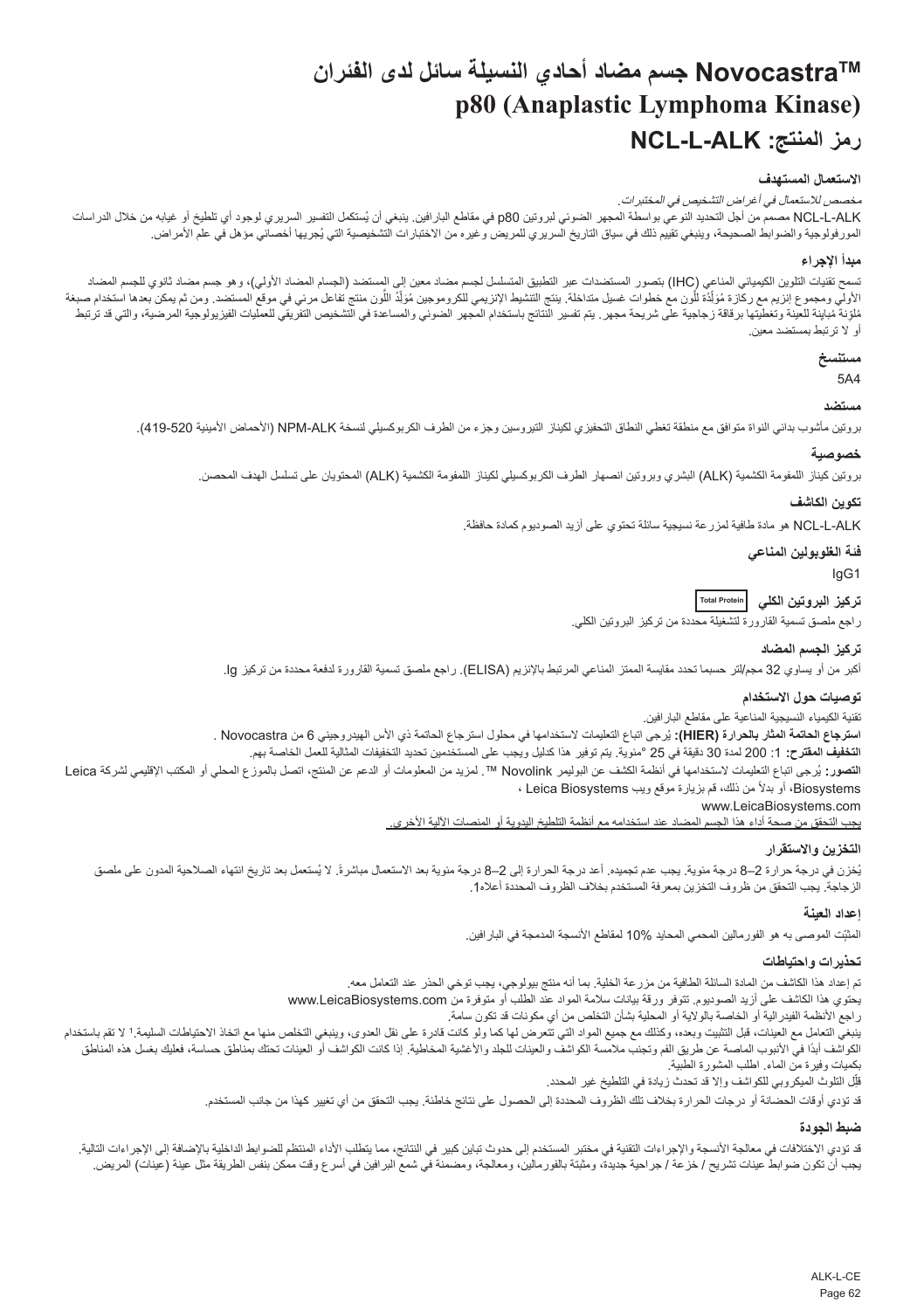# **ضابط النسيج اإليجابي**

بُستخدم للإشارة إلى الانسجة التي تم إعدادها بصنورة صحيحة واساليب التلطيخ السليمة.

يجب تضمين نسيج إيجابي واحد لكل مجموعة من ظروف االختبار في كل عملية تلطيخ.

يكون النسيج ذو التلطيخ الإيجابي الضعيف ملائمًا بصورة أكبر من النسيج ذي بإليه والتي بغرض ضبط الجودة المثلى والكشف عن مستويات طفيفة من تدهور الكاشف. أنسجة المراقبة اإليجابية الموصى بها عبارة عن جزء من لمفومات الخاليا الكبيرة الكشمية

إذا أخفق نسيج إيجابي في إظهار تلطيخ إيجابي، يجب أن يتم اعتبار عينات االختيار غير صالحة.

# **ضابط النسيج السلبي**

ينبغي فحصه بعد ضابط النسيج اإليجابي للتحقق من خصوصية وضع تسميات المسبار نحو الهدف..

ضابط النسيج السلبي الموصى به هو العضالت.

ربديلاً عن ذلك، هناك مجموعة متنوعة من مختلف أنواع الخلايا الموجودة في معظم قطاعات النسيج توفر في كالها على المعاه عامل التحكم السلبي، ولكن يجب التحقق من هذا من جانب المستخدم.

إن التلطيخ غير المحدد، إن وجد، عادة ما يكون له مظهر منتشر . كما يمكن منتظم من المنطق المثلج النساس الله المتها بالفرسالين بإفراط. استخدام الخلايا السليمة لتفسير نتائج التلطيخ. غالبا مالم المنحا المنحلة المنحلة بشكل غير محدد.3 يمكن المناع المناع المرتباط المنسب الارتباط غير المناعي للبروتينات أو منتجات تفاعل الركيزة. قد تحدث أيضا بسبب إنزيمات داخلية مثل البيروكسيديز الزائف (كريات الدم الحمراء) ، أو البيروكسيديز ذاتي المنشأ

(السيتوكروم سي)، أو البيوتين ذاتي المنشأ (مثل الكبد، الثدي، المخ، المناعي المستخدم الكلميز بين نشاط إنزيم ذاتي المنشأ أو ارتباط غير محدد من الإنزيمات من نوع معين من التفاعلية المناعية، قد يتم تلطخ أنسجة المريض الإصافية بشكل حصري بمركبات الركيزة الركيزة (أفيدين-البيوتين، ستريبتافيدين، البوليمر الموسوم) و كروموجين الركيزة، على التوالي. إذا حدث تلوث محدد في ضابط النسيج السلبي، يجب اعتبار نتائج عينات المرضى غير صالحة.

#### **ضابط الكاشف السلبي**

استخدم ضابط كاشف سلبي بدلأ من الأجسام المضادة الأولية مع قطاع من كل المحل التحاريخ غير المحدد والسماح بتفسير التلطيخ المحدد في موقع الجسم المضاد بشكلٍ أفضل.

# **نسيج المريض**

فحص عينات المرضى الملطخة بمسبار ALK-L-NCL في النهاية. ينبغي تقييم كثافة التلطيخ اإليجابي في سياق أي تلطيخ غير محدد بتلطيخ الخلفية لضابط الكاشف السلبي. كما هو الحال مع أي اختبار كيميائي هيستولوجي مناعي، فإن النتيجة السلبية تعني أن المستضد عبر سان أن المستضد غير موجود في الخلايا/الأنسجة التي تمت معايرتها. إذا لزم الأمر، استخدم لوحة من الأجسام المضادة لتحديد التفاعلات السلبية الكاذبة.

# **النتائج المتوقعة**

# **أنسجة عادية**

مخروط 4A5 لم ينتج تلطيخ في تشكيلة من األنسجة العادية التي تم تقييمها. )إجمالي عدد الحاالت العادية التي تم تقييمها = 44(.

األنسجة غير العادية

اظهر المستنسخ 5A4 تلطيخا سيتوبلازميًا و/او تلطيخا نوويًا في 4/108 من لمفومات الخياليائية الكبيرة الكثرة الكثية الكثيلة الكبيرة الكثمية. لم يُلاحظ وجود اي تلطيخ في اللمفومات اللمفاوية المزمنة (0/12)، واللمفومات الجريبية (0/11)، ومرض هودجكين (0/11)، ولمفومات الخلايا التائلية المفومات الخلايا التائية الأرومية المناعية الوعائية (0/4)، ولمفومات الخلايا القاتلة الطبيعية/التائية (3/3)، ولمفومة المامشية (4/1)، ولمفومة (0/1)، ولمفومة الخلايا التائية المحيطية (0/1)، ولمفومة الخاليا البائية الأرومية اللمفاوية الحادة (1/1)، واللمفومات الأرومية اللمفاوية للخالية البدائية الملاة الحادة (1/1)، وأورام الرئية (4/4)، وأورام الكبد (4/4)، وأورام الكبد (4/4)، وأورام الرئة (4/4)، وأورام الكبد (4/4)، وأورام الكبد المبيض (0/4) وأورام المخ (0/2)، وأورام المريء (0/2)، وأورام الثدي (0/2)، وأورام الأنسجة الرخوة (0/2)، وأورام اللسان (0/2)، والأورام النقيلية من أصل غير معروف (0/2)، وأورام الكلى (0/2)، وأورام عنق الرحم (0/2)، وأورام الخصية (0/2) وأورام القولون (0/2)، وأورام المصتقيم ( 0/2)، وأورام الجلد (0/2)، وأورام الحنجرة (0/1)، وأورام الغدة الصعترية (0/1). (إجمالي عدد الحالات غير العادية التي تم تقييمها = 212).

#### **ُوصى باستخدام ALK-L-NCL للمساعدة في تقييم التعبير عن بروتين كيناز اللمفومة الكشمية )ALK )وبروتين انصهار كيناز اللمفومة الكشمية )ALK )في األنسجة ي الورمية.**

#### **القيود العامة**

الكيمياء الهيستولوجية المناعية معلية تشخيصية متعددة الخطوات تتكون من تريب متخصص في اختيار الكواشفية، التشريف المعالجة، والتشريت، والمعالجة؛ وإعداد شريحة IHC؛ وإعداد شريحة IHC؛ وتفسير نتائج التلطيخ.

يعتمد تلطيخ الأنسجة على معالجة وتجهيز الأنسجة قبل التلطية، أو التجميد التجارية، أو التجارية، أو التصنين، أو التقسيم غير السليم أو التلوث مع الأنسجة أو السوائل الأخرى إلى نتاج صنعي، أو احتجاز المستضدات، أو نتائج ملائبة قد تكون النتاسقة قد النسبب الأختلافات في اساليب التثبيت والدمج، أو إلى عيوب كامنة داخل الانسجة.

قد يؤثر التلطيخ المُباين المفرط او غير المكتمل على التفسير الصحيح للنتائج.

بنغي ان يُستكمل التفسير السريري لوجود اي تلطيخ او غيابه من خلال الدراسات المورفولوجية والضوابط الصحيحة، وينبغي تقييم ذلك في سياق التاريخ السريري للمريض وغيره من الأختبار ات التشخيصية التي يُجريها اخصـائي مؤهل في علم الأمر اض.

الأجسام المضادة من Leica Biosystems Newcastle Ltd مصممة للاستخدام، كما هو محدد، على القطاعات المجمدة أو المثبتة بالبارافين مع متطلبات تثبيت محددة. قد يحدث تعبير مستضد غير متوقع، وخاصة في األورام. يجب أن يشمل التفسير السريري ألي مقطع نسيج ملطخ التحليل المورفولوجي وتقييم الضوابط المناسبة.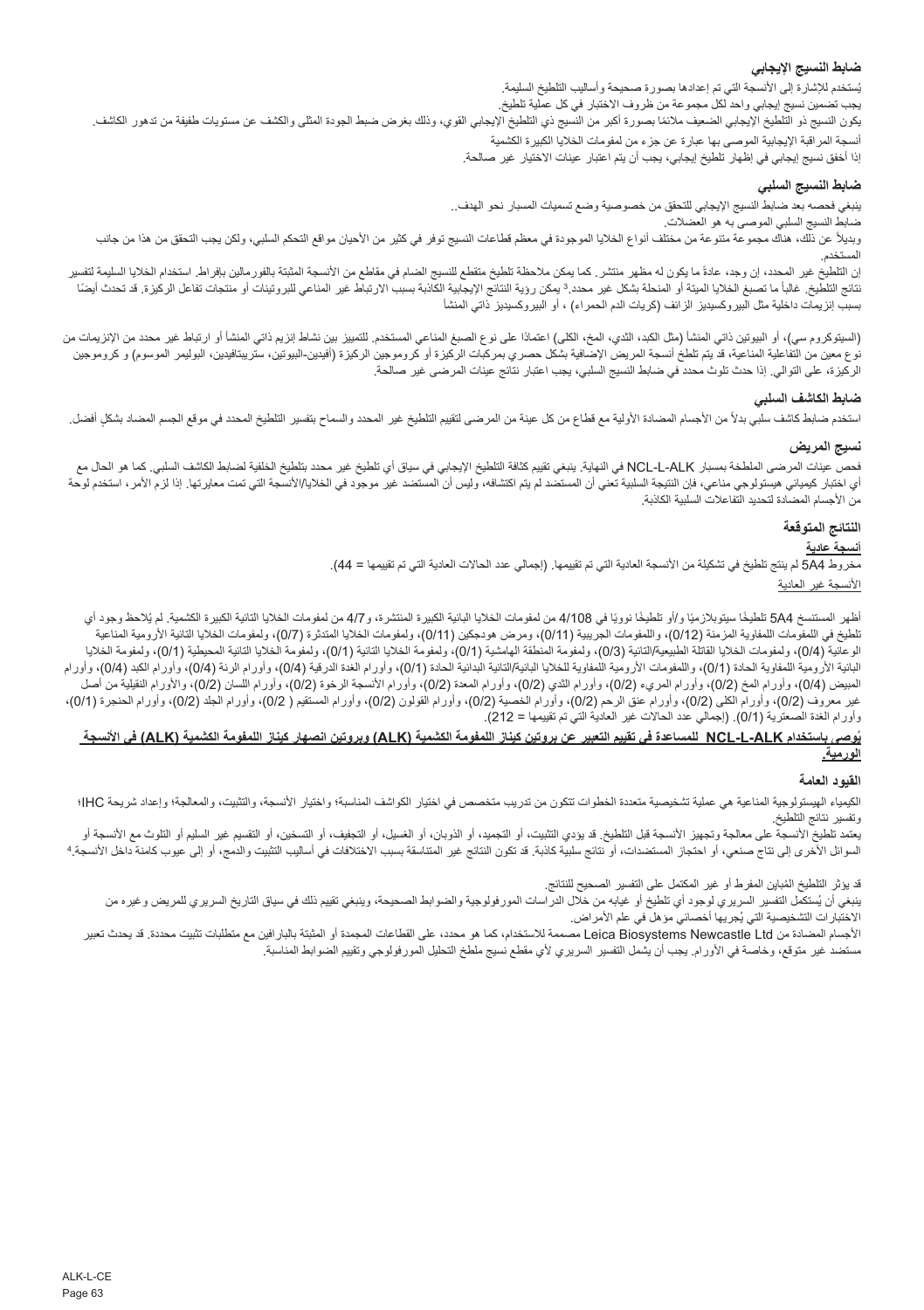- 1. National Committee for Clinical Laboratory Standards (NCCLS). Protection of laboratory workers from infectious diseases transmitted by blood and tissue; proposed guideline. Villanova, P.A. 1991; 7(9). Order code M29-P.
- 2. Battifora H. Diagnostic uses of antibodies to keratins: a review and immunohistochemical comparison of seven monoclonal and three polyclonal antibodies. Progress in Surgical Pathology. 6:1–15. eds. Fenoglio-Preiser C, Wolff CM, Rilke F. Field & Wood, Inc., Philadelphia.
- 3. Nadji M, Morales AR. Immunoperoxidase, part I: the techniques and pitfalls. Laboratory Medicine. 1983; 14:767.
- 4. Omata M, Liew CT, Ashcavai M, Peters RL. Nonimmunologic binding of horseradish peroxidase to hepatitis B surface antigen: a possible source of error in immunohistochemistry. American Journal of Clinical Pathology. 1980; 73:626.
- 5. Liu A, Sugisaki Y, Hosone M, et al. CD30+ TIA-1+ ALK+ anaplastic large cell lymphoma: studies of three cases by flow cytometry analysis, immunohistochemistry and electron microscopy. Acta Histochemica et Cytochemica. 2004; 37(1):21-30.
- 6. Li X-Q, Hisaoka M, Shi D-R, et al. Expression of anaplastic lymphoma kinase in soft tissue tumors: an Immunohistochemical and molecular study of 249 cases. Human Pathology. 2004; 35:711-721.

**تعديالت على اإلصدار السابق**

تركيب الكاشف، تركيز البروتين الكلي، توصيات حول االستخدام، التحذيرات واالحتياطات، النتائج المتوقعة.

**تاريخ اإلصدار** 11 يونيو 2019